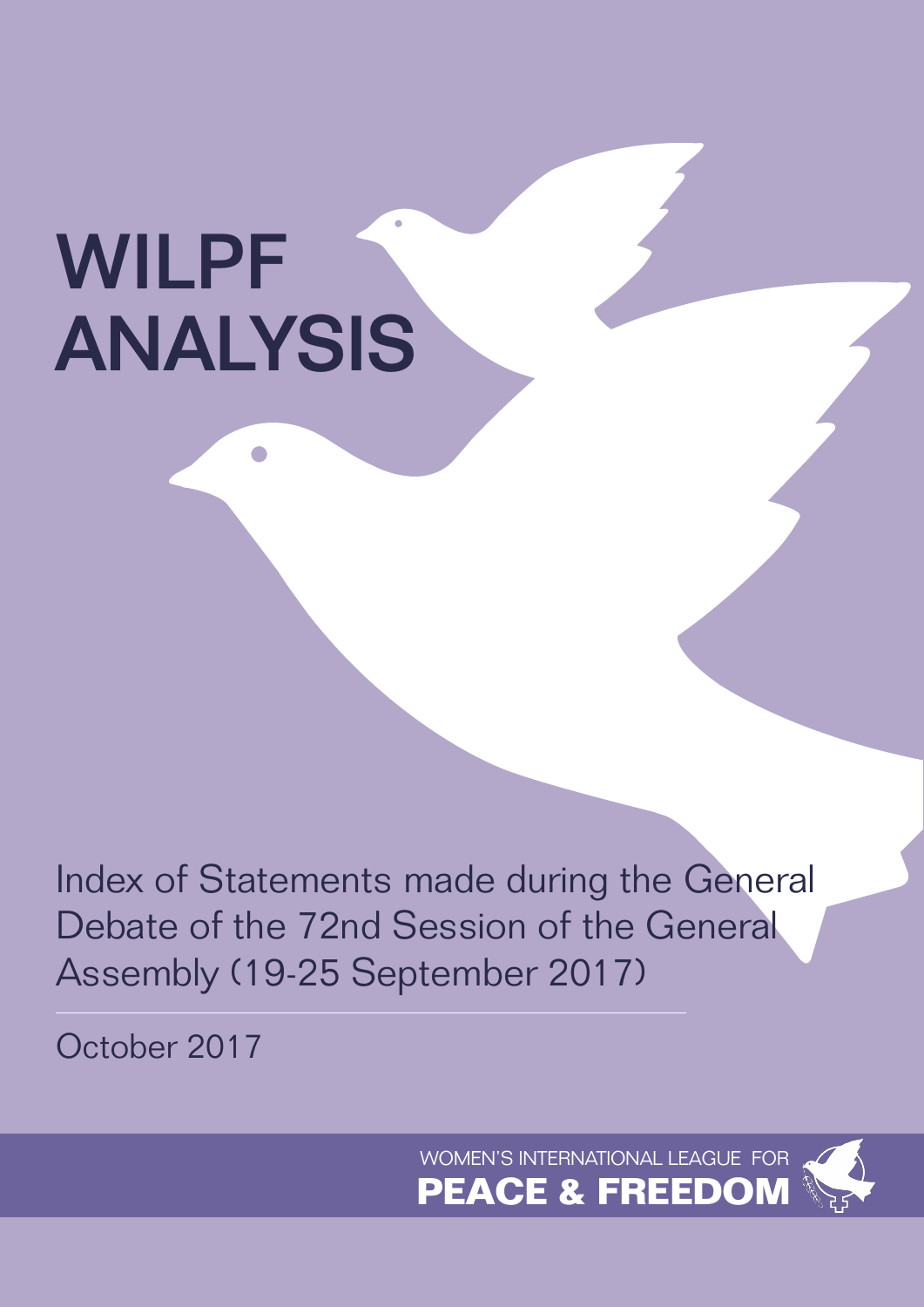© 2017 Women, Peace and Security Programme, a Programme of the Women's International League for Peace and Freedom (WILPF)

September 2017 Index of Statements made during the General Debate of the 72nd Session of the General Assembly (19-25 September 2017)

Author: Anwar Mhajne

www.peacewomen.org



Women's International League for Peace & Freedom 777 UN Plaza 6th Floor New York, NY 10017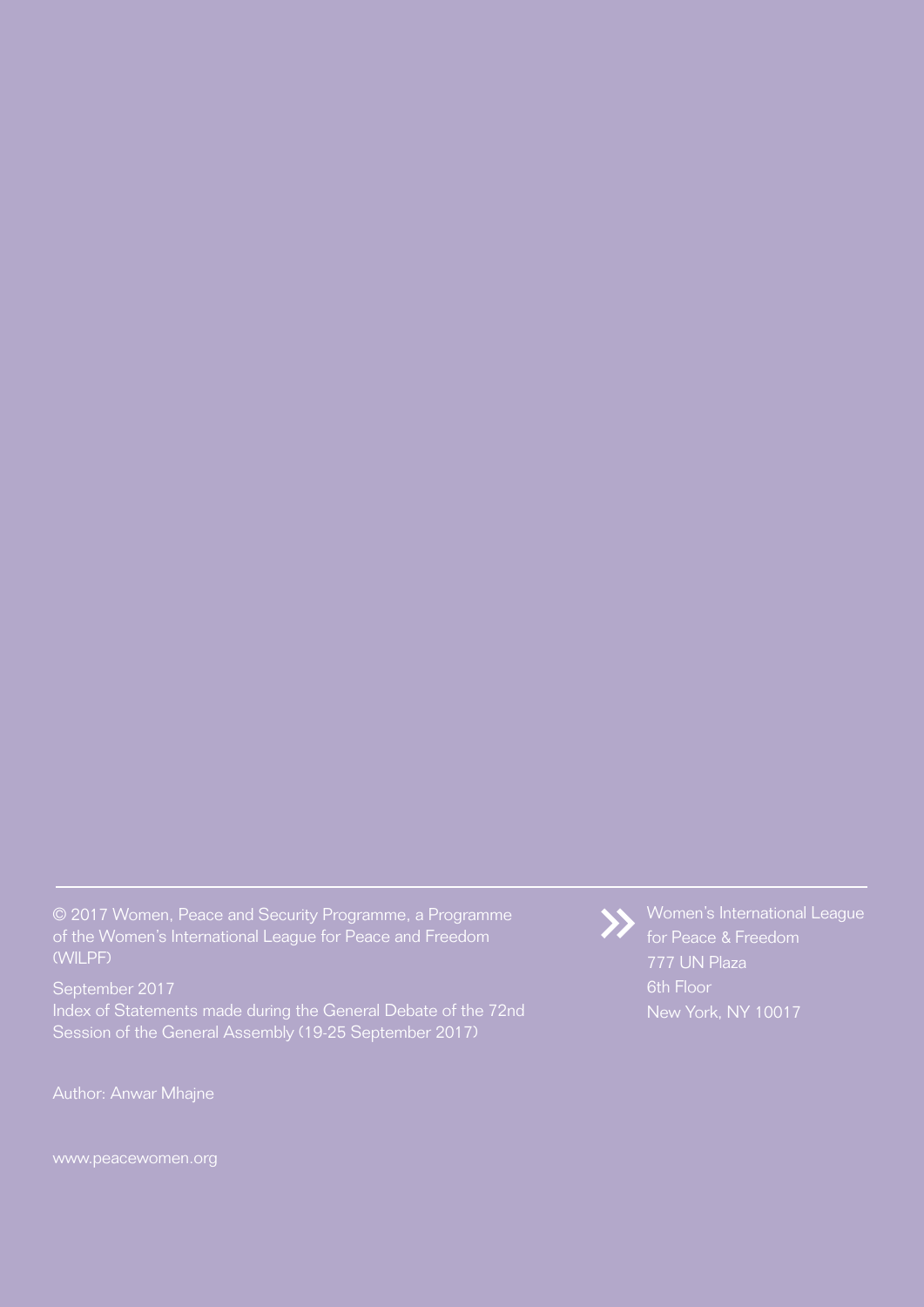## WOMEN'S INTERNATIONAL LEAGUE FOR PEACE AND FREEDOM [WILPF]

# Index of Statements made during the General Debate of the 72nd Session of the General Assembly (19-25 September 2017)

## TABLE OF CONTENTS

| Table: Type of Reference by Country--------------------------------5-8 |  |
|------------------------------------------------------------------------|--|
|                                                                        |  |

## INTRODUCTION

The Gender Index examines the statements delivered by the representatives of Member States and delegations with an observer status, as well as the President of the UN General Assembly and the UN Secretary-General, during the General Debate of the 72nd session of the United Nations General Assembly (UNGA72) from the Feminist Peace perspective based on transforming gendered power, stigmatising war and violence and strengthening political economies of peace. It includes all references to [specific WILPF PeaceWomen themes](http://www.peacewomen.org/security-council/pw-themes), women's rights and experiences, as well as references to conflict prevention, reform of the multilateral system and sustainable peace. It also provides a gender-specific assessment of the references to specific country situations and determines the number of female speakers.

#### **OVERVIEW**

During the General Debate, UN Secretary-General António Guterres, President of the UNGA72 Miroslav Lajcak, country representatives from 193 Member States, and three observer delegations put forth their concerns, positions and priorities under the theme, "Focusing on people — striving for peace and a decent life for all on a sustainable planet[".](http://www.un.org/ga/search/view_doc.asp?symbol=A/INF/72/4) For the first time in 11 years, all UN Member States and observers addressed the UN General Assembly during the General Debate.

The participants delivered speeches outlining their visions for sustainable development and international cooperation, including around issues of peace and security. Many voiced their support for the Secretary-General's proposal prioritising sustainable peace and conflict prevention and discussed possibilities of other reforms within the UN system for strengthening its capacity to prevent and respond to conflicts. Other recurring themes in their statements include support for UN peacekeeping and respect for human rights and gender equality. The participants also highlighted their concerns about the potential of the use of nuclear weapons by the Democratic Republic of Korea, the protracted crises in Syria, Yemen, Libya and elsewhere, the spread of terrorism across the globe and the increase in the number of people affected by conflict and crisis.

On the margins of the General Debate, various initiatives and strategies were introduced, including as part of the Secretary-General's Reform Agenda that puts a renewed emphasis on conflict prevention. New strategies on [gender parity](https://www.un.int/sites/www.un.int/files/Permanent%25252520Missions/delegate/17-00102b_gender_strategy_report_13_sept_2017.pdf) and [conflict prevention](https://openknowledge.worldbank.org/bitstream/handle/10986/28337/211162mm.pdf) were launched in line with the Agenda outlined by the Secretary-General when he was elected in October 2016. The Secretary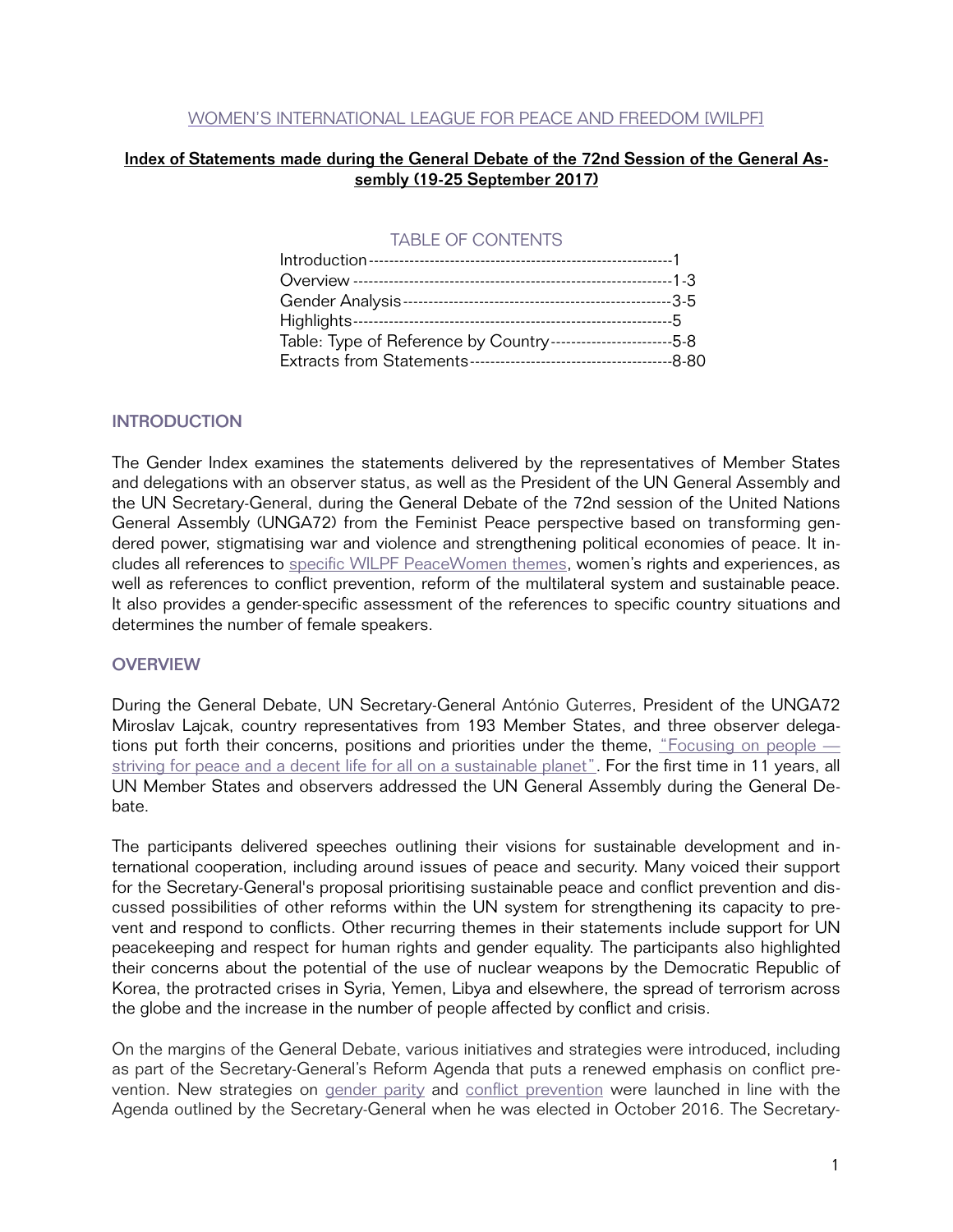General also introduced a new position within the UN system, [Victims' Rights Advocate,](https://www.un.org/preventing-sexual-exploitation-and-abuse/content/programme) which will be filled by Jane Connors. Her role is to strengthen the support that the UN provides to victims of SEA through adequate protection, appropriate assistance and reliable recourse to justice.

Several actions to ensure strengthening of women's role in peace processes have been introduced. First, the Italian Deputy Minister for Foreign Affairs, Benedetto Della Vedova, announced the launch of [Mediterranean Women Mediators Networks,](http://www.onuitalia.com/2017/03/27/mediterranean-women-mediators-network-will-meet-rome-fall/) one avenue of supporting meaningful participation and an example of gendered conflict early-warning systems. The second meeting of the [Focal Points Network on WPS](http://www.un.org/webcast/pdfs/170921pm-spain-focal-points-network-women-peace-security.pdf) provided an opportunity for Member States to strengthen their commitment to WPS Agenda and to leverage this space to consolidate different perspective on the best practices to enhance women's participation in peace and security, particularly in the security sector.

Many discussions around the General Assembly supported the role of women in the military and security fields. For instance, Ireland stated that they are committed "to doubling the number of women in our Defence Forces, with the aim also of increasing female participation in peacekeep-ing." The [Focal Point Network](http://www.un.org/webcast/pdfs/170921pm-spain-focal-points-network-women-peace-security.pdf) meeting also demonstrated a worrying shift from women's participation for peace to women's participation in the defense sector. Notably, this recurring theme highlights the necessity of applying the Feminist Peace framework while designing practices for the implementation of the Women, Peace and Security (WPS) Agenda. However, including women in the security sector does not address the root causes of conflict embedded in the existing patriarchal institutions such as the military and the police force.

At the beginning of the two-day High-Level Meeting on on the Appraisal of the United Nations Global Plan of Action to Combat Trafficking in Persons, the Member States adopted with a majori[ty the "Political Declaration on the Implementation of the United Nations Global Plan of Action to](https://www.un.org/press/en/2017/ga11955.doc.htm)  Combat Trafficking in Persons". In the meeting, the gender dimension of trafficking was addressed through the discussion on the needs and rights of women. However, the meeting did not address demilitarisation and disarmament as a tool to prevent trafficking. Such approach that will challenge and deconstruct patriarchal institutions rather than include women in them will contribute to achieving sustainable peace. In fact, Feminist and Sustainable Peace will remain only a vision as long as the UN, a guarantor of peace and stability in the world, is unable to challenge patriarchal attitudes that often accompany violent conflict.

However, some progress on challenging patriarchal and militarised discourse was made. During the debates' week, [the world's first legally-binding treaty prohibiting nuclear weapons](https://www.un.org/disarmament/ptnw/index.html) was signed. 122 countries approved the treaty in July despite opposition from nuclear-armed countries and their allies such as France, the UK and the United States. 42 states signed the Nuclear Ban Treaty during the opening ceremony; the number of Member States that have signed it continues to grow. Three states have also ratified the Treaty: Guayana, Holy See and Thailand. There is a direct linkage between violent masculinities, [gender-based violence and the spread of these weapons.](http://www.reachingcriticalwill.org/resources/publications-and-research/research-projects/10637-gender-and-disarmament) Reaching a Sustainable and Feminist Peace requires flipping the power relations of the world, currently based on the role of nuclear-power countries, and eliminating various weapon systems, including nuclear weapons.

During the UNGA72 General Debate, several meetings on the situation in Libya, Yemen, Syria and other countries in the Middle East and North Africa region took place. On Syria, for example, the meeting hosted by the European Union discussed the humanitarian assistance and resilience and stabilisation efforts in the country, as well as support to neighbouring countries. The Secretary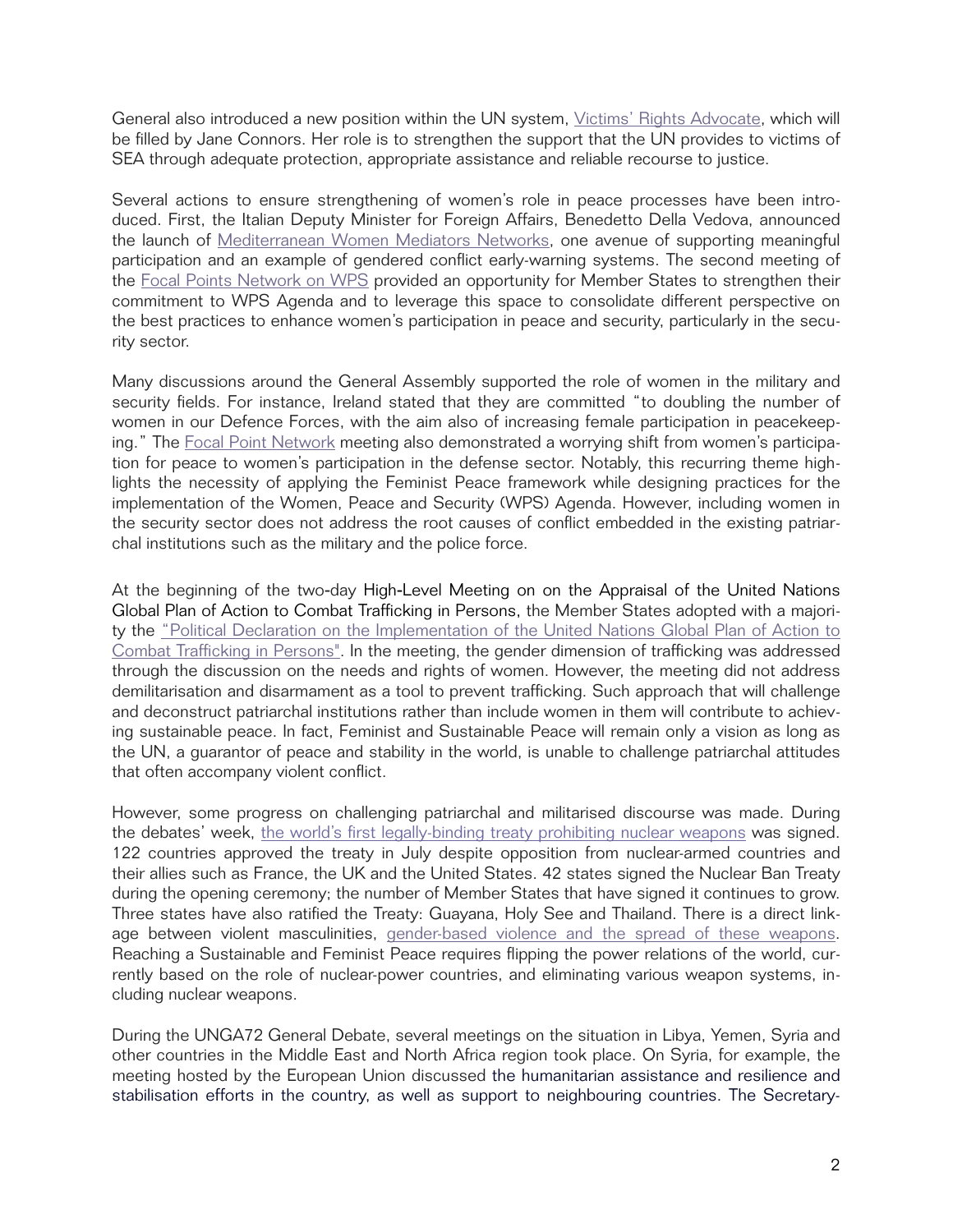General and the World Bank also held a high-level meeting on the risk of famine in Yemen, Somalia, South Sudan and Nigeria to discuss what can be done to prevent and respond to these impending famines. The newly appointed Special Representative and Head of the UN Support Mission in Libya, Ghassan Salamé, also presented his vision on the future of Libya, expressing his commitment to work closely with all Libyans on facilitating a Libyan-led and Libyan-owned political process. However, all these meetings lacked any attention to the experiences and knowledge of local women that are necessary to identify, design and implement practical strategies to overcome the challenges facing these countries and to achieve Sustainable and Feminist Peace.

# GENDER ANALYSIS

While the main pillars of Feminist Peace include transforming gendered power, stigmatising war and violence and strengthening political economies of peace, there is a general lack of willingness on behalf of the Member States to act on them.

Out of a total of 198 statements,128 statements (64.64 percent) contained specific and general references to women and gender. Many of these were generalised and focused on the importance of women's empowerment and gender equality rather than specific actions necessary to ensure gender equality, women's meaningful participation and respect for their rights. A recognition of the importance of women's meaningful participation for conflict prevention and Feminist Peace was missing. Only 26 statements (13.13 percent) addressed women's participation. Only 50 speakers (25.25 percent) provided more specific and policy-oriented statements. In this regard, the representative of Latvia stated, "In strengthening the capacities of our partner countries, we prioritise good governance and public sector reforms, combating corruption, and fostering inclusive economic growth, including by empowering women."

Similarly to last year, an in-depth discussion on the implementation of the WPS Agenda and Feminist Peace was missing (2.02 percent). Even though some countries, including Sweden, Finland and Iceland, have highlighted the necessity of including women in peace processes, their voices were in the minority. For instance, the representative of Iceland stated, "Iceland knows first-hand the massive potential resting in gender equality [...] and [will] continue to promote women's participation in the peace and security agenda." The speakers did not give sufficient attention to the principles of Feminist Peace embedded in the WPS Agenda. Only Sweden introduced feminist foreign policy as "an agenda for change aimed at increasing rights, representation and resources for all women and girls, based on the reality of their lives."

Transforming gendered power through the strengthening of meaningful participation of local women was also not sufficiently addressed. The participation of civil society in conflict prevention and the peace process was barely addressed and when it was mentioned, it did not talk about women civil society groups. The representative of Ireland stated, "African countries are particularly affected by global challenges [...], which can only be addressed in their African contexts in a spirit of effective global partnership. Such partnership requires understanding local perspectives anchored in local experience, in particular on how to tackle root causes." Women's meaningful participation is about having women engage from their experience to address root causes of conflict and violence and promote mobilisation and policy change for peace and gender justice.

The discussions on stigmatising war and violence by adopting demilitarisation and disarmament policies were marginal during the debates, with only 30 speakers (15.15 percent), including Brazil, Nigeria, Liberia and France, making references to the need for disarmament for peace. Gabon noted that "it is desirable to leverage the embargo on weapons [...] in order to restore security and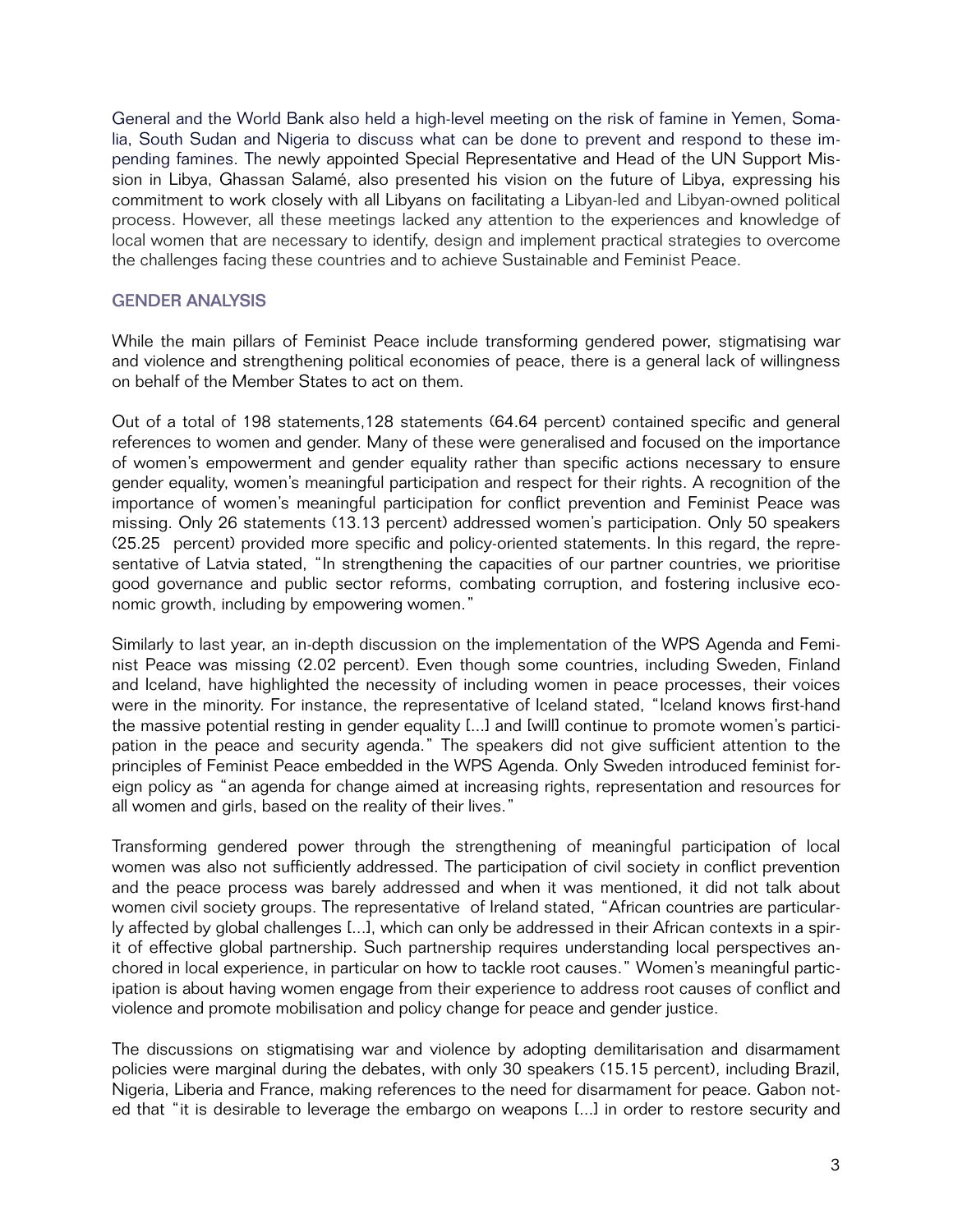authority across [the DRC]." However, the discussion on disarmament lacked an analysis of the effect of militarism and the spread of weapons on gender violence.

Even though the importance of conflict prevention in the UN-led activities is currently growing, only 49 countries (24.75 percent) made references to conflict prevention. Switzerland, for example, reiterated that "the cost of a conflict is a multiple of what it costs to prevent one." Countries like Finland and Ireland therefore touched on the importance of allocating adequate financial resources for conflict prevention. For instance, the representative of Ireland noted, "We all know that conflict prevention has the potential to save lives [...]. Of course, conflict prevention involves policy planning and engagement on the ground, all of which requires funding." Other countries, including Jamaica and Angola, recognised extra-territorial obligations of Member States when it comes financing the implementation of SDGs. In this regard, the representative of Angola contended, "The economic and financial difficulties affecting most countries have had a negative impact on the mobilisation of financial resources for the implementation of the 2030 Agenda, especially among the poorest, most vulnerable and with limited internal resources." However, there is still a long way to realise the importance of conflict prevention from the lens of non-violence and disarmament as opposed to assessing it within the current militarised frameworks.

# ANALYSIS OF FOCUS COUNTRIES

Many Member States acknowledged the devastating impact of conflict on people across the globe. The majority of countries referenced the situations in the MENA region and Africa, as well as the humanitarian crisis in Yemen and Nigeria, reiterating the prevalence of local-driven political solutions. The representative of Ghana called on the international community to support, not undermine, the efforts of regional and continental organisations in resolving the Democratic Republic of the Congo. The representative of Egypt similarly stated that "there would be no salvation for Syria except through a consensual political solution amongst all Syrians at the core of which is the preservation of the unity of the Syrian state, the maintenance of its institutions and the broadening of their political and social base." The importance of disarmament for peace was also highlighted during the General Debate. The representative of Gabon touched on the need to "leverage the embargo on weapons, exclusively for the legal and legitimate government of the DRC, in order to restore security and authority across for the nation." The situation in Palestine and the conflict with Israel continued to be one of the prominent topics addressed in the debate, with various Member States reiterating their support for a two-state solution.

The peace agreement in Colombia was spotlighted in the statements as a "good practice" of peacebuilding and reconstruction work. The representative of Bolivia highlighted specifically the role that disarmament has played in conflict resolution. "By means of votes and awareness amongst peoples, it is possible to bring people together, not with bullets," he stated. However, the role of women in this process seems to be fading. Only the representative of Norway highlighted that women's participation in the Colombian peace process contributed to the increased chances of sustainable peace. But the President of Colombia failed to mention gender perspective of the peace agreement, while the representative of Bosnia praised women for their contribution in Bosnia's post-conflict transition.

#### Female Speakers at the Podium

The number of female speakers has not significantly changed since last year. Regrettably, only 19 female leaders (9.6 percent) spoke at the General Debate compared to 18 last year.These speakers represented the following countries: the United Kingdom, Chile, Liechtenstein, Bangladesh, Lithuania, Liberia, Estonia, Argentina, Denmark, Australia, Kenya, Barbados, Sweden, India, Suri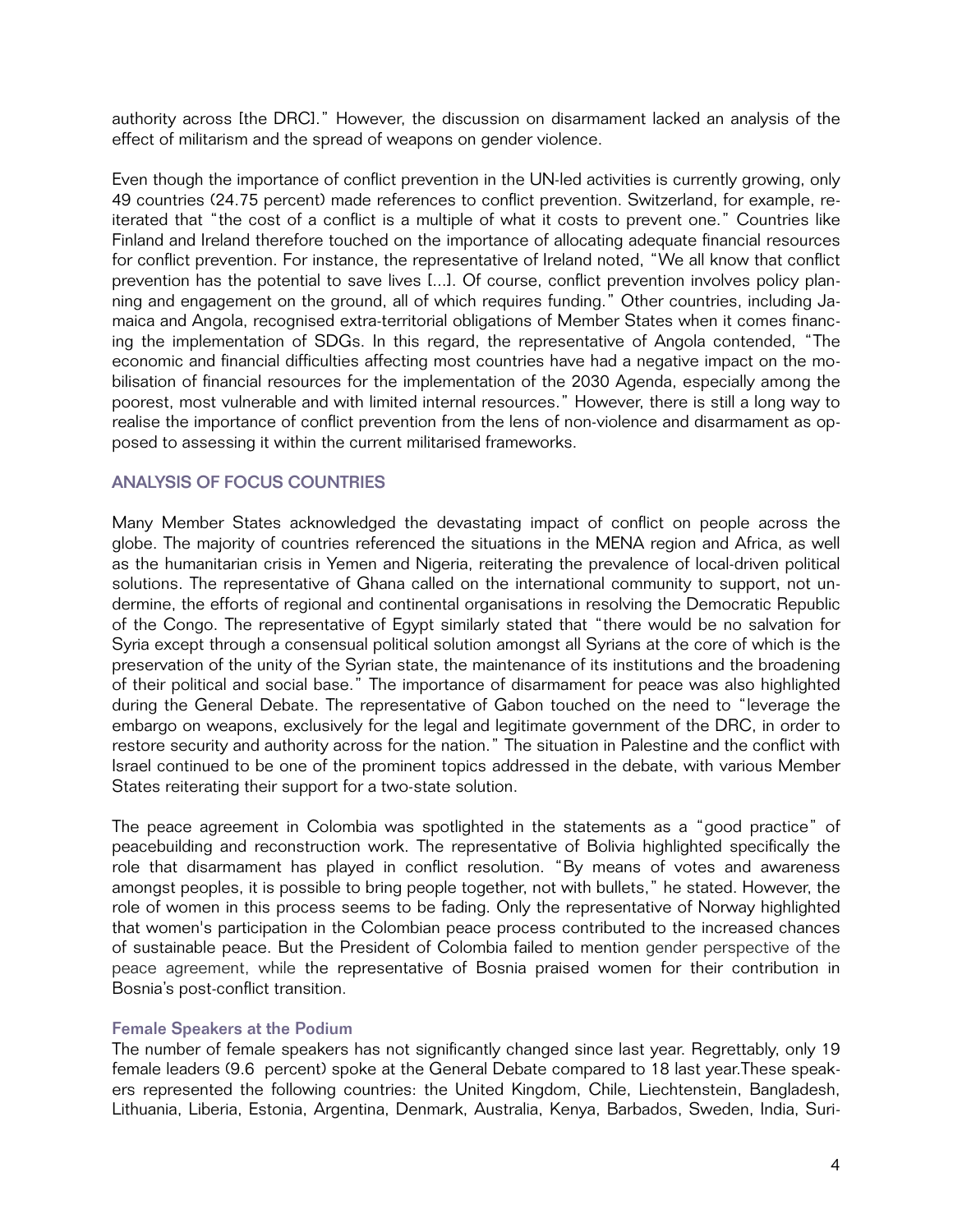name, Jamaica, Turkmenistan, Timor-Leste, and Nicaragua. Of these speakers, only 4 (from Lithuania, India, Turkmenistan, and Nicaragua) did not mention women or gender at all, whereas 11 of them (from Liberia, Estonia, the United Kingdom, Chile, Bangladesh, Denmark, Kenya, Liechtenstein, Sweden, Jamaica, and Timor-Leste), specifically referenced women. The remaining four (4) speakers used only general references to gender equality and women's rights.

# **HIGHLIGHTS**

There are several statements that highlighted elements of Feminist Peace during the General Debate. These statements reflected on the need to strengthen equality, justice, demilitarised security and move from conflict response to conflict prevention through nonviolent inclusive social transformation.

The importance of transforming gendered power by increasing women's participation for peace was highlighted in Sweden's statement. H.E. Ms. Margot Wallström, Minister of Foreign Affairs of Sweden, stated, "Lasting peace requires the involvement of the entire population, meaning that the full, equal, and effective participation of women must be hardwired into all of our efforts towards sustaining peace." "Sweden is working tirelessly to put the Women, Peace and Security agenda into action in all aspects of the Council's work, from including gender reporting in mission mandates to adding listing criterion for sexual and gender-based violence in sanctions regimes", she added. It is important to continue moving the leadership of Sweden on strengthening action on WPS and women's meaningful participation, including in the UNSC.

Several statements were delivered in support of investing and strengthening the economies of peace by promoting demilitarisation and disarmament. Mr. Robert Mugabe, President of Zimbabwe stated, "Yet, by some strange logic, we expect to reap peace when we invest and expend so much, in treasure and technology, in war... Those mega investments in ever more lethal weapons and more sophisticated war machinery have not resulted in greater peace or security". Mr. Bruno Rodriguez Parrilla, Minister for Foreign Affairs of Cuba, addressed the increase of military expenditure instead of investing in eradicating poverty. He stated, "Military expenditures have increased to 1.7 trillion dollars. This reality belies those who claim that there are not enough resources to eradicate poverty." The representative of the Solomon Islands, Manasseh Damukana Sogavare, said that violence against women and girls is one of the most widespread violations of human rights worldwide, including in his country. He also pointed out that violence against is an obstacle against achieving economic and social gender equality. Over time, Member States come to realise that militarism only enables the legitimisation and continuation of violence and that a change in thinking about priorities is necessary for sustainable and feminist peace.

| No References to WPS | <b>General References</b> | <b>Specific References</b> |
|----------------------|---------------------------|----------------------------|
| The United States    | Guinea                    | <b>Brazil</b>              |
| Slovakia             | Zambia                    | Nigeria                    |
| The Czech Republic   | Qatar                     | France                     |
| Lithuania            | Mali                      | Liberia                    |
| Israel               | Egypt                     | Colombia                   |

# GENDA INDEX: TYPE OF REFERENCE BY COUNTRY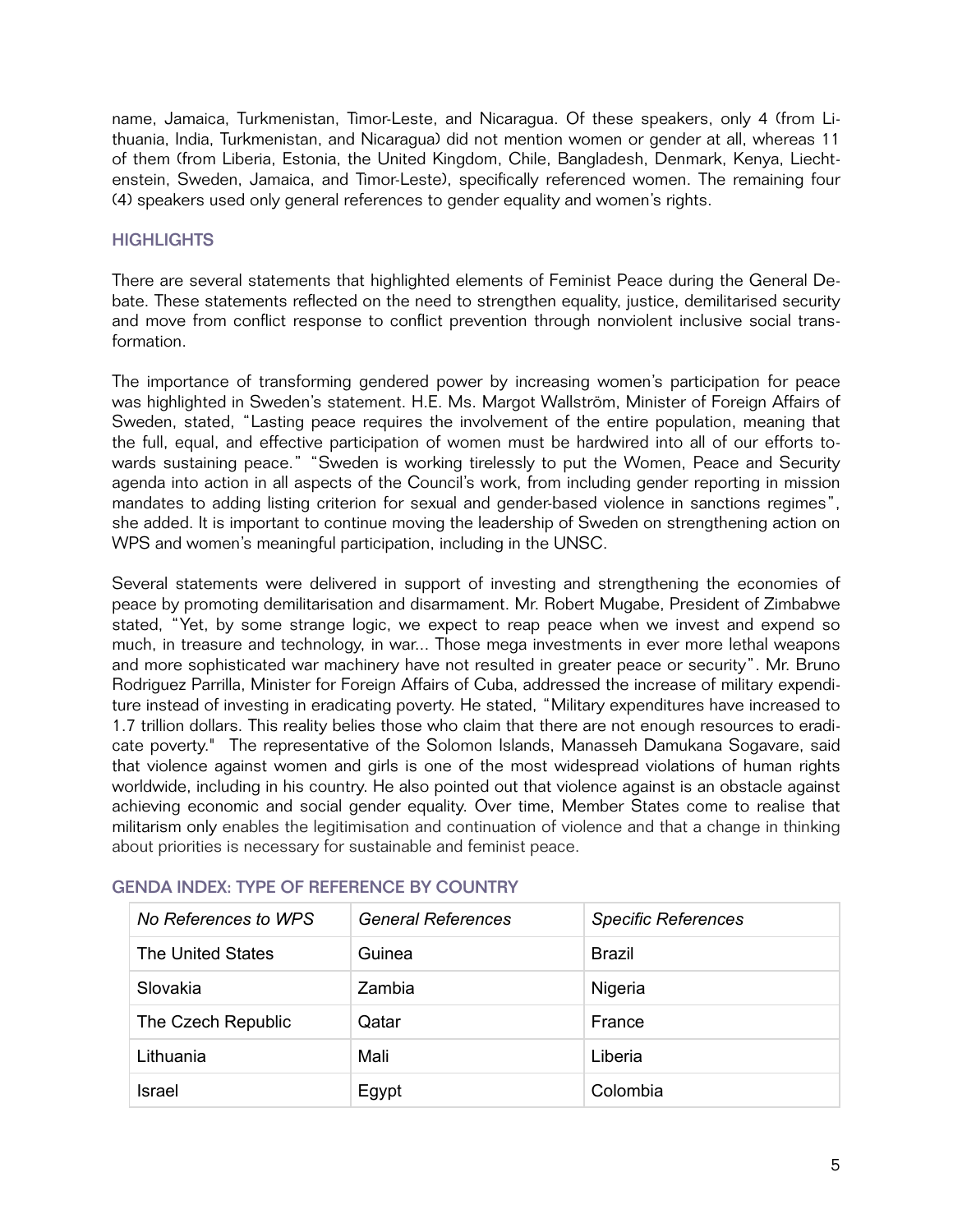| Poland             | Armenia                  | <b>Turkey</b>            |
|--------------------|--------------------------|--------------------------|
| Uzbekistan         | Afghanistan              | Monaco                   |
| Uganda             | Mauritania               | Costa Rica               |
| Guatemala          | Austria                  | Estonia                  |
| Gambia             | Sri Lanka                | Tajikistan               |
| Honduras           | <b>Bolivia</b>           | Malawi                   |
| Switzerland        | Latvia                   | Montenegro               |
| Fiji               | Namibia                  | Paraguay                 |
| Nauru              | Portugal                 | <b>Bosnia</b>            |
| Kuwait             | Guyana                   | Finland                  |
| Myanmar            | The Republic of Congo    | <b>Bulgaria</b>          |
| Romania            | Madagascar               | Rwanda                   |
| <b>Netherlands</b> | Argentina                | Italy                    |
| Panama             | Azerbaijan               | Japan                    |
| Palestine          | Côte d'ivoire            | Chile                    |
| Iran               | Senegal                  | Ecuador                  |
| Morocco            | Cyprus                   | Kyrgyzstan               |
| Swaziland          | <b>Burkina Faso</b>      | The United Kingdom       |
| Libya              | <b>Botswana</b>          | Haiti                    |
| South Africa       | Comoros                  | South Korea              |
| Dominican Republic | Jordan                   | Gabon                    |
| <b>Ukraine</b>     | Tuvalu                   | Canada                   |
| Ghana              | Georgia                  | Samoa                    |
| Germany            | Luxembourg               | Croatia                  |
| Yemen              | <b>Togo</b>              | Slovenia                 |
| El Salvador        | Seychelles               | Mexico                   |
| Serbia             | Central African Republic | <b>Equatorial Guinea</b> |
|                    |                          |                          |
| Russia             | <b>Bhutan</b>            | Indonesia                |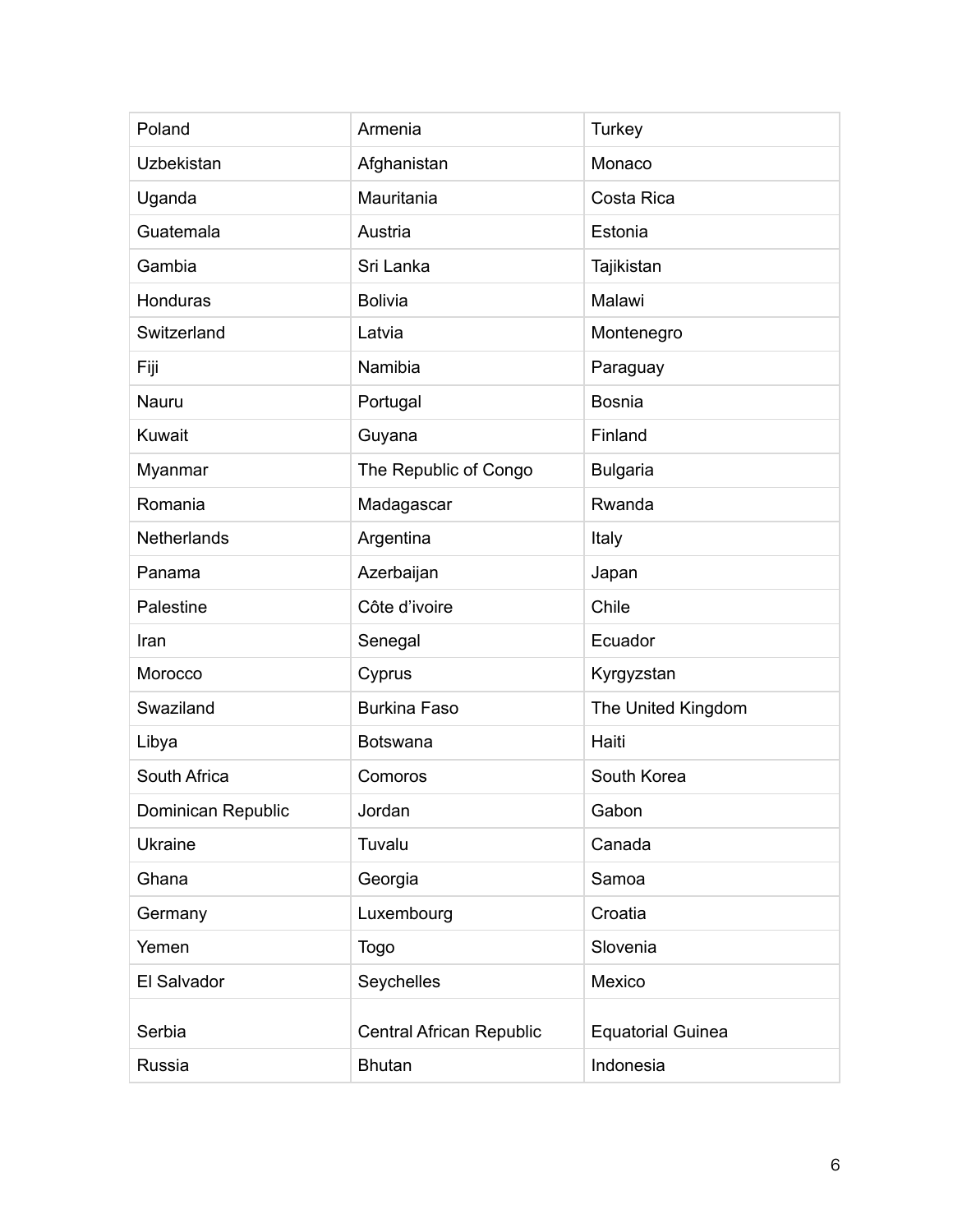| Zimbabwe                                  | Tunisia                                      | Sao Tome and Principe       |
|-------------------------------------------|----------------------------------------------|-----------------------------|
| Antigua and Barbuda                       | Thailand                                     | Spain                       |
| Pakistan                                  | Andorra                                      | Australia                   |
| <b>Mauritius</b>                          | <b>Belize</b>                                | Bangladesh                  |
| Lebanon                                   | <b>Barbados</b>                              | Iceland                     |
| Palau                                     | <b>Brunei Darussalam</b>                     | Solomon Islands             |
| <b>Belarus</b>                            | Sierra Leone                                 | Guinea-Bissau               |
| Kazakhstan                                | Uruguay                                      | <b>Denmark</b>              |
| China                                     | Mongolia                                     | Cameroon                    |
| Saint Lucia                               | Algeria                                      | Kiribati                    |
| Vietnam                                   | South Sudan                                  | Moldova                     |
| Cuba                                      | Nepal                                        | Albania                     |
| Hungary                                   | <b>Bahamas</b>                               | Malta                       |
| Ethiopia                                  | Singapore                                    | Saint Kitts and Nevis       |
| Greece                                    | The Democratic People's<br>Republic of Korea | Cabo Verde                  |
| <b>Benin</b>                              | Suriname                                     | Kenya                       |
| Malaysia                                  | Grenada                                      | Tonga                       |
| Belgium                                   | Tanzania                                     | Macedonia                   |
| The Democratic Republic<br>of Congo (DRC) | <b>Saint Kitts and Nevis</b>                 | Lesotho                     |
| Syria                                     | Bahrain                                      | San Marino                  |
| Dominica                                  | Laos                                         | Liechtenstein               |
| India                                     | Mozambique                                   | Sweden                      |
| Philippines                               |                                              | Venezuela                   |
| Eritrea                                   |                                              | <b>United Arab Emirates</b> |
| The Marshall Islands                      |                                              | Ireland                     |
| Oman                                      |                                              | <b>Trinidad and Tobago</b>  |
| Saudi Arabia                              |                                              | Jamaica                     |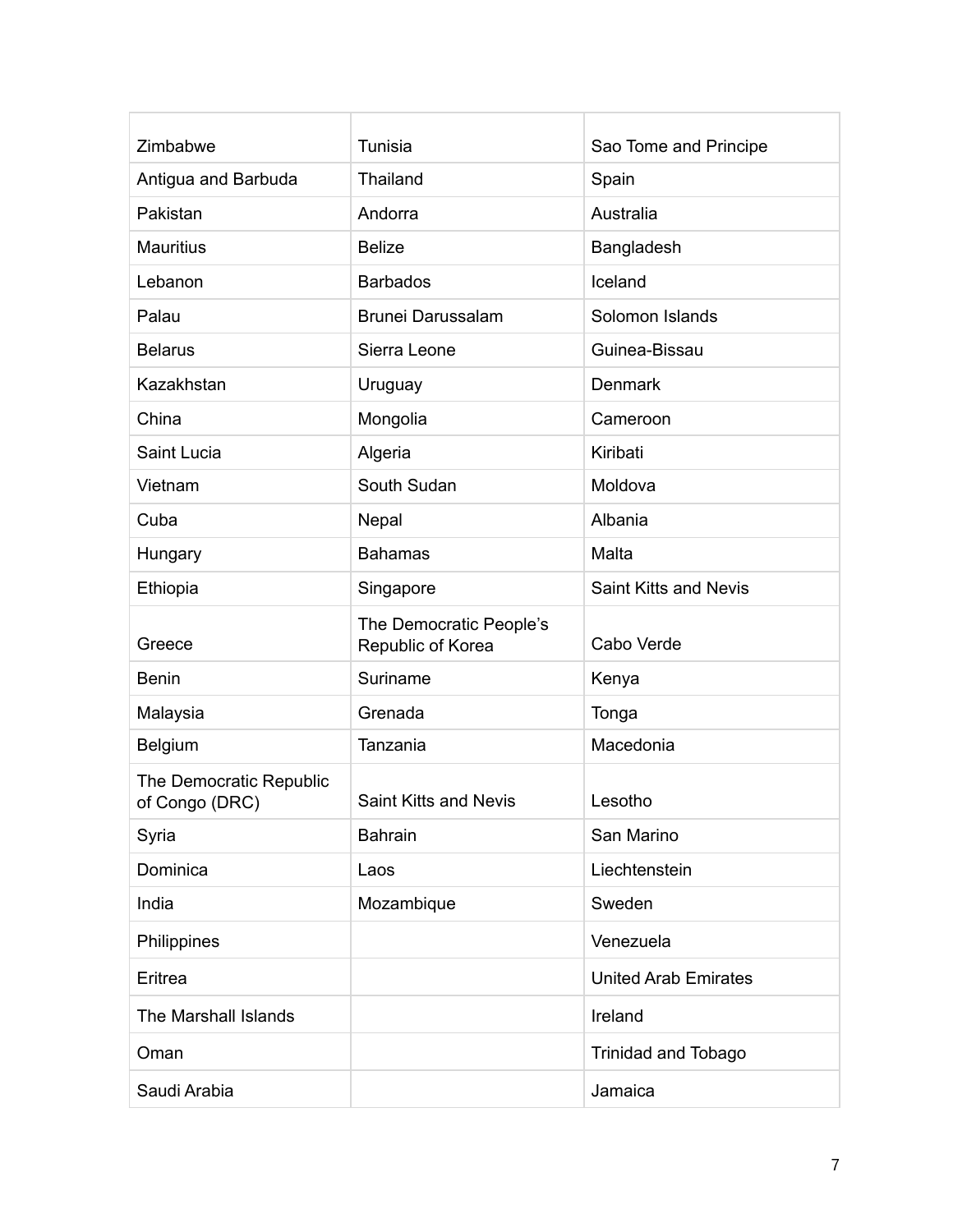| Micronesia   | Maldives                            |
|--------------|-------------------------------------|
| Cambodia     | Somalia                             |
| Chad         | <b>Saint Vincent and Grenadines</b> |
| Burundi      | Niger                               |
| Djibouti     | Papua New Guinea                    |
| Sudan        | Norway                              |
| Iraq         | <b>Timor Leste</b>                  |
| Holy Sea     | Finland                             |
| Angola       |                                     |
| New Zealand  |                                     |
| Peru         |                                     |
| Turkmenistan |                                     |
| Nicaragua    |                                     |

# EXTRACTS FROM STATEMENTS

Speaker: H.E. Mr. Antonio Guterres, the Secretary-General of the United Nations [\(https://gadebate.un.org/en/72/secretary-general-united-nations](https://gadebate.un.org/en/72/secretary-general-united-nations)) Date: 19 September 2017 Themes: Disarmament, Peacekeeping, Implementation

Extract of statement:

"We have launched a new victims-centered approach to preventing sexual exploitation and abuse."

"We have a roadmap to achieve gender parity at the United Nations – and we are already on our way."

"I have seen in my country, and in my years at the United Nations, that it is possible to move from war to peace, and from dictatorship to democracy. Let us push ahead with a surge in diplomacy today and a leap in conflict prevention for tomorrow."

"We must not let today's stagnation in the peace process [in Israel/Palestine] lead to tomorrow's escalation. We must restore the hopes of the people. The two-state solution remains the only way forward. It must be pursued urgently."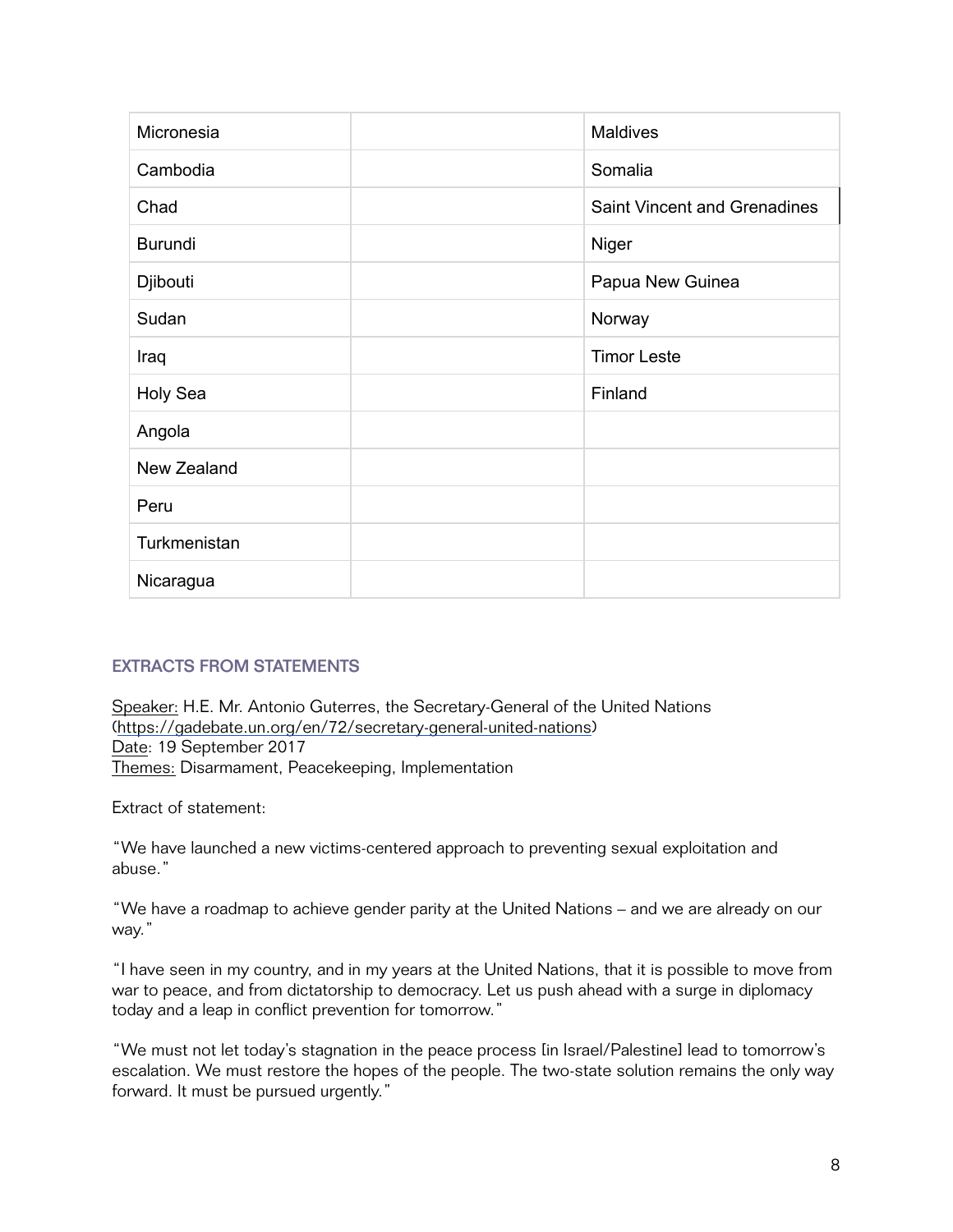"Civilians [around the world] are paying the highest price, with women and girls facing systematic violence and oppression."

Half of our world is female. Another half of our world is under 25 years old. We can not achieve the objectives of sustainable development without taking advantage of women and rely on enormous energy of young people.

Speaker: H.E. Mr. Miroslav Lajcak, the President of the General Assembly [\(https://gadebate.un.org/en/72/president-general-assembly-opening\)](https://gadebate.un.org/en/72/president-general-assembly-opening) Date: 19 September 2017 Themes: Conflict Prevention, Human Rights, Implementation

Extract of statement:

"We must remember that we have a lot of work to do when it comes to gender equality. Women's leadership and participation should be a priority in settings of both conflict and peace."

"We have rallied in support of peace agreements, such as that seen in Colombia."

"The Sustaining Peace resolutions should be at the top of our toolbox. They challenge us to strengthen our response to crises before they result in the outbreak or recurrence of conflict. They call for a renewed focus on prevention."

"Prevention must [...] be better integrated into our development and human rights work. When people can live decent lives - when rights are respected - when rule of law is present in everyday life - it is harder to turn societies to conflict."

"I see the priority clusters of 1) peace and prevention, 2) people, and 3) planet and prosperity as three sides of a triangle."

Country: Brazil [\(https://gadebate.un.org/en/72/brazil](https://gadebate.un.org/en/72/brazil)) Date: 19 September 2017 Speaker: H. E. Mr. Michel Temer, President of Brazil Themes: Disarmament, Conflict Prevention

Extract of statement:

"As a friend of Palestinians and Israelis, Brazil continues to support the solution of two States living side by side in peace and security, within internationally recognised and mutually agreed borders."

"Despite the de-escalation of recent months, the conflict [in Syria] still engenders dramatic humanitarian consequences. The solution we must pursue is essentially political - and can no longer be postponed."

"Other wars cause intolerable suffering that goes beyond borders, such as in Afghanistan, Libya, Yemen, Mali and the Central African Republic."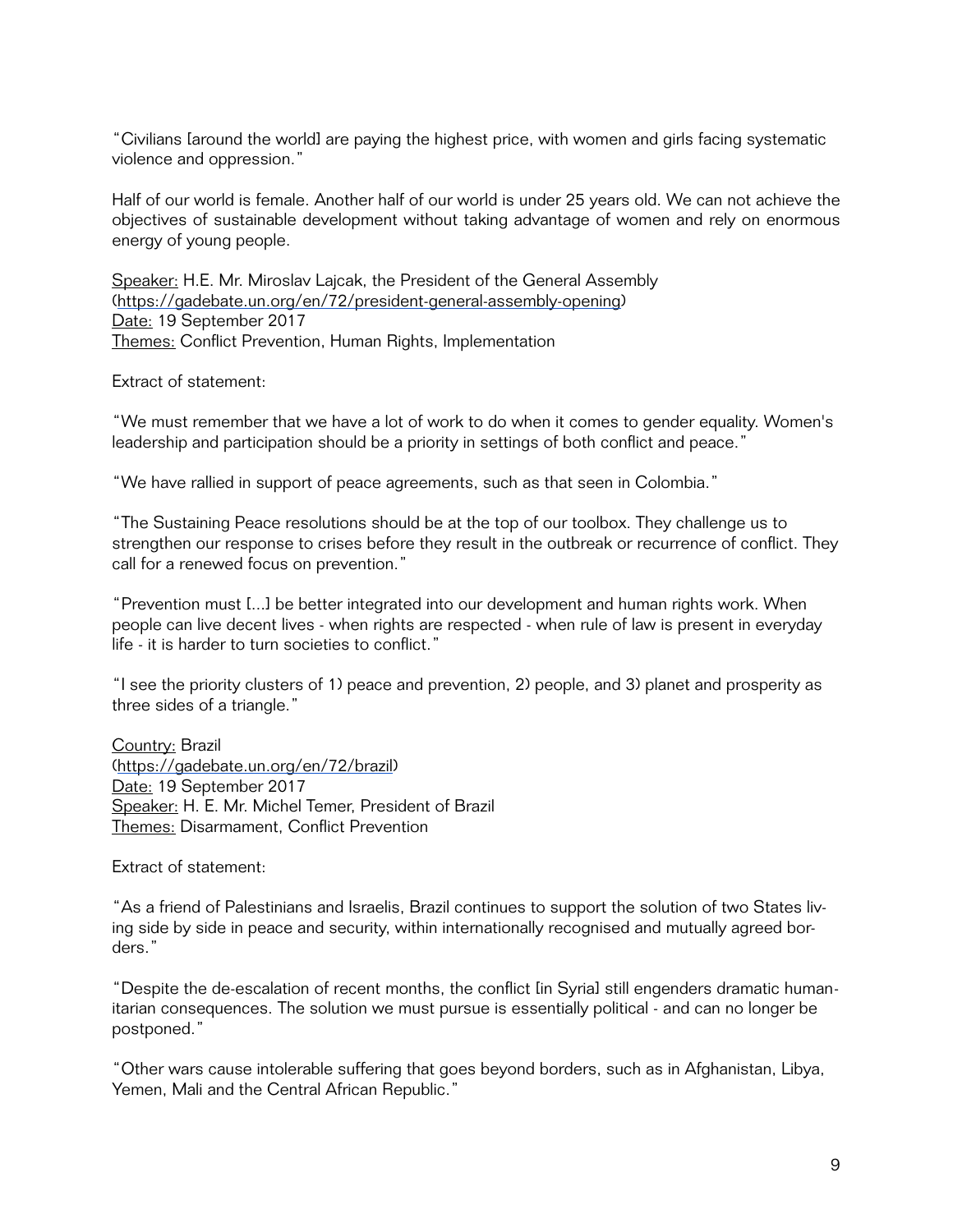"Colombia is ending a more than fifty-year-long conflict. Brazil will continue to be a resolute partner in this effort."

"Prevention is about diplomacy. It is about development."

Country: the United States [\(https://gadebate.un.org/en/72/united-states-america\)](https://gadebate.un.org/en/72/united-states-america) Date: 19 September 2017 Speaker: H.E. Mr. Donald Trump, President of the United States Themes: Implementation

Extract of statement:

"It has just been announced that we will be spending almost \$700 billion on our military and defense."

"We have invested in better health and opportunity all over the world through programs like PEP-FAR, which funds AIDS relief; the President's Malaria Initiative; the Global Health Security Agenda; the Global Fund to End Modern Slavery; and the Women Entrepreneurs Finance Initiative, part of our commitment to empowering women all across the globe."

"We must protect our nations, their interests, and their futures. We must reject threats to sovereignty, from the Ukraine to the South China Sea. We must uphold respect for law, respect for borders, and respect for culture, and the peaceful engagement these allow."

"Rather than use its resources to improve Iranian lives, [Iranian] oil profits go to fund Hezbollah and other terrorists that kill innocent Muslims and attack their peaceful Arab and Israeli neighbors. This wealth, which rightly belongs to Iran's people, also goes to shore up Bashar al-Assad's dictatorship, fuel Yemen's civil war, and undermine peace throughout the entire Middle East."

"We seek the de-escalation of the Syrian conflict, and a political solution that honors the will of the Syrian people. The actions of the criminal regime of Bashar al-Assad, including the use of chemical weapons against his own citizens -- even innocent children -- shock the conscience of every decent person. No society can be safe if banned chemical weapons are allowed to spread. That is why the United States carried out a missile strike on the airbase that launched the attack."

"If we do not invest ourselves, our hearts, and our minds in our nations, if we will not build strong families, safe communities, and healthy societies for ourselves, no one can do it for us."

Country: Guinea [\(https://gadebate.un.org/en/72/guinea](https://gadebate.un.org/en/72/guinea)) Date: 19 September 2017 Speaker: H. E. Mr. Alpha Conde, President of Guinea Themes: Conflict Prevention, Peacekeeping, Reconstruction and Peacebuilding

Extract of statement:

The African Union fully supports the approach of prevention, mediation, peaceful political solutions and peacebuilding as less costly than peacekeeping operations whose efficiency is questionable.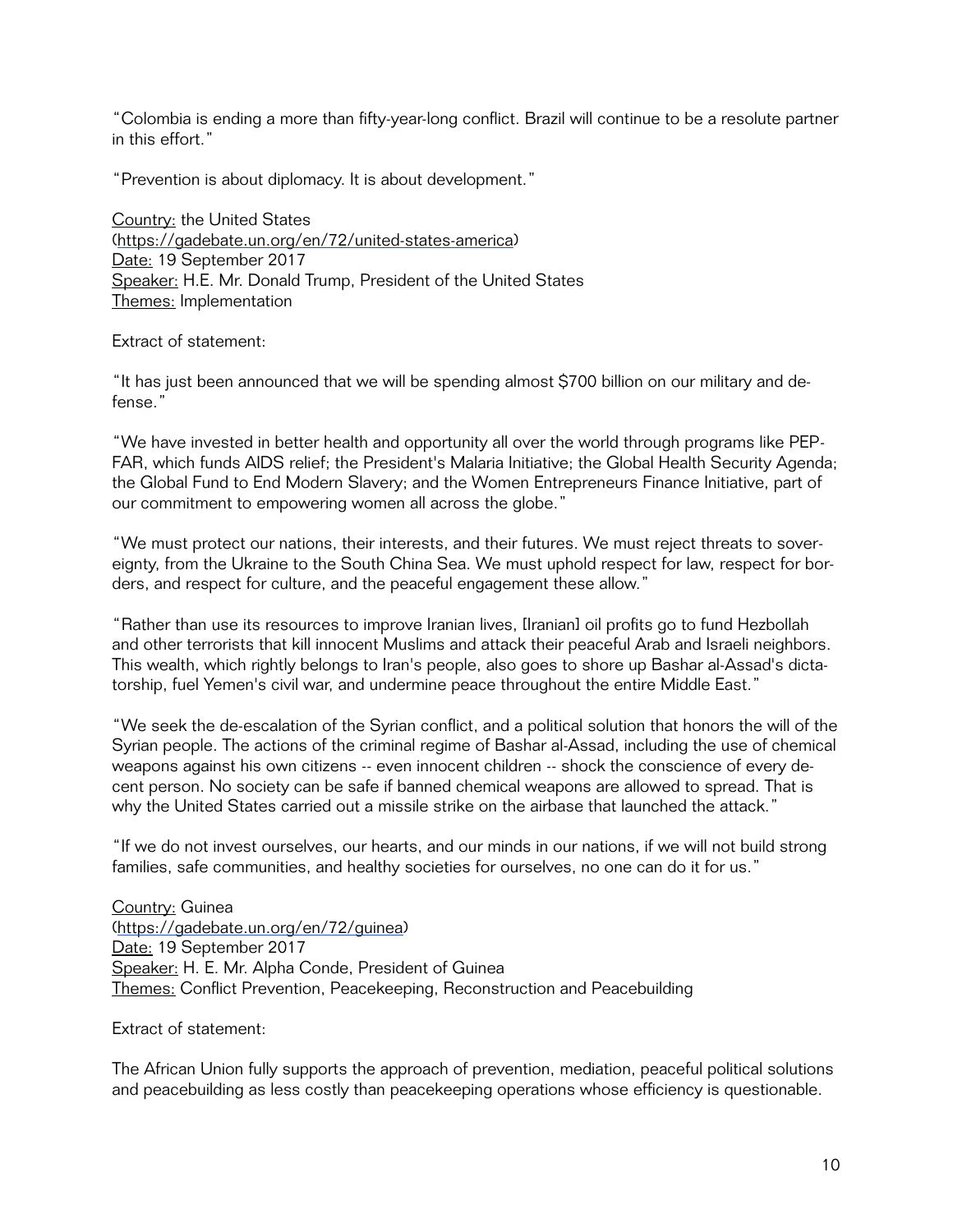Country: Switzerland [\(https://gadebate.un.org/en/72/switzerland](https://gadebate.un.org/en/72/switzerland)) Date: 19 September 2017 Speaker: H.E. Ms. Doris Leuthard, President of Switzerland Themes: Conflict Prevention, Peacekeeping

Extract of statement:

"Switzerland supports the Secretary-General's focus on prevention. The reason is clear: the cost of a conflict is a multiple of what it costs to prevent one – in humanitarian, economic and financial terms. [...] Reinforcing mediation capacities also strengthens conflict prevention."

"Switzerland [...] supports the commitment of the Secretary-General to fight any form of sexual exploitation or abuse by UN staff in the field. As part of its commitment, Switzerland will make a contribution to the UN Trust Fund for victims of sexual exploitation and abuse."

Country: Slovakia [\(https://gadebate.un.org/en/72/slovakia\)](https://gadebate.un.org/en/72/slovakia) Date: 19 September 2017 Speaker: H.E. Mr. Andrej Kiska, President of Slovakia Themes: Disarmament, Conflict Prevention, Justice and the Rule of Law

Extract of statement:

"Recent findings about the use of chemical weapons by the Assad regime in Syria against its own citizens have to alarm all of us as much as the atrocities in Rakka, in Mosul and many other places in the world."

"We are witnesses of short-sighted interests built on spreading instability, undermining collective efforts to secure peace and security. The very core of the UN Charter for securing peaceful coexistence among nations is crippled in the name of the selfish pursue, egoism of the so-called spheres of influence. Which is a fancy phrase too often misused only to cover violations of international order and to justify disrespect for sovereignty."

Country: Nigeria [\(https://gadebate.un.org/en/72/nigeria](https://gadebate.un.org/en/72/nigeria)) Date: 19 September 2017 Speaker: H.E. Mr. Muhammadu Buhari, President of Nigeria Themes: Disarmament, Sexual and Gender-Based Violence, Human Rights

Extract of statement:

"I must [...] commend the UN's role in helping to settle thousands of innocent civilians caught in the conflicts in Syria, Iraq and Afghanistan."

"We are now confronted by the desperate human rights and humanitarian situations in Yemen and most tragically in the Rakhine State of Myanmar."

"In all these crises, the primary victims are the people, the most vulnerable being women and children."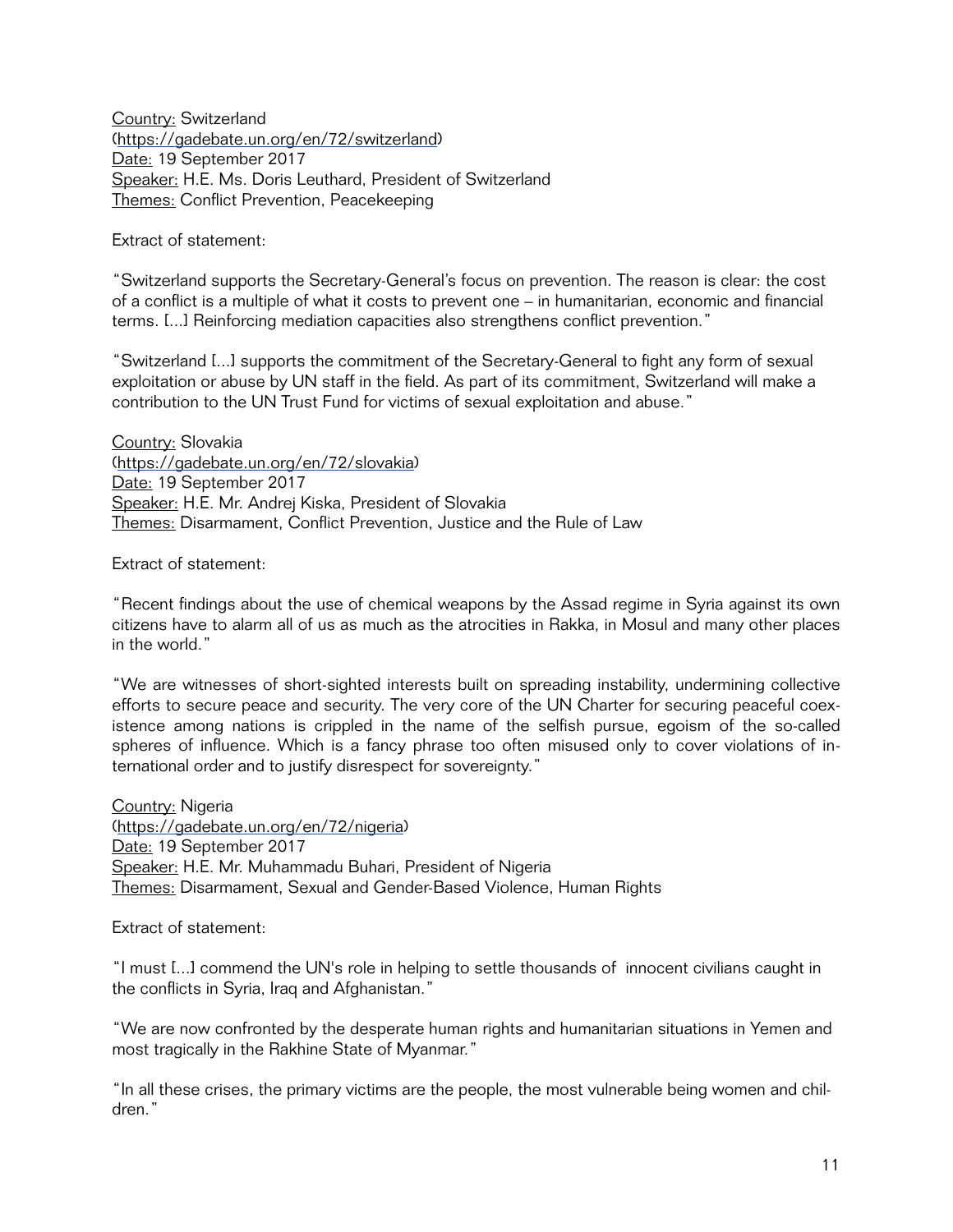Country: the Czech Republic [\(https://gadebate.un.org/en/72/czech-republic\)](https://gadebate.un.org/en/72/czech-republic) Date: 19 September 2017 Speaker: H.E. Mr. Miloš Zeman, President of the Czech Republic

No relevant references.

Country: Liberia [\(https://gadebate.un.org/en/72/liberia\)](https://gadebate.un.org/en/72/liberia) Date: 19 September 2017 Speaker: H.E. Ms. Ellen Johnson Sirleaf, President of Liberia Themes: Disarmament, Implementation, Participation

Extract of statement:

"There is so much more to share about Liberia's post conflict transformation, how we have empowered ordinary citizens and a shared sense of citizenship, giving women, including market and rural women a voice and the rights to be heard."

Country: France [\(https://gadebate.un.org/en/72/france\)](https://gadebate.un.org/en/72/france) Date: 19 September 2017 Speaker: H.E. Mr. Emmanuel Macron, President of France Themes: Disarmament, Conflict Prevention, Reconstruction and Peacebuilding, Justice and the Rule of Law

Extract of statement:

Multilateralism is the most effective way of dealing with international challenges, as it is the concretisation of a vision of the world that protects us from a "survival of the fittest" mindset; it is the rule of law in act.

When the Security Council fails to take decisions, we need to question the behavior of its members rather than the institution itself. In this vein, France calls other permanent members to restraint from its right of veto when atrocities are committed.

Country: Colombia [\(https://gadebate.un.org/en/72/colombia](https://gadebate.un.org/en/72/colombia)) Date: 19 September 2017 Speaker: H.E. Mr. Juan Manuel Santos, President of Colombia Themes: Peace Process, Implementation, Reconstruction and Peacebuilding

Extract of statement:

"In a few days, operations in our country will begin a second Mission authorized last week by the Council of Security, which will accompany the reintegration of guerrillas into the civilian life, and will help us to verify the safety of ex-combatants and communities that have suffered the rigor of armed conflict."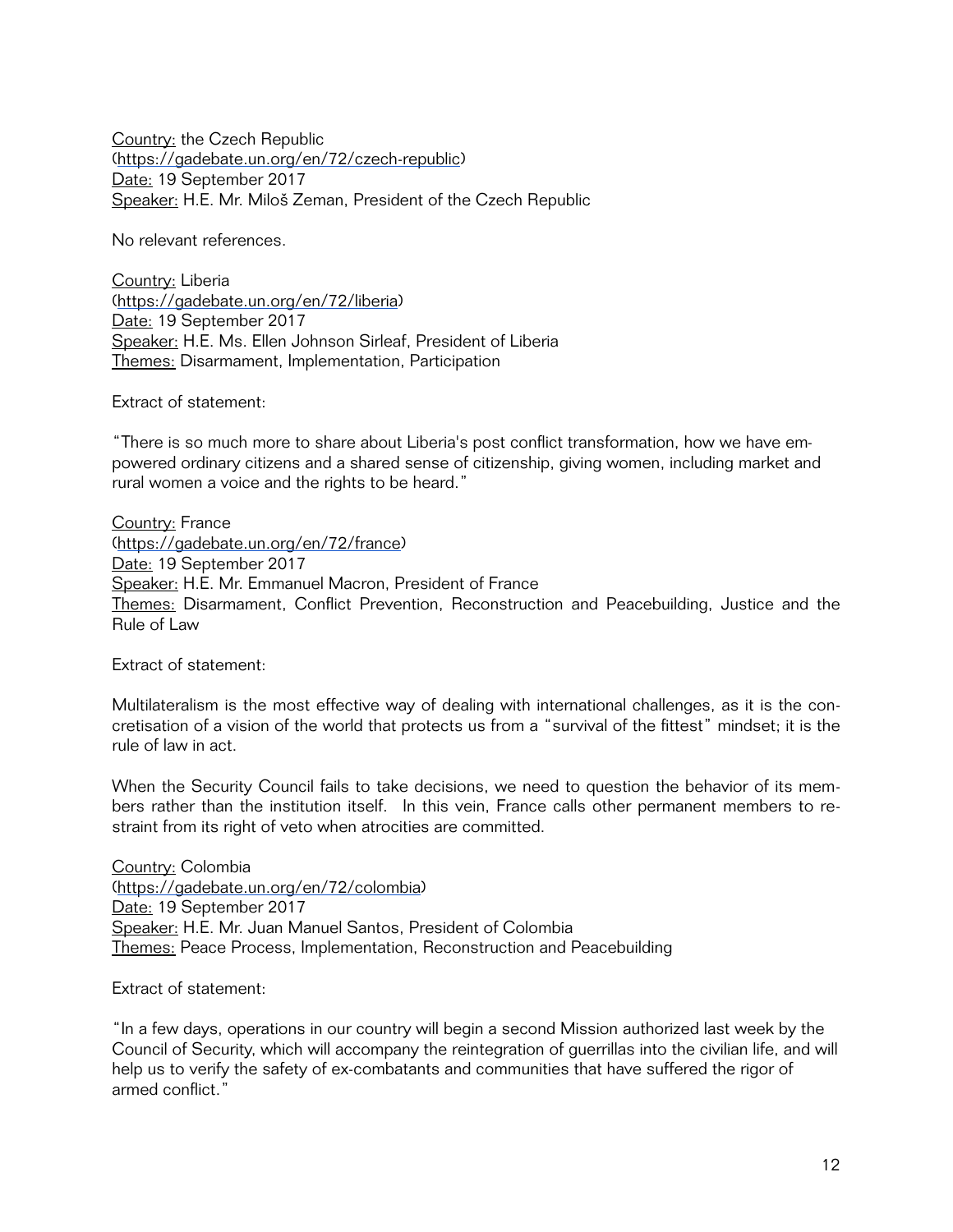Country: Tajikistan [\(https://gadebate.un.org/en/72/tajikistan](https://gadebate.un.org/en/72/tajikistan)) Date: 19 September 2017 Speaker: H.E. Mr. Emomali Rahmon, President of Tajikistan Themes: Conflict Prevention

Extract of statement:

"We call for a broad and equitable representation in the UN Security Council, particularly of the developing countries."

"The success of our joint actions to prevent and resolve conflicts, to seek for peaceful ways of crises and disputes settlement, primarily depends on how effective we use the instruments of preventive diplomacy and mediation."

Country: Zambia [\(https://gadebate.un.org/en/72/zambia\)](https://gadebate.un.org/en/72/zambia) Date: 19 September 2017 Speaker: H.E. Mr. Edgar Chagwa Lungu, President of Zambia Themes: Protection, Human Rights, Conflict Prevention

Extract of statement:

"The commitment should not be limited to preventing conflict, but should go further to seek the protection of the victims of conflict, including the displaced persons. we all need to cooperate in providing for a conducive environment for them in respect of their human rights and their social development and wellbeing."

"My government attaches great importance to the needs and welfare of all with a particular focus on women, children and youth."

Country: Lithuania [\(https://gadebate.un.org/en/72/lithuania](https://gadebate.un.org/en/72/lithuania)) Date: 19 September 2017 Speaker: H.E. Ms. Dalia Gryhauskaite, President of Lithuania

No relevant references.

Country: Qatar [\(https://gadebate.un.org/en/72/qatar](https://gadebate.un.org/en/72/qatar)) Date: 19 September 2017 Speaker: H.H. Sheikh Tamim bin Hamad Al-Thani, Amir of Qatar

No relevant references.

Country: Turkey [\(https://gadebate.un.org/en/72/turkey\)](https://gadebate.un.org/en/72/turkey) Date: 19 September 2017 Speaker: H.E. Mr. Recep Tayyip Erdogan, President of Turkey Themes: Disarmament, Implementation, Peace Process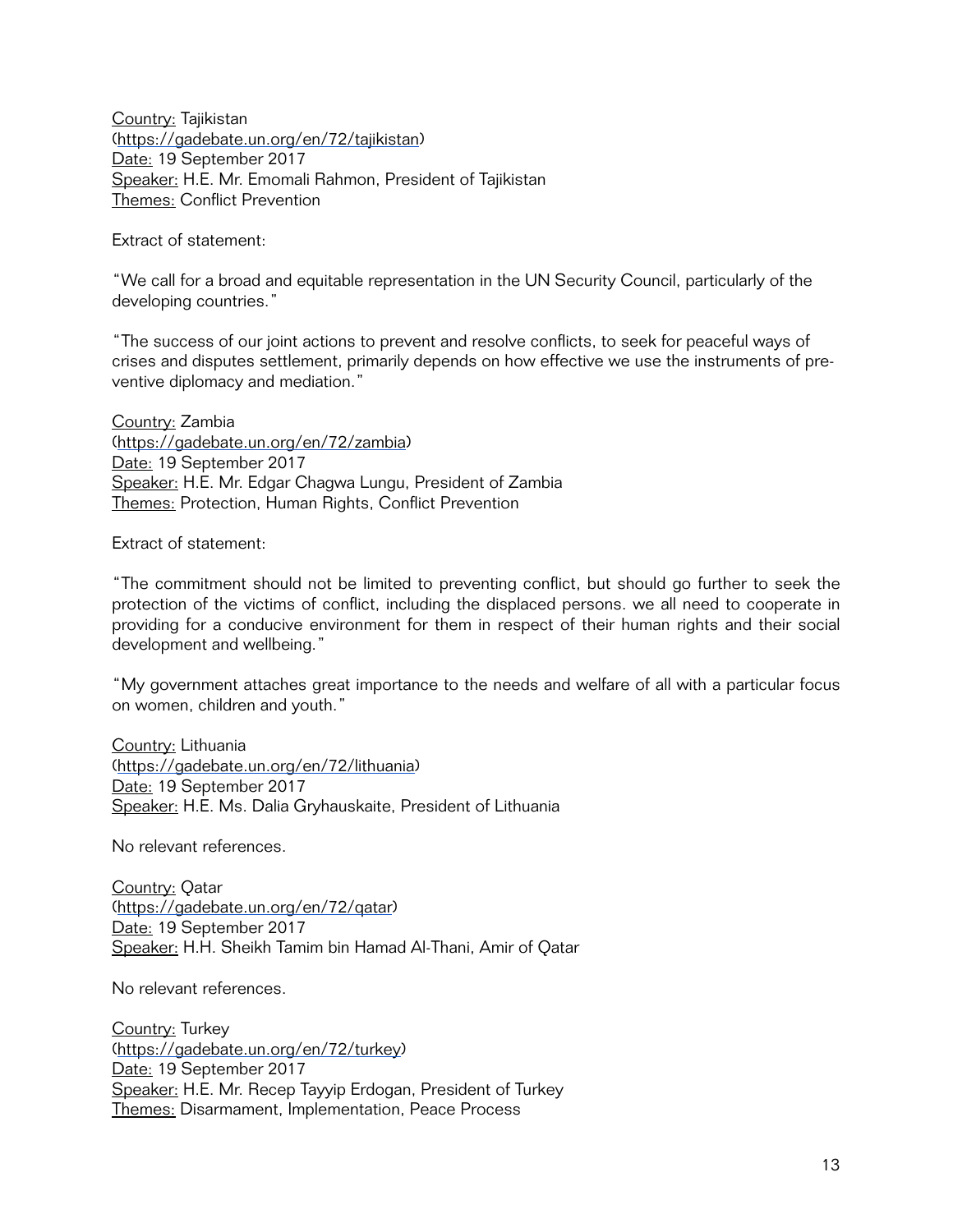Extract of statement:

"We have launched together with Russia and Iran the Astana meetings with the participation of all conflicting parties in order to establish a permanent ceasefire and peace in Syria."

"Turkey would be supportive of every step towards the construction of a stable and prosperous Syria, based on the territorial integrity of the country and respect for the democratic demands of its people."

"Iraq also needs the compromises to be reached on the basis of territorial integrity and the realization of the ideals to build a common future."

"Besides Syria and Iraq, we are also closely following the regions such as Libya and Yemen where terrorist organizations are trying to establish influence."

"International community's support to the legitimate government in Libya shall contribute significantly to the stability of the country. It should be kept in mind that if the mistakes made in Syria and Iraq are repeated in Libya, that will expose the whole world, particularly Europe, to much greater threats."

"We want the Security Council to have a democratic, transparent, fair and effective structure. We propose that the Security Council consist of 20 members with the same rights and competencies to serve for two years and half of which are replaced every year."

Country: Israel Date: 19 September 2017 Speaker: H.E. Mr. Benjamin Netanyahu, Prime Minister of Israel

Extract of statement:

"The World Health Organization adopted a Syrian-sponsored resolution that criticized Israel for health conditions on the Golan Heights. [...] Syria has barrel bombed, starved, gassed and murdered hundreds of thousands of its own citizens and wounded millions more, while Israel has provided lifesaving medical care to thousands of Syrian victims of that very same carnage."

"Israel is committed to achieving peace with all our Arab neighbors, including the Palestinians. "

"Iran spreads this curtain of tyranny and terror over Iraq, Syria, Lebanon and elsewhere, and it pledges to extinguish the light of Israel."

Country: Mali [\(https://gadebate.un.org/en/72/mali\)](https://gadebate.un.org/en/72/mali) Date: 19 September 2017 Speaker: H.E. Mr. Ibrahim Boubacar Keita, President of Mali Themes: Protection, Displacement and Humanitarian Response

Extract of statement: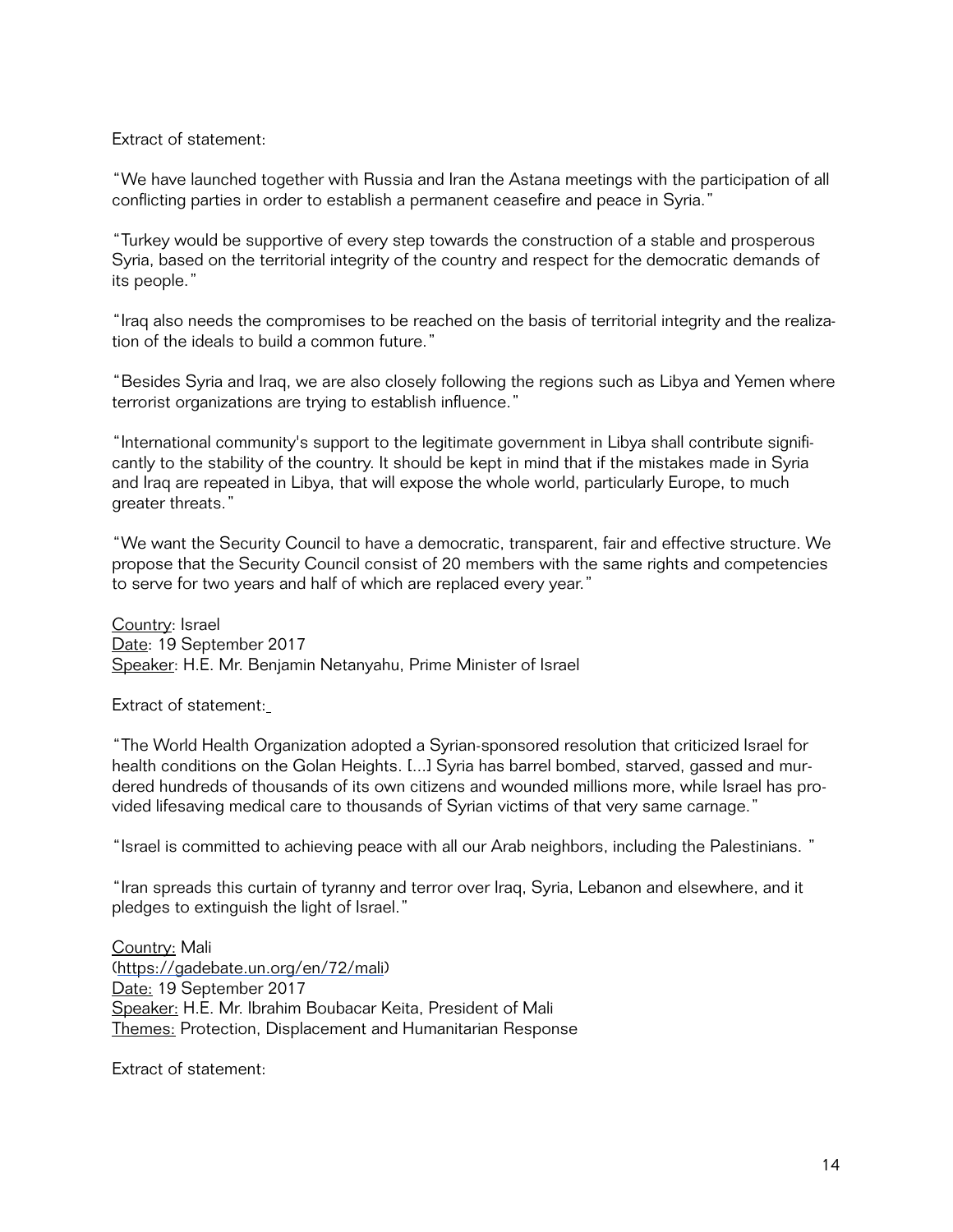We must all collectively find ideal solutions to the humanitarian tragedies in the Mediterranean and in the deserts, where no conscious human can be indifferent to the thousands of deaths, including those of women and children.

We are preoccupied by the situation in Libya that negatively impacts the region of Sahel, and we call together the parties impacted that are involved to research peaceful solutions to the crisis.

Mali is equally attentive to the situation occurring in the Middle East, particularly the stop of the negotiations in the Israel-Palestine conflict.

Country: Monaco [\(https://gadebate.un.org/en/72/monaco\)](https://gadebate.un.org/en/72/monaco) Date: 19 September 2017 Speaker: H.E. Prince Albert II de Monaco, President of Monaco Themes: Protection, Disarmament, Implementation, Human Rights, Peackeeping

We must persevere resolutely in the fight against all forms of serious violence against human dignity and, in particular, to work for the improvement of the status of women, as discrimination and violence against women remain a reality.

Monaco welcomes the Secretary-General's courageous initiative, the Voluntary Pact between the United Nations and the Member States for the elimination of sexual exploitation and abuse in peacekeeping missions, humanitarian assistance missions, and during missions which are meant to promote and protect human rights and, more broadly, during any activities where the UN contributes to strengthening Sustainable Development efforts.

Country: Poland [\(https://gadebate.un.org/en/72/poland](https://gadebate.un.org/en/72/poland)) Date: 19 September 2017 Speaker: H. E. Mr. Andrzej Duda, President of Poland Themes: Conflict Prevention, Disarmament, Justice and the Rule of Law

Extract of statement:

"Talking about human-focused policy, a policy concentrated on the human need to live in peace and in decent conditions, we must think, first and foremost, about the need to defend human life."

"We fully identify ourselves with the priority treatment given to mediation and conflict prevention, as advocated by the Secretary-General. We are assisted in this respect by our conviction that preventive measures targeting the primary sources of problems, taken in the location concerned, shall produce the best, the quickest and the most tangible results."

"For almost ten years in Georgia, and for the third year in Ukraine, have we been witnessing obvious violation of fundamental principles of UN Charter, including the principle of inviolability of borders, respect of sovereignty, renouncing the use of military force in resolution of disputes. In our view, absolute respect of international law lays down the foundation for a stable, foreseeable and peaceful setting of relations amongst states, and through it, the assurance of sustainable growth."

Country: Egypt [\(https://gadebate.un.org/en/72/egypt\)](https://gadebate.un.org/en/72/egypt)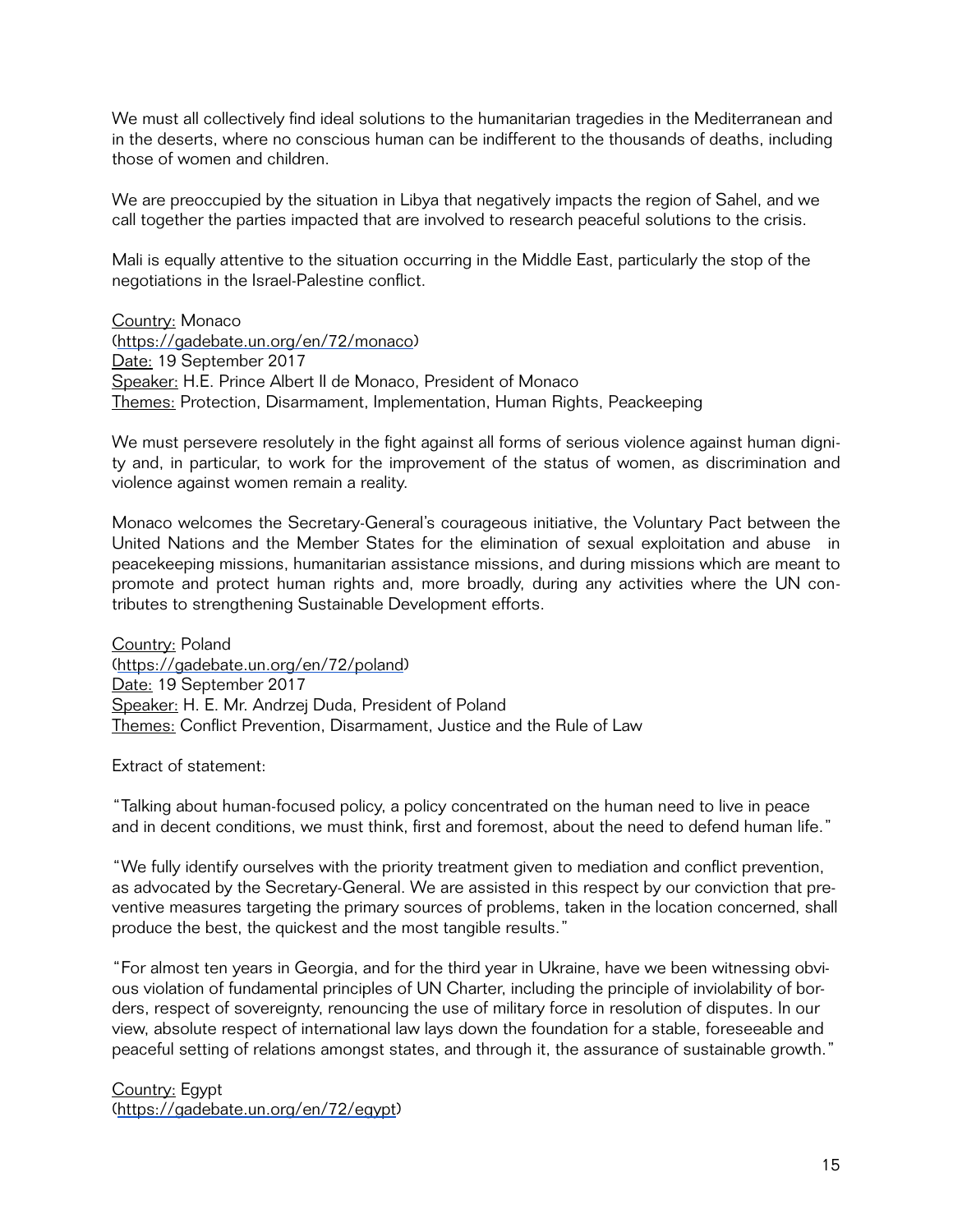Date: 19 September 2017 Speaker: H.E. Mr. Abdel Fattah Al-Sisi, President of Egypt Themes: Disarmament, Implementation, Justice and the Rule of Law

Extract of statement:

"With regards to Syria, we believe that here would be no salvation for Syria except through a consensual political solution amongst all Syrians at the core of which is the preservation of the unity of the Syrian state, the maintenance of its institutions and the broadening of their political and social base to include all factions of the Syrian society, and to decisively counter terrorism until it is defeated."

"We believe that a political settlement is the only viable solution to the ongoing crisis in Libya".

"The closure of [the Israeli-Palestinian conflict] through a just settlement, based on established international norms and principles, establishing an independent Palestinian state along the 1967 borders with East Jerusalem as its capital, is a necessary precondition for the entire region transit into a new phase of stability and development."

Country: Uzbekistan [\(https://gadebate.un.org/en/72/uzbekistan](https://gadebate.un.org/en/72/uzbekistan)) Date: 19 September 2017 Speaker: H.E. Mr. Shavkat Mirziyoyev, President of Uzbekistan

Extract of statement:

"We have declared the year 2017 as the Year of Dialogue with People and Human Interests in our country. Our goal is to strengthen the mechanisms that make the people's power in the country not nominal, but real."

"Uzbekistan stands for its gradual reform. We believe that, in accordance with the realities of the modem world, the Security Council needs to be expanded. We support the steps taken by the new leadership of the United Nations to improve the system of its management."

Country: Armenia [\(https://gadebate.un.org/en/72/armenia](https://gadebate.un.org/en/72/armenia)) Date: 19 September 2017 Speaker: H.E. Mr. Serzh Sargsyan, President of Armenia

Extract of statement:

"It is with great pain that we have been following the crisis in Syria and the humanitarian situation there, which has brought about suffering of the civilian population [...]. Within its means, Armenia strives to mitigate the suffering of the Syrian people by providing humanitarian assistance. We also express our willingness to engage into possible discussions on the peacemaking efforts in Syria under the UN auspices and with an appropriate mandate."

Country: Costa Rica [\(https://gadebate.un.org/en/72/costa-rica](https://gadebate.un.org/en/72/costa-rica)) Date: 19 September 2017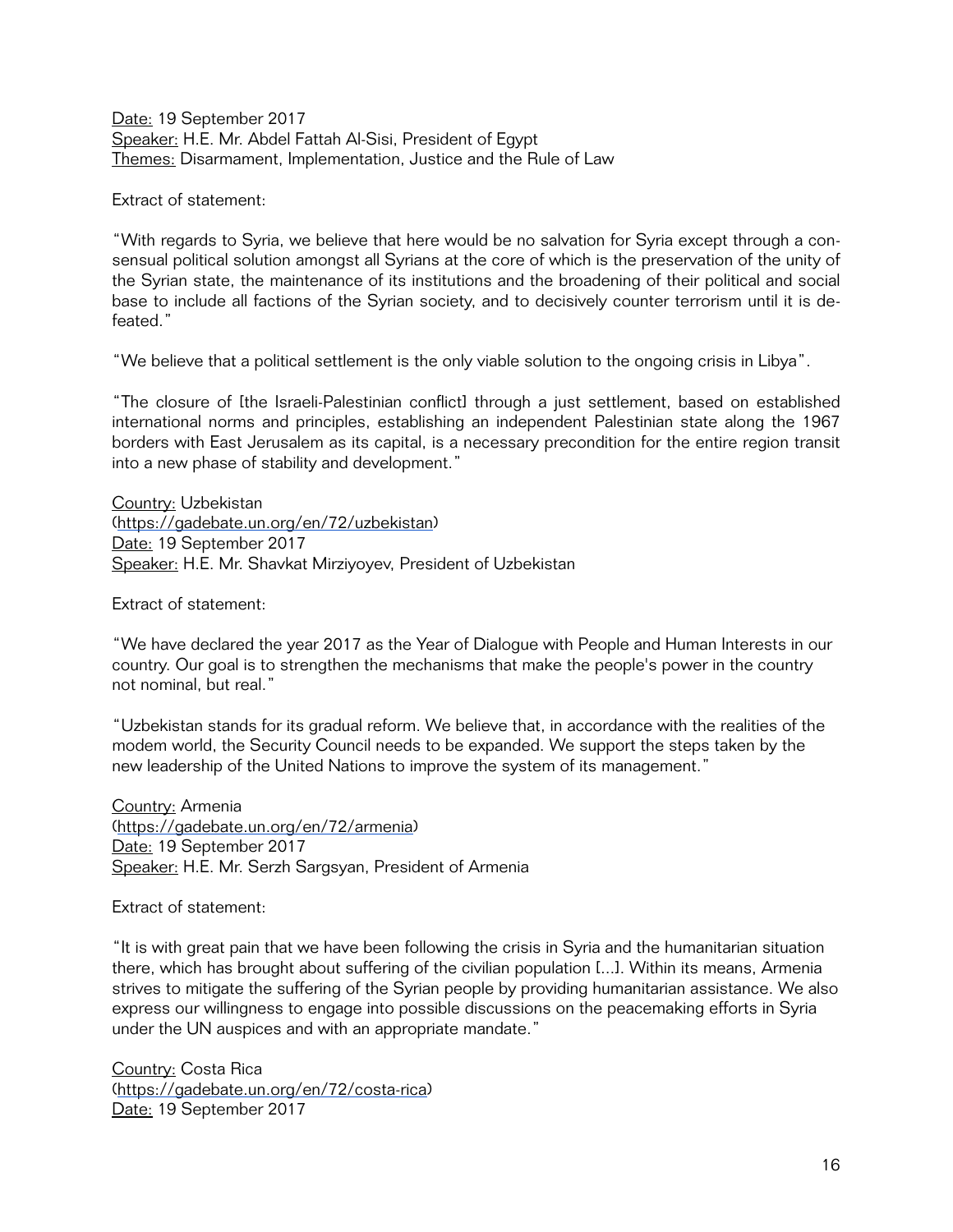Speaker: H.E. Mr. Luis Guillermo Solis Rivera, President of Costa Rica Themes: Disarmament, Human Rights, Participation, Justice and the Rule of Law

## Extract of statement:

"Only a multidimensional vision of development [...] will allow us to understand the needs of populations, families and their members in terms of access to healthcare, social equality, gender equality, and address [...] other challenges of developing countries."

"Gender equality [...] remains an objective of the greatest importance for all countries. [...] Literature is extensive and political declarations are decisive by stressing the sensible democratic deficit and prejudices in terms of development derived from persistent patriarchal structures forged in former times, but remained perpetuated today because of the lack of education on rights and respect for democratic coexistence. [...] It is imperative to take concrete actions and make more women our peers fully at these important premises.

"My country [...] embraces the proposals of the International Gender Champions which aim to reverse gender inequality within the United Nations and take specific actions in this 72nd Session to call upon these gender champions in order to promote gender balance within the delegations attending the General Debate during the high-level week of the General Assembly."

"If I were to choose a single insulting and absurd example of [...] discrimination, the one that causes me the most indignation is that the average woman's salary is 25% lower the average man's for the same job."

"Care is also an economic activity which contribution should be reflected in the country's productivity. Men should have a shared responsibility of fulfilling this labour and private companies as well as public institutions must facilitate it."

"[The women of the world] are powerful enough to move ahead despite the rigid and rude patriarchal heritage that tends to not acknowledge your abilities and accomplishments and that fills with doubts and dangers your road towards your full autonomy. You are an example for others: your internal strength leads you to break the chains of oppression, rise above tearing migrations and forced displacement, free entire communities for unexpected forms of slavery. [...] You are masters of resilience, since you have learned how to deal with the wrong people and painful moments. [...] Today is a good day to look ourselves in the mirror, start to create truly equal relations, and take this long night to its end."

"Sixty nine years ago Costa Rica decided to change weapons and soldiers for notebooks and teachers. 69 years ago Costa Rica decided to believe, strengthen, and promote International Law as the civilized way to resolve their differences with others and today, 69 years later, Costa Rica continues believing in this way."

Country: Uganda [\(https://gadebate.un.org/en/72/uganda](https://gadebate.un.org/en/72/uganda)) Date: 19 September 2017 Speaker: H.E. Mr. Yoweri Kaguta Museveni, President of Uganda

No relevant references.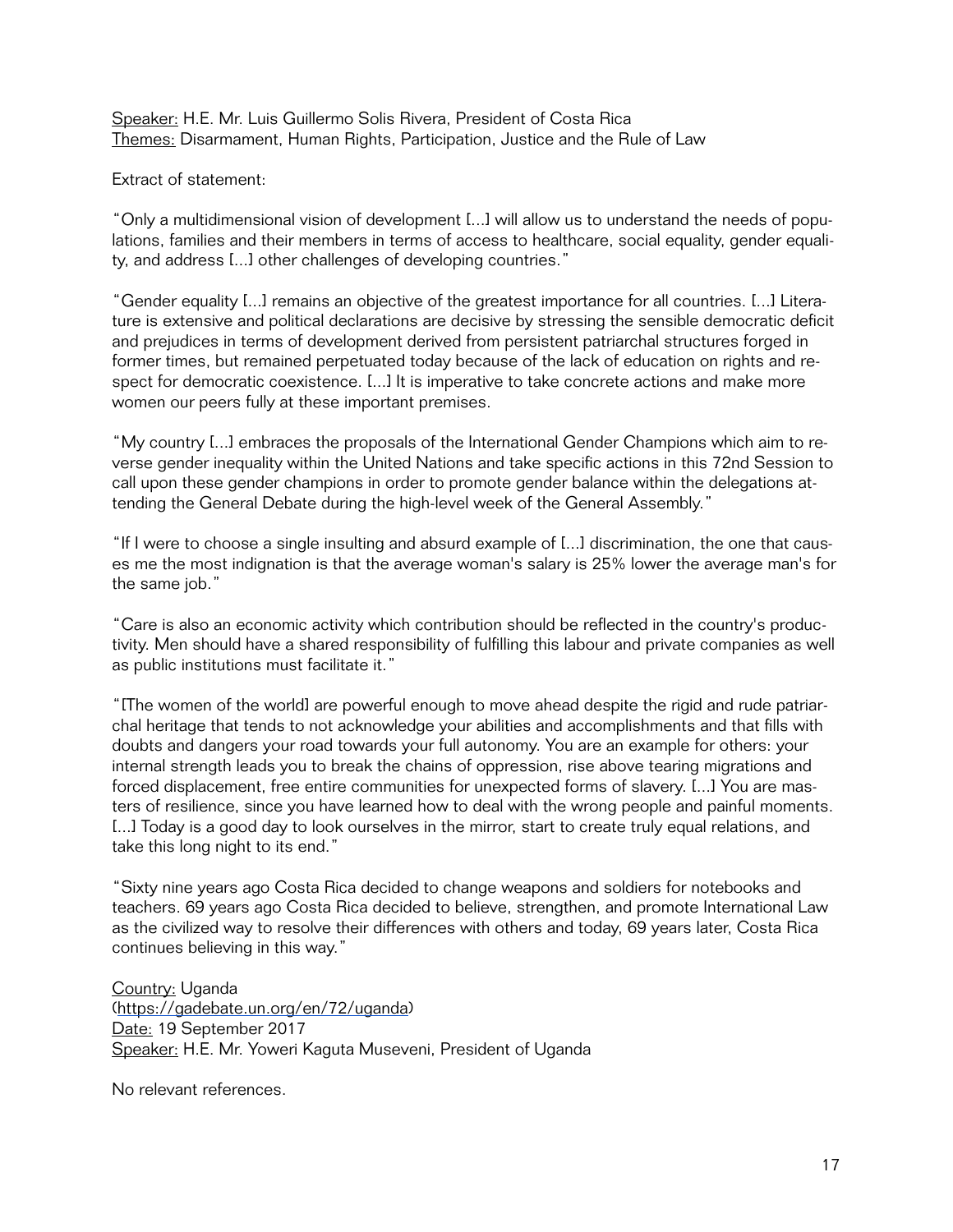Country: Sri Lanka [\(https://gadebate.un.org/en/72/sri-lanka](https://gadebate.un.org/en/72/sri-lanka)) Date: 19 September 2017 Speaker: H.E. Mr. Maithripala Sirisena, President Themes: Participation, Reconstruction and Peacebuilding, Human Rights

Extract of statement:

The world has recognized the need to ensure the rights of women. However, there are still countries and societies, where women are not treated equally. In my country, more that 52% of the population are women. New changes in our Constitution protect the rights of women. New measures include the legislation that makes it mandatory that a minimum of 25% candidates at elections should be women.

Country: Estonia [\(https://gadebate.un.org/en/72/estonia](https://gadebate.un.org/en/72/estonia)) Date: 19 September 2017 Speaker: H.E. Ms. Kersti Kaljuiaid, President of Estonia Themes: Conflict Prevention, Participation, Human Rights, General Women, Peace and Security, Sexual and Gender-Based Violence

Extract of statement:

"One of the most prominent guarantees for empathic inclusive development, for democracy and the rule of law is to mainstream gender equality into all areas of life. It is proven that equitable treatment of women and men has a multiplier effect in eradicating poverty. Estonian welfare development plan for 2016-2023 covers policy areas from employment and social inclusion to equal opportunities in applying one's talent in all walks of life. Our goal is balanced participation of women and men in all levels of decision-making and management - both in public and private sectors."

"It is important not to forget about gender balance in conflict situations either. Engagement of women already in the early stages of prevention, resolving crises, and building peace reduces the probability of relapses to violent conflict. Therefore, we need to encourage women's participation in peace processes and acknowledge them as actors of change with great potential. And we must never tire in implementing UN Security Council Resolution 1325 and related resolutions on women, peace and security on every level. The adoption of the Peace Building Commission's gender strategy last year is a worthy milepost on this road."

"For women to fully enjoy their role in the society it is crucial to eliminate gender-based violence. We should ensure that survivors are treated with dignity and that the perpetrators are held accountable for their crimes. Estonia continues to support actions addressing gender based violence and reproductive health needs of most vulnerable women and adolescent girls, for example via UNFRA in Ukraine 2017, and by supporting #SheDecides initiative."

"There are too many states in the world which suffer from unresolved conflicts. These are states which could take care of their own population and contribute at the global scene, if we were quicker to manage the conflicts which are holding them back or, worse, threatening to tear them apart."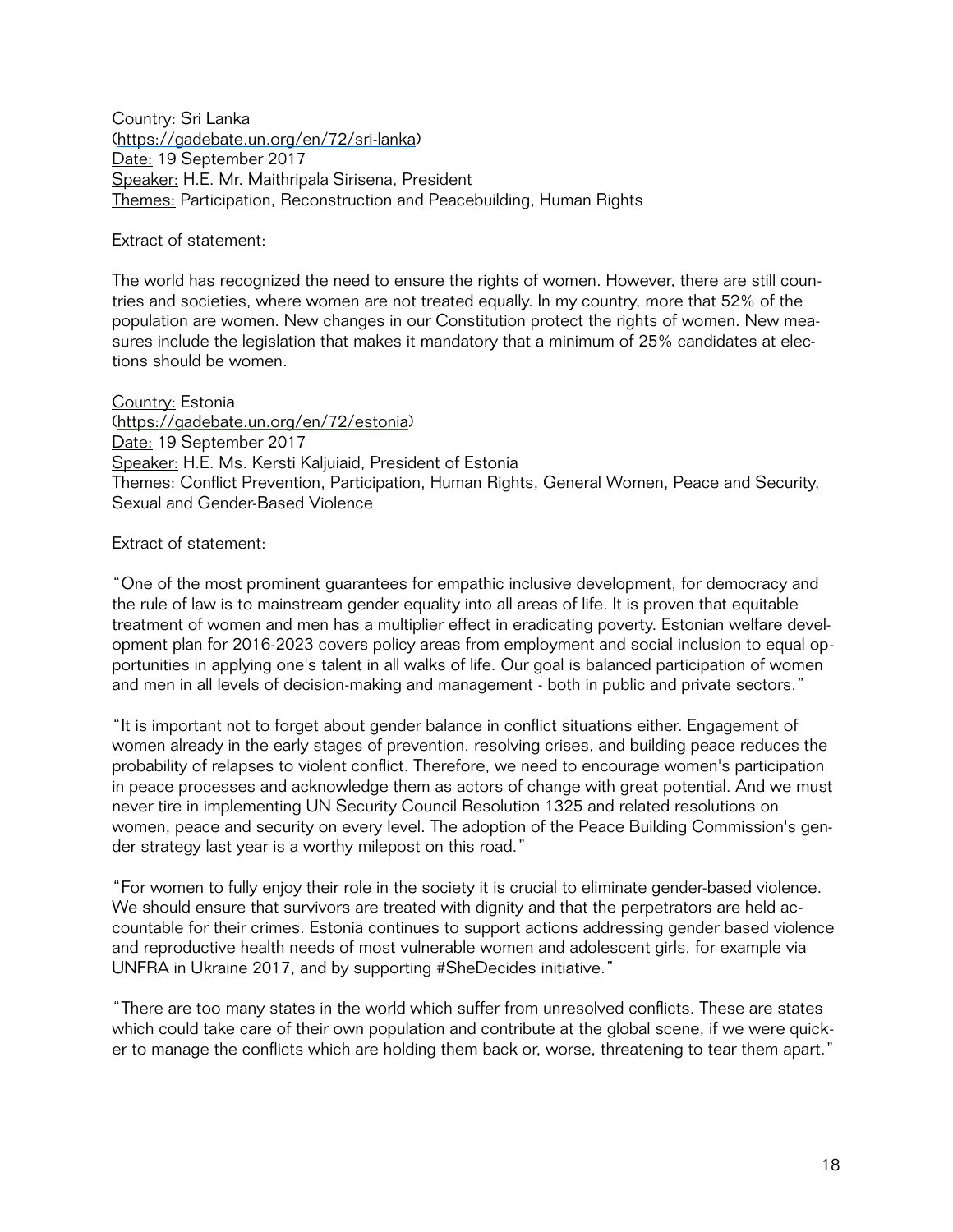"Estonia supports the International, Impartial and Independent Mechanism, established in December 2016, to assist in the investigation and prosecution of those responsible for the most serious crimes under international law committed in the Syrian Arab Republic since March 2011."

"We cannot overlook the escalating sufferings of the people of Yemen or ignore the fate of the Rohingya people. We need to put more effort into humanitarian action to tackle hunger, diseases and epidemics looming in the country. Our common efforts in fighting famine and hunger are also crucial in South-Sudan, Somalia and Nigeria."

"We welcome the emphasis on conflict prevention and peacebuilding, creating societies resilient to vulnerabilities."

Country: Guatemala [\(https://gadebate.un.org/en/72/guatemala\)](https://gadebate.un.org/en/72/guatemala) Date: 19 September 2017 Speaker: H.E. Mr. Jimmy Morales, President of Guatemala

No relevant references.

Country: Afghanistan [\(https://gadebate.un.org/en/72/afghanistan](https://gadebate.un.org/en/72/afghanistan)) Date: 19 September 2017 Speaker: H.E. Mr. Mohammad Ashraf Ghani, President of Afghanistan Themes: Participation, Human Rights, Protection

Extract of statement:

"If the UN is to be more relevant to countries like mine, it must deliver as One UN. But this has not yet been fulfilled. The inherited model of the UN agencies as instruments of technical assistance and capacity building should be subjected to the market test, namely value for money and sustainability of results in comparison to government, private sector and non-governmental modes of delivery. Mutual accountability is a proven mechanism of consolidation and expansion of partnerships, and trust-building."

"We are reaching out to those who had previously been excluded from society—young people, the poor, and women. Yet these people are our nations' source of resilience."

"Through unimaginable hardship, women kept the fabric of our communities and societies together even as they fell to shreds. Yet women were relegated to the very bottom of society. This was unacceptable and our nation suffered for it. Today, there are more Afghan women in government, in the workforce, and active in civil society than ever before in Afghan history, yet we still have far to go. At the helm, we have 6 women ambassadors, and 4 women cabinet members. Simply put, women's empowerment is crucial to our future."

Country: Gambia [\(https://gadebate.un.org/en/72/gambia-republic](https://gadebate.un.org/en/72/gambia-republic)) Date: 19 September 2017 Speaker: H.E. Mr. Adama Barrow, President of Gambia

No relevant references.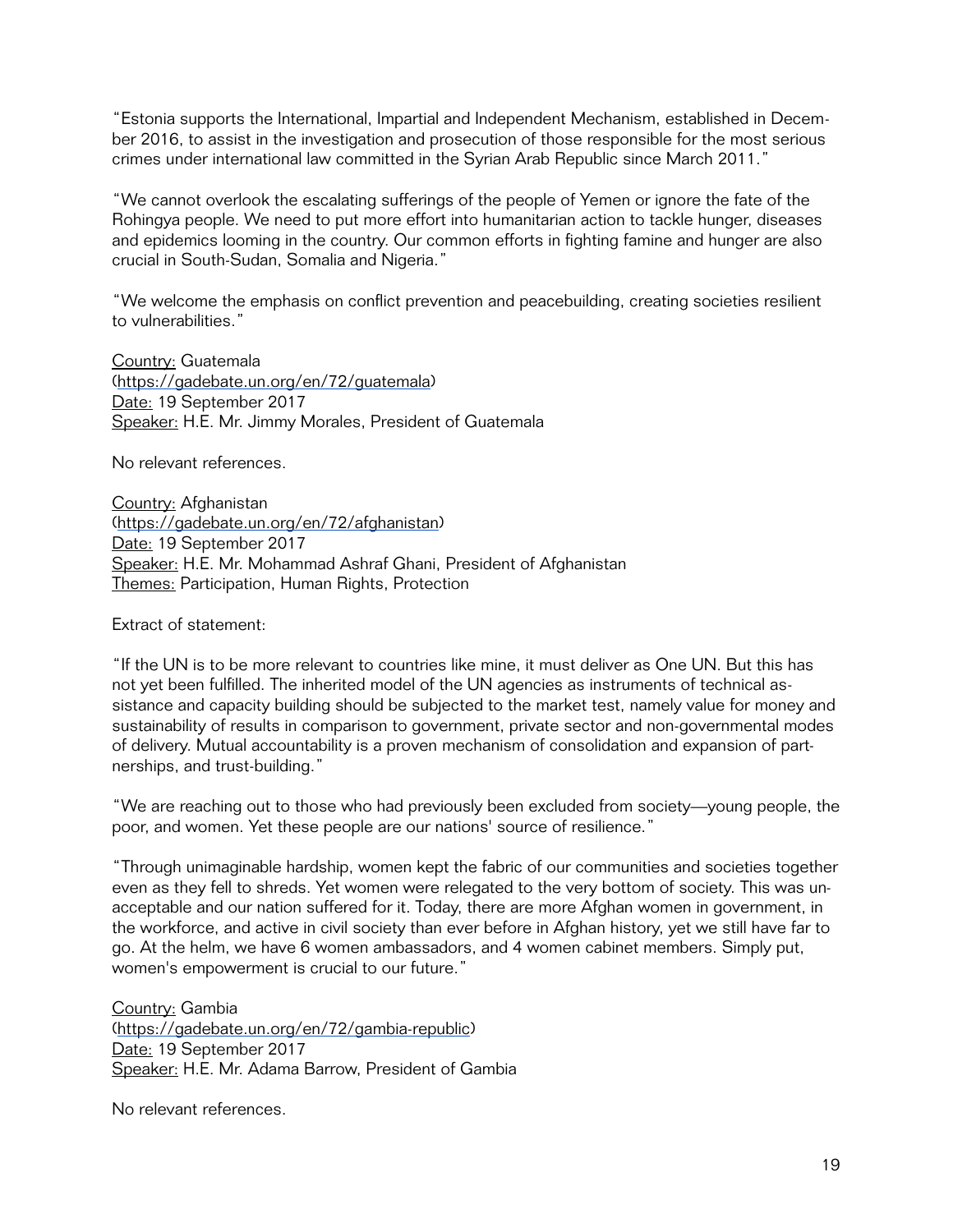Country: Bolivia [\(https://gadebate.un.org/en/72/bolivia-plurinational-state](https://gadebate.un.org/en/72/bolivia-plurinational-state)) Date: 19 September 2017 Speaker: H.E. Mr. Evo Morales Ayma, President of Bolivia Themes: Disarmament, Human Rights, Implementation, Displacement and Humanitarian Response

Extract of statement:

8 people are as wealthy as half of the population of the planet. Inequality is immoral.

We propose the creation of a universal citizenship. This social and migratory crisis stems from the world order with domination, with measureless greed which generates violence, promotes inequality and destroys mother earth.

We welcome the peace process in Colombia and the consolidation of the ceasefire the giving up of the arms and the integration of the FARC into political life. By means of votes and awareness amongst peoples it is possible to bring people together, not with bullets.

We condemn the Israeli occupation of Palestinian territory. We condemn the construction of new settlements. We condemn the military aggression against the Palestinian people. We demand that the two state solution be implemented with a Palestinian state with the pre-1967 borders with East Jerusalem as a capital.

Country: Honduras [\(https://gadebate.un.org/en/72/honduras\)](https://gadebate.un.org/en/72/honduras) Date: 19 September 2017 Speaker: H.E. Mr. Juan Orlando Hernández Alvarado, President of Honduras

No relevant references.

Country: Austria [\(https://gadebate.un.org/en/72/austria\)](https://gadebate.un.org/en/72/austria) Date: 19 September 2017 Speaker: H.E. Mr. Sebastian Kurz, Federal Minister for Europe, Integration and Foreign Affairs of Austria

Extract of statement:

"Conflicts that result in terrible human suffering, such as in Syria, South Sudan, Ukraine, Yemen or Libya."

"What we need to do is destroy these radical groups militarily where they operate, such as Iraq or Syria."

Country: Mauritania [\(https://gadebate.un.org/en/72/mauritania](https://gadebate.un.org/en/72/mauritania)) Date: 19 September 2017 Speaker: H.E. Mr. Isselkou Ould Ahmed Izid Bih, Minister for Foreign Affairs of Mauritania Themes: Human Rights, Participation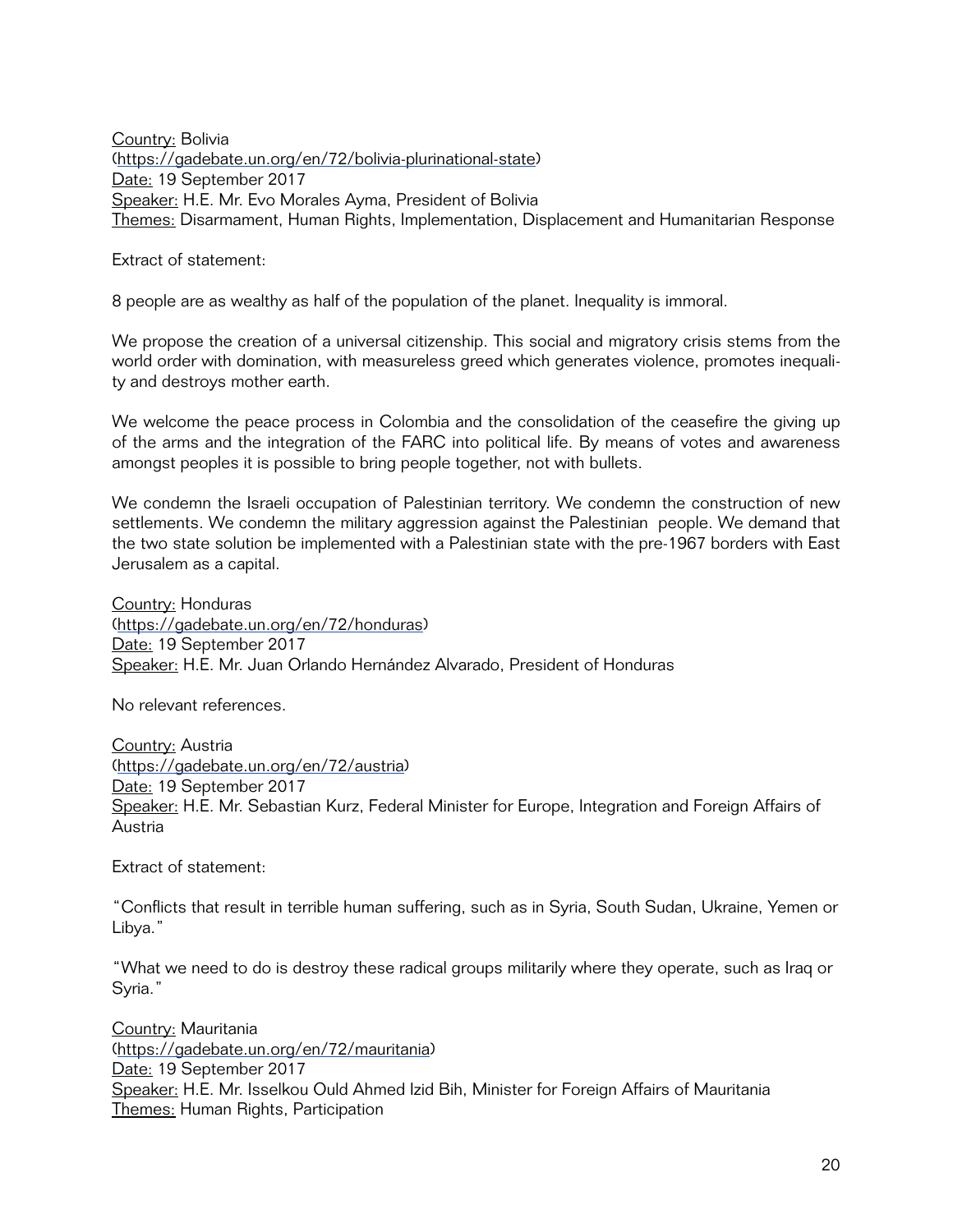#### Extract of statement:

Mauritania succeeded in facilitating an open political debate between the majority and the opposition, in 2011, which resulted in key legislative and legislative reparation - among many - empowering women, alleviating the principles of citizenship, the general well, and eradicating the remnants of traditional social hierarchies

The government enhanced the private sector and opened the door for the participation of women and youth, and this had a positive impact on reducing the unemployment rates among the youth, and women received significant attention in these policies by adopting affirmative action for women, to pursue more justice between the sexes. The Mauritanian woman is present in all sectors and in sectors that were previously restricted for men as well as her leadership role in societal and political life.

The Mauritanian government is pursuing empowering women to access regional and international organizations by nominating them to fill vacant positions, and it achieved remarkable success in achieving membership in important committees affiliated with the United Nations.

The Palestinian issue has not been yet resolved, and Mauritania calls from this respectable podium on the United Nations to to establish an independent Palestinian state with Jerusalem as its capital according to the Arab Initiative, Madrid principles, and relevant international agreements.

Mauritania is looking for resolving the Yemeni file, and it announces its support to constitutional legitimacy represented by President Abdrabbuh Mansour Hadi, and is welcoming the efforts of the United Nations to finding a peaceful resolution to the crisis.

And in relations to the Libyan issue, we call for accelerating and moving forward with building state's institutions and support the efforts to combating armed groups to bring back stability to a united and safe Libya.

Country: Finland [\(https://gadebate.un.org/en/72/finland](https://gadebate.un.org/en/72/finland)) Date: 20 September 2017 Speaker: H.E. Mr. Sauli Niinisto, President of Finland Themes: Conflict Prevention, Participation, Protection, Peacekeeping

Extract of statement:

"Successful conflict prevention saves lives and financial resources. Finland continues to advocate the use of mediation in conflict resolution. Mediation efforts, when successful, prevent conflicts and decrease human suffering."

"Those who are marginalized must be given a voice in peace processes. Women, children and adolescents often pay the highest price in conflicts but they can also help to pave a way out of the crisis."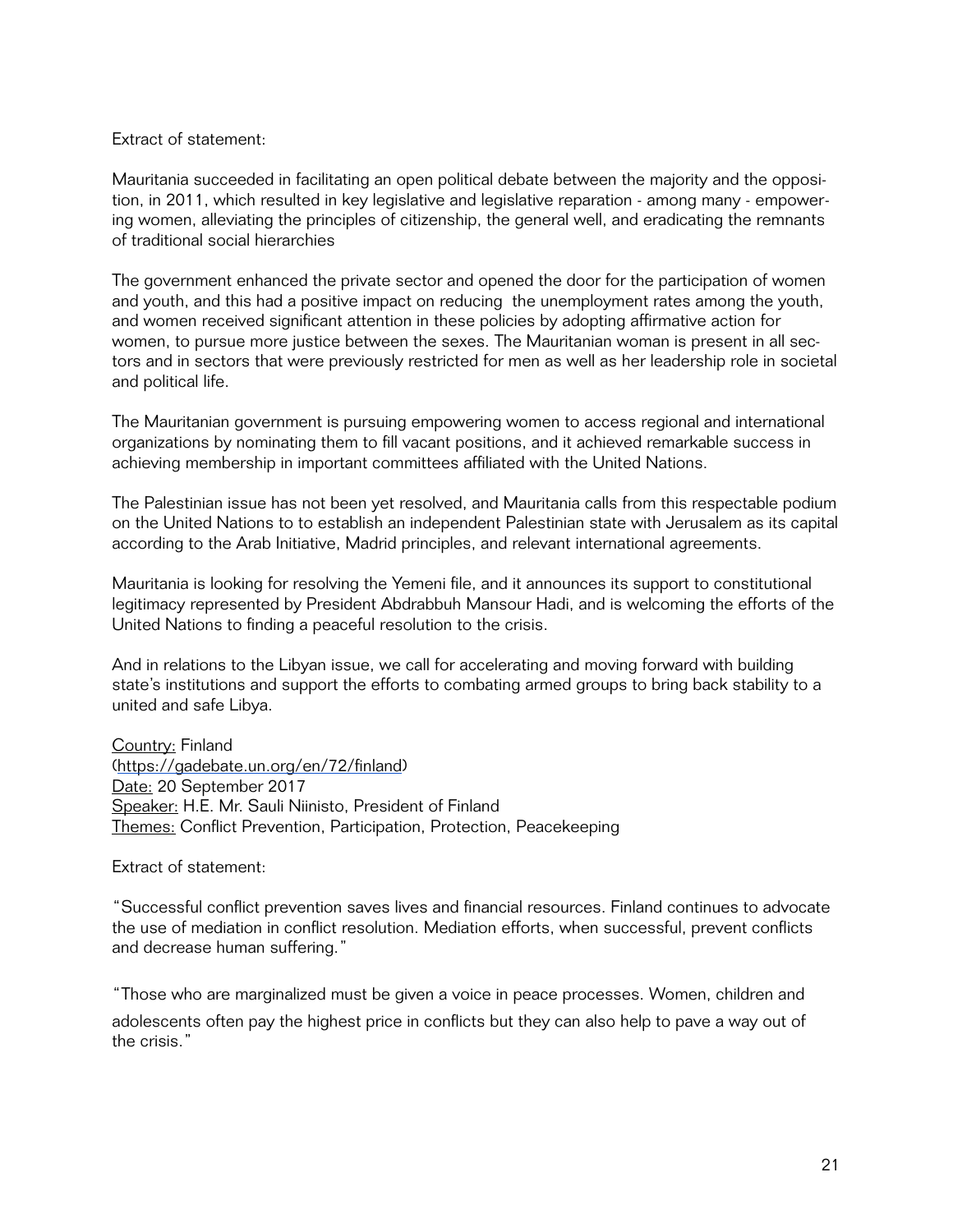"Finland has contributed to the establishment of a Nordic network of women mediators. It aims at sustaining peace through the inclusive and meaningful participation of women in all phases of peace processes."

"Finnish police officers, including a specialized team on sexual and gender based violence in UN-MISS, are now deployed in seven UN operations."

Country: Kyrgyzstan [\(https://gadebate.un.org/en/72/kyrgyzstan\)](https://gadebate.un.org/en/72/kyrgyzstan) Date: 20 September 2017 Speaker: H.E. Mr. Almazbek Atambaev, President of Kyrgyzstan

No relevant references.

Country: Azerbaijan [\(https://gadebate.un.org/en/72/azerbaijan](https://gadebate.un.org/en/72/azerbaijan)) Date: 20 September 2017 Speaker: H.E. Mr. Ilham Aliyev, President of Azerbaijan Themes: Human Rights, Peace Process, Justice and the Rule of Law

Extract of statement:

"On February 26, 1992 Armenia committed war crime killing 613 peaceful residents of Khojaly, among them 106 women and 63 children."

"Azerbaijan is committed to peaceful resolution of the conflict but at the same time will defend its citizens in line with UN Charter if Armenian military provocations continue and if necessary will punish once again the aggressor as it was done in April, 2016."

Country: Guyana [\(https://gadebate.un.org/en/72/guyana\)](https://gadebate.un.org/en/72/guyana) Date: 20 September 2017 Speaker: H.E. Mr. Brigadier David Granger, President of Guyana Themes: Human Rights

Extract of statement:

"Women, in some places, are denied equal opportunities to enjoy a 'good life'. The gap between the world's rich and its poor remains unacceptably wide. Conflicts,within states, have spawned international refugee crises which have resulted in millions being displaced from their homelands."

"We iterate our support for a two-state solution to the Palestine-Israeli conflict. We affirm the right of the Palestinian people to a homeland and to a dignified existence."

Country: Bosnia and Herzegovina [\(https://gadebate.un.org/en/72/bosnia-and-herzegovina\)](https://gadebate.un.org/en/72/bosnia-and-herzegovina) Date: 20 September 2017 Speaker: H.E. Dragan Covic, Chairman of the Presidency of Bosnia and Herzegovina Themes: General Women, Peace and Security, Participation, Conflict Prevention, Reconstruction and Peacebuilding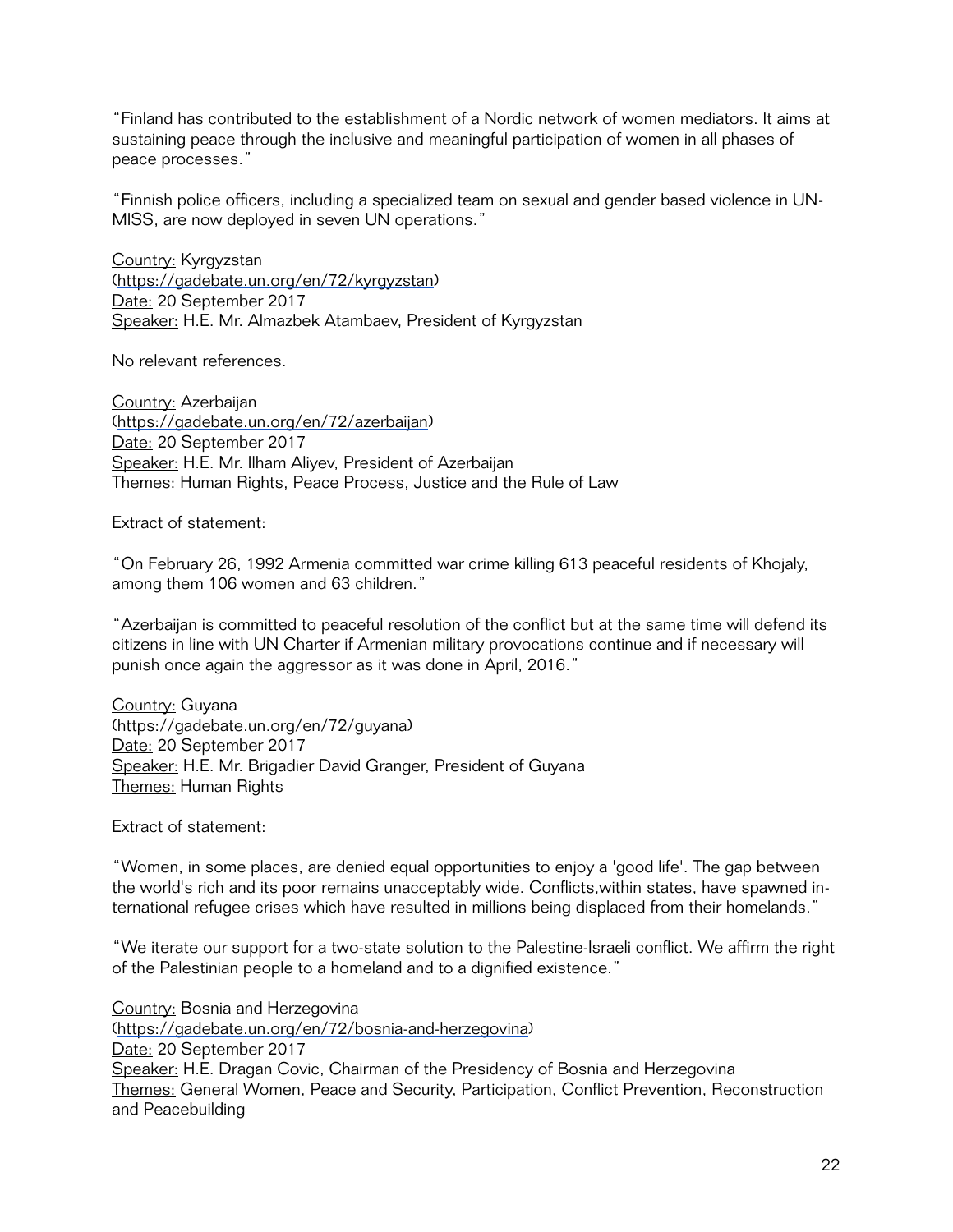#### Extract of statement:

"Whether I look back to our past or look into the present and the future, women in my country hold high positions, which rightfully and naturally belong to them. The role of women is vital for the development and prosperity of the family, as well as the society as a whole. In postconflict environments, women are always the first to extend the hand of reconciliation. In times of great challenges and risks, we need the strength and natural ability of women to pursue peaceful solutions more than ever. Although we are extremely proud of the significant progress we have made in implementing the provisions of the historic Security Council resolution 1325 (Women, Peace and Security), we are also aware of the areas where it is possible and needed to do considerably more. We will certainly continue to invest additional efforts to strengthen and empower Bosnian-Herzegovinian women and girls in accordance with the Beijing Declaration and Platform for Action."

"We appreciate the decisive role of women in all processes of recovery and rebuilding of societies destroyed by the wars, and we will especially promote and encourage the increase in their engagement."

"We still witness, with unquestioning concern, the continued suffering of the Syrian people. [...] We [...] will continue to call for a peaceful and political solution through negotiations, in the process the ownership of which can only be in the hands of the Syrian people, based on the Geneva Communique and with the assistance of the intemational community and the United Nations, led by the Special Envoy for Syria, whose unselfish efforts to continue the negotiations in Geneva are highly appreciated."

"The Israeli-Palestinian conflict represents the most serious unresolved problem in the Middle East, and current absence of any negotiations between the parties is disturbing. [...] It is necessary to firmly recall the ultimate goal, and that is the existence of the two states, Israel and Palestine, and their peaceful coexistence next to each other, in safety and within recognized borders. Bosnia and Herzegovina continues to believe that this goal can be achieved by both parties fulfilling their obligations, based on the relevant resolutions of the United Nations Security Council, the Madrid Principles and the Arab Peace Initiative."

"In Bosnia and Herzegovina, unfortunately, we know too much about the high price of wars. For us, preventive diplomacy is a tool that, when used at the right time, can help that wars are never repeated anywhere or to anyone. There are many reasons why, on a global level, the United Nations system must be at the heart of all activities using preventive measures to resolve the crises and prevent people from leaving their homes. Again, much of the responsibility for prevention lies with other levels. Within our communities, we must counter all the symptoms of trouble and conflicts. [...] I believe that prevention and mediation, as well as conflict management techniques and conflict resolution in divided societies should be applied first within the respective region, with regional actors who generally better understand the opposing sides, their reasoning and their different views of the problem."

Country: Panama [\(https://gadebate.un.org/en/72/panama\)](https://gadebate.un.org/en/72/panama) Date: 20 September 2017 Speaker: H.E. Mr. Juan Carlos Varela, President of Panama

Extract of statement: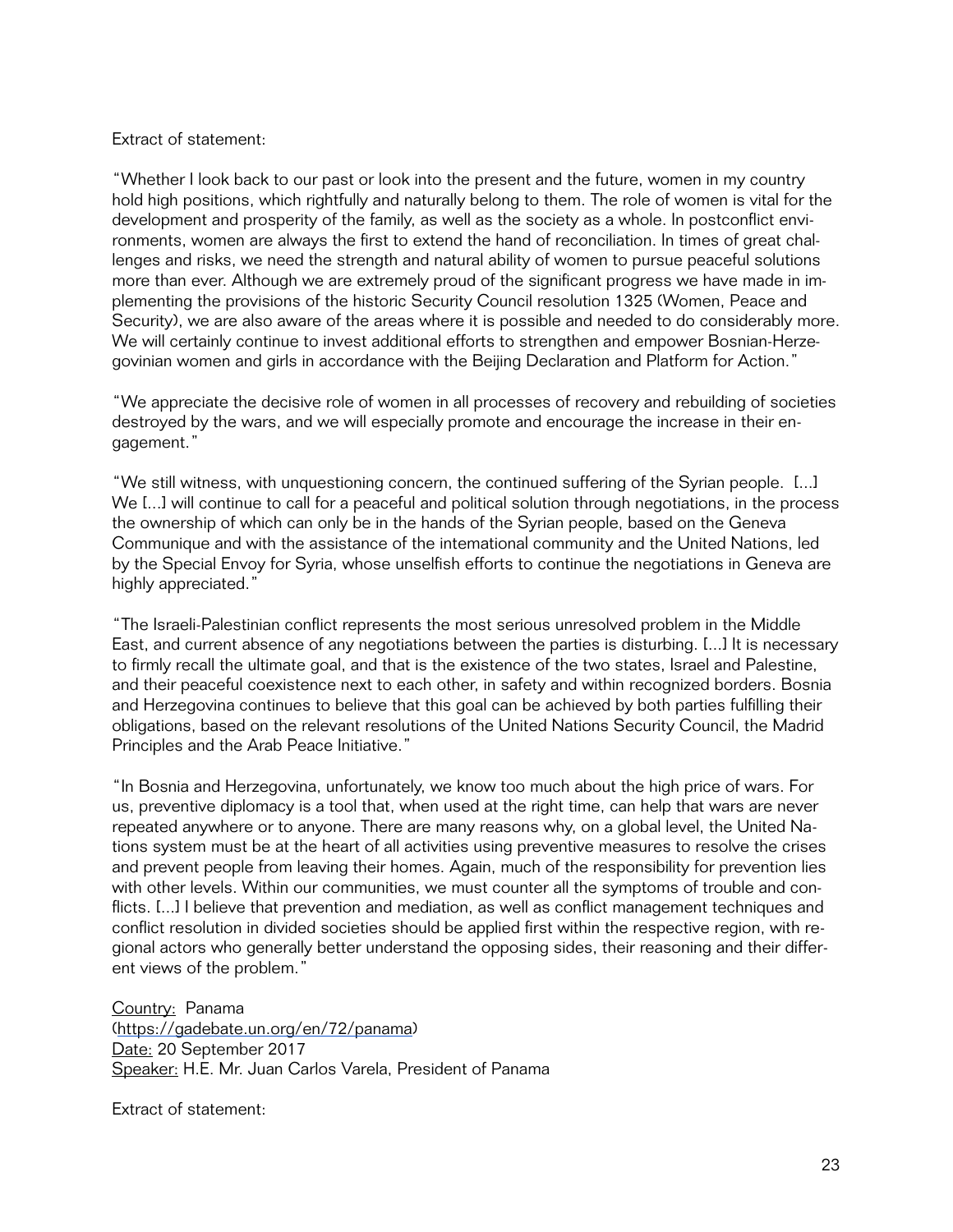Today, I make a respectful call to the member countries of the Security Council to strengthen the measures and decisions that promote the definitive peace in places like Syria and Iraq and, at the same time, strongly condemn irresponsible leaderships, like the one in North Korea, that try to destabilize the peaceful coexistence of the world.

Country: Rwanda [\(https://gadebate.un.org/en/72/rwanda](https://gadebate.un.org/en/72/rwanda)) Date: 20 September 2017 Speaker: H.E. Mr. Paul Kagame, President of Rwanda Themes: Human Rights, Peacekeeping, Implementation, Displacement and Humanitarian Response

Extract of statement:

"Every year, the United Nations channels billions of dollars in humanitarian assistance. It also sets the global agenda on key policy issues, from development, to women's rights, while providing a platform for major international agreements."

"I would like to commend the Secretary-General, for the two important initiatives he championed this week, on United Nations reform, and response to sexual exploitation and abuse."

"We also share the common objective, to meet the Sustainable Development Goals and Africa's Agenda 2063 targets, as well as continue to enhance women's empowerment."

Country: Paraguay [\(https://gadebate.un.org/en/72/paraguay](https://gadebate.un.org/en/72/paraguay)) Date: 20 September 2017 Speaker: H.E. Mr. Horacio Cartes, President of Paraguay

No relevant references.

Country: Iran [\(https://gadebate.un.org/en/72/iran-islamic-republic\)](https://gadebate.un.org/en/72/iran-islamic-republic) Date: 20 September 2017 Speaker: H.E. Dr. Hassan Rouhani, President of Iran

No relevant references.

Country: Bulgaria [\(https://gadebate.un.org/en/72/bulgaria\)](https://gadebate.un.org/en/72/bulgaria) Date: 20 September 2017 Speaker: H.E. Mr. Rumen Radev, President of Bulgaria Themes: Conflict Prevention, Human Rights, Sexual and Gender-Based Violence

Extract of statement:

"Bulgaria supports the 'surge in diplomacy for peace' which places prevention as an overarching priority of the UN's work and sets the stage for the necessary reforms to sustain peace. Prevention and mediation are essential means of reducing human suffering, including in addressing the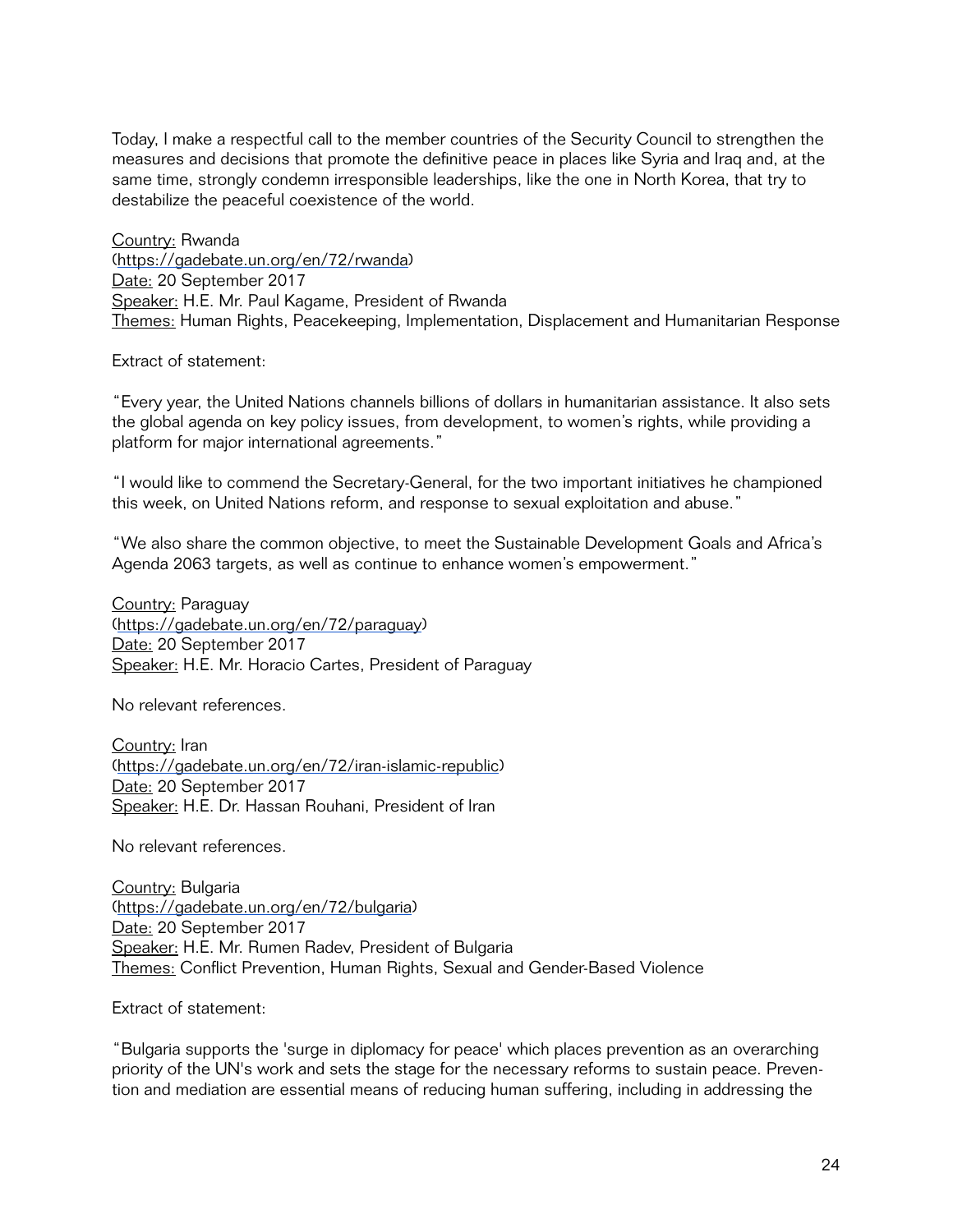root causes of forced displacements, bringing humanitarian, development and peace-building efforts together."

"Bulgaria reaffirms its position that the 'two-State solution' formula is the realistic, just and lasting way to settle the Israeli-Palestinian conflict."

"Finding a political solution to the ongoing conflict in Syria and implementing a credible political transition in the country is essential for preserving the sovereignty, independence, unity and territorial integrity of the Syrian State."

"Another source of deep concern for my country is the situation in Eastern Ukraine which, regrettably, remains highly precarious and volatile despite periodic ceasefire agreements. We reiterate our call for a swift and full implementation of the Minsk Agreements which have no viable alternative."

"Bulgaria is deeply concerned by the unprecedented scale of organized looting of cultural property in Iraq, Syria, Libya and other countries in conflict or post-conflict situation."

"In the last few decades the UN has made crucial steps to advance gender equality and women's empowerment. These efforts should be further strengthened in order to achieve tangible results for women and girls on the ground by eliminating all forms of gender-based violence and discrimination."

"Ensuring equal rights for women and men should be an integral part of everyday policies in all spheres of life."

Country: Côte d'Ivoire [\(https://gadebate.un.org/en/72/c%C3%B4te-d%E2%80%99ivoire\)](https://gadebate.un.org/en/72/c%252525C3%252525B4te-d%252525E2%25252580%25252599ivoire) Date: 20 September 2017 Speaker: H.E. Mr. Alassane Ouattara, President of Cote d'Ivoire Themes: Conflict Prevention

Extract of statement:

The greatest importance should be place on the prevention of conflicts in order to spare our countries the exorbitant human and material cost of wars.

Country: Ukraine [\(https://gadebate.un.org/en/72/ukraine](https://gadebate.un.org/en/72/ukraine)) Date: 20 September 2017 Speaker: H.E. Mr. Petro Poroshenko, President of Ukraine Themes: Peacekeeping, Peace Process, Human Rights

Extract of statement:

"A comprehensive reform of the Security Council is long overdue. [...] The founding nations, among those was Ukraine as well, aimed at securing the world where the sovereign right of free choice to be respected. [...] That was the principle that happened to be so blatantly violated against my own country by one of the P5."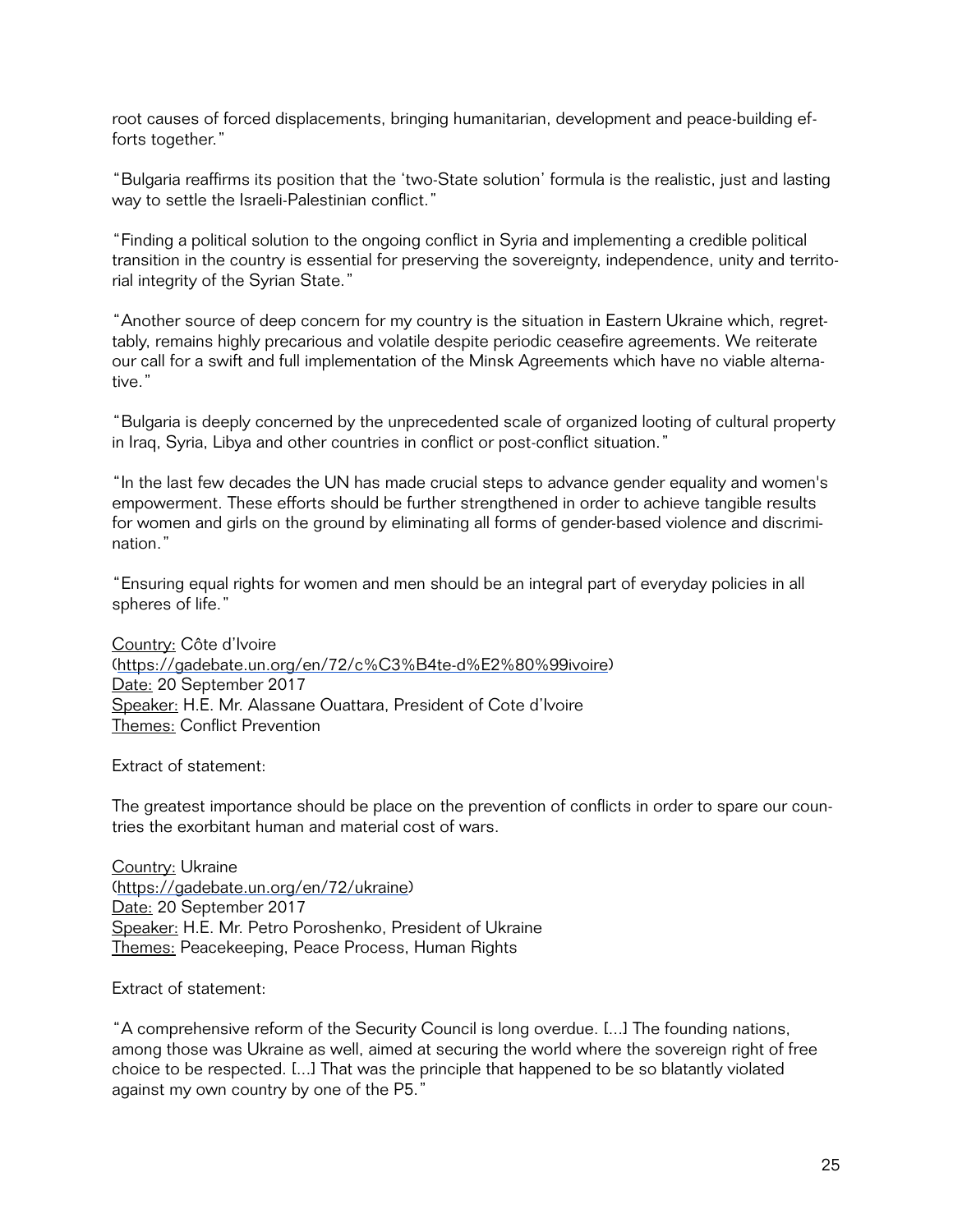"A three-year-long war with Russia has resulted in 10 thousand people killed, 7% of Ukrainian territory occupied, 20% of Ukrainian economy and industrial output is seized, destroyed or simply stolen. However, the most horrific thing in this situation is that the Kremlin has consciously chosen the tactics of increasing human sufferings. [...] We remain convinced that a full-fledged UN peacekeeping operation is the only viable solution to de-escalate, to protect people of Ukraine and to get us closer to a political solution."

"Militarization of Crimea is another security threat that affects the whole of Southern and Eastern Europe as well as North Africa and the Middle East. Ukraine strongly condemns numerous military exercises conducted in the occupied Crimea as well as close the borders of Ukraine, in particular 'West-2017'."

"We also express our deepest concern with the current situation in Syria. We believe that full implementation and adherence to the word and spirit of the 2012 Geneva communiqué and UNSC resolution 2254 are absolutely vital for the settlement of the conflict in that country. [...] What draws our special concern with regard to this bloody conflict is Russia's use of the occupied Crimea as a military outpost for projecting power in Syria."

Country: The State of Palestine [\(https://gadebate.un.org/en/72/palestine-state\)](https://gadebate.un.org/en/72/palestine-state) Date: 20 September 2017 Speaker: H.E. Mr. Mahmoud Abbas, the President of Palestine Themes: Peace Process

Extract of statement:

"Instead of addressing the underlying issues and resolving the root causes of the conflict, [the Government of Israel] has tried to misdirect international attention to the secondary issues actually caused by its colonial policies. [...] We have explored every avenue and exerted far-reaching efforts to achieve peace with our Israeli neighbors, and together, with the Arab and Islamic States, have adopted an invaluable initiative - the Arab Peace Initiative - aimed at resolving the Palestinian and Arab-Israeli conflict. According to this initiative, upon Israel's withdrawal from the Palestinian and Arab territories occupied in 1967, the Arab and Islamic States would recognize Israel and normalize relations with it. [...] Indeed, there have been countless initiatives seeking to break the deadlock in the peace process and ensure the success of peace efforts."

Speaker: Donald Tusk, President of the European Council [\(https://gadebate.un.org/en/72/european-union](https://gadebate.un.org/en/72/european-union)) Date: 20 September 2017 Themes: Displacement and Humanitarian Response, Justice and the Rule of Law

Extract of statement:

"I welcome that the International Criminal Court prosecutor is investigating the smugglers in Libya for crimes against humanity. We should treat them via a system of international sanctions just as harshly as those engaged in terrorism and piracy. The European Union calls on the international agencies to increase their presence on the ground in Libya immediately, so that we can work to improve the situation of those victimised by the smugglers."

Country: the Netherlands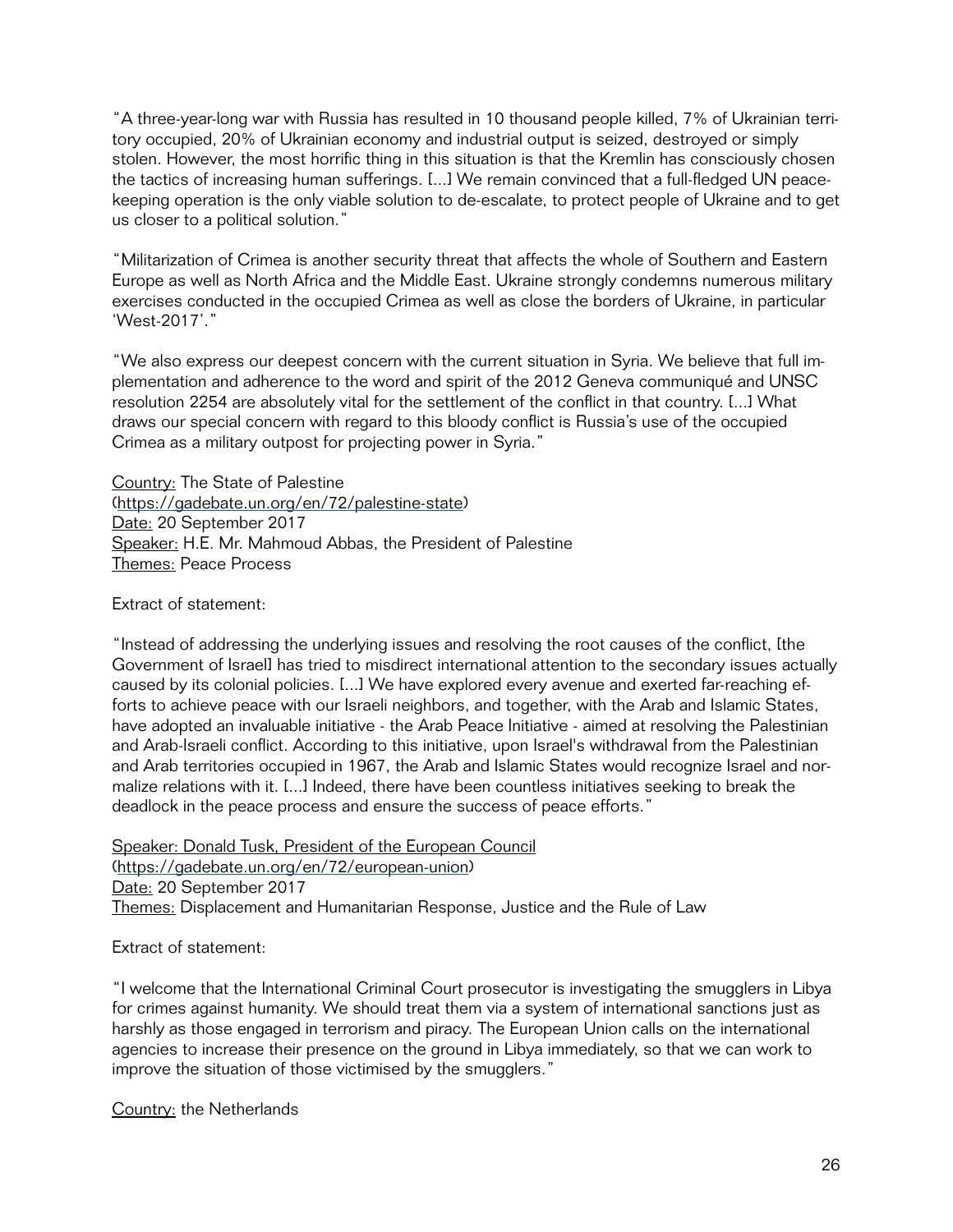[\(https://gadebate.un.org/en/72/netherlands](https://gadebate.un.org/en/72/netherlands)) Date: 20 September 2017 Speaker: H.E. Mr. Mark Rutte, the Prime Minister of the Netherlands Themes: Conflict Prevention, Implementation

Extract of statement:

"Prevention of violence and conflict ties in with our [...] priority: sustainability. And with it, the implementation of the Sustainable Development Goals. [...] They address the drivers and root causes of instability and conflict. Investing in human dignity, eradicating poverty, fostering climate resilience and promoting economic and social progress will reduce the incidence of conflict, instability and despair. Development and lasting peace - all in one package."

Country: Japan [\(https://gadebate.un.org/en/72/japan\)](https://gadebate.un.org/en/72/japan) Date: 20 September 2017 Speaker: H.E. Mr. Shinzo Abe, Prime Minister of Japan Themes: Implementation

Extract of statement:

"I wanted to tell you why the Women Entrepreneurs Finance Initiative, or 'We-Fi,' is important to me personally as well as to the Government of Japan."

Country: Portugal [\(https://gadebate.un.org/en/72/portugal\)](https://gadebate.un.org/en/72/portugal) Date: 20 September 2017 Speaker: H.E. Mr. Antonio Costa, Prime Minister of Portugal Themes: Conflict Prevention, Peacekeeping

Extract of statement:

"Reforming the architecture of peace and security is an absolute priority. Consolidating a culture of conflict prevention requires action across the board and an integrated vision of the three pillars of the United Nations system - peace, human rights and sustainable development - as well as closer institutional cooperation between the organs of the Charter, namely the Security Council and the General Assembly."

"The unity and firmness of the international community, embodied in the United Nations, in defense of the law and in the promotion of security and stability, is what enables us to move towards a fairer international order, and to find the best answers to the serious crises we face today, from North Korean threats to the situation in Syria, from the instability in Libya to the Israeli-Palestinian conflict and so many other sources of confrontation, security risk or humanitarian drama."

"We welcome the military successes achieved in Iraq over the past year."

"I underline, in this context, the work of the Global Platform for Support to Syrian Students, an initiative of the former President of Portugal, Jorge Sampaio. This is to guarantee the access to higher education for those young Syrians who, because of the conflict in their country, have been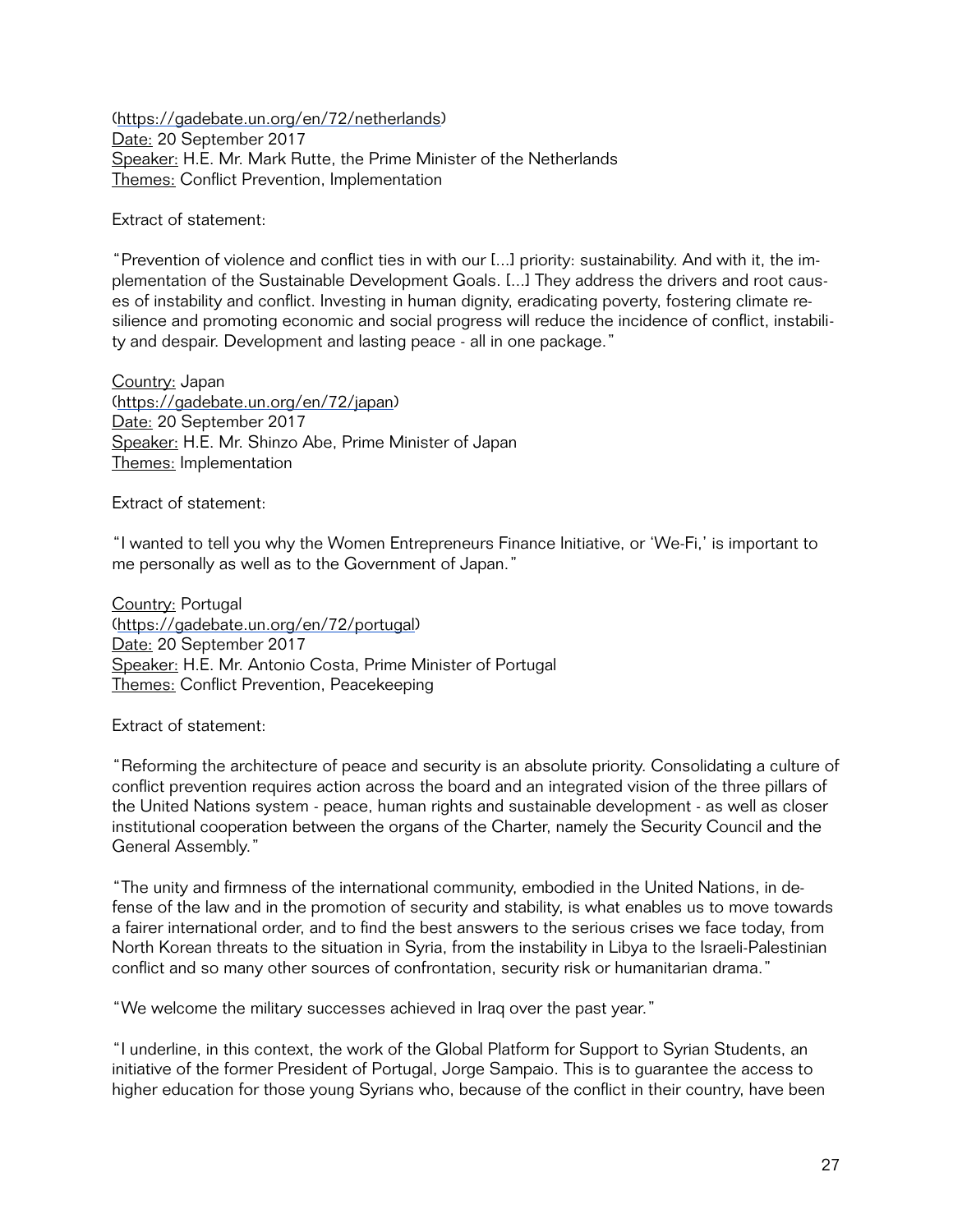deprived of this universal right. I invite all countries that have not yet done so to join the Platform and support the Rapid Response Mechanism for Higher Education."

Country: the United Kingdom [\(https://gadebate.un.org/en/72/united-kingdom-great-britain-and-northern-ireland](https://gadebate.un.org/en/72/united-kingdom-great-britain-and-northern-ireland)) Date: 21 September 2017 Speaker: H.E. Theresa May, Prime Minister of the United Kingdom Theme: Sexual and Gender-Based Violence, Conflict Prevention, Reconstruction and Peacebuilding

Extract of statement:

"We will use our military to support peacekeeping and our diplomats will continue to work to tackle conflict and support peace building."

"Benazir Bhutto was brutally murdered by people who actively rejected the values that all of us here in this United Nations stand for. [...] Murdered for standing up for democracy, murdered for espousing tolerance, and murdered for being a woman."

"I ask the Secretary General to make this fight against terrorists and the ideologies that drive them a core part of his agenda, at the heart of our development, peace building, and conflict prevention work."

"So when countries back groups like Hezbollah to increase instability and conflict across the Middle East, support so-called separatists in Ukraine to create instability on Europe's eastern borders, or give tacit support to criminal groups launching cyber-attacks against our countries and institutions, they call into question the very rules and international systems that protect us."

"Clearly responsibility for the chaos and tragedy that we see in Syria lies firmly at the door of Asaad."

"One country in particular has used its veto as many times in the last five years as in the whole of the second half of the Cold War. And in so doing, they have prevented action against a despicable regime that has murdered its own people with chemical weapons. As a result, in Syria, the United Nations has been blocked."

Country: Italy [\(https://gadebate.un.org/en/72/italy\)](https://gadebate.un.org/en/72/italy) Date: 20 September 2017 Speaker: H.E. Mr. Paolo Gentiloni, Prime Minister of Italy Themes: Implementation, Displacement and Humanitarian Response, Human Rights, Reconstruction and Peacebuilding

Extract of statement:

"Italy is convinced that building democratic, pluralistic, and inclusive societies open to diversity is not only an ethical imperative but also a guarantee of peace and stability and, as such, a fundamental piece of a broader commitment to promoting and guaranteeing effective protection of the human rights and fundamental freedoms of each individual."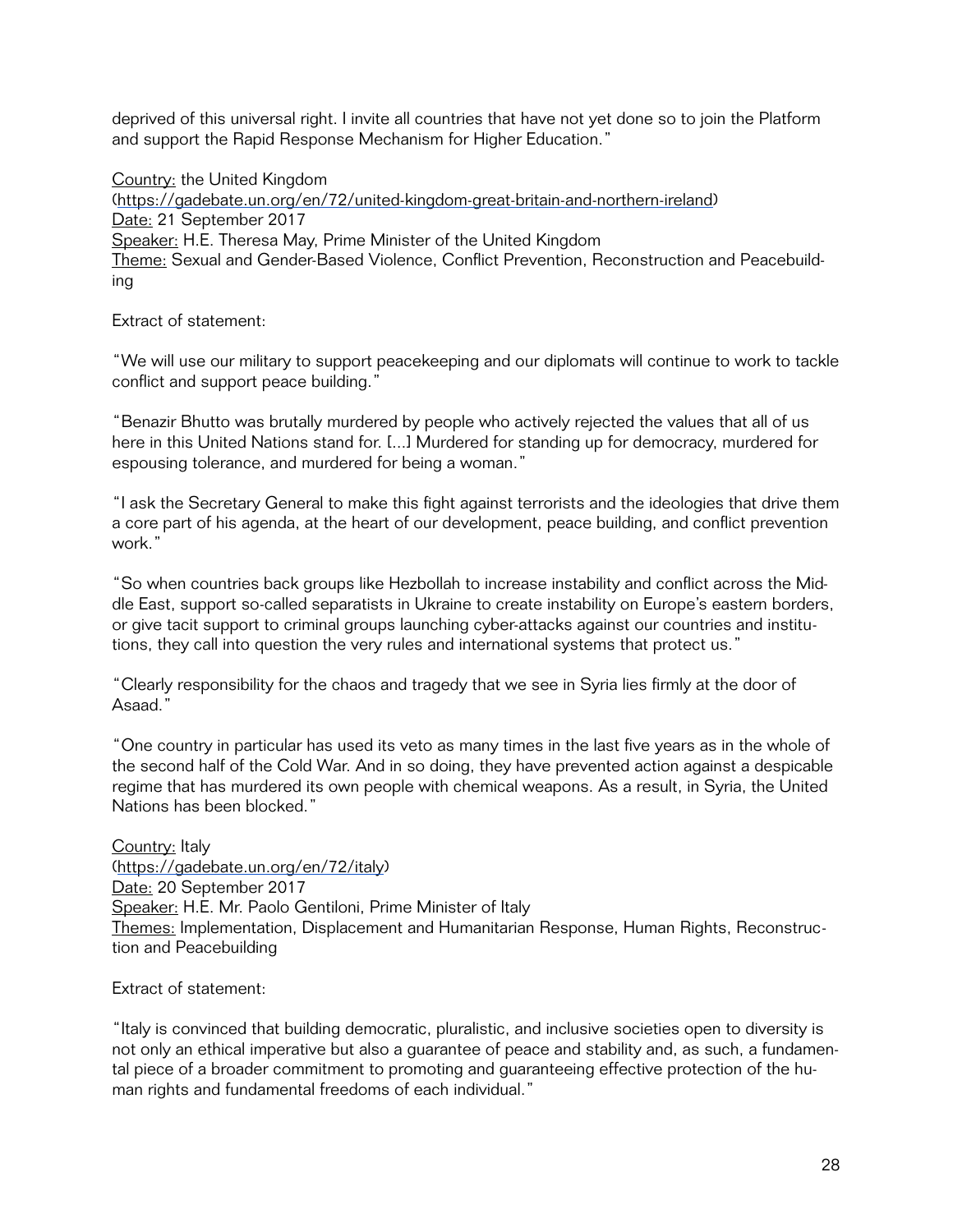"The increasingly apparent loss of ground for Daesh in Iraq and Syria has demonstrated that together we can do it."

"Italy is an active partner in the Global Coalition against Daesh, engaged on the ground in various activities: rehabilitating a fundamental infrastructure such as the Mosul Dike; and training thousands of members of the Iraqi special forces and Kurdish units, as well as federal and local police forces, who represent one ofthe keys to the future stabilization of liberated zones and to the safe reentry of thousands of IDPs to their homelands. We need to restore the future for the Iraqi people."

"Libya is the key to restoring to the Central Mediterranean its historic role as a driver of civilization, peace and security. [...] There will be no stability in Libya until the value of a truly inclusive path to reconciliation has been embraced, a path that we as the international community must support with a single voice. [...] We believe it is essential to support Libya also because of its strategic role in the migratory route across the Central Mediterranean."

"But there are still too many innocent children, women and men who have a limited or no access to humanitarian aid."

"There can be no stability, peace and reconstruction, nor a lasting victory over terrorism, or the conditions for voluntary return of refugees in complete security, without an inclusive political transition that brings together the various components of Syrian society."

"It is only through a cohesive commitment of the international community that we can arrive at a true political solution that preserves the unity, integrity and sovereignty of Syria."

Country: Ecuador [\(https://gadebate.un.org/en/72/ecuador](https://gadebate.un.org/en/72/ecuador)) Date: 20 September 2017 Speaker: H.E. Mr. Lenin Moreno Garces, President of Ecuador Themes: Sexual and Gender-Based Violence, Disarmament

Extract of statement:

It is also urgent eradicate all forms of violence. Today, the whole of humanity has a moral and ethical duty: we will not allow thousands of women and be abused or killed. No more femicides!

We strongly support the peace talks that the sister government of the Republic of Colombia is carrying out with the National Liberation Army in our country.

We celebrate the Quito Agreement, announced a few days ago, for the 'temporary bilateral ceasefire' in Colombia. Thus, step-by-step, parties comply with the proclamation of the Community of Latin American States and Caribbean countries, CELAC, to be a region of peace.

Country: Argentina [\(https://gadebate.un.org/en/72/argentina\)](https://gadebate.un.org/en/72/argentina) Date: 20 September 2017 Speaker: H.E. Ms. Gabriela Michetti, Vice-President of Argentina

No relevant references.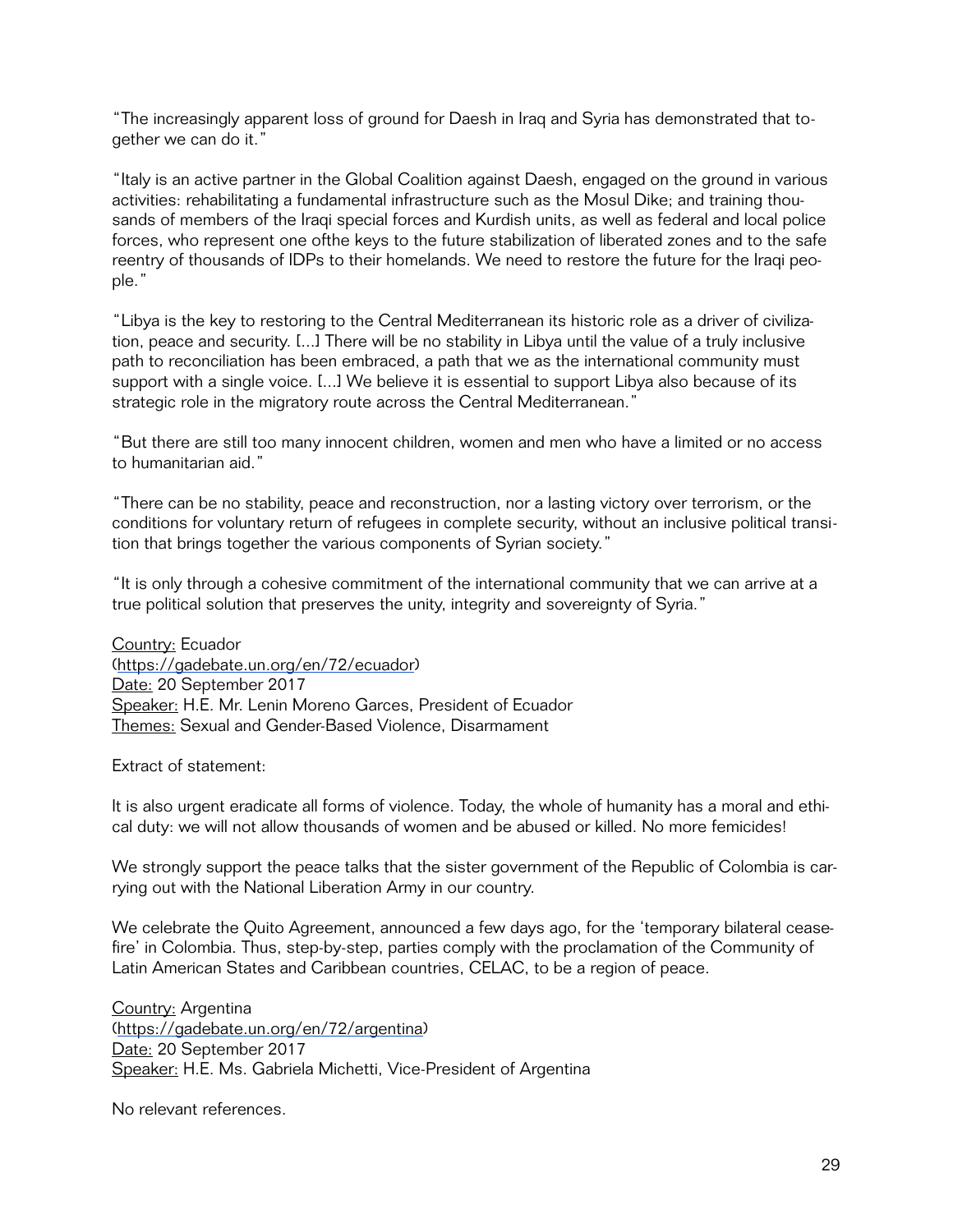Country: the Republic of the Congo [\(https://gadebate.un.org/en/72/congo](https://gadebate.un.org/en/72/congo)) Date: 20 September 2017 Speaker: H.E. Mr. Denis Sassou Nguesso, President of the Republic of the Congo

Extract of statement:

The situation in Syria and Iraq, the Israeli-Palestinian, the nuclear issue, the crisis in Africa and in other parts of the world that openly pose a moral requirement and urgency in regards to peace.

Each time the circumstances permit, the Congo is working to defend the ideals of peace and justice in Africa and the rest of the world.

I would like to highlight the determination of my country to continuously be in favour of peace in Libya.

Country: Chile [\(https://gadebate.un.org/en/72/chile\)](https://gadebate.un.org/en/72/chile) Date: 20 September 2017 Speaker: H.E. Ms. Michelle Bachelet, President of Chile Themes: Peace Process

Extract of statement:

I want to highlight the participation of Chilean observers in the peace process in Colombia, who are ending their first special mission and are initiating the transition to the second. [...] Chile is already participating as a guarantor in the talks of the Colombian government with the ELN.

Country: Latvia [\(https://gadebate.un.org/en/72/latvia](https://gadebate.un.org/en/72/latvia)) Date: 20 September 2017 Speaker: H.E. Mr. Raimonds Vejonis, President of Latvia Themes: Conflict Prevention, Human Rights, Implementation

Extract of statement:

"Far too often the United Nations has been unable to prevent conflicts, stop atrocities, or build peace. Too often resources are spent on managing and responding to crises, instead of preventing them. [...] Conflict prevention must be at the core of UN action to keep situations of concern from spiraling out of control. Saving human lives and upholding human dignity must be our common priority."

"The use of chemical weapons in Syria, which blatantly disregards Syria's obligations as a party to the Chemical Weapons Convention, is a deplorable crime which must be fully investigated, and the perpetrators must be held accountable. Latvia has constantly called for accountability regarding these attacks, an accountability which is closely linked to the credibility of the whole international system. For this reason, Latvia has supported the International, Impartial and Independent Mechanism to assist the investigation and prosecution of serious crimes committed in Syria."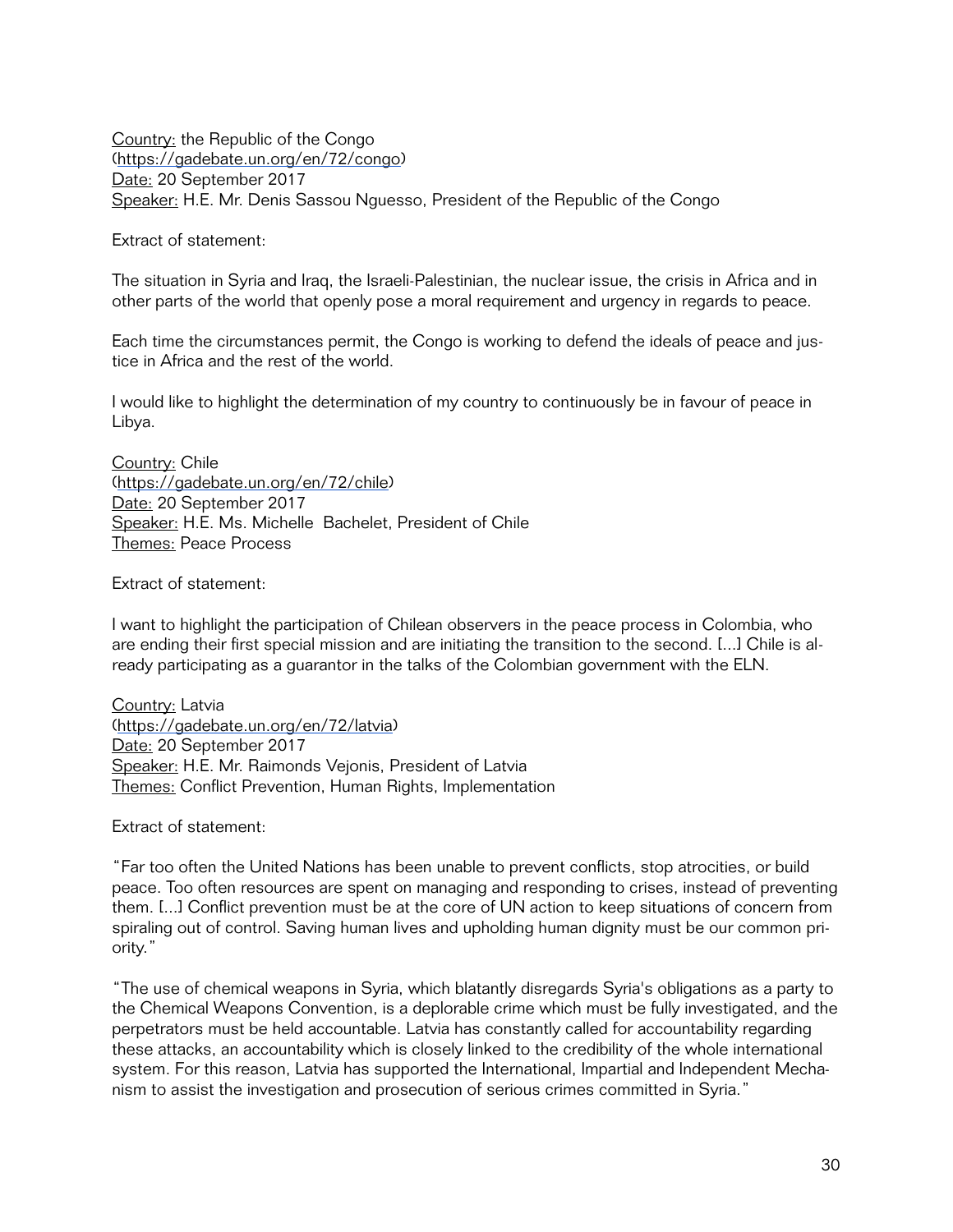"The peaceful resolution of the conflict in Ukraine and respecting Ukraine's sovereignty and territorial integrity is a priority. Russia's continued aggression in Eastern Ukraine and the illegal annexation of Crimea and Sevastopol cannot become 'business as usual'."

"In strengthening the capacities of our partner countries, we prioritize good governance and public sector reforms, combating corruption, and fostering inclusive economic growth, including by empowering women."

Country: South Africa [\(https://gadebate.un.org/en/72/south-africa](https://gadebate.un.org/en/72/south-africa)) Date: 20 September 2017 Speaker: H.E. Mr. Jacob Zuma, President of South Africa Themes: Disarmament

Extract of statement:

"We hope that soon, the sister people of Libya will be able to live in peace and harmony, in a united and democratic country. In 2011, the African Union called for dialogue to resolve the crisis in Libya. Unfortunately, some among us here opted for guns and bombs."

"The war in Libya contributed a great deal to the destabilisation of the Sahel region and all the way to Central Africa, creating a corridor for illicit trafficking in arms as well as terrorist activities."

"In fact, had our warning been heeded that the supply of arms to civilians in Libya and the arming of civilians in Syria would cause loss of life, great instability and mayhem, the world would be more peaceful today."

"South Africa continues to call for an immediate end to the violence and for a Syrian-led political transition and a negotiated settlement reflecting the will of the Syrian people."

"In both instances of Libya and Syria, we strongly cautioned against seeking to resolve internal challenges of sovereign states by imposing foreign solutions through military means."

Country: Namibia [\(https://gadebate.un.org/en/72/namibia\)](https://gadebate.un.org/en/72/namibia) Date: 20 September 2017 Speaker: H.E. Dr. Hage G. Geingob, President of Namibia Themes: Reconstruction and Peacebuilding, Participation

Extract of statement:

"We, in Namibia, believe that gender equity is equally important for a stable and harmonious society. In this regard, a policy decision by the ruling party to introducing a 50-50 representation at all party levels has led to a significant improvement of the representation of females, to 48 percent in Namibia's National Assembly. This is the second highest level of representation on the continent and among the top five in the world. To give further meaning to this policy directive, women have also been appointed in key positions in the executive."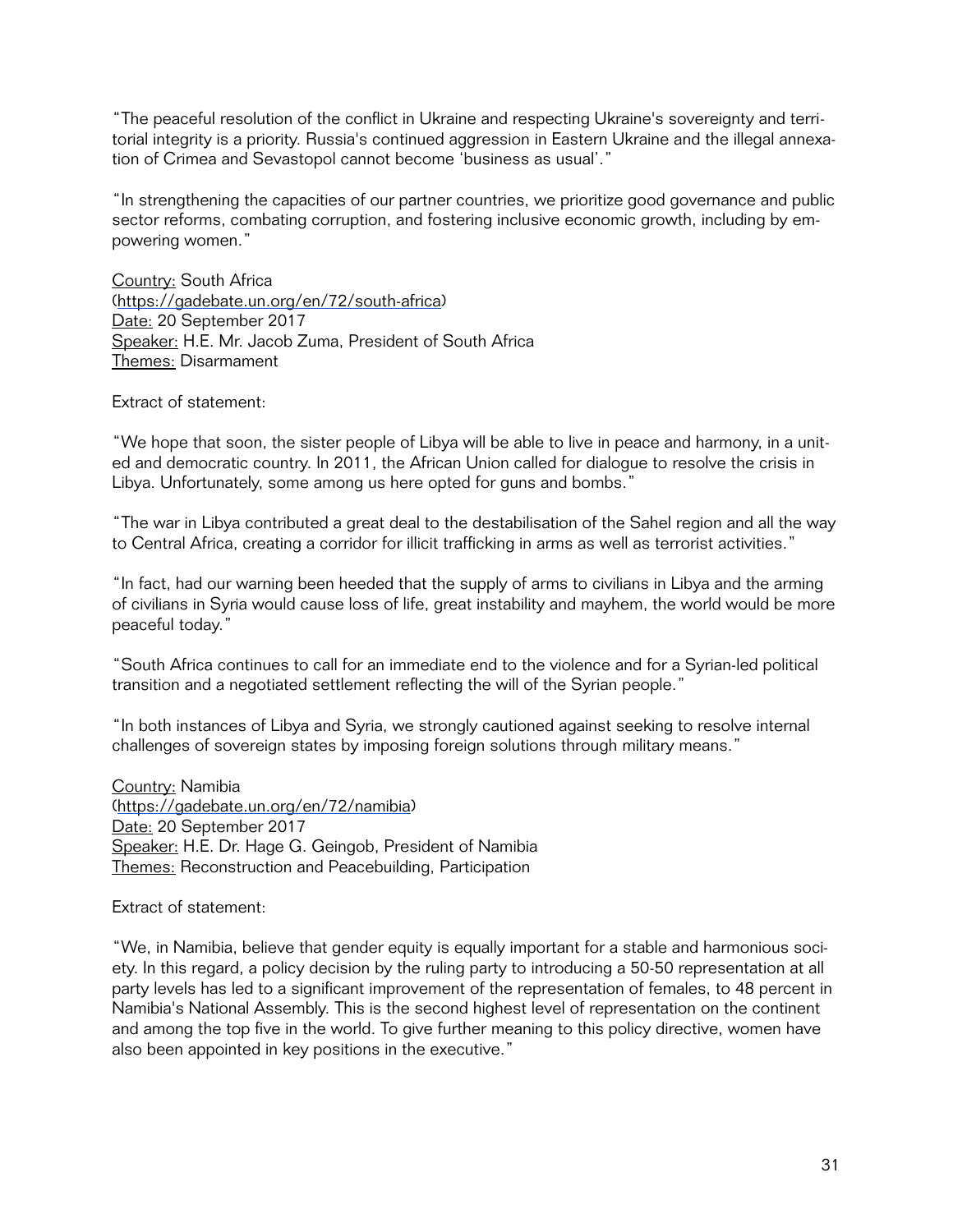"We also recognize the contribution of women in promoting global peace, both in peace negotiations and active participation in peace missions. Namibia supports efforts to increase the representation of women in peace missions around the world, especially in leadership capacities."

Country: Montenegro [\(https://gadebate.un.org/en/72/montenegro](https://gadebate.un.org/en/72/montenegro)) Date: 20 September 2017 Speaker: H.E. Mr. Filip Vujanović, President of Montenegro Themes: Conflict Prevention, Protection, Reconstruction and Peacebuilding

## Extract of statement:

"Montenegro is a part of the region whose experience has shown that dialogue and cooperation are possible and that they are the only way to overcome the differences and achieve peace and lasting solutions. Therefore, we will organize, early next year, a regional conference, in order to share our experience and help in defining new mechanisms for conflict prevention and resolution."

"We attach special attention to: strengthening the position and role of women in society and prevention of violence against women; child protection and development; fight against discrimination of LGBTl population and persons with disabilities. We especially appreciate the joint initiative of the European Union and the United Nations for eliminating of all forms of violence against women and girls as well as launching the Global Alliance to end trade in tools of torture and capital punishment."

Country: Romania [\(https://gadebate.un.org/en/72/romania\)](https://gadebate.un.org/en/72/romania) Date: 20 September 2017 Speaker: H.E. Mr. Klaus Werner Iohannis, President of Romania Themes: Conflict Prevention, Human Rights, Implementation

Extract of statement:

"Developing and sustaining peace require not only a swift and adequate response to crises, but also an understanding of the root causes of conflicts and insecurity, which are rarely emerging from one single source."

"The UN agenda is not only about conflicts and crises, but also about sustainable development and promoting human rights. [...] We have to drive the implementation of the ambitious global Agenda for Development forward, including in relation with conflict prevention and sustaining peace, as well as its Sustainable Development Goals."

Country: Malawi [\(https://gadebate.un.org/en/72/malawi](https://gadebate.un.org/en/72/malawi)) Date: 20 September 2017 Speaker: H.E. Prof. Arthur Peter Mutharika, President of Malawi Themes: Human Rights

Extract of statement: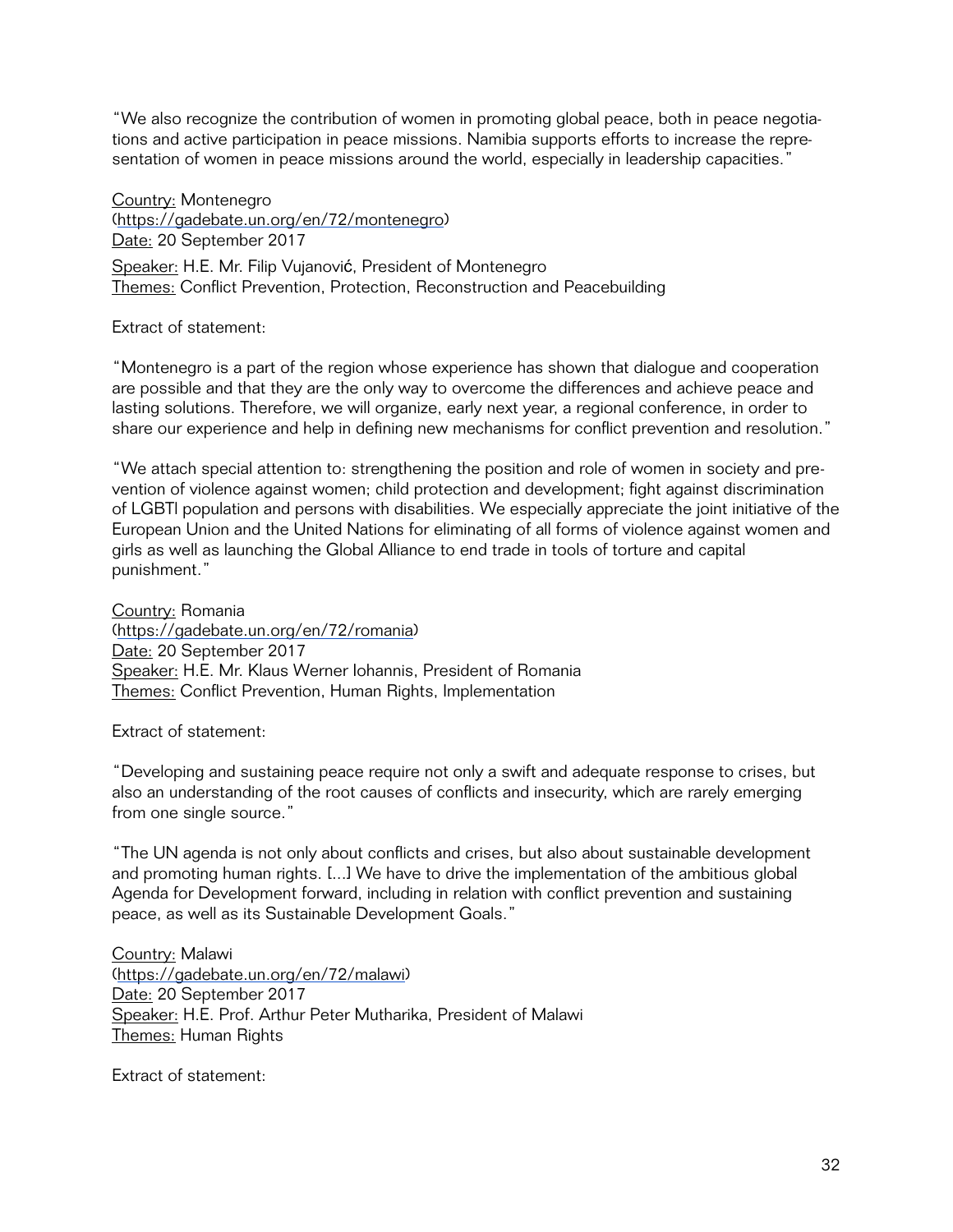"The inclusion and empowerment of women begin with a focus on the girl child. We need to do away with early marriages. Indeed, I am pleased to note a global drop of marriages from 36% to 26% over a period of two years since 2015. [...] By law, Malawi 4 provides an opportunity for girls to grow, mature and make informed choices about their education and future life. Girls are protected by law in this regard."

Country: Madagascar [\(https://gadebate.un.org/en/72/madagascar](https://gadebate.un.org/en/72/madagascar)) Date: 20 September 2017 Speaker: H.E. Mr. Hery Martial Rajaonarimampianina Rakotoarimanana, President of Madagascar

No relevant references.

Country: Senegal [\(https://gadebate.un.org/en/72/senegal\)](https://gadebate.un.org/en/72/senegal) Date: 21 September 2017 Speaker: H.E. Mr. Macky Sall, President of Senegal Themes: Human Rights, Justice and the Rule of Law

Extract of statement:

"In the Middle East, Senegal reiterates the right of the Palestinian people to a viable state, coexisting in peace with the state of Israel, each within borders that are internationally recognized."

"Peace today [...] is not only the absence of war. Peace is the preservation of our planet's resources, whose loss accentuates the risk of internal crises and international conflicts [...]. Peace is equally equal and just international exchanges, which results in progress and prosperity for all. The world will not have peace as long as there an unequal system of exchanges, where those who have more always win more, and those who have less continuously lose. We must have mutually beneficial exchanges."

Country: Swaziland [\(https://gadebate.un.org/en/72/swaziland\)](https://gadebate.un.org/en/72/swaziland) Date: 20 September 2017 Speaker: H.H. King Mswati III, Head of State of Swaziland

No relevant references.

Country: Libya [\(https://gadebate.un.org/en/72/libya](https://gadebate.un.org/en/72/libya)) Date: 20 September 2017 Speaker: H.E. Mr. Faiez Mustafa Serraj, President of the Presidency Council of the Government of National Accord of Libya

Extract of statement:

"The issue of peace in the Middle East is considered one of the most critical issues, [...] we will spare no effort in supporting the Palestinian people and their right in establishing an independent state with Jerusalem as its capital, we renew our support to finding a solution to the Palestinian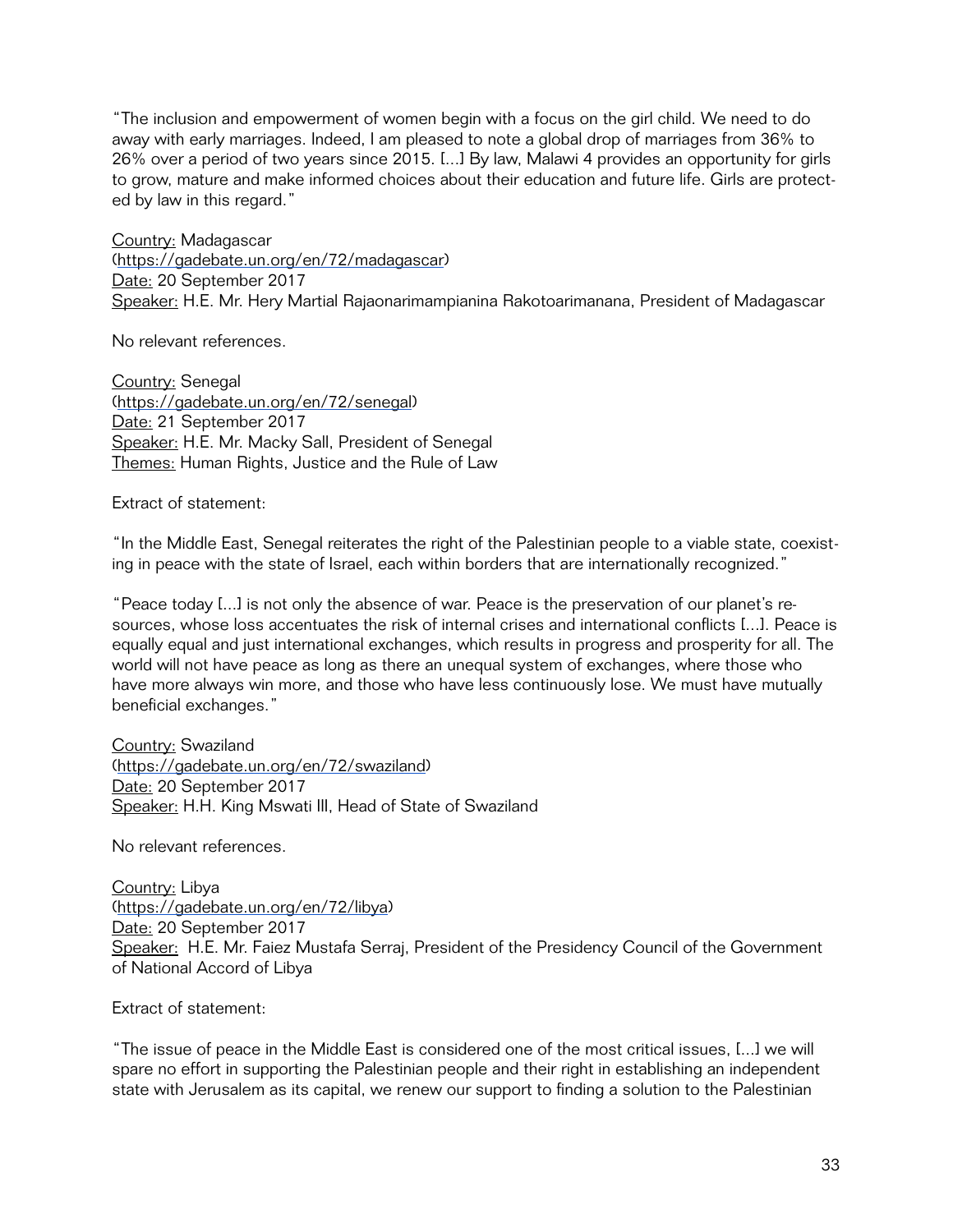Cause, and from here we ask the international community, especially the major countries to stand before their responsibility to the Cause."

"My country is calling for accelerating the efforts to find a peaceful resolution to the crisis in our sister countries, Syria and Yemen, to push them away from the risk of disintegration and division as a result of the devastating conflict."

Country: Nauru [\(https://gadebate.un.org/en/72/nauru](https://gadebate.un.org/en/72/nauru)) Date: 20 September 2017 Speaker: H.E. Mr. Baron Divavesi Waqa, President of Nauru

Extract of statement:

"To ignore the role of power in shaping our future, is to cede what little power you might have. If we are to achieve our ambitious goals for a peaceful, prosperous, and sustainable planet, then we will need to grapple with power as it actually exists in the world, including all of its inequities and perversities."

Country: Myanmar [\(https://gadebate.un.org/en/72/myanmar](https://gadebate.un.org/en/72/myanmar)) Date: 20 September 2017 Speaker: H.E. Mr. U Henry Van Thio, President of Myanmar

No relevant references.

Country: Kuwait [\(https://gadebate.un.org/en/72/kuwait](https://gadebate.un.org/en/72/kuwait)) Date: 20 September 2017 Speaker: H.H. Sheikh Jaber Al Mubarak Al Hamad Al Sabah, Prime Minister of Kuwait

Extract of statement:

"This year marks the 50th anniversary of the occupation of the Palestinian territories. This the only Arab Cause that had been saturated with United Nations resolutions, international and regional initiatives, without ever being implemented, due to the intransigence of the Israeli occupying power, and its explicit and blatant refusal to implement the resolutions of international legitimacy."

"It is regrettable that since the onset of the crisis in Syria, we have been facing horrifying facts and figures of the ongoing conflict [...]. The pace of the political track is still slow, and since the issuance of the Communique of the first Geneva Conference, [...] we have witnessed six rounds of Syrian talks in Geneva [...] without achieving any progress; which requires that we intensify the efforts to bring together the parties to the conflict, to hold direct talks aimed at finding a peaceful settlement, in accordance with the provisions of Security Council resolution 2254, leading to the creation of a political reality, which would maintain the unity, independence and sovereignty of Syria, as well as realizing the legitimate aspirations of the Syrian people."

"The sisterly Republic of Yemen has been experiencing a difficult phase in its history [...] We would like to reaffirm our full commitment to the unity of Yemen, and the respect of its sovereignty and independence, as well as rejecting any interference in its internal affairs, and asserting the support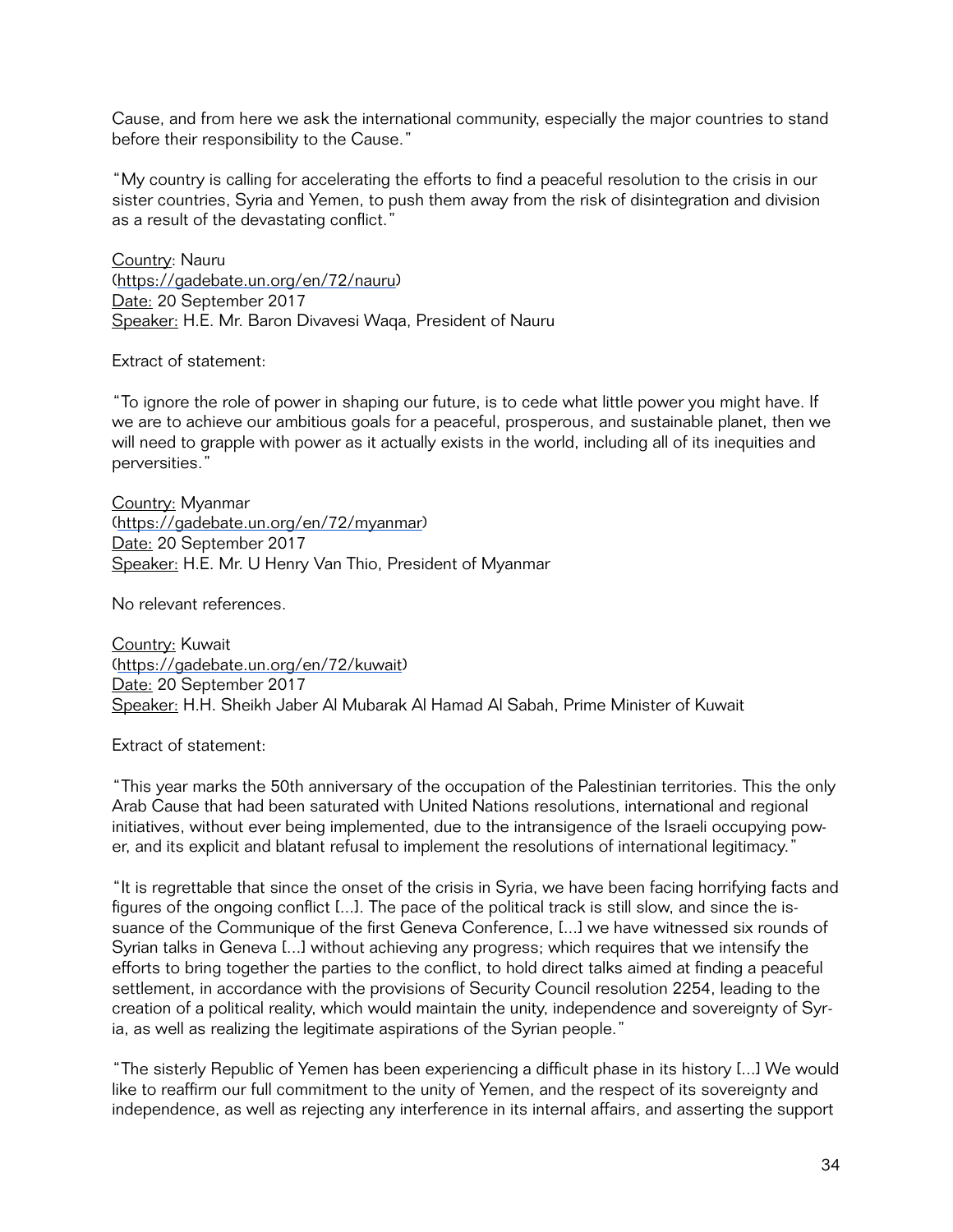and backing of the constitutional legitimacy, while stressing that the political solution in Yemen should be based on the three agreed upon references, i.e. the Outcomes of the National Dialogue, the Initiative of the GOO countries and its Implementation Mechanism, as well as relevant Security Council resolutions, particularly, resolution 2216. [...] We reiterate our readiness to host our Yemeni brethren to sign on a final accord reached among them, and renew our support of the efforts of the United Nations, and of the Special Envoy of the Secretary-General for Yemen, to reach a peaceful settlement to this crisis, thus ending the suffering of the Yemeni people who face dire humanitarian and economic conditions. [...] Kuwait also participated actively in the High-Level Pledging Event for the Humanitarian Crisis in Yemen, held in Geneva, on 25 April 2017, and pledged during that event to allocate the amount of \$100 million. However, we still believe that the optimal solution to address these humanitarian conditions requires the restoration of peace and stability in Yemen, in a manner that would preserve its sovereignty and territorial integrity."

Country: Fiji [\(https://gadebate.un.org/en/72/fiji\)](https://gadebate.un.org/en/72/fiji) Date: 20 September 2017 Speaker: H.E. Mr. Josaia Voreqe Balnimarama, Prime Minister of Fiji

No relevant references.

Country: Morocco [\(https://gadebate.un.org/en/72/morocco\)](https://gadebate.un.org/en/72/morocco) Date: 20 September 2017 Speaker: H.E. Mr. Nasser Bourita, Minister for Foreign Affairs of Morocco

Extract of statement:

"The Palestinian Cause is considered to be the first cause proposed to the United Nations since its foundation, but they haven't found a solution yet, and there are no clear prospects around its future despite the strenuous efforts of the international community, especially the current American administration."

"The Maghreb region is still living through difficult times due to the lack of political and economic cooperation and fragility of the security situation in the context of the escalation in the Libya crisis and the increase in security threats."

Country: Dominican Republic [\(https://gadebate.un.org/en/72/dominican-republic](https://gadebate.un.org/en/72/dominican-republic)) Date: 20 September 2017 Speaker: H.E. Mr. Miguel Vargas, Minister of Foreign Affairs of Dominican Republic

No relevant references.

Country: Serbia [\(https://gadebate.un.org/en/72/serbia\)](https://gadebate.un.org/en/72/serbia) Date: 21 September 2017 Speaker: H.E. Mr. Aleksandar Vucic, President of Serbia

No relevant references.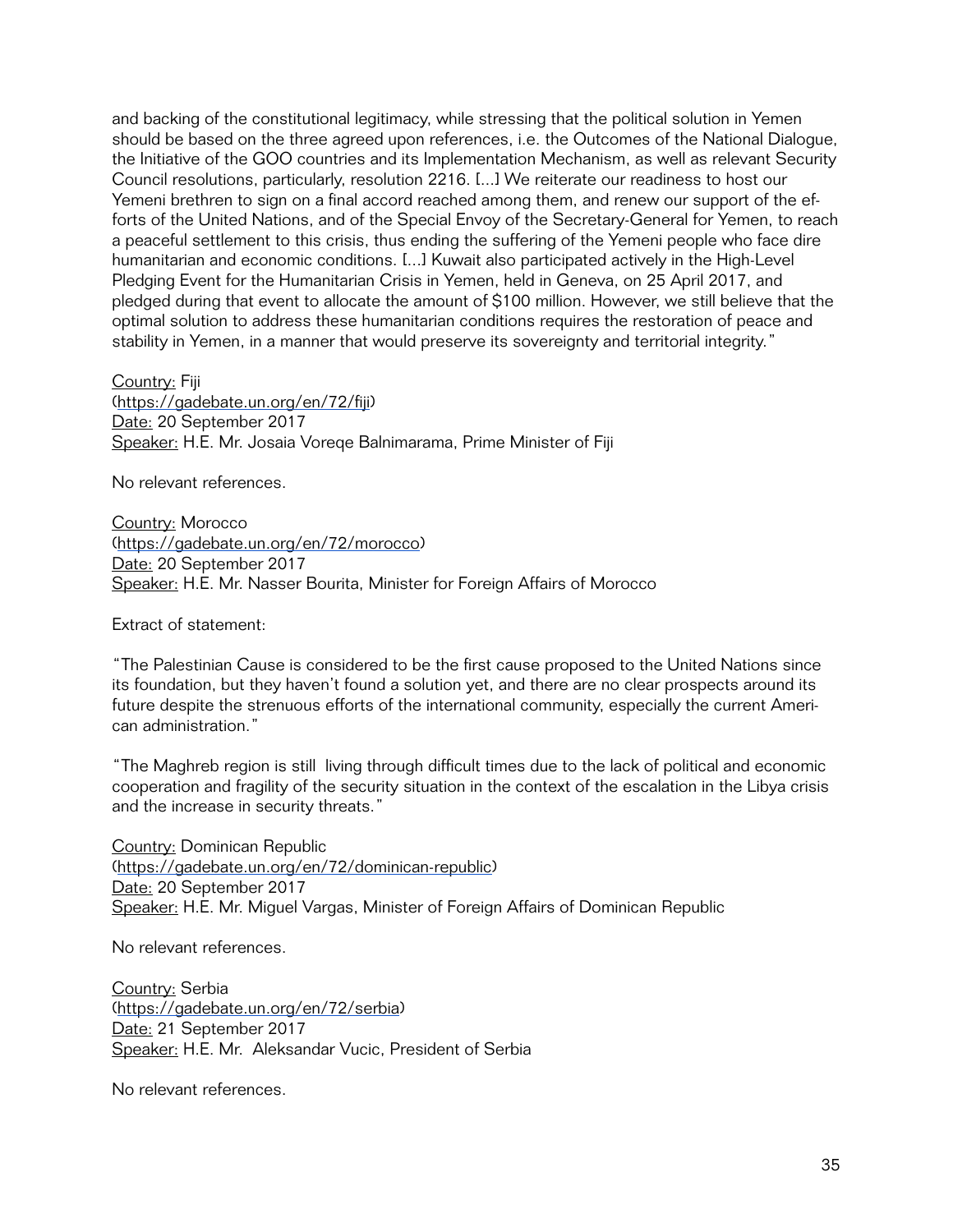Country: Haiti [\(https://gadebate.un.org/en/72/haiti](https://gadebate.un.org/en/72/haiti)) Date: 21 September 2017 Speaker: H.E. Mr. Jovenel Moise, President of Haiti Theme: Disarmament, Sexual and Gender-Based Violence

Extract of statement:

"In the Middle East, the Syrian crisis does not cease to challenge universal conscience. Here, as well, in this space, numerous resolutions have been voted for, calling to end this tragedy, with its train of evils and its inhumanity."

"The status quo, that prevails the Israeli-Palestine conflict, punctuated intermittent violence, cannot be a solution."

"The happy ending of the Colombian armed conflict by way of negotiation demonstrates that weapon confrontation and blind violence cannot always resolve disputes, therefore this effort to overtake, granted by the Colombian society, can serve as an example for all."

"While thanking the United Nations with its commitment to Haiti, I would be negligent if I did not recall two very regrettable situations that are continue to be present in my country: firstly, the acts of odious exploitation and sexual violence committed by certain peace soldiers or other members of staff, and, secondly, the introduction of the cholera epidemic in Haiti."

Country: Republic of Korea [\(https://gadebate.un.org/en/72/republic-korea](https://gadebate.un.org/en/72/republic-korea)) Date: 21 September 2017 Speaker: H.E. Mr. Moon Jae-in, President of the Republic of Korea Themes: Disarmament, Participation, Peacekeeping

Extract of statement:

"On top of this, my Administration has met the goal of filling 30 percent of the Cabinet with female ministers, thereby spearheading the efforts to realize gender equality, one of the goals of the 2030 Agenda for Sustainable Development."

"I believe peace when chosen willingly becomes sound and sustainable."

"We should all remind ourselves of what former U.S. President Ronald Reagan said: 'Peace is not absence of conflict, it is the ability to handle conflict by peaceful means'."

Country: Lebanon [\(https://gadebate.un.org/en/72/lebanon](https://gadebate.un.org/en/72/lebanon)) Date: 21 September 2017 Speaker: H.E. Gen. Michel Aoun, President of Lebanon

No relevant references.

Country: Cyprus [\(https://gadebate.un.org/en/72/cyprus\)](https://gadebate.un.org/en/72/cyprus)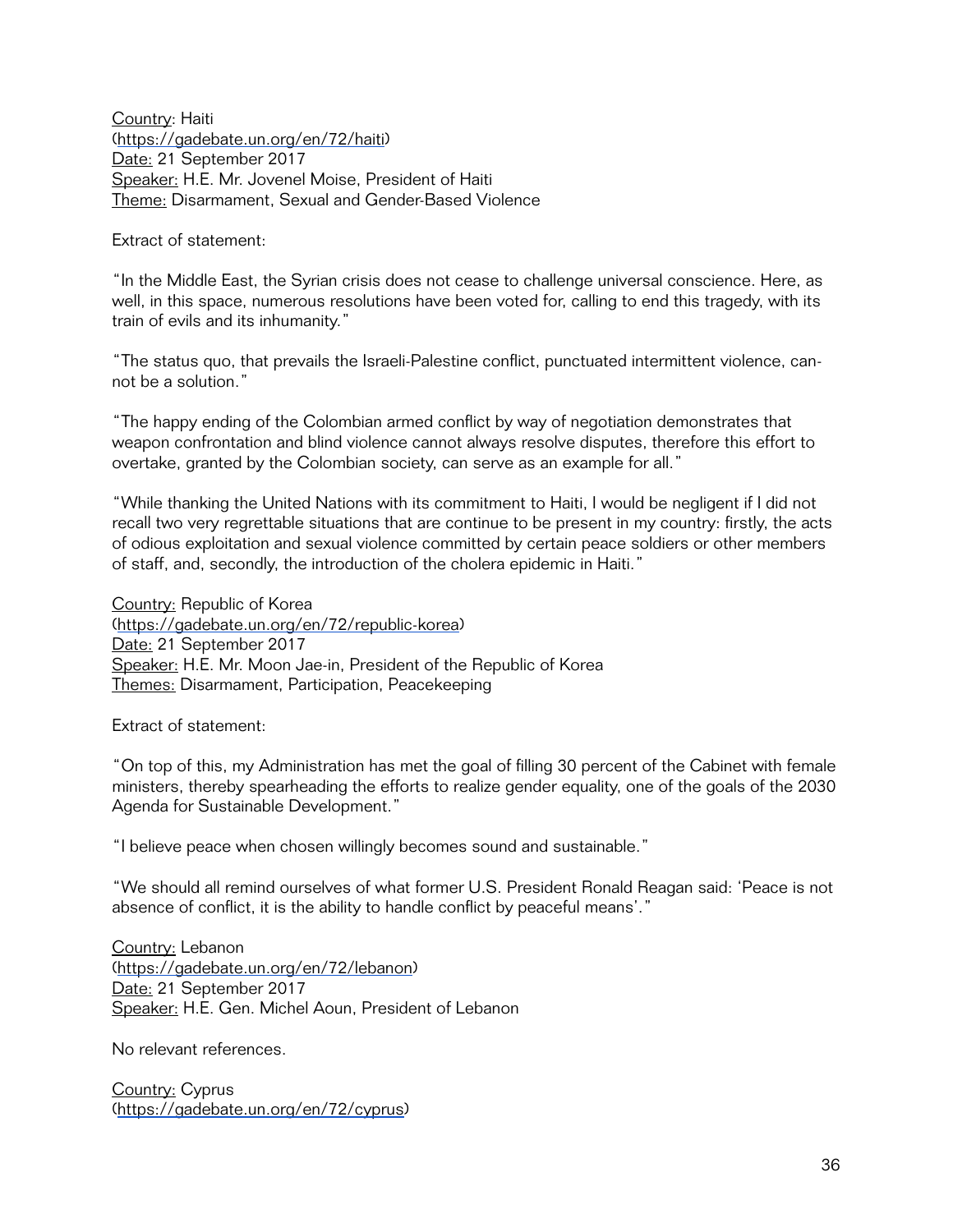Date: 21 September 2017 Speaker: H.E. Mr. Nicos Anastasiades, President of Cyprus Themes: Conflict Prevention

Extract of statement:

"The three pillars of reform [...] will [...] provide us with a changed narrative as to the ability to prevent crises before they erupt; reinforcing and enhancing peacekeeping and peacebuilding, humanitarian assistance and long-term development and growth."

Country: Burkina Faso [\(https://gadebate.un.org/en/72/burkina-faso\)](https://gadebate.un.org/en/72/burkina-faso) Date: 21 September 2017 Speaker: H.E. Mr. Roch Marc Christian Kabore, President of Burkina Faso Themes: Protection

Extract of statement:

"We have successfully achieved operational success, but they are strengthened by an emergency investment program, which we have recently adopted in order to reduce the vulnerability of populations, especially children and women".

"We must remain aware in order to bring a successful conclusion to the conflicts or to end the crisis in Libya, the Democratic Republic of the Congo, the Central African Republic, Somalia, South Sudan and Burundi."

"The question of Palestine continues to be a major concern. I would like to thank the organisation, in January of 2017, of the Paris conferences, that reiterated a solution for the two states, Israel and Palestine, that live side by side in peace within safe and secure international borders."

"The efforts of the international community in Iraq, Syria and Yemen must intensify, or else there is the risk that this part of the world will suffer in chaos."

Country: Ghana [\(https://gadebate.un.org/en/72/ghana](https://gadebate.un.org/en/72/ghana)) Date: 21 September 2017 Speaker: H.E. Mr. Nana Addo Dankwa Akufo-Addo, President of the Republic of Ghana

Extract of statement:

"The conflicts that continue to plague our continent in Libya, South Sudan, Congo DRC, and Mali, would be more effectively resolved if the international community was to support, not undermine, the efforts of our regional and continental organisations to deal with them."

Country: Gabon [\(https://gadebate.un.org/en/72/gabon](https://gadebate.un.org/en/72/gabon)) Date: 21 September 2017 Speaker: H.E. Mr. Ali Bongo Ondimba Themes: Disarmament, Participation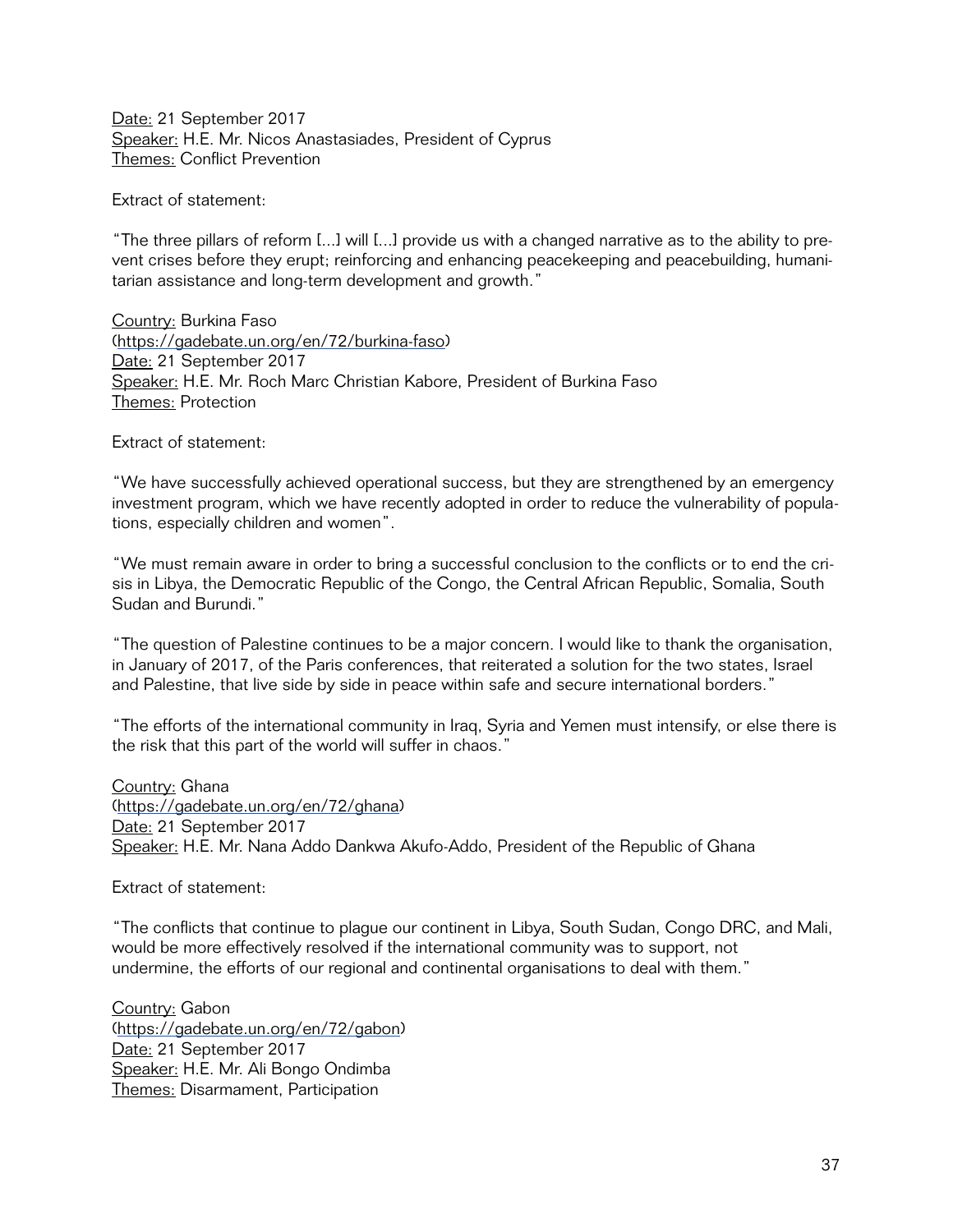# Extract of statement:

"I have initiated a program for equal chances that allows all Gabonese to have the same means on the way of personal and collective achievement, as well as the empowerment of women in the government agenda."

"It is desirable to leverage the embargo on weapons, exclusively for the legal and legitimate government of the Democratic Republic of the Congo, in order to restore security and authority across for the nation."

"The question of Palestine, on the other hand, is a thorn in the foot of the international community."

Country: Yemen [\(https://gadebate.un.org/en/72/yemen\)](https://gadebate.un.org/en/72/yemen) Date: 21 September 2017 Speaker: H. E. Mr. Abdrabuh Mansour Hadi Mansour, President of Yemen

Extract of statement:

"The Israeli occupation of Palestinian land and settlement politics are the important reason causing tension in the region, so the people of the region are looking forward to your just solution that guarantees the rights of the Palestinian people in establishing an independent state with East Jerusalem as its capital and ending the occupation and stopping the settlements and ending the suffering of the Palestinian people."

Country: Seychelles [\(https://gadebate.un.org/en/72/seychelles\)](https://gadebate.un.org/en/72/seychelles) Date: 21 September 2017 Speaker: H.E. Mr. Danny Faure, President of Seychelles

No relevant references.

Country: Botswana [\(https://gadebate.un.org/en/72/botswana\)](https://gadebate.un.org/en/72/botswana) Date: 21 September 2017 Speaker: H.E. Mr. Mokgweetsi E.K. Masisi, Vice President of Botswana Themes: Justice and the Rule of Law, Protection

Extract of statement:

"Driven by our strong desire to build an inclusive, peaceful and prosperous society based on the respect for democracy, human rights and the rule of law, we accordingly adjusted our empowerment programmes in order to ensure that they cater for all vulnerable and disadvantaged groups in our society, including all women and girls, youth, the elderly, people with disabilities, and children."

"We also fully support referral of the situation in Syria to the International Criminal Court (ICC) in order that those responsible for committing war crimes and crimes against humanity can be held accountable for their actions."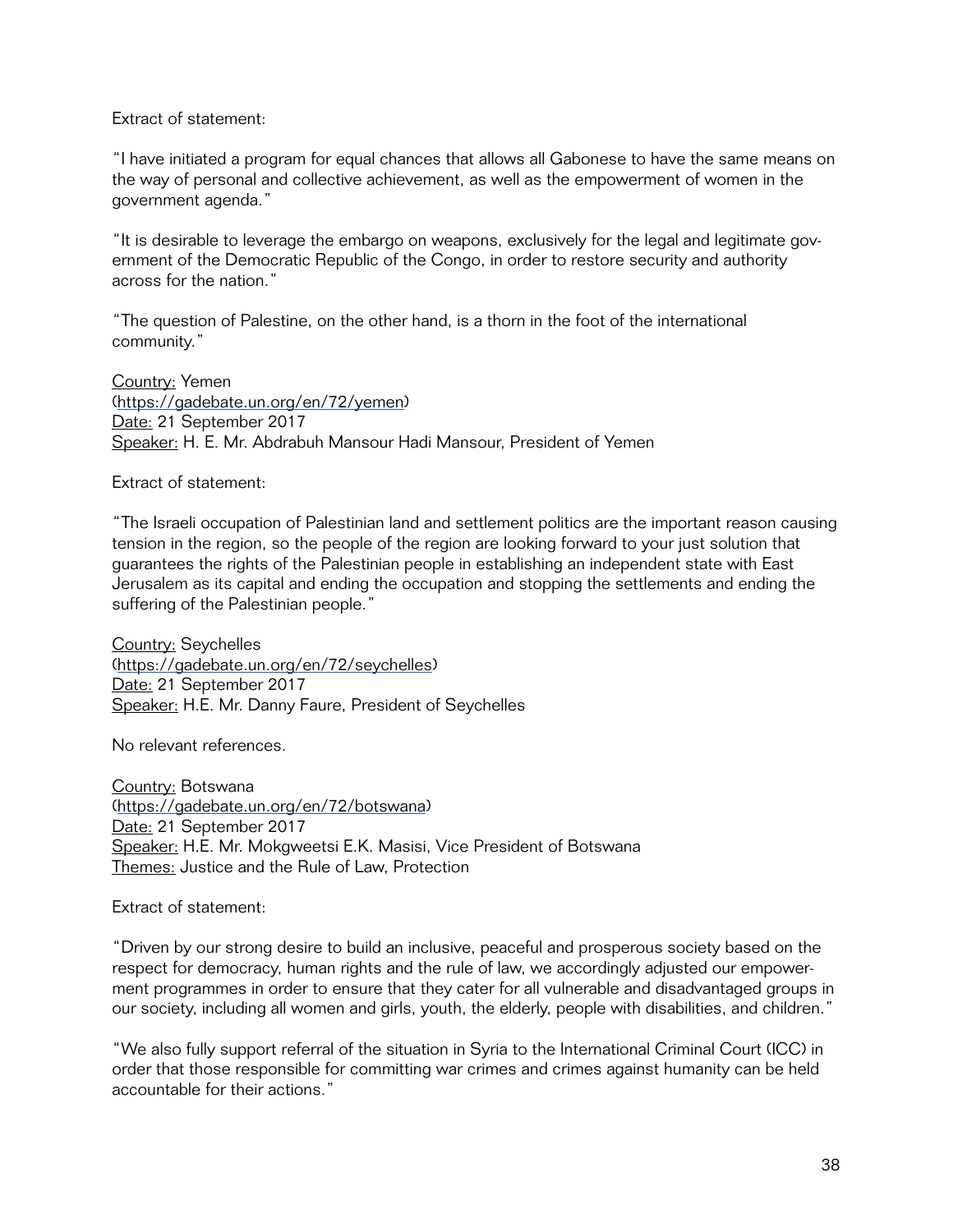Country: Croatia [\(https://gadebate.un.org/en/72/croatia](https://gadebate.un.org/en/72/croatia)) Date: 21 September 2017 Speaker: H.E. Mr. Andrej Plenković, Prime Minister of Croatia Themes: Conflict Prevention, Implementation

Extract of statement:

"We put at disposal this unique know-how and extensive expertise as a useful complementary contribution to the international community's efforts in similar situations, such as with the implementation of the Minsk Agreements in Ukraine, where we can draw many parallels."

"In addressing crises across the globe our focus should be on early-warning, prevention and diplomacy."

"Croatia believes that when addressing conflicts and crises – be it in Syria, Libya, Iraq, Yemen or anywhere else in the world – it is important to have a global comprehensive approach based on solidarity and coordinated international effort under strong UN leadership."

"Proper implementation of the constitutional equality of its three constituent peoples – Bosniaks, Serbs and Croats – is a prerequisite for ensuring the full functionality and stability of [Bosnia and Herzegovina] and its European integration process which we wholeheartedly support."

Country: Canada [\(https://gadebate.un.org/en/72/canada\)](https://gadebate.un.org/en/72/canada) Date: 21 September 2017 Speaker: H.E. Mr. Justin Trudeau, Prime Minister of Canada Themes: Human Rights, Sexual and Gender-Based Violence, Implementation

Extract of statement:

"For far too many indigenous women, life in Canada includes threats of violence so frequent and severe that Amnesty International has called it 'a human rights crisis'."

"Our efforts also include a stronger focus – in indigenous communities, across Canada, and around the world – on SDG #5: combatting gender-based violence and giving women and girls equal opportunities to succeed."

"We need women and girls to succeed because that's how we grow stronger economies, and build stronger communities. [...] That is why our government will be moving forward shortly with legislation to ensure equal pay for work of equal value."

"Canada's engagement in reducing poverty and inequity, putting gender equality and the empowerment of women and girls at the heart of our development efforts."

Country: Samoa [\(https://gadebate.un.org/en/72/samoa](https://gadebate.un.org/en/72/samoa)) Date: 21 September 2017 Speaker: H.E. Mr. Tuilaepa Aiono Sailele Malielegaoi, Prime Minister of Samoa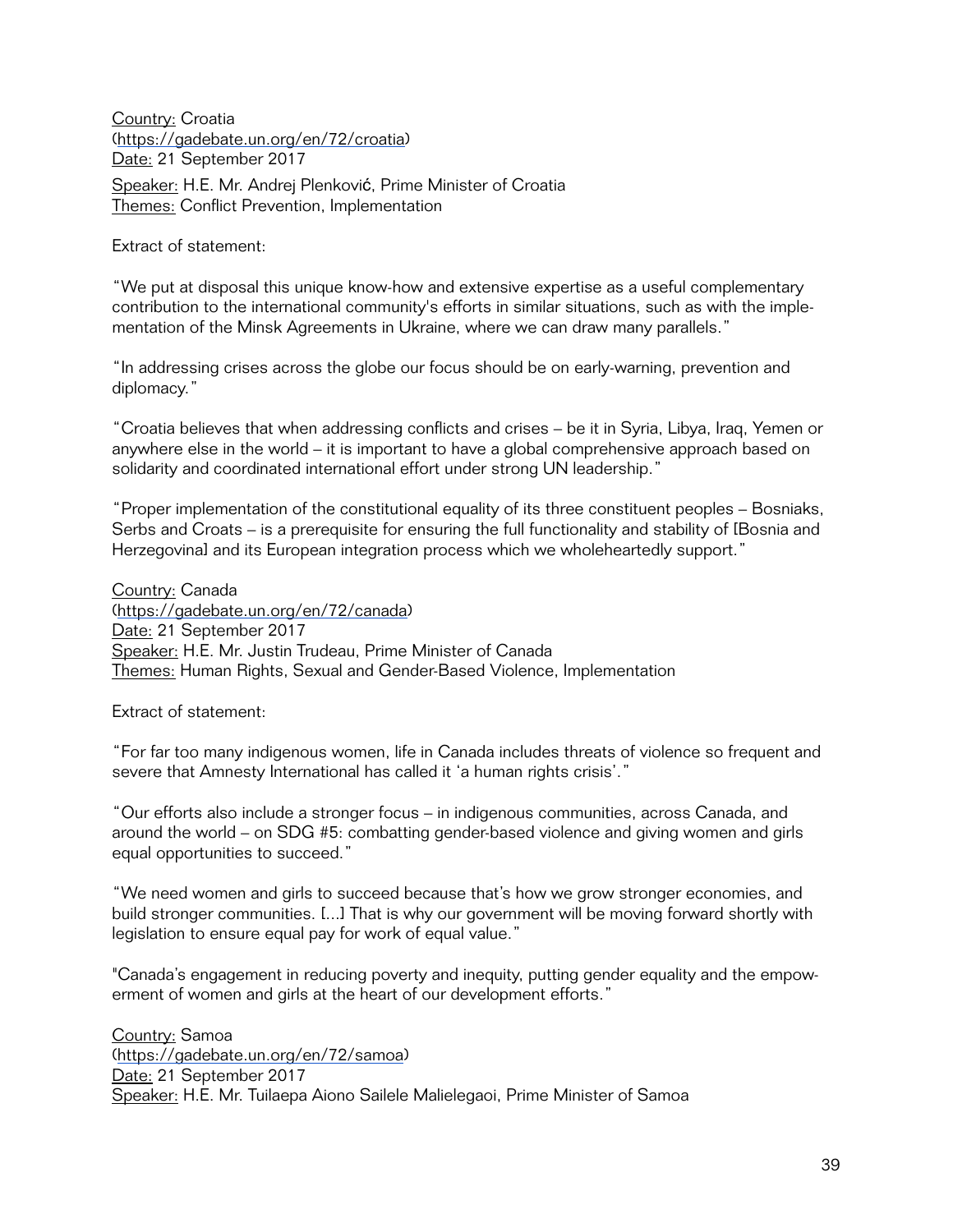# **Themes: Human Rights, Implementation**

Extract of statement:

"A first ever United Nations human rights council expert group at Samoa's invitation visited last month to carry out a fact-finding mission to assess the progress made towards eliminating discrimination against women and the protection and promotion of women's rights In the country."

Country: Slovenia [\(https://gadebate.un.org/en/72/slovenia\)](https://gadebate.un.org/en/72/slovenia) Date: 21 September 2017 Speaker: H.E. Mr. Miroslav Cerar, Prime Minister of Slovenia Themes: Human Rights, Sexual and Gender-Based Violence, Protection, Peacekeeping, Conflict **Prevention** 

Extract of statement:

"Our main focus is given to the rights of children, to the support of gender equality and the empowerment of women as well as to the rights of older persons and in this context also the importance of the intergenerational collaboration."

"More must [...] be done to mitigate harm to civilians, especially in the context of armed conflicts, and to prevent all forms of sexual violence."

"We [...] underline the need for a zero tolerance policy on all forms of sexual exploitation and abuse."

"Years and years of horrific war in Syria, conflicts in Afghanistan, Yemen, Iraq, Libya and Mali, and dire situations like those in South Sudan and the Democratic Republic of Congo, to name just a few, continue to represent particular sources of concern."

"The UN can help to defuse latent conflicts. Whenever possible, we should opt for diplomacy, mediation and conflict prevention."

Country: Germany [\(https://gadebate.un.org/en/72/germany\)](https://gadebate.un.org/en/72/germany) Date: 21 September 2017 Speaker: H.E. Mr. Sigmar Gabriel, Vice Chancellor of Germany

Extract of statement:

"In Iraq, we have to quickly consolidate the successes which have been achieved there in the fight against the so-called Islamic State by Initiating reconstruction and stabilisation measures in the liberated cities and regions."

Country: Russia [\(https://gadebate.un.org/en/72/russian-federation\)](https://gadebate.un.org/en/72/russian-federation) Date: 21 September 2017 Speaker: H.E. Mr. Sergey Lavrov, Minister of Foreign Affairs of Russia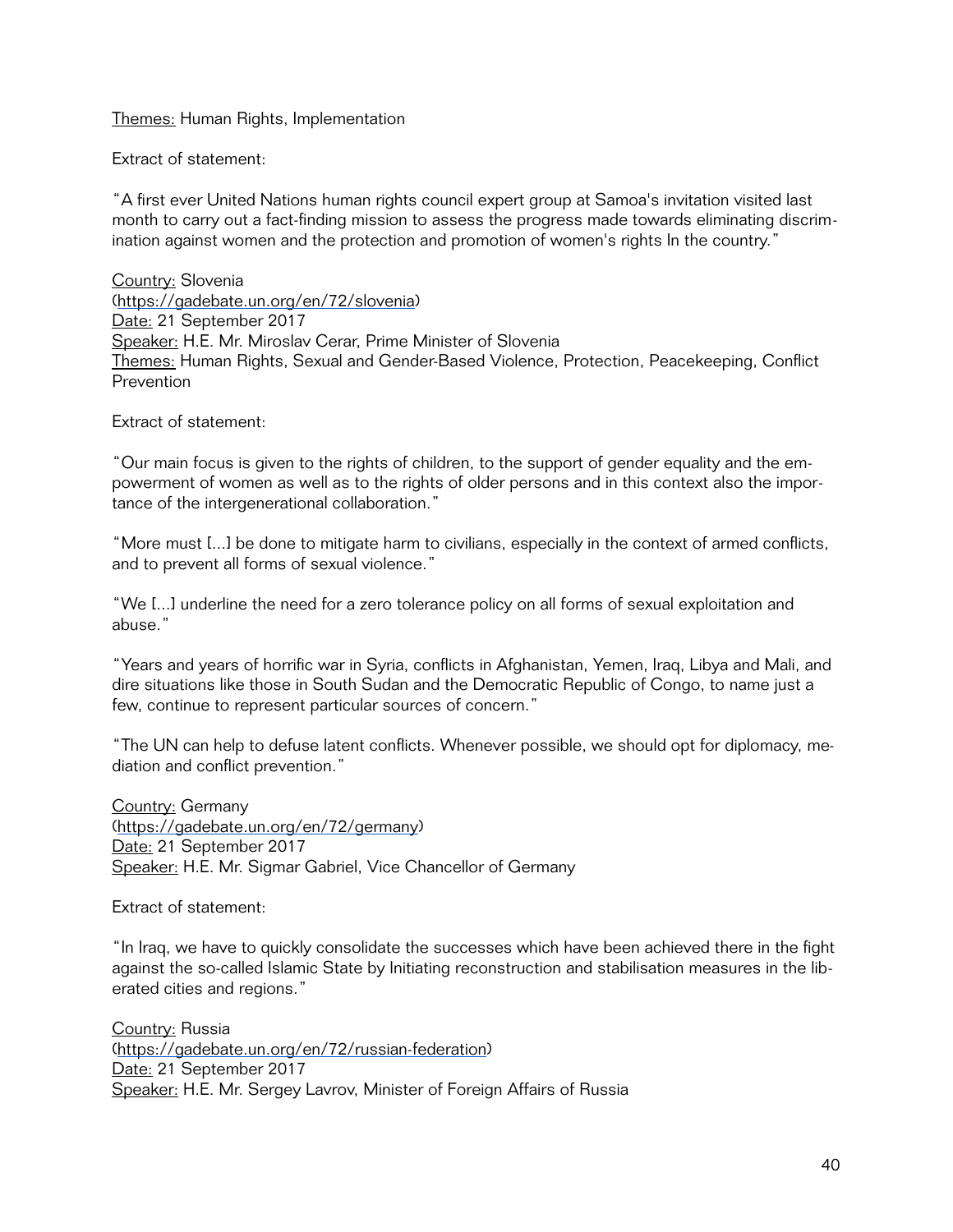# Extract of statement:

"The West structured its policy according to the principle of 'who's not with us is against us', having chosen the path of reckless eastward NATO expansion and provoking instability in the post-Soviet space and encouraging anti-Russian sentiments. This policy is precisely the root cause of the protracted conflict in South-Eastern Ukraine."

"Despite the fact that ISIL is pulling back in Syria and Iraq, considerable additional effort is required to stabilize the region. It should be recalled that it is necessary to fight not only ISIL, but also al-Nusra, the latter being tolerated for whatever reason by the U.S. coalition members."

"The developments in Syria give grounds for cautious optimism. The 6th International Meeting on Syria in Astana, held on 14-15 September 2017, has finalized the work on the four de-escalation zones agreed upon with the participation of Russia, Iran, Turkey, the U.S., Jordan and the UN and supported by many other countries. These agreements have created conditions for further progress towards the implementation of Resolution 2254 on the basis of direct dialogue between the government and the opposition aimed at joining their efforts to eliminate as soon as possible the terrorist hotbed and restore peace all over the country, and its unity, and resolve acute humanitarian problems. [...] The most urgent task is to increase the supplies of humanitarian aid and demine the liberated territories."

Country: China [\(https://gadebate.un.org/en/72/china\)](https://gadebate.un.org/en/72/china) Date: 21 September 2017 Speaker: H.E Wang Yi, Foreign Minister of China Themes: Disarmament, Conflict Prevention, Peace Process, Justice and the Rule of Law

#### Extract of statement:

"Political solution is the fundamental answer to hotspot issues. While parties to any conflict must stay committed to the general direction of dialogue and negotiation, the international community should act in an objective and impartial way to facilitate dialogue and promote peace rather than stirring up trouble or making things more difficult. The UN should serve as the main channel of conflict prevention, fully leverage Chapter VI of its Charter, and step up political mediation efforts."

"The Syrian crisis has seen the early light of a political settlement. We should make good use of the Geneva and Astana channels and push for direct substantive talks between the Syrian government and the opposition. In parallel with the talks, efforts must be made on cessation of hostilities, humanitarian assistance and post-war reconstruction in order to give the various parties greater faith in peace talks."

"The international community owes the Palestinians a just solution that is long overdue. All settlement activities on the occupied territories and all violence against civilians must be stopped immediately. Efforts should be made to steadfastly advance political settlement based on the two-state solution and to restart peace talks as early as possible. We need to think out of the box to facilitate peace through development and help the people in the region to lay the groundwork for peace."

Country: Mexico [\(https://gadebate.un.org/en/72/mexico\)](https://gadebate.un.org/en/72/mexico)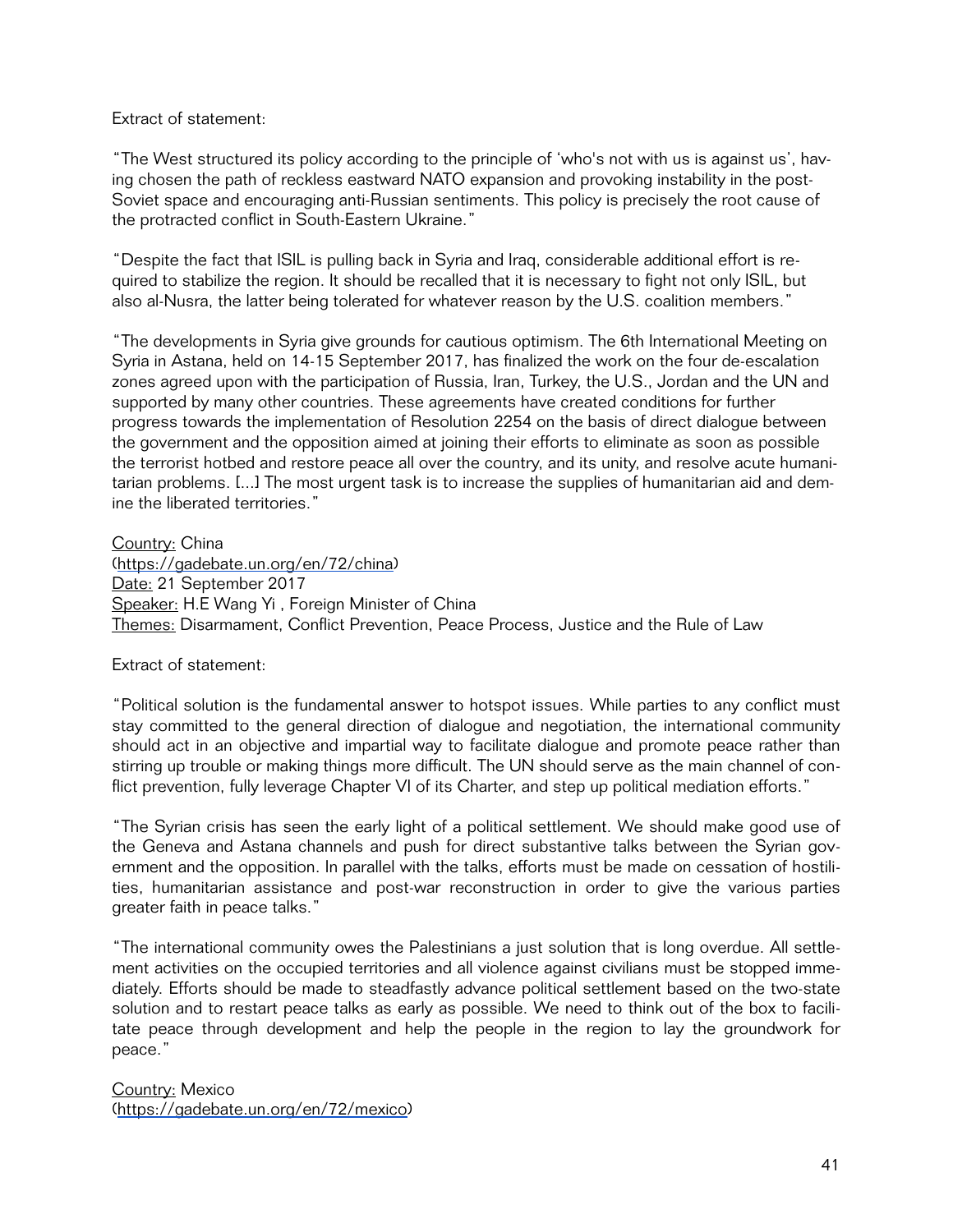Date: 21 September 2017 Speaker: H.E. Dr. Luis Videgaray Caso, Secretary of Foreign Affairs of Mexico Theme: Conflict Prevention, Human Rights, Protection

Extract of statement:

"In order for the United Nations to be more effective in this work, it's necessary to strengthen its capacity for prevention, centered on the person, with promotion of development, and with respect to human rights."

"Women and girls suffer from sexual violence, exile, marginalization, discrimination, and, in extreme cases, abominable femicides. Mexico recognizes its obligation to redouble efforts to combat these practices and punish these crimes."

"A solidarity state is committed to the empowerment of women and girls. Gender equality is a prerequisite for achieving a world in which peace and development are truly sustainable, inclusive and lasting."

Country: El Salvador [\(https://gadebate.un.org/en/72/el-salvador](https://gadebate.un.org/en/72/el-salvador)) Date: 21 September 2017 Speaker: H.E. Mr. Salvador Sanchez Ceren, President of El Salvador

No relevant references.

Country: Comoros [\(https://gadebate.un.org/en/72/comoros\)](https://gadebate.un.org/en/72/comoros) Date: 22 September 2017 Speaker: H.E. Mr. Azali Assoumani, President of Comoros Themes: Human Rights, Implementation

Extract of statement:

"We condemn without reserve the atrocities suffered by minorities, yesterday in Bosnia-Herzegovina and today in Burma against the Rohyngas, as well as all other minorities everywhere else. [...] I hope our organisation will defend the most basic rights of the oppressed, independent of considerations of origins, race, sex and faith."

"To succeed and achieve the 17 objectives of the 2030 Sustainable Development Goals, we need to count firsts on ourselves and our resources. However, we need international solidarity, including industrialists, bankers and international investors."

"The lack of a solution to the Israeli-Palestinian conflict and the status quo favors the insecurity and destabilisation of the Middle East. [...] The two-state solution would confer on the Palestinian people its right to full sovereignty with East Jerusalem as its capital."

Country: Palau [\(https://gadebate.un.org/en/72/palau\)](https://gadebate.un.org/en/72/palau) Date: 21 September 2017 Speaker: H.E. Mr. Tommy Esang Remengesau Jr., President of Palau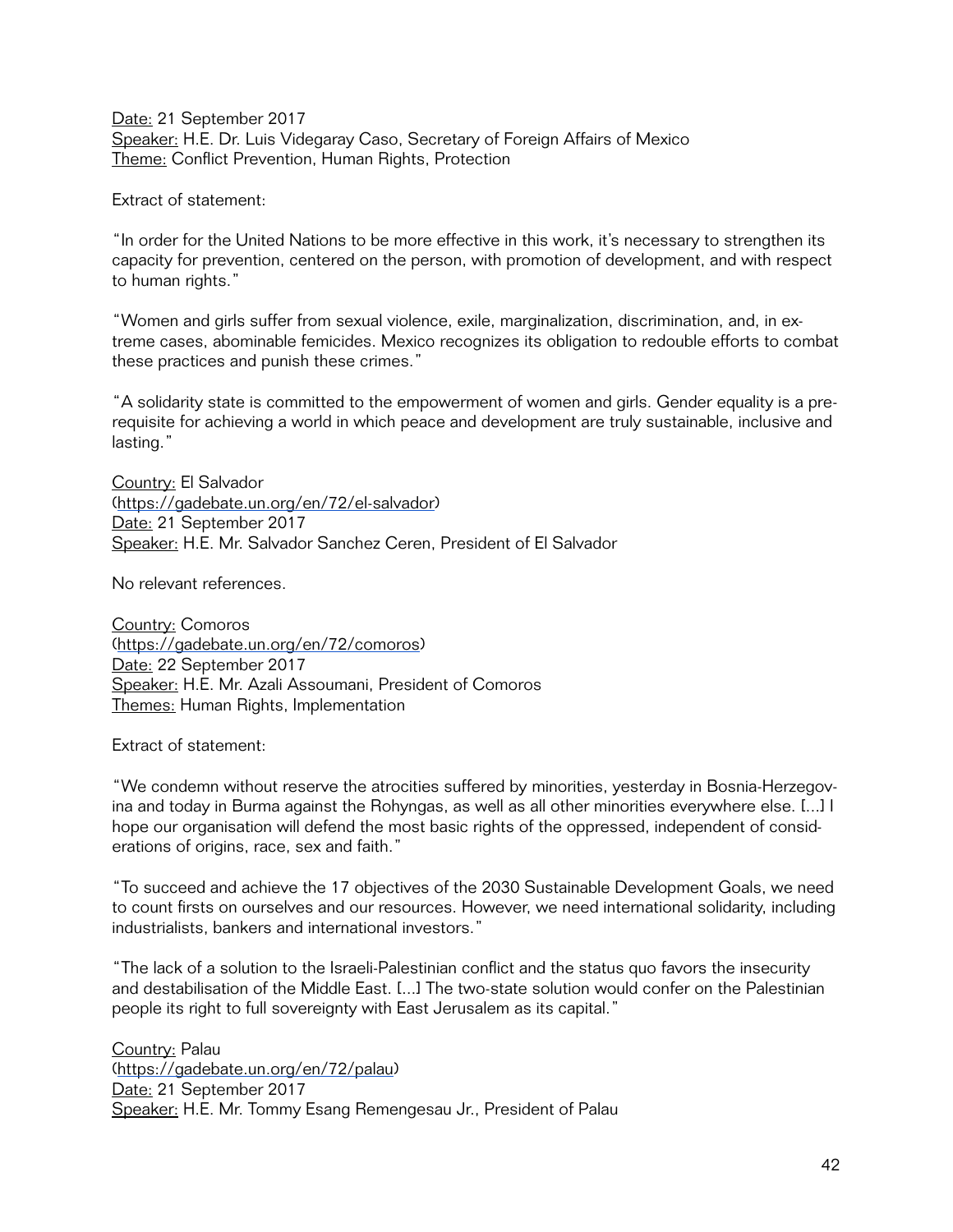Theme: Conflict Prevention

Extract of statement:

"Clear determination to focus future efforts on conflict prevention, peace, migration and a decent life for all on a sustainable planet is certainly timely and well attuned to the realities of our generation. In fact, your attention to these very different, yet related issues, demonstrates a clear understanding of the complex times in which we live and the need to connect the dots, the causes and the effects of the interrelated challenges that we face."

Country: Equatorial Guinea [\(https://gadebate.un.org/en/72/equatorial-guinea\)](https://gadebate.un.org/en/72/equatorial-guinea) Date: 21 September 2017 Speaker: H.E. Mr. Teodoro Obiang Nguema Mbasogo, President of Equatorial Guinea Themes: Participation

Extract of statement:

"We want a world where there's a spirit of equal participation so much for women like for men; for the small countries like for the large countries."

Country: Sao Tome and Principe [\(https://gadebate.un.org/en/72/sao-tome-and-principe](https://gadebate.un.org/en/72/sao-tome-and-principe)) Date: 21 September 2017 Speaker: H.E. Mr. Evaristo do Espirito Santo Carvalho, President of Sao Tome and Principe Themes: Implementation, Disarmament

Extract of statement:

"I cannot fail to mention the Sustainable Development Goals, whose priorities go directly to the core of what we have been expressing. Eradication of poverty and hunger; the promotion of social and economic development; the protection of the rights of all, gender equality and the empowerment of women; combating climate change; access to quality services and special attention to vulnerable groups. If achieved, as we believe, then we will be able to see a positive evolution of the living conditions of our nations, so let us all work to that end."

"It is also necessary for weapons to cease in Syria, where people live permanently under the threat of bombs that have destroyed the country and torn its social fabric, while claiming so many innocent lives."

"We underline the atrocities committed by Boko Haram group, among others, in our neighboring and sister country, Nigeria, which has been leading to instability in the whole region and a severe slow-down to the implementation of sustainable development policies."

Country: Zimbabwe [\(https://gadebate.un.org/en/72/zimbabwe](https://gadebate.un.org/en/72/zimbabwe)) Date: 21 September 2017 Speaker: H.E. Mr. Robert Mugabe, President of Zimbabwe

Extract of statement: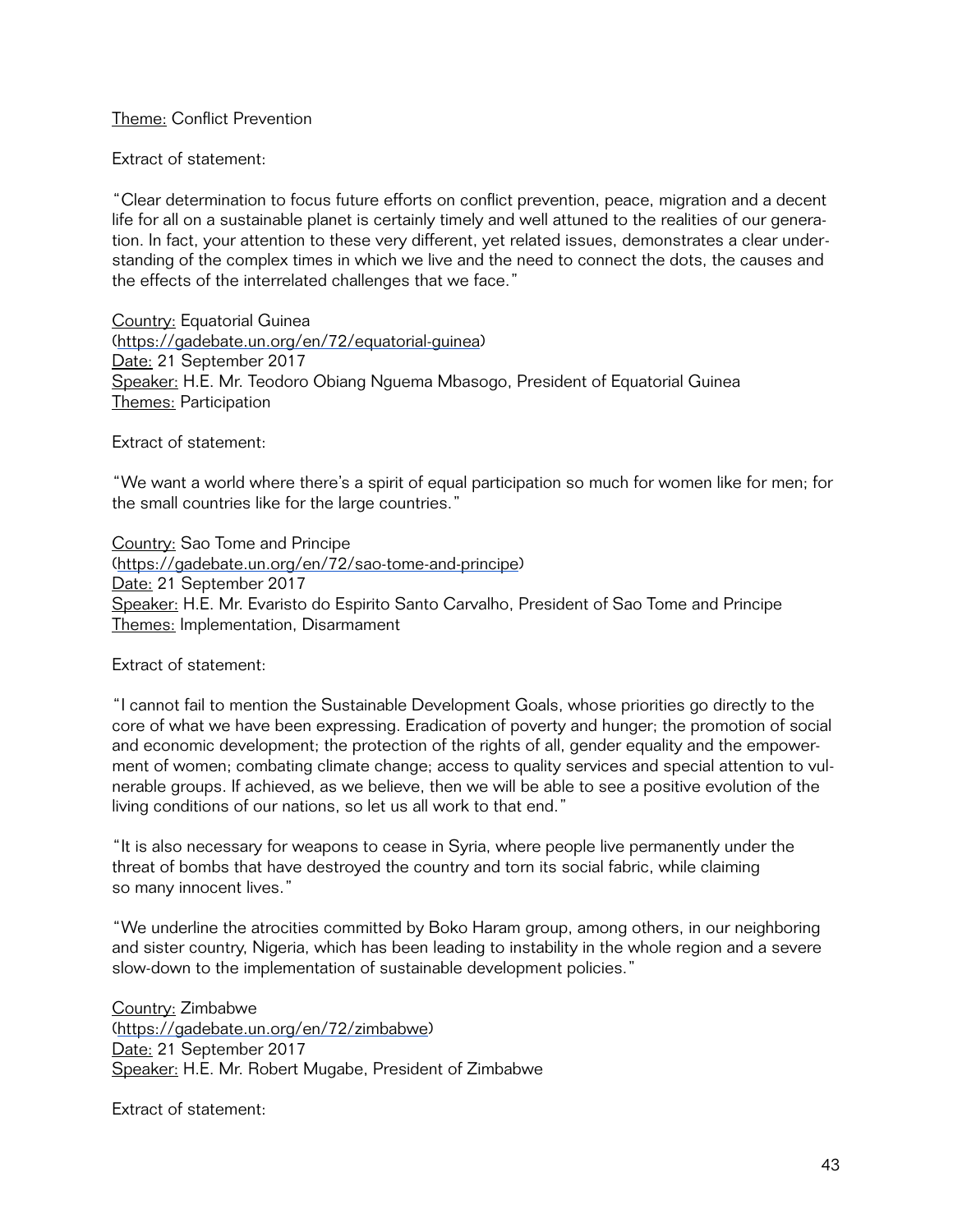"The continued denial of the right to self-determination to the peoples of Western Sahara and of Palestine who are living under colonial and foreign occupation, is immoral and an urgent issue for those seeking peace and security in our time."

Country: Indonesia (https://gadebate.un.org/en/72/indonesia) Date: 21 September 2017 Speaker: H.E. Mr. Jusuf Kalla, Vice President of Indonesia Themes: Peacekeeping, Conflict Prevention, Implementation

Extract of statement:

"In the last 60 years, we have contributed more than 38,000 personnel [...], including increasing number of female peacekeepers."

"We underline, that ensuring sustainable peace at global level, requires a global 'culture of prevention'."

Country: Jordan [\(https://gadebate.un.org/en/72/jordan](https://gadebate.un.org/en/72/jordan)) Date: 21 September 2017 Speaker: H.H. Al Hussein bin Abdullah II, Crown Prince of Jordan Themes: Displacement and Humanitarian Response, Peace Process

Extract of statement:

"Over the years, there have been wars in Gaza, Iraq, Syria, Libya, Yemen and worsening prospects for peace in the Palestinian-Israeli conflict."

"My country—a resource-poor nation in a conflict-rich region—is host to 1.3 million Syrian refugees. Add to that millions of Palestinian refugees and hundreds of thousands of Iraqis, as well as others from Libya and Yemen: Jordan, today, is one of the largest hosts of refugees in the world."

"We have remained steadfast in our commitment to a just and peaceful resolution to the Israeli-Palestinian conflict based on the two-state solution, despite prevailing skepticism."

Country: Tuvalu [\(https://gadebate.un.org/en/72/tuvalu\)](https://gadebate.un.org/en/72/tuvalu) Date: 21 September 2017 Speaker: H.E. Mr. Enele Sosene Sopoaga, Prime Minister of Tuvalu

No relevant references.

Country: Georgia [\(https://gadebate.un.org/en/72/georgia](https://gadebate.un.org/en/72/georgia)) Date: 21 September 2017 Speaker: H.E. Mr. Giorgi Kvirikashvili, Prime Minister of Georgia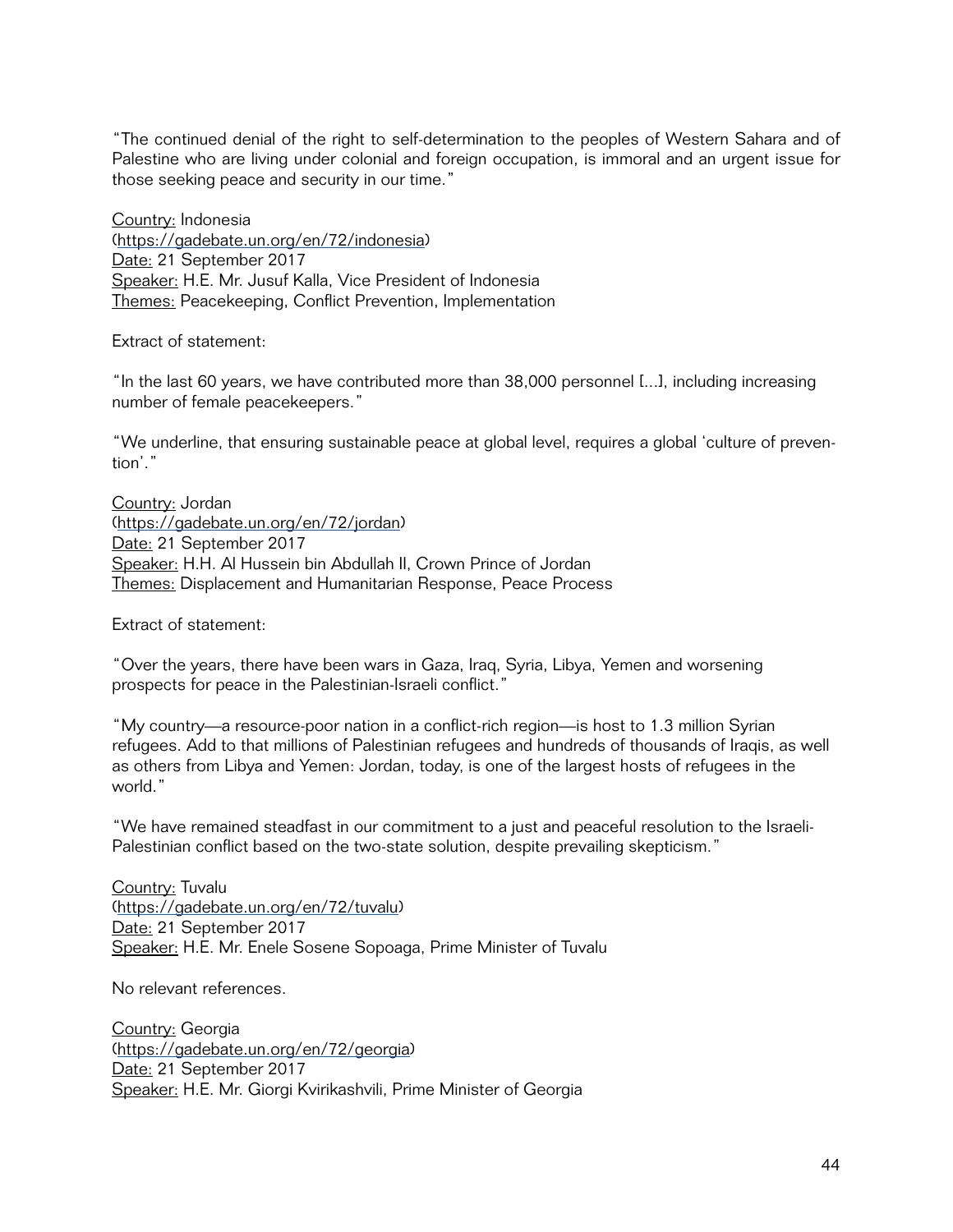No relevant references.

Country: Antigua and Barbuda [\(https://gadebate.un.org/en/72/antigua-and-barbuda\)](https://gadebate.un.org/en/72/antigua-and-barbuda) Date: 21 September 2017 Speaker: H.E. Mr. Gaston Browne, Prime Minister and Minister of Finance and Corporate Governance of Antigua and Barbuda

No relevant references.

Country: Pakistan [\(https://gadebate.un.org/en/72/pakistan](https://gadebate.un.org/en/72/pakistan)) Date: 21 September 2017 Speaker: H.E. Mr. Shahid Khaqan Abbasi, Prime Minister of Pakistan

No relevant references.

Country: Mauritius [\(https://gadebate.un.org/en/72/mauritius\)](https://gadebate.un.org/en/72/mauritius) Date: 21 September 2017 Speaker: H.E. Hon. Pravind Kumar Jugnauth, Prime Minister of Mauritius

Extract of statement:

"The situation in the Middle East and plight of the Palestinian people continue to be issues of great concern. We call on all sides to sincerely start talks for a peaceful solution to the Palestinian issue. Mauritius has always supported the two-states solution with Palestine and Israel living peacefully side by side. An independent and viable Palestine is more likely to provide security both to Israel and the region."

Country: Bangladesh [\(https://gadebate.un.org/en/72/bangladesh\)](https://gadebate.un.org/en/72/bangladesh) Date: 22 September 2017 Speaker: H. E. Mr. Sheikh Hasina, Prime Minister Government of Bangladesh Themes: Peacekeeping, Implementation

Extract of statement:

"We maintain a 'zero tolerance' approach to any allegation of sexual exploitation and abuse. As an endorser of the 'Voluntary Compact' on Sexual Exploitation and Abuse, I have committed myself to the Secretary General's 'Circle of Leadership' to combat this scourge. I am also pleased to announce a token contribution of USD 100,000 to the Victim Support Fund established for this purpose."

"We reaffirm the call for resuming the Middle East Peace Process, and for ending all forms of hostilities and discriminations against the brotherly Palestinian people."

"Even before the adoption of the SDGs, we have initiated unique social programmes that reflect the themes of the SDGs, such as Ekti Bari Ekti Khamar (One Household One Farm); Community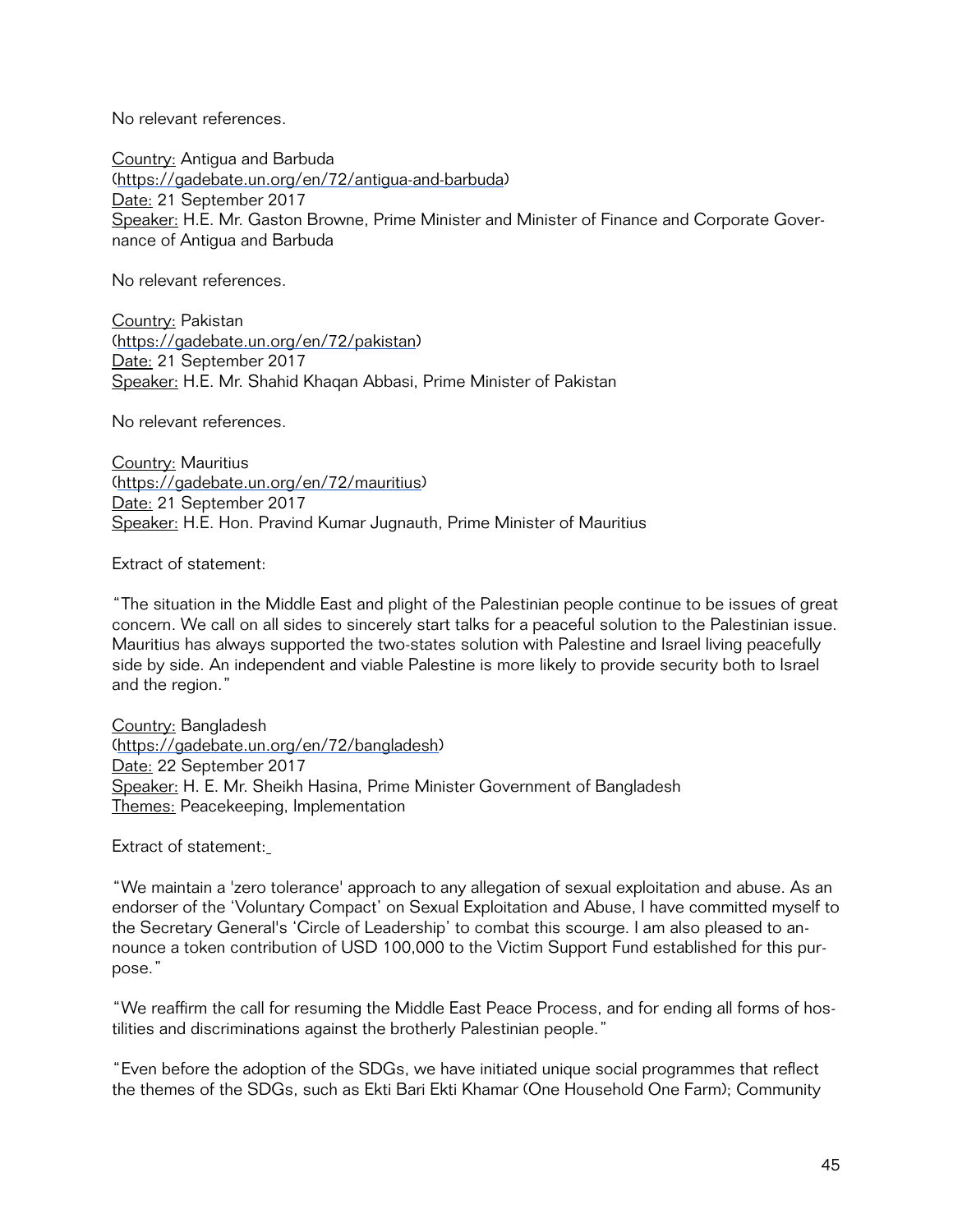Clinic; Ashrayan (Shelter project); Digital Bangladesh; Education Support; Women Empowerment; Education for All; Social Safety Net; Environment Protection and Investment and Development."

Country: Vanuatu [\(https://gadebate.un.org/en/72/vanuatu\)](https://gadebate.un.org/en/72/vanuatu) Date: 22 September 2017 Speaker: H.E. Ms. Charlot Salwai Tabimasmas, Prime Minister of Vanuatu Themes: Human Rights, Protection

Extract of statement:

"Vanuatu notes with deep concern the irrefutable link between the global migration crisis and the failure to respect the principles of responsibility for the protection and prevention of mass atrocity crimes in Syria, Iraq, Yemen and South Sudan, to only cite a few."

"Vanuatu is convinced that to end poverty, we must offer opportunities to all, notably women, offer access to education, nutrition and health. My government is committed to eliminate barriers that affect vulnerable groups disproportionately."

"We have successfully launched a national political plan on gender equality and protection of children in November 2016. Both take into account violence and discrimination against women and girls, as well as negligence, exploitation, abuse and violence towards children."

"I return to the principles of the Charter of the United Nations to reaffirm the belief in the fundamental rights of human beings, in the dignity and value of humans and in the equal rights of women and men, and nations, large and small."

Country: Guinea-Bissau [\(https://gadebate.un.org/en/72/guinea-bissau\)](https://gadebate.un.org/en/72/guinea-bissau) Date: 21 September 2017 Speaker: H.E. Mr. Umaro Sissoco Embaló, Prime Minister of Guinea-Bissau Theme: Human Rights

Extract of statement:

"With respect to the health care that we provide to our populations, particularly children and women in reproductive age - we have made progress in my country."

"The policy of Gender Equality, more specifically of equal opportunity for girls and women in Guinea-Bissau is undoubtedly a test for democracy in my country."

"I hope that all the political, economic, and social actors in my country will continue to converge on the legitimate advocacy for women's rights and, in general, for the promotion of human rights in Guinea-Bissau."

"We also support the hopes of the Palestinian People for the establishment of their own State coexisting side by side with the State of Israel, based on Trust, Peace, and Security."

Country: Togo [\(https://gadebate.un.org/en/72/togo\)](https://gadebate.un.org/en/72/togo)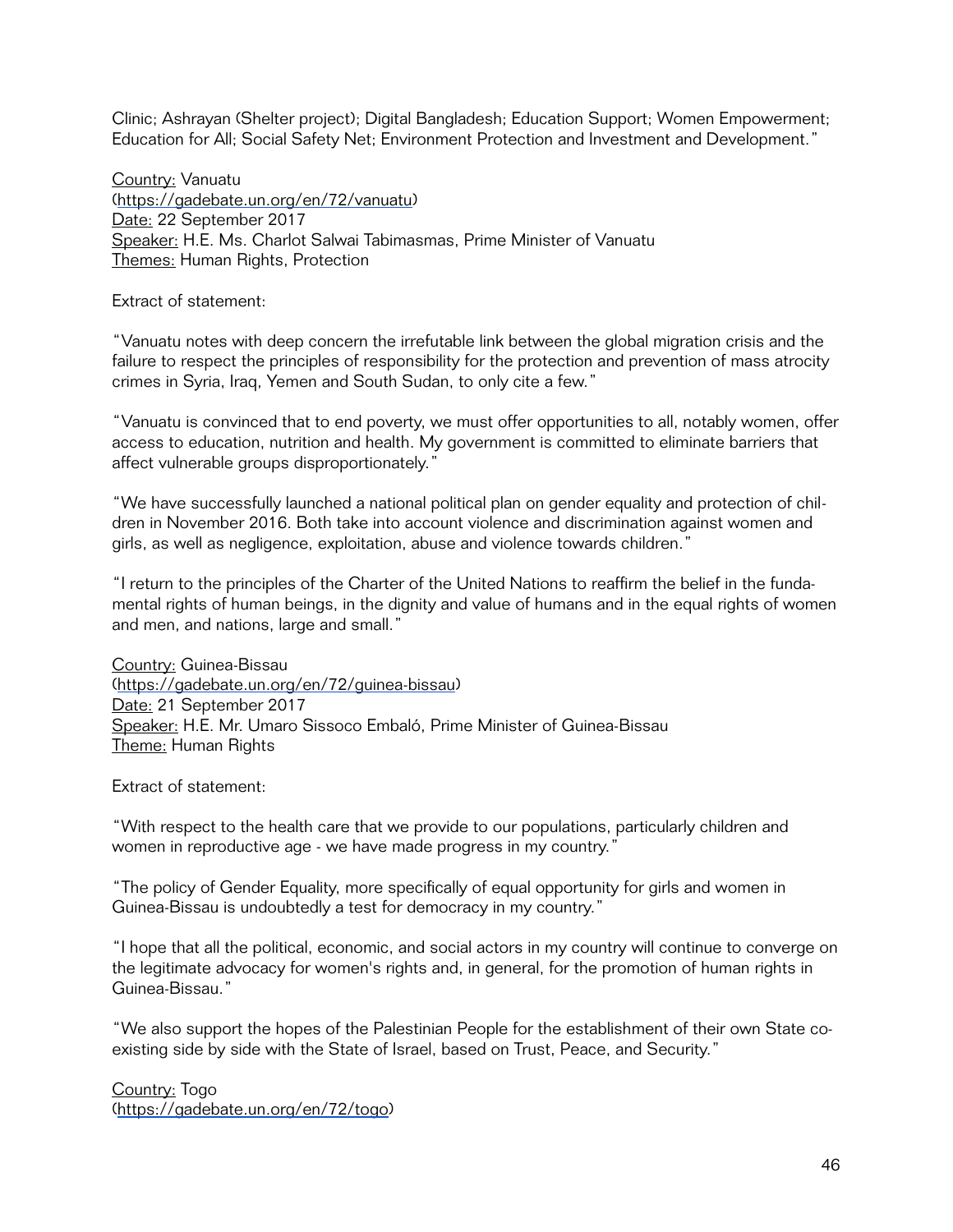Date: 21 September 2017 Speaker: H.E. Mr. Komi Selom Klassou, Prime Minister of Togo Themes: Peacekeeping

Extract of statement:

"We welcome the initiative of the Secretary-General on the draft pact between the United Nations and its member states concerning the elimination of sexual exploitation and abuse during peacekeeping operations. We hope that all States will adhere to this mechanism to put an end to this phenomenon."

Country: Belarus [\(https://gadebate.un.org/en/72/belarus](https://gadebate.un.org/en/72/belarus)) Date: 21 September 2017 Speaker: H.E. Mr. Vladimir Makei, Minister for Foreign Affairs of Belarus

Extract of statement:

"The Republic of Belarus, for its part, stands ready to serve as a convening place. We are willing to carry out such a task with the same high degree of responsibility that marked our efforts aimed at settling the conflict in Ukraine over the past few years. Minsk stands prepared to become a bridge that would link the old with the yet unborn."

Country: Kazakhstan [\(https://gadebate.un.org/en/72/kazakhstan\)](https://gadebate.un.org/en/72/kazakhstan) Date: 21 September 2017 Speaker: H.E. Mr. Kairat Abdrakhmanov, Minister for Foreign Affairs of Kazakhstan Theme: Peace Process, Disarmament

Extract of statement:

"Kazakhstan is hosting the Astana process on Syria to contribute to the peaceful settlement in Syria and promote UN-led negotiations in Geneva. We believe that the Astana Process [...] has brought obvious positive results aimed at strengthening the ceasefire regime, creation of the deescalation zones and developing monitoring mechanism."

"Kazakhstan has a clear and consistent position on the Middle East Peace Process, based on the two-state solution approach: a sovereign, independent, viable and united State of Palestine, with East Jerusalem as its capital, living within secure and recognized borders, side by side in peace with Israel."

"Earlier this year, I presented President Nazarbayev's Policy Address to the Security Council. The seven priorities of this document called to ensure humanity's survival through a world free of nuclear weapons by 2045; the prevention and end to military confrontations at regional and global levels; generating a model for a regional zone of peace, security, cooperation and development in Central Asia."

Country: Spain [\(https://gadebate.un.org/en/72/spain\)](https://gadebate.un.org/en/72/spain) Date: 21 September 2017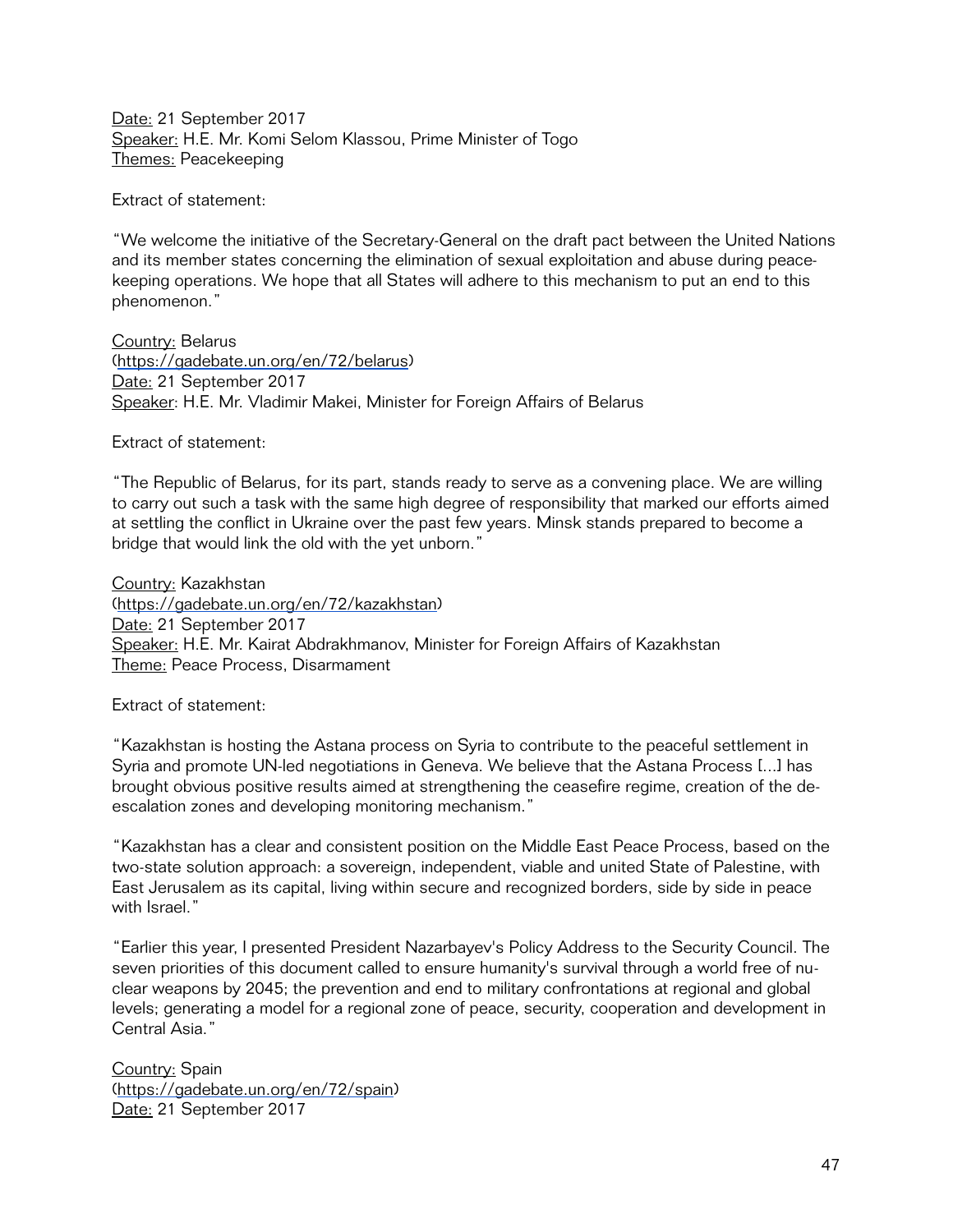Speaker: H.E. Mr. Alfonso Dastis, Minister of Foreign Affairs of Spain Themes: Reconstruction and Peacebuilding, Peace Process, Disarmament

Extract of statement:

"For seven years now we have been mentioning the conflict in Syria from this dais. We are comforted by the decline in hostilities and by the victories against Daesh, but we are still greatly concerned that individual interests are being placed before a political solution which, thanks to a UN's mediation, may lead to a genuine transition."

"Spain supports Iraq's reconstruction and reconciliation among its citizens, and rejects political ventures that detract efforts from the priority of consolidating a free, democratic and united Iraq."

"In Libya, the SG's new Special Representative has Spain's full support to contribute to a political solution for a united country on the basis of the Political Agreement."

"We are concerned by the situation in the Democratic Republic of the Congo. We call for respect for the constitutional provisions and for the dialogue in order to seek solutions and to lay the foundations for peaceful coexistence."

"Spain welcomed with satisfaction the peace agreement reached in Colombia. We would like to actively contribute to peacebuilding. We have taken part in the UN Mission to supervise the abandonment of weapons, we are heartened by the positive development of this process and we are open to participating in the new Mission that will verify the 9 reintegration of FARC guerrillas, beginning on 26 September."

"We are also concerned by the persistence of the conflict in Eastern Ukraine. Its solution requires compliance with the Minsk agreements. The OSCE monitoring mission deserves all our support."

Country: Luxembourg [\(https://gadebate.un.org/en/72/luxembourg](https://gadebate.un.org/en/72/luxembourg)) Date: 21 September 2017 Speaker: H.E.Jean Asselborn, Minister for Foreign Affairs and European Affairs of Luxembourg Themes: Implementation, Human Rights

Extract of statement:

"The Israeli-Palestinian conflict remains a central concern. The total absence of credible solution could lead to a new eruption of violence, and nourishes fertile soil for hatred and terrorism. By continuing the extension of settlement in the West Bank and East Jerusalem East, the Israeli government is directly endangering the two-state solution, which is the only fair solution and which allows for a lasting settlement of the Palestinian Israeli conflict."

"In Syria, all actors must realize that peace can not be overcome without the implementation of comprehensive, genuine and inclusive political transition.''

"A united, stable and democratic Iraq should guarantee the interest of all citizens. The differences that still exist between the federal government and the Kurdish regional government must be resolved by a peaceful and constructive dialogue leading to an agreed solution within the framework of the Iraqi Constitution."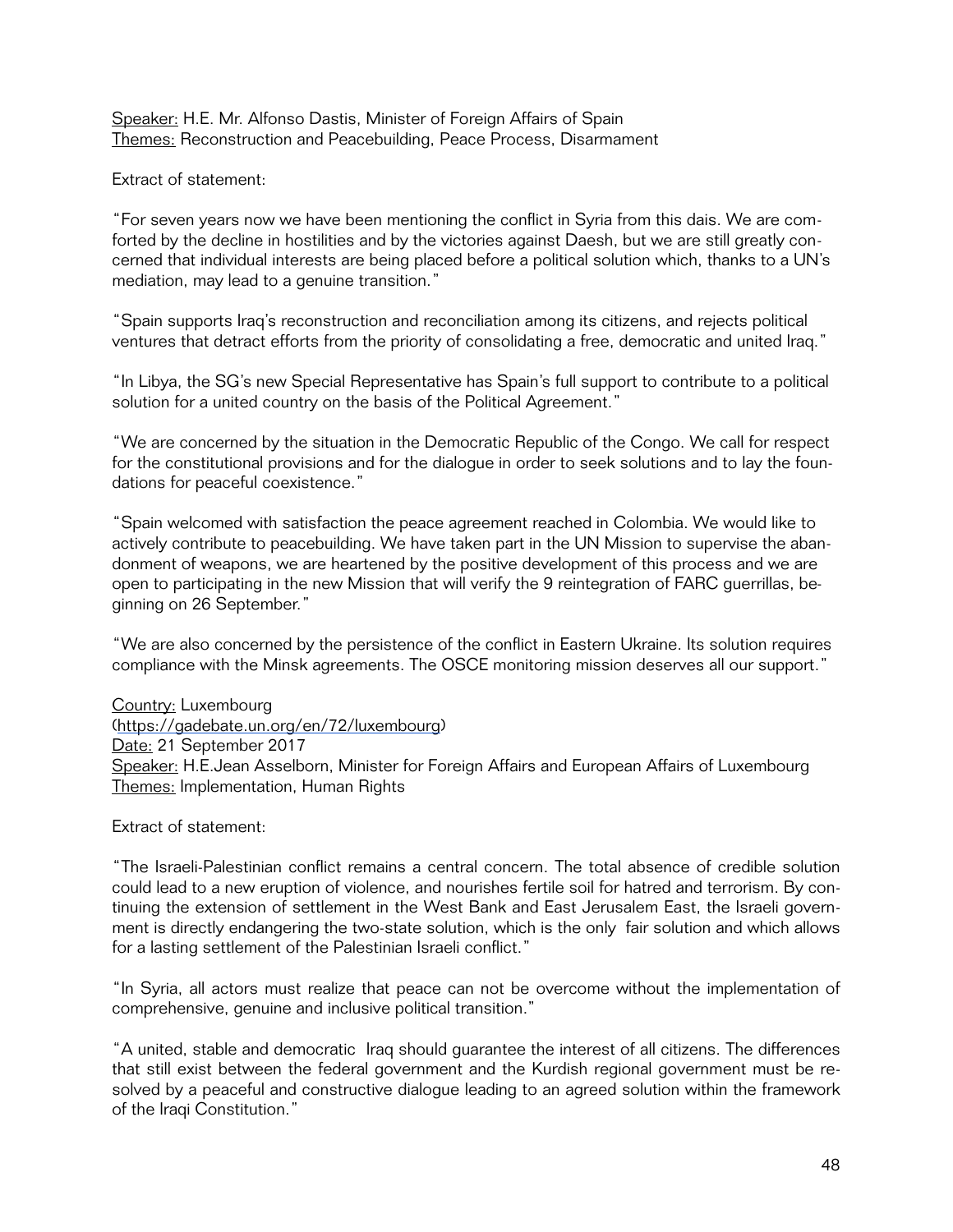"The right to human dignity is also reflected in the respect for the physical integrity of girls and women. For the last decades, we have succeeded in reducing maternal mortality by half, but the access of girls and women to sexual and reproductive rights and health is now being challenged in some parts of the world."

Country: Denmark [\(https://gadebate.un.org/en/72/denmark\)](https://gadebate.un.org/en/72/denmark) Date: 21 September 2017 Speaker: H.E. Ms. Ulla Tørnæs, Minister for Development Cooperation of Denmark Themes: Human Rights

Extract of statement:

"Denmark welcomes the Secretary-General's strong commitment to gender equality in our reform efforts. Women and girls all over the world must be empowered to contribute to stronger communities and societies. Ensuring women equal opportunities is crucial for reaching the SDGs. [...] In the Danish Government's view, gender equality is first and foremost a question of dignity and ensuring the human rights of all women and girls, including safeguarding sexual and reproductive health and rights. This is fundamentally about the right to decide over one's own body."

"As one of the founding members of the SheDecides movement, Denmark is committed to continuing to push for progress and to protect the rights of all women and girls."

Country: Cameroon [\(https://gadebate.un.org/en/72/cameroon](https://gadebate.un.org/en/72/cameroon)) Date: 22 September 2017 Speaker: H.E. Mr. Paul Biya, President of Cameroon Extract of statement:

"Peace is our most precious asset. Without peace, we cannot take any sustainable and effective initiative in the interest of our youth and our peoples."

Country: Kiribati [\(https://gadebate.un.org/en/72/kiribati\)](https://gadebate.un.org/en/72/kiribati) Date: 22 September 2017 Speaker: H.E. Mr. Taneti Maamau, President of Kiribati

No relevant references.

Country: the Central African Republic [\(https://gadebate.un.org/en/72/central-african-republic](https://gadebate.un.org/en/72/central-african-republic)) Date: 22 September 2017 Speaker: H.E. Mr. Faustin Archange Touadera, President of the Central African Republic

Extract of statement:

"Hotspots of tension are rampant in the Pool region of the Republic of the Congo and to the east of the Democratic Republic of the Congo, with [the] harmful repercussions on our neighbouring countries."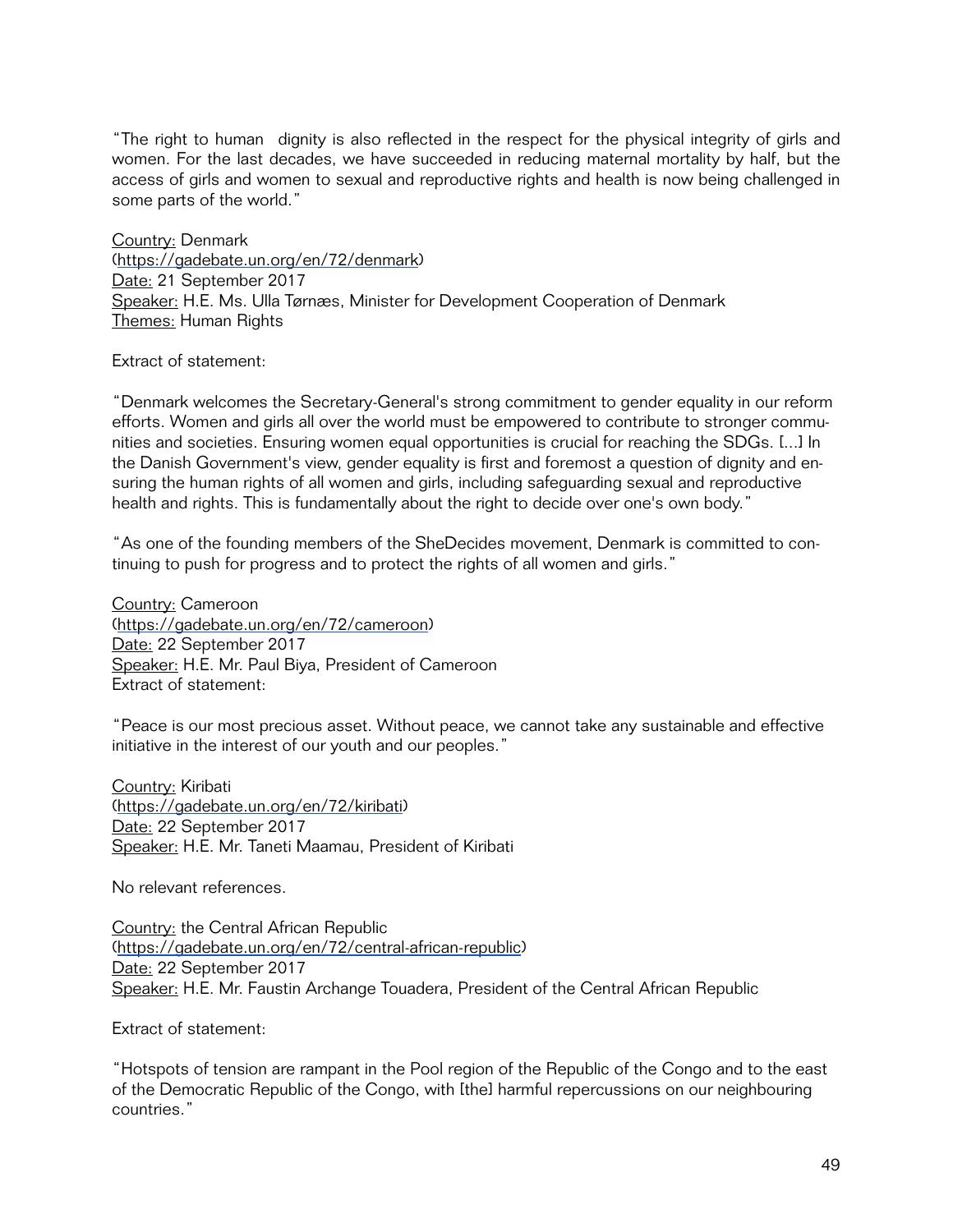Country: Moldova [\(https://gadebate.un.org/en/72/republic-moldova](https://gadebate.un.org/en/72/republic-moldova)) Date: 22 September 2017 Speaker: H.E. Mr. Pavel Filip, Prime Minister of Moldova Themes: Conflict Prevention, Human Rights

Extract of statement:

"Secretary-General Guterres' agenda of reforms that puts a renewed emphasis on the conflict prevention, on the repositioning of the development and reforming the UN's internal management in order to effectively address the major challenges the world is confronted with."

"We have also undertaken to reform the public administration and the public services, while ensuring gender equality and the promotion of youth."

"I take this opportunity to express the Republic of Moldova's deep concern regarding the ongoing armed conflict in the eastern part of Ukraine, a conflict that endangers the peace and security in our region. Let me reiterate again our full support to the territorial integrity and sovereignty of Ukraine."

Country: Belgium [\(https://gadebate.un.org/en/72/belgium\)](https://gadebate.un.org/en/72/belgium) Date: 22 September 2017 Speaker: H.E. Mr. Charles Michel, Prime Minister of Belgium Themes: Disarmament

Extract of statement:

"The most sustainable and mutually beneficial solutions are always political and diplomatic, not military."

"In Colombia, for example, the concerted action of a courageous state, the region and the international community ended the one of the oldest conflicts in the world."

"In the case of Syria, an outcome to this interminable conflict will be possible only when the international community as a whole will have political will and will develop a common strategy."

"The fight against impunity and the strengthening of international justice are at the heart of Belgium's concern. This year we have a revised amendments to the Rome Statute of the International Criminal Court. These amendments aim to prohibit the use of four types of weapons that cause immense suffering and kill indiscriminately."

Country: Kingdom of Bhutan [\(https://gadebate.un.org/en/72/bhutan](https://gadebate.un.org/en/72/bhutan)) Date: 22 September 2017 Speaker: H.E. Mr. Dasho Tshering Tobgay, Prime Minister of Bhutan

No relevant references.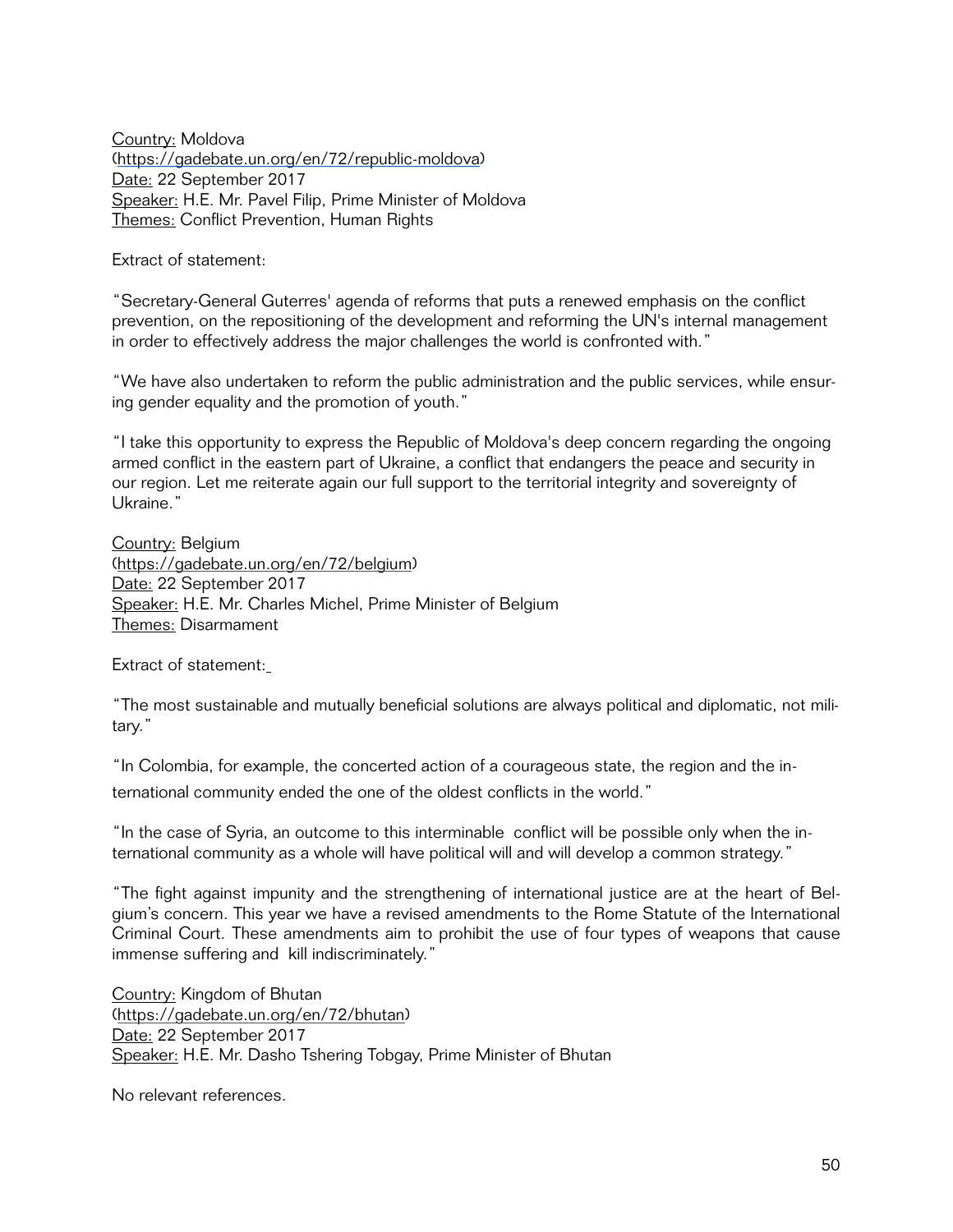Country: Albania [\(https://gadebate.un.org/en/72/albania\)](https://gadebate.un.org/en/72/albania) Date: 22 September 2017 Speaker: H.E. Mr. Edi Rama, Prime Minister of Albania Themes: Human Rights, Participation

Extract of statement:

"Albania is fully committed to protect and promote all human rights, in particular, women rights, which is another major battle for change that my Government is leading. I am proud to announce that for the first time in the Albanian history half of the members of my government are women. They bring leadership skills, strength of character, commitment to our European values, and special devotion in serving the Albanian people. Furthermore, women count for around 30% of the members of the Parliament and 45% in the public administration. These may sound just mere statistics; instead they are the reflection of a platform to ensure that the role of women to development and change is recognized, their rightful place in the society is secured and their voice is heard."

"It is my deep belief that empowerment of women serves as a powerful drive for overall economic development and national prosperity."

Country: Malta [\(https://gadebate.un.org/en/72/malta\)](https://gadebate.un.org/en/72/malta) Date: 22 September 2017 Speaker: H.E. Mr. Joseph Muscat, Prime Minister of Malta Themes: Human Rights

Extract of statement:

"We have put human rights, equality and the empowerment at the forefront of our political agenda, and in particular on the priority issues of LGBTIQ rights and gender equality."

"The economic and political empowerment of our citizens, regardless of their gender is a priority for us. We have been gradually introducing measures to help reconcile work and familial responsibilities. We are proud to be the only European country to provide universal free childcare to all working people, an initiative which has liberated the potential of so many women in our society. We want to ensure more gender-balanced political representation coupled with recent initiatives to increase youth participation by lowering voting age in general and European elections from 18 to t 6, after already lowered voting age in local elections."

Country: Cabo Verde [\(https://gadebate.un.org/en/72/cabo-verde](https://gadebate.un.org/en/72/cabo-verde)) Date: 22 September 2017 Speaker: H.E. Mr. Jose Ulisses De Pina Correia E Silva, Prime Minister of Cabo Verde Themes: Human Rights, Peacekeeping

Extract of statement: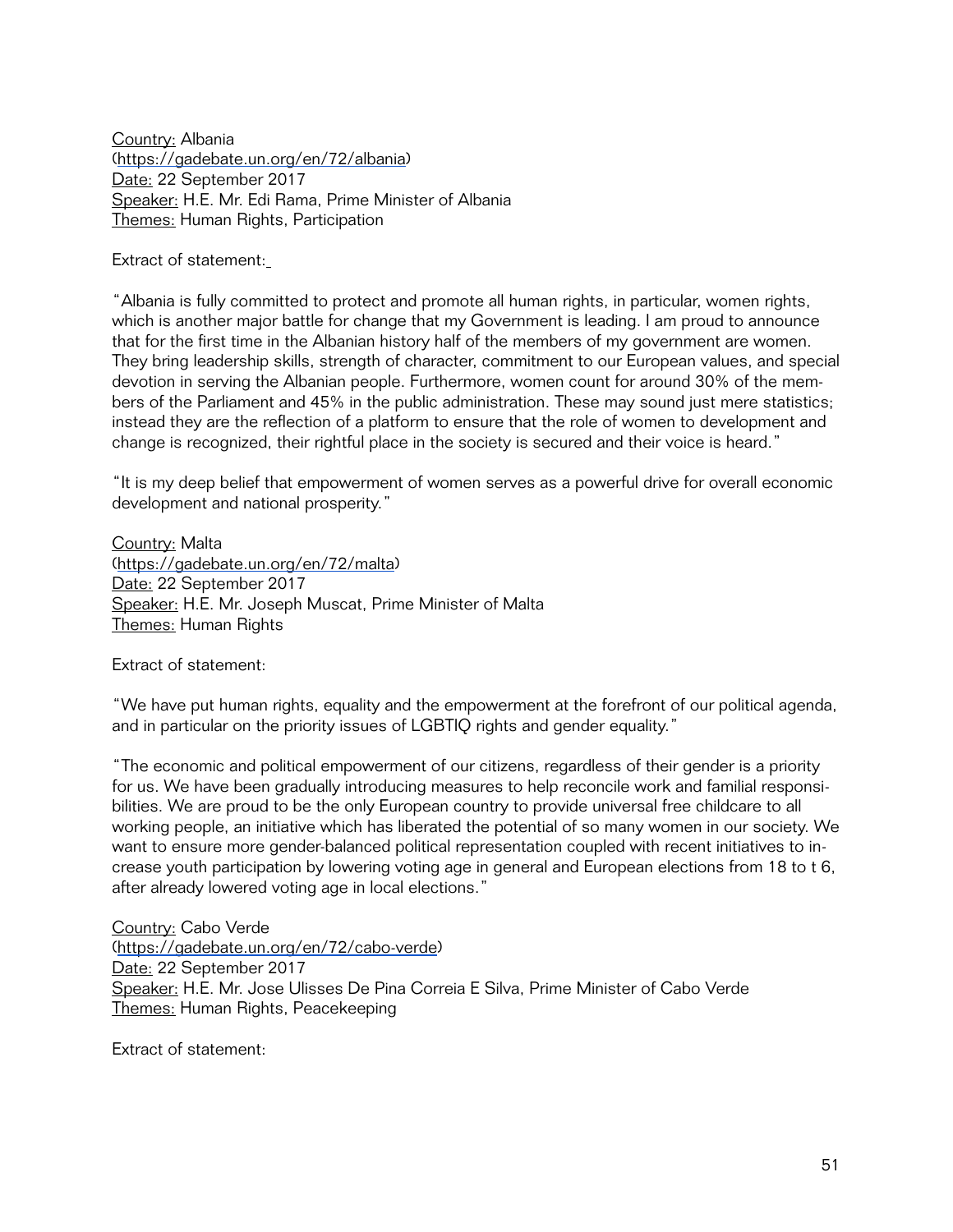"[The damages to global peace] cause human suffering, claim lives and instigate other humanitarian tragedies, such as the unprecedented increase in the number of refugees, hunger, and forms of violence against women and children."

"I would like to emphasize the Secretary-General's initiative to establish a Pact with Member States, as well as a Circle of Leadership, on the prevention and response to sexual exploitation and abuse in all UN operations and, above all, in the context of peacekeeping and humanitarian actions. That initiative will give greater dignity to the most vulnerable people, especially women and girls, and will promote their rights."

Country: Viet Nam [\(https://gadebate.un.org/en/72/viet-nam](https://gadebate.un.org/en/72/viet-nam)) Date: 22 September 2017 Speaker: H.E. Mr. Pham Bình Minh, Deputy Prime Minister of Viet Nam Themes: Conflict Prevention

Extract of statement:

"We need to take concrete actions, in accordance with international law and the UN Charter, to prevent conflicts, build confidence and peacefully settle conflicts and disputes, including those in the Middle East, Africa and call for denuclearization of the Korean Peninsula."

Country: Saint Lucia [\(https://gadebate.un.org/en/72/saint-lucia\)](https://gadebate.un.org/en/72/saint-lucia) Date: 22 September 2017 Speaker: H.E. Mr. Allen M. Chastenet, Prime Minister of Saint Lucia

No relevant references.

Country: Cuba [\(https://gadebate.un.org/en/72/cuba\)](https://gadebate.un.org/en/72/cuba) Date: 22 September 2017 Speaker: H.E. Mr. Bruno Rodriguez Parrilla, Minister for Foreign Affairs of Cuba Themes: Implementation, Disarmament

Extract of statement:

"Military expenditures have increased to 1.7 trillion dollars. That reality belies those who claim that there are not enough resources to eradicate poverty."

"The attempt to resort to military threats and force to stop the irreversible world trend to multi-polarization and polycentrism will seriously jeopardize international peace and security, which should be defended and preserved through international mobilization."

"The urgent search for a just and lasting solution to the conflict in the Middle East is based on the exercise of the inalienable right of the Palestinian people to self-determination and the existence of a free and independent State within the pre-1967 borders, with Eastern Jerusalem as its capital."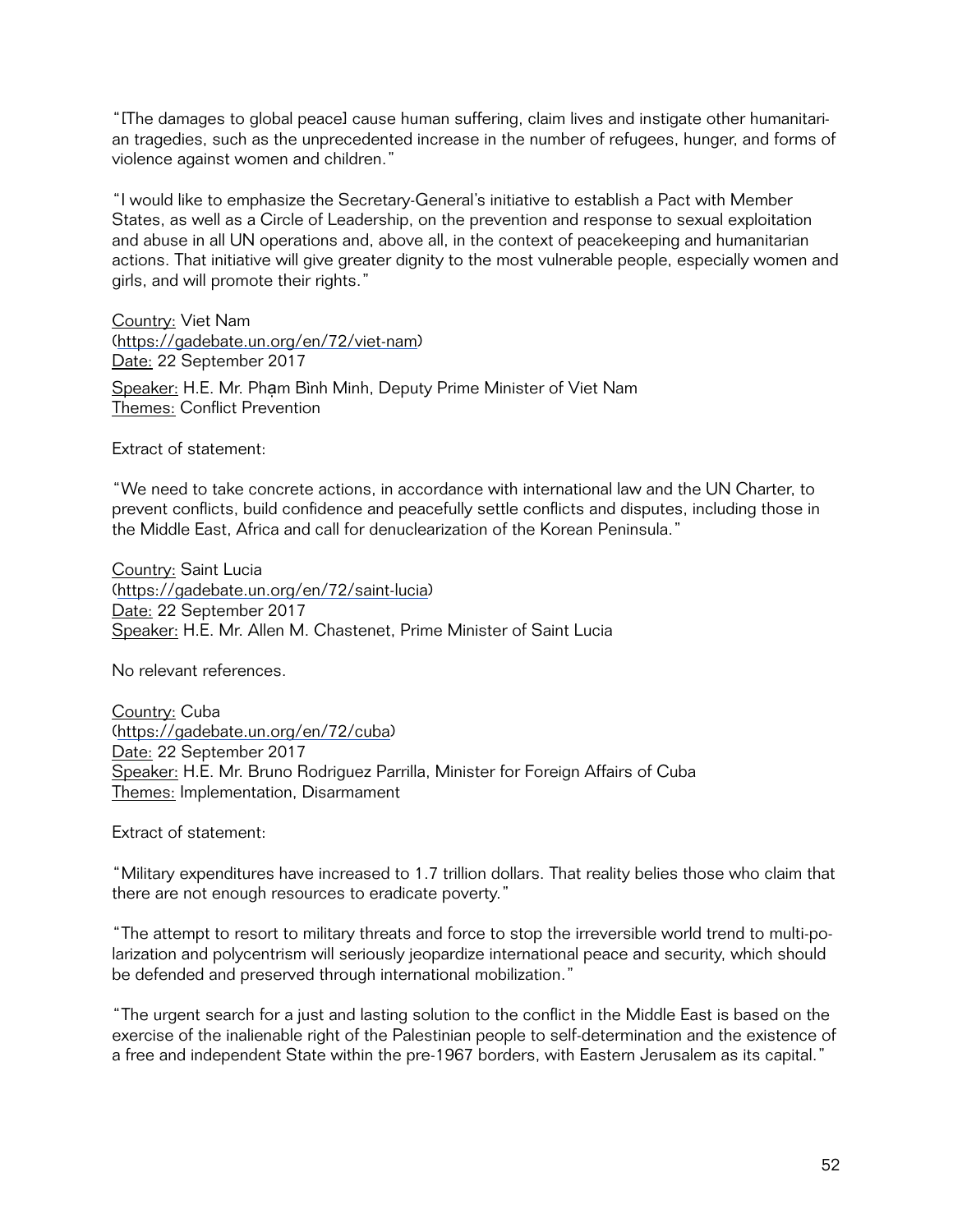"Cuba reaffirms its support to the search for a peaceful and negotiated solution to the war in Syria without any foreign interference and with full respect for its sovereignty and territorial integrity."

Country: Tunisia [\(https://gadebate.un.org/en/72/tunisia](https://gadebate.un.org/en/72/tunisia)) Date: 22 September 2017 Speaker: H.E. Mr. Khemaies Jhinaoui, Minister of Foreign Affairs of Tunisia Themes: Human Rights, Peace Process

Extract of statement:

I would like to emphasize that Tunisia made major strides since 2011 towards its transition to democracy and establishing the state's laws and institutions. One of the most prominent steps was adopting a constitution that dedicates universal values to democracy and human rights principles and women's rights and the position of the youth.

Because the security and stability of the Arab region is essential for the security of the world, we are calling for finding an urgent political resolution to the issues in the region, including the Palestinian Cause, which needs a comprehensive and just solution fair to the Palestinian people, which puts a stop to their suffering and enables them to get back their historic and legitimate rights, especially by establishing a state with East Jerusalem as its capital.

I renew Tunisia's commitment to stand by our Libyan brothers to push them to overcome their disagreements and accelerate finding a political and comprehensive resolution to the crisis in their country.

We also emphasize the importance of reaching a comprehensive and urgent resolution to the situation in Syria by pressing the various stakeholders to prioritize the interests of their country and move towards a decision that all parties agree on, which preserves the unity of Syria and its leadership and its end the tragic human suffering that Syrians are experiencing and limit the dangerous implications of the crisis on the regional and international levels.

As it relates to Iraq, we are applauding their recent achievement with cooperation with the International Coalition Against Daesh in important advancements in the field in their war against terrorism. And we are reiterating Tunisia's full solidarity with Iraq in its fight against this dangerous phenomenon.

Country: Thailand [\(https://gadebate.un.org/en/72/thailand](https://gadebate.un.org/en/72/thailand)) Date: 22 September 2017 Speaker: H.E. Mr. Don Pramudwinai, Minister for Foreign Affairs of Thailand Themes: Implementation, Human Rights, Conflict Prevention

Extract of statement:

"We must empower the most vulnerable in our societies - those suffering in poverty, women, children, persons with disabilities - and leave no one behind. Their rights and dignity must be respect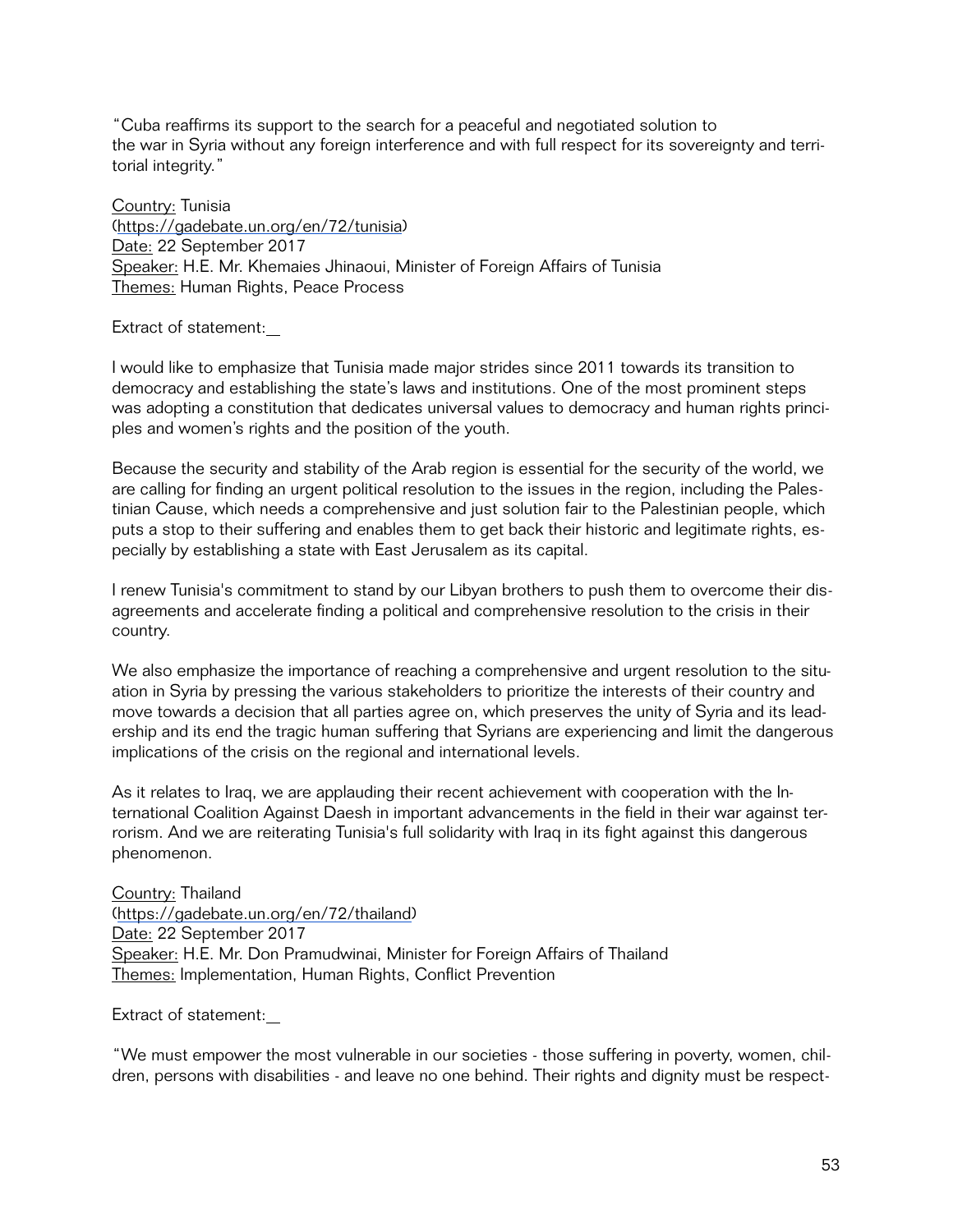ed. They must be protected by law and have equal access to justice. Only then, can we realize a truly inclusive society with sustainable peace and development."

"We also wish to hear about innovative resource mobilization and enhanced partnerships with all stakeholders, especially the private sector, academia, and civil society."

"The United Nations must also address the root cause of each problem, especially by addressing structural gaps and working more on prevention, rather than only curing the symptoms."

Country: Australia [\(https://gadebate.un.org/en/72/australia](https://gadebate.un.org/en/72/australia)) Date: 22 September 2017 Speaker: H.E. Ms. Julie Bishop, Minister for Foreign Affairs of Australia Themes: Participation Protection, Human Rights

Extract of statement:

"There must be more women in senior positions."

"Empowering women and girls to reach their full potential lifts a country's productivity and underpins stability. "

"The number of journalists and human rights defenders detained, abused or killed each year should be of grave concern to us all."

Country: Hungary [\(https://gadebate.un.org/en/72/hungary\)](https://gadebate.un.org/en/72/hungary) Date: 22 September 2017 Speaker: H.E. Mr. Péter Szijjártó, Minister for Foreign Affairs and Foreign Trade of Hungary

No relevant references.

Country: Algeria [\(https://gadebate.un.org/en/72/algeria](https://gadebate.un.org/en/72/algeria)) Date: 22 September 2017 Speaker: H.E. Mr. Abdelkader Messahel, Minister of Foreign Affairs of Algeria Themes: Conflict Prevention, Human Rights

Extract of statement:

It is imperative that we finally consent to reform our organisation, to put it in a position to assume the missions it was created for, whether that is conflict prevention, promotion of peace, respecting human rights, or the application of the right to self-determination.

Algeria is faithful to the cardinal principles of its foreign policy and which are the same as enshrined in the Charter of the United Nations: respect for the independence and territorial integrity of States, non-interference in the internal affairs of States, peaceful settlement of disputes, respect for the right to self-determination. Algeria intends to continue to actively assume its role on the basis of these principles and has always privileged political solutions in Syria and Yemen, as well as Mali and Libya.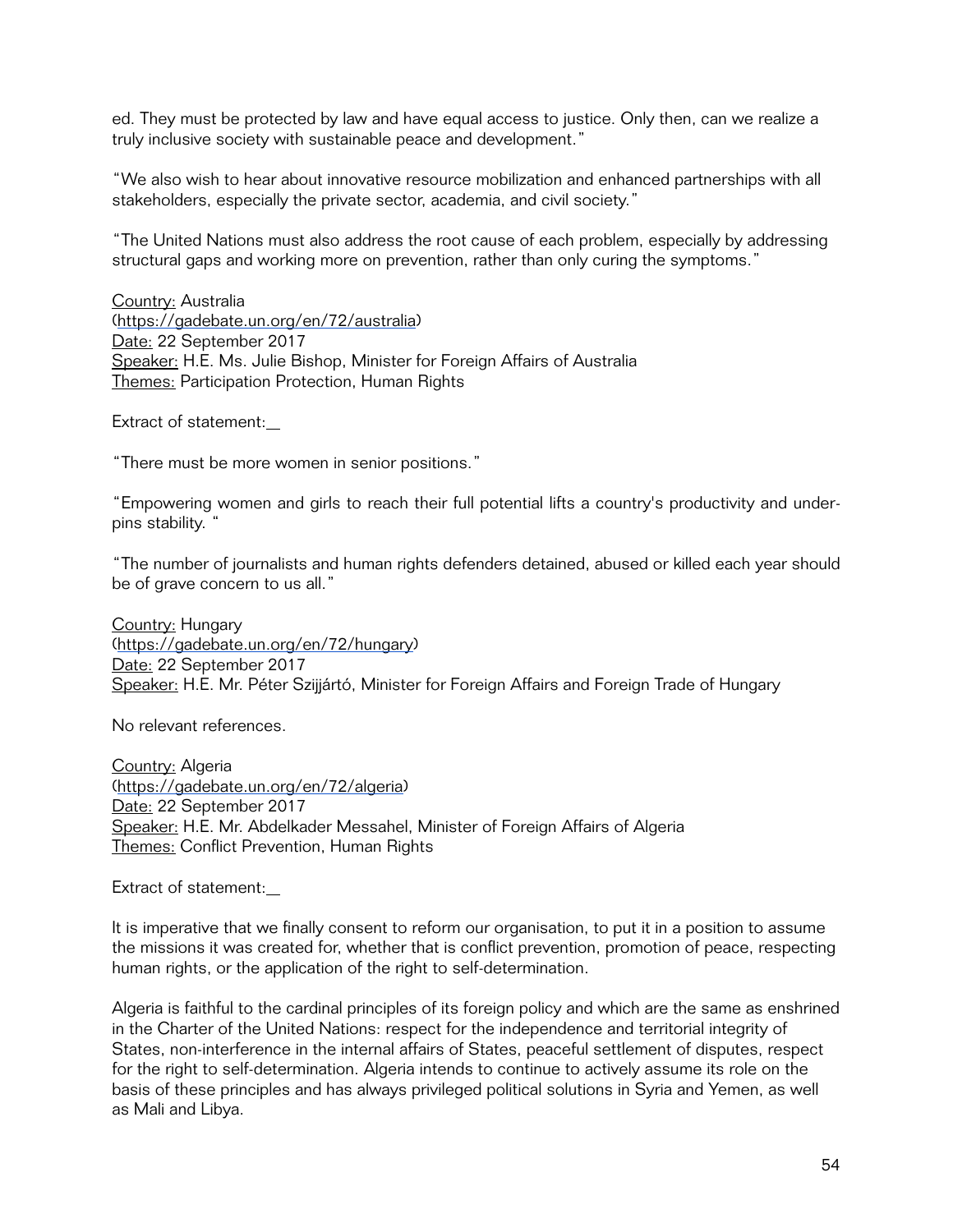My country can only deplore , the inability of the international community to put an end to the occupation of Arab lands by Israel and to reiterate its full support for the Palestinian people for the realization of its inalienable rights and the creation of an independent state with El Qods ( East Jerusalem) as its capital.

I would also like to emphasize [...] that my country has vigorously engaged in the promotion of women's rights and empowerment. The Algerian Constitution was amended in 2016, and its effects are already notable concerning the promotion of women and their empowerment, from rural areas, to local assemblies, to the two chambers of the Parliament and up to the highest level of responsibility of the State. This led Algeria to receive the 2016 Prize awarded by the African Union within the framework of the 'decade on Human Rights', in particular the Rights of Women, and again in 2017, an award for the promotion of women's rights.

Country: Kenya [\(https://gadebate.un.org/en/72/kenya\)](https://gadebate.un.org/en/72/kenya) Date: 22 September 2017 Speaker: H.E. Mrs. Amina C. Mohamed, Cabinet Secretary for Foreign Affairs of Kenya Themes: Human Rights, Implementation, Conflict Prevention

Extract of statement:

"I am encouraged, Mr. Secretary General, by your commitment to empower the world's women and girls because, as you said 'parity at the UN will improve performance at the UN'. [...] We intend to target to cover health care services for women, children and adolescents."

"Confirming this commitment two years ago, President Uhuru Kenyatta said, and I quote: "I pledge to take the needed sustainable actions to end all preventable deaths of women, children and adolescents within a generation and ensure their well-being; we hold ourselves accountable for our collective progress towards this goal."

"Further, we strongly believe that the support of the reconstruction process, including by enabling the government to provide basic services, will improve confidence and help prevent conflict in the future."

Country: Iceland [\(https://gadebate.un.org/en/72/iceland](https://gadebate.un.org/en/72/iceland)) Date: 22 September 2017 Speaker: H.E. Mr. Gudlaugur Thor Thordarsson, Minister of Foreign Affairs of Iceland Themes: Human Rights, Participation, Peacekeeping

Extract of statement:

 $\overline{a}$ 

"Complex internal conflicts have led to displacement and suffering on a massive scale, with famine looming in many areas, including Yemen."

"Iceland knows first-hand the massive potential resting in gender equality. With UN Women as a key partner, Iceland is a dedicated proponent of women's human rights (...) and continue to promote women's participation in the peace and security agenda."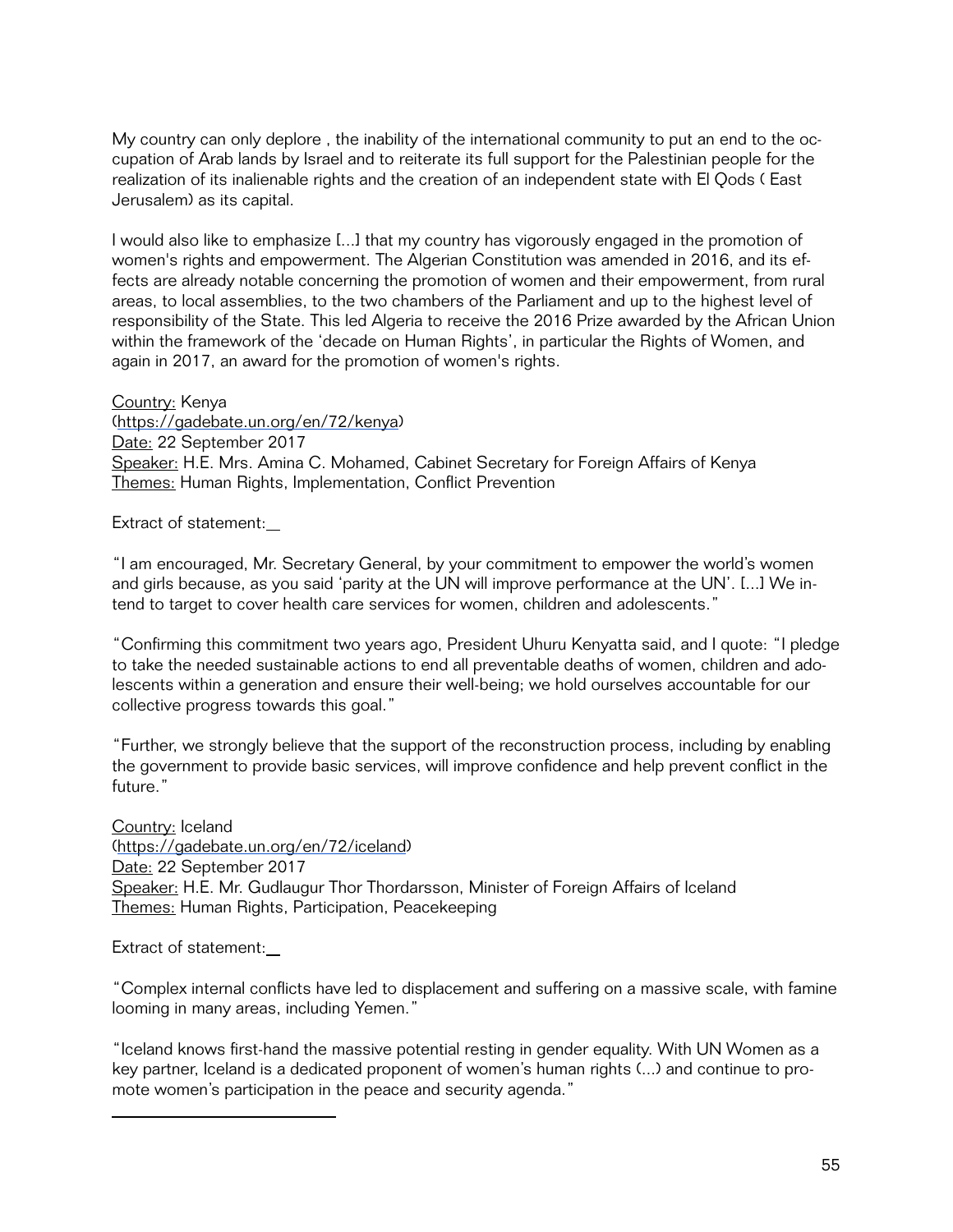"I commend the Secretary-General for his commitment to gender equality within the UN and his determination in addressing the issue of sexual exploitation and abuse by peacekeepers and UN staff – a betrayal of the civilians under their care, and of the values of the UN."

Country: Sweden [\(https://gadebate.un.org/en/72/sweden\)](https://gadebate.un.org/en/72/sweden) Date: 22 September 2017 Speaker: H.E. Ms. Margot Wallström, Minister of Foreign Affairs of Sweden Themes: Conflict Prevention, Participation, General Women, Peace and Security, Implementation, Sexual and Gender-Based Violence

Extract of statement:

"Sweden has made conflict prevention a central pillar of our Council membership. We have underscored the need for the Council to recognise the primacy of politics in peacekeeping mandates, and the need for long term political strategies that aim to prevent conflict and sustain peace by addressing root causes."

"In Syria, prevention [...] failed. The price paid by the country and its citizens has been unimaginable and horrific."

"Lasting peace requires the involvement of the entire population, meaning that the full, equal, and effective participation of women must be hardwired into all of our efforts towards sustaining peace."

"Sweden is working tirelessly to put the Women, Peace and Security agenda into action in all aspects of the Council's work, from including gender reporting in mission mandates to adding listing criterion for sexual and gender-based violence in sanctions regimes."

"Sweden's feminist foreign policy is an agenda for change aimed at increasing rights, representation and resources for all women and girls, based on the reality of their lives."

Country: Tonga [\(https://gadebate.un.org/en/72/tonga\)](https://gadebate.un.org/en/72/tonga) Date: 22 September 2017 Speaker: H.M. King Tupou Vi, the Head of the State of Tonga Themes: Implementation

Extract of statement:

"The 2017 High Level Political Forum (HLPF) enabled the review of 7 Sustainable Development Goals (SDGs) in particular: Goals 3, on Good health and well-being; 5, on Gender equality and the empowerment of women and girls; and 14, on the Ocean and its resources."

Country: Solomon Islands [\(https://gadebate.un.org/en/72/solomon-islands](https://gadebate.un.org/en/72/solomon-islands)) Date: 22 September 2017 Speaker: H.E. Mr. Manasseh Damukana Sogavare, Prime Minister of Solomon Islands Themes: Displacement and Humanitarian Response, Sexual and Gender-Based Violence, Participation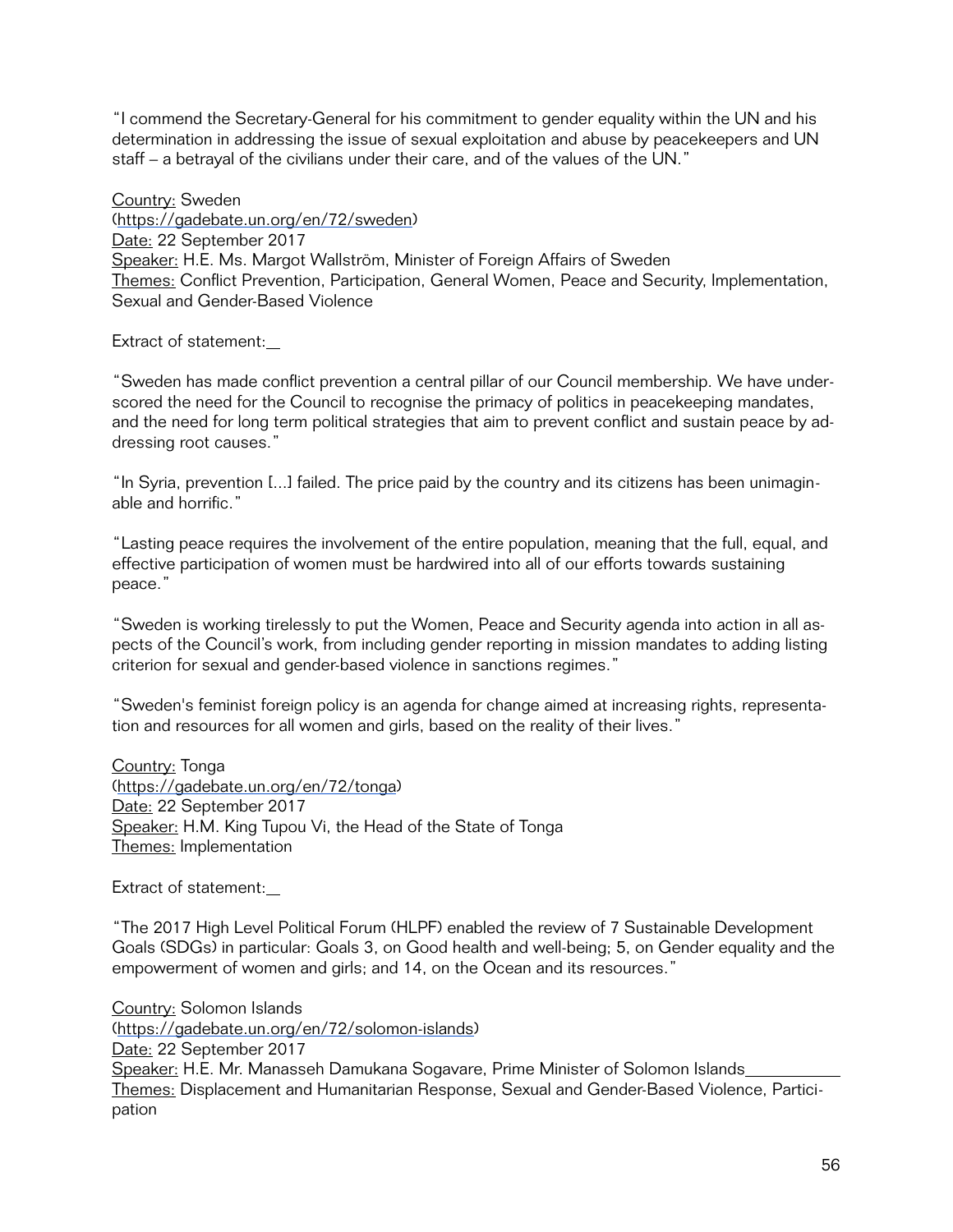Extract of statement:

"Sadly, the majority of these displaced people are women and children."

"Violence against women and girls is one of the most widespread violations of human rights worldwide - my country and region included. Violence against women is an obstacle to gender equality in economic opportunities and livelihoods."

"We have made big strides in not just counting women but more importantly in making women count."

Country: Macedonia [\(https://gadebate.un.org/en/72/former-yugoslav-republic-macedonia](https://gadebate.un.org/en/72/former-yugoslav-republic-macedonia)) Date: 22 September 2017 Speaker: H.E. Mr. Zoran Zaev, President of Macedonia Themes: Conflict Prevention

Extract of statement:

"We must be vigilant and sustained, but also provide innovative and adaptable conflict prevention, sustainable development and management reform mechanisms, while building on the foundations enshrined in the UN Charter and other core documents."

Country: Ethiopia [\(https://gadebate.un.org/en/72/ethiopia](https://gadebate.un.org/en/72/ethiopia)) Date: 22 September 2017 Speaker: H.E. Mr. Hailemariam Dessalegn, Prime Minister of Ethiopia Themes: Implementation

Extract of statement:

"Only two years ago, three major peace and security reviews were conducted which provided valuable recommendations and which, if implemented, could help the United Nations to keep pace with the changing global security dynamics and effectively respond to new and emerging peace and security challenges in a comprehensive, systematic and coordinated manner."

Country: Andorra [\(https://gadebate.un.org/en/72/andorra](https://gadebate.un.org/en/72/andorra)) Date: 22 September 2017 Speaker: H.E. Mr. Antoni Marti Petit, Prime Minister of Andorra Themes: Implementation

Extract of statement:

"The White Paper will give a way to an Equality Law, which should be the key to eradicating the discriminatory situations that still persist in our society. All of this work is aligned in a clear way with objective number 5 (gender equality) and number 10 (the reduction of inequalities)."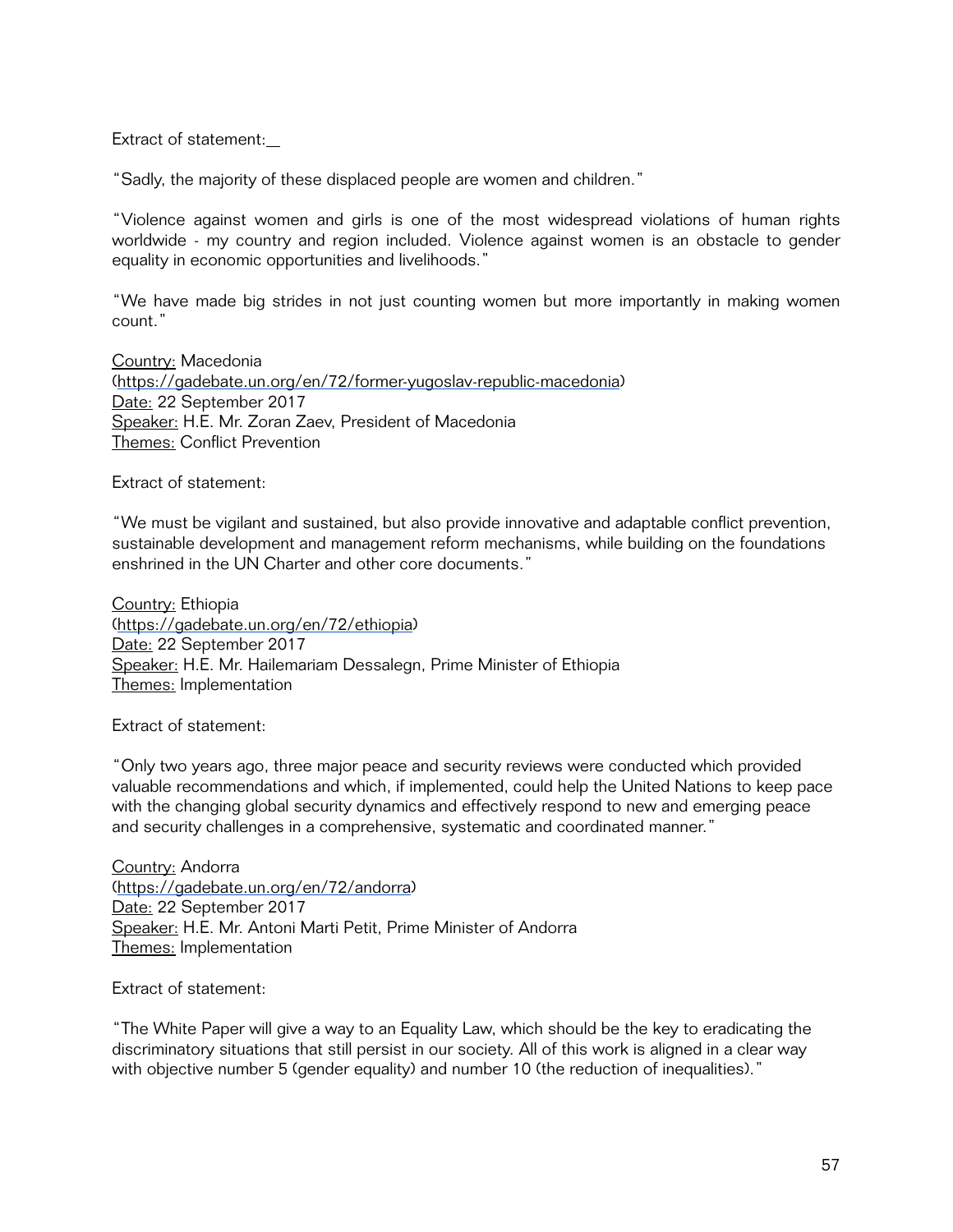"Andorra will continue to support the initiatives that look to limit veto power of the permanent members of the Security Council in cases of genocide or other serious human rights violations."

Country: Somalia [\(https://gadebate.un.org/en/72/somalia\)](https://gadebate.un.org/en/72/somalia) Date: 22 September 2017 Speaker: H.E Mr. Hassan Ali Khaire, Prime Minister of the Federal Republic of Somalia Themes: Participation, Justice and the Rule of Law

Extract of statement:

"From Syria to the Central African Republic, from the Rohingya people of Myanmar to the people of Libya, the number of protracted and new conflicts remains unacceptably high."

"Women are crucial in decision making and investment in society. In spite of our many challenges, Somalia has made significant steps in this regard. During the 2016 election, the number of women in our bi-cameral Parliament increased from 14 percent to 24 percent. Although we missed our 30 percent target, we did improve markedly from a few years ago. Six months ago, when I was forming my Council of Ministers, I appointed six women to my Cabinet. They hold some of the most important portfolios in our nation, including trade and industry, health, youth and sports, women and human rights and humanitarian affairs."

"Vital legislations on human rights such as the soon to be approved Sexual Offences Bill, provide the tools to fight impunity of sexual perpetrators."

Country: Lesotho [\(https://gadebate.un.org/en/72/lesotho](https://gadebate.un.org/en/72/lesotho)) Date: 22 September 2017 Speaker: H.E Mr. Motsoahae Thomas Thabane, Prime Minister of Lesotho Themes: Human Rights, Participation

Extract of statement:

"Women and children, in particular, face the worst brutal forms of abuses in this world, especially in conflict-ridden countries."

"We are relentlessly committed to combatting crime and corruption at all levels of our society, in accordance with Goal 16 of the SDGs, which recognizes that corruption undermines efforts to combat poverty and gender equality."

"Empowerment of women is a focal point of our development policy; and we believe that the elevation of women to positions of leadership, both in the private and public sectors, will lead to a more equitable and prosperous society in Lesotho."

"The Palestinians deserve to enjoy the right to peace, development and sanctity of life."

Country: Saint Vincent and Grenadines [\(https://gadebate.un.org/en/72/saint-vincent-and-grenadines](https://gadebate.un.org/en/72/saint-vincent-and-grenadines)) Date: 22 September 2017 Speaker: H.E. Mr. Louis Straker, Deputy Prime Minister of Saint Vincent and Grenadines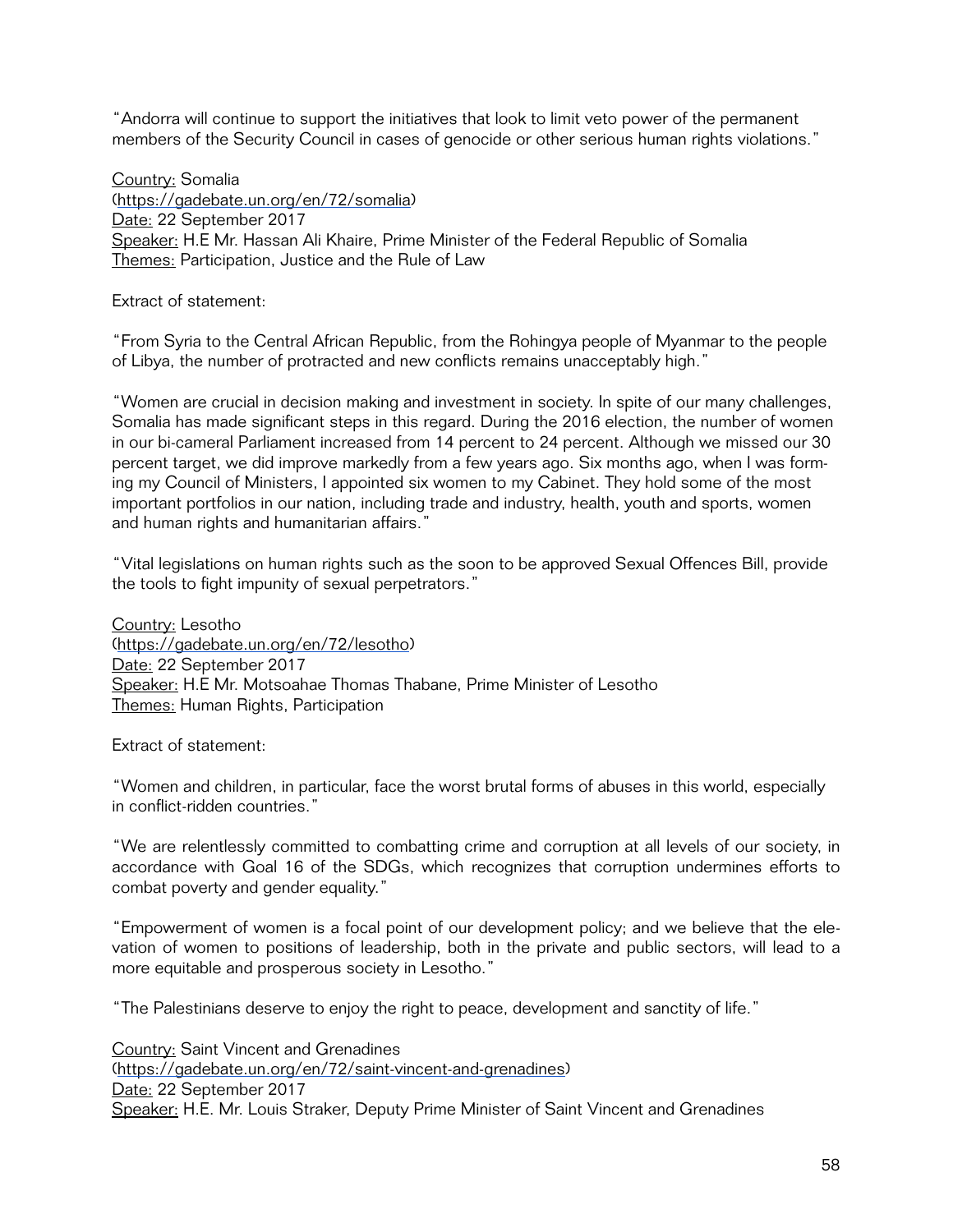#### Themes: Disarmament, Implementation, Peace Processes

"The human suffering in Syria, Yemen and Myanmar demands greater international attention and action. Similarly, the potential threats to international peace and security posed by tensions on the Korean peninsula, among the Gulf States and in the State of Palestine require persistent and prioritised diplomacy".

"Diplomacy, though difficult, is always preferable to the alternative. This United Nations was founded and continues to exist on that fundamental premise. Frustration with the pace of negotiation and mediation cannot give way to the intemperate urge to impose quick military fixes on inherently political problems. Nor can it lead to an illogical interpretation of sovereign self-interest that justifies the trampling on the sovereignty of other states".

"The litmus test for any serious talk of UN reform is the reform of the Security Council. Those who pay lip service to reform while ignoring the need for a reformed Council [...] are simply engaging in an exercise of attempting to reduce their financial responsibilities while maintaining an unjustifiable grip on disproportionate and outmoded power arrangements".

Country: Cambodia [\(https://gadebate.un.org/en/72/cambodia\)](https://gadebate.un.org/en/72/cambodia) Date: 22 September 2017 Speaker: H.E. Mr. Prak Sokhonn, Minister of Foreign Affairs and International Cooperation of Cambodia

No relevant references.

Country: Belize [\(https://gadebate.un.org/en/72/belize](https://gadebate.un.org/en/72/belize)) Date: 22 September 2017 Speaker: H.E. Mr. Wilfred Elrington, Minister for Foreign Affairs of Belize Themes: Implementation, Disarmament, Justice and the Rule of Law

Extract of statement:

"Belize proudly hosted the launch of the CARICOM First Ladies and Spouses of Prime Ministers Network in support of the Implementation of SDG 5 and the Every Caribbean Woman Every Caribbean Child Initiative."

"We have long supported [the UN] endeavors to forge new partnerships for development, to advance global health policies, to bring justice to victims of crimes against humanity, to protect the most vulnerable, and to control the spread of weapons of mass destruction, including small arms and light weapons."

"We see injustice continuing to shadow the people of Palestine, Syria, Yemen, Western Sahara, South Sudan, and North Korea."

Country: San Marino [\(https://gadebate.un.org/en/72/san-marino](https://gadebate.un.org/en/72/san-marino)) Date: 22 September 2017 Speaker: H.E Mr. Nicola Renzi, Minister of Foreign Affairs of San Marino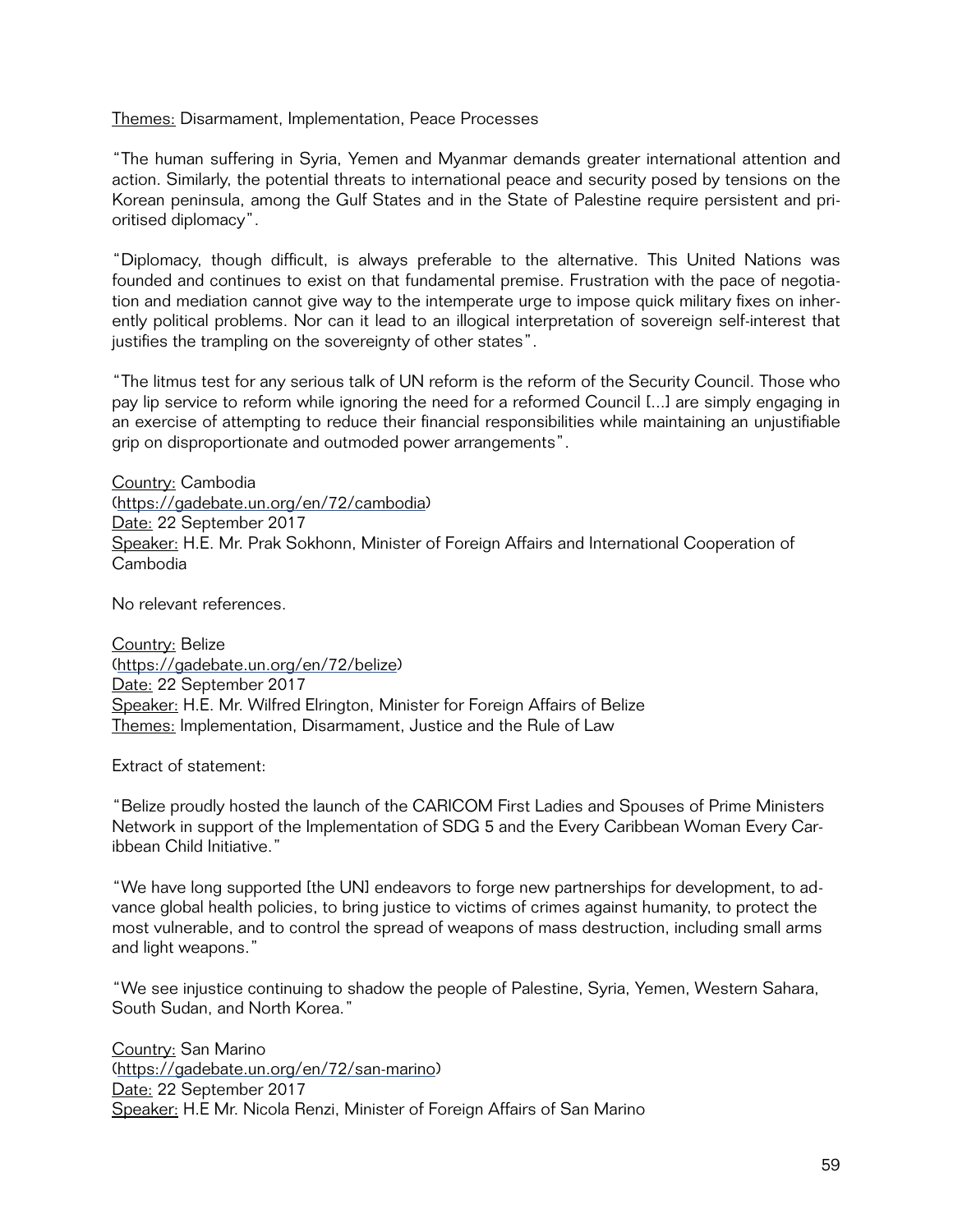Themes: Human Rights, Protection, Peacekeeping, Participation

Extract of statement:

"The relationship between peace, security and respect for human rights is undeniable: the measures for the protection and promotion of human rights are essential to prevent conflicts and to support peace."

"The Republic of San Marino has always paid special attention to the most vulnerable groups, such as women, children, the elderly and the disabled."

"Gender equality must be the goal of the international community. Unfortunately, women are still the victims of discrimination and violence in many parts of the world, also in the most developed countries."

"In support of the initiatives promoted by the Secretary-General, San Marino signed the Compact to combat and prevent sexual abuse and exploitation in the context of United Nations peacekeeping missions."

"San Marino supports the Secretary-General in his initiative aimed at strengthening prevention activities and conflict mediation."

"My country will participate in the Italian initiative for the creation of a network of women mediators in the Mediterranean area, whose purpose is to contribute to peace processes through prevention and mediation."

Country: Liechtenstein [\(https://gadebate.un.org/en/72/liechtenstein\)](https://gadebate.un.org/en/72/liechtenstein) Date: 22 September 2017 Speaker: H.E Ms. Aurelia Frick, Foreign Minister of Liechtenstein Themes: Conflict Prevention, Implementation, Human Rights

Extract of statement:

"The people of Syria in particular have suffered unspeakable violence. [...] Accountability for the worst crimes imaginable, committed in Syria but also elsewhere, is essential."

"Prevention is the only effective form of protection."

"As is the case so often, women and girls are disproportionately affected."

"The numbers on gender pay gaps are still shocking. [...] Many of our common goals will only become achievable if we indeed achieve gender equality."

Country: Greece [\(https://gadebate.un.org/en/72/greece\)](https://gadebate.un.org/en/72/greece) Date: 22 September 2017 Speaker: H.E. Mr. Nikos Kotzias, Minister of Foreign Affairs of Greece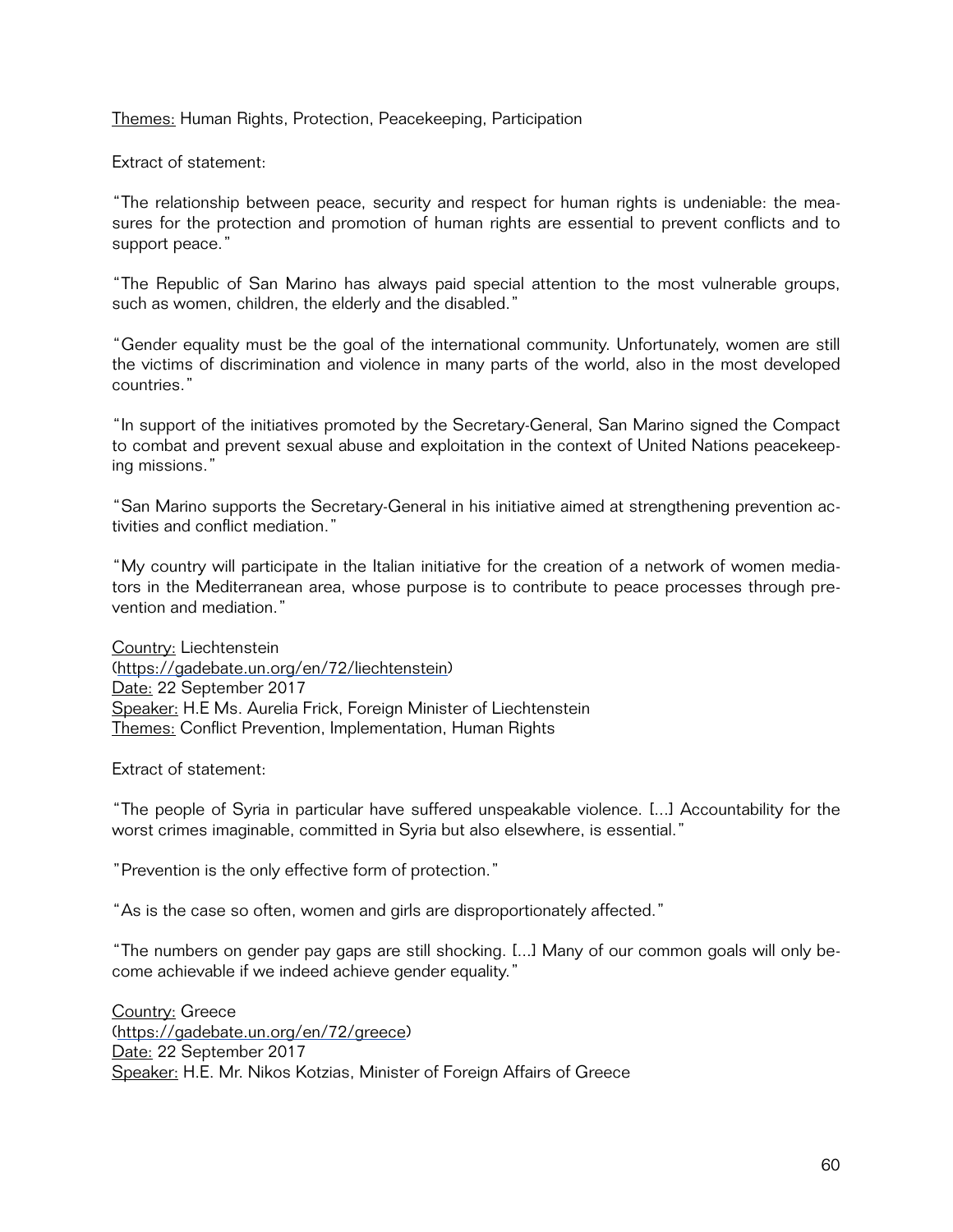Extract of statement:

"The Syrian war has taken a great toll in human lives, and millions have been displaced. [...] We fully support an inclusive political dialogue in Geneva under the UN auspices."

"On Libya, Greece attaches particular importance to the international efforts to stabilize the country. Greece strongly believes that there is no military solution to the Libyan crisis."

Country: Barbados [\(https://gadebate.un.org/en/72/barbados](https://gadebate.un.org/en/72/barbados)) Date: 22 September 2017 Speaker: H.E. Ms. Maxine Mcclean, Minister of Foreign Affairs and Foreign Trade of Barbados Themes: Human Rights

Extract of statement:

"We pay special attention to the rights of the vulnerable, including children, women, and persons with disabilities."

Country: the United Arab Emirates [\(https://gadebate.un.org/en/72/united-arab-emirates](https://gadebate.un.org/en/72/united-arab-emirates)) Date: 22 September 2017 Speaker: H.H. Sheikh Abdullah Bin Zayed Al Nahyan, Minister of Foreign Affairs and International Cooperation of the United Arab Emirates Themes: Displacement and Humanitarian Response, Peace Process, Human Rights

Extract of statement:

"[In Libya, Syria, Yemen and Somalia], comprehensive political solutions can be achieved. Stability can be restored. But this will only be possible if we put a stop to outside interference in the Arab affairs, and prevent any form of support from being given to extremist and terrorist groups."

"Our international efforts to achieve peace in the region will not be successful without ending the Israeli occupation of the Palestinian and Arab territories which has lasted over seven decades."

"[The obstinate rejection by the Houthi rebels in Yemen of a political settlement to the Yemeni crisis and of humanitarian initiatives therel disrupts and delays numerous relief efforts and initiatives aimed at responding effectively to the deteriorating humanitarian situation in Yemen."

"We will strive to address the humanitarian and development needs of the Yemeni people, especially women and children."

"My country has ensured the provision of a safe environment to enable women and youth to fulfill their dreams and ambitions, and engage in the development of their country."

Country: Mongolia [\(https://gadebate.un.org/en/72/mongolia\)](https://gadebate.un.org/en/72/mongolia) Date: 22 September 2017 Speaker: H.E. Mr. Munkh-Orgil Tsend, Minister for Foreign Affairs of Mongolia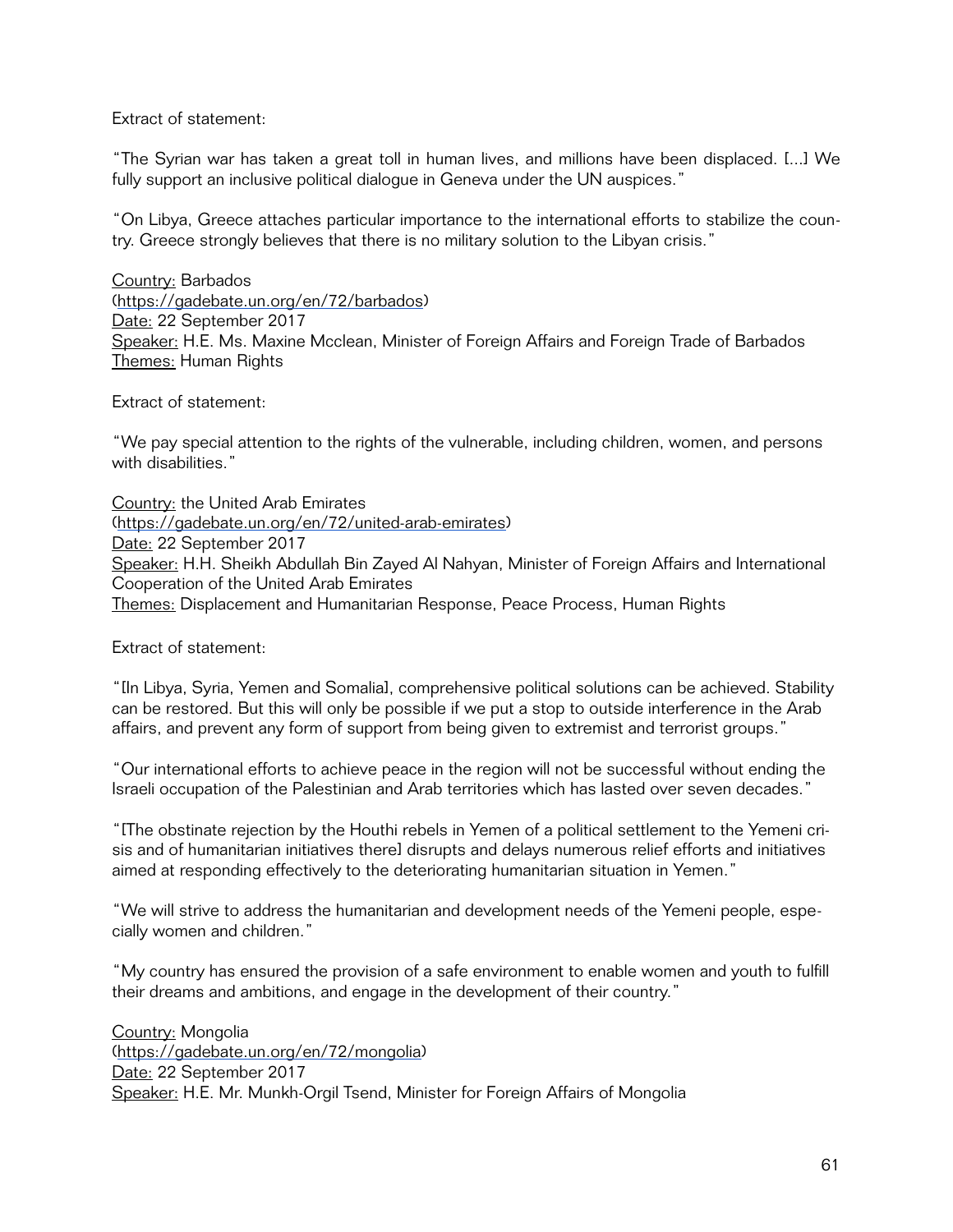# Themes: Implementation

Extract of statement:

"Sustainable social development is a prominent part of the SDG Vision 2030 of Mongolia. It sets out goals to ensure gender equality, improve the quality of and access to healthcare services, [etc.]"

Country: Benin [\(https://gadebate.un.org/en/72/benin\)](https://gadebate.un.org/en/72/benin) Date: 22 September 2017 Speaker: H.E. Mr. Aurélien Agbenonci, Minister for Foreign Affairs and International Cooperation of Benin

Extract of statement:

The establishment of the Palestinian State, as a full member of the United Nations and in agreement with Israel will undoubtedly create the momentum for peace in this region.

Country: Brunei Darussalam [\(https://gadebate.un.org/en/72/brunei-darussalam](https://gadebate.un.org/en/72/brunei-darussalam)) Date: 22 September 2017 Speaker: H.E. Mr. Pehin Dato Seal Setia Lira Jock Seng, Minister at the Prime Minister's Office and Second Minister of Foreign Affairs and Trade of Brunei Darussalam Themes: Conflict Prevention

Extract of statement:

"Peace, freedom, justice and self-determination are Palestine's fundamental rights. As the legitimate and truly representative organisation on the planet, the UN has a moral and legal obligation to enforce these rights and ensure accountability for actions that contravene international law. We continue to count on the UN as well as all relevant parties concerned to find a comprehensive and lasting peace and stability in the region. We have to press on with all efforts in translating the growing international recognition of the State of Palestine into positive changes on the ground, so that the Palestinians can pursue sustainable development in their own homeland."

"We support our Secretary-General's ideas to reform the UN and re-position our organisation to focus more on conflict prevention measures, including mediation. We believe such endeavour will greatly help the UN optimise its work and resources, and above all, save lives, safeguard people's dignity, and promote peace and security around the world."

Country: Sierra Leone [\(https://gadebate.un.org/en/72/sierra-leone\)](https://gadebate.un.org/en/72/sierra-leone) Date: 22 September 2017 Speaker: H.E. Dr. Samura M.W. Kamara, Minister of Foreign Affairs & International Cooperation of Sierra Leone Themes: Disarmament, Conflict Prevention, Human Rights

Extract of statement: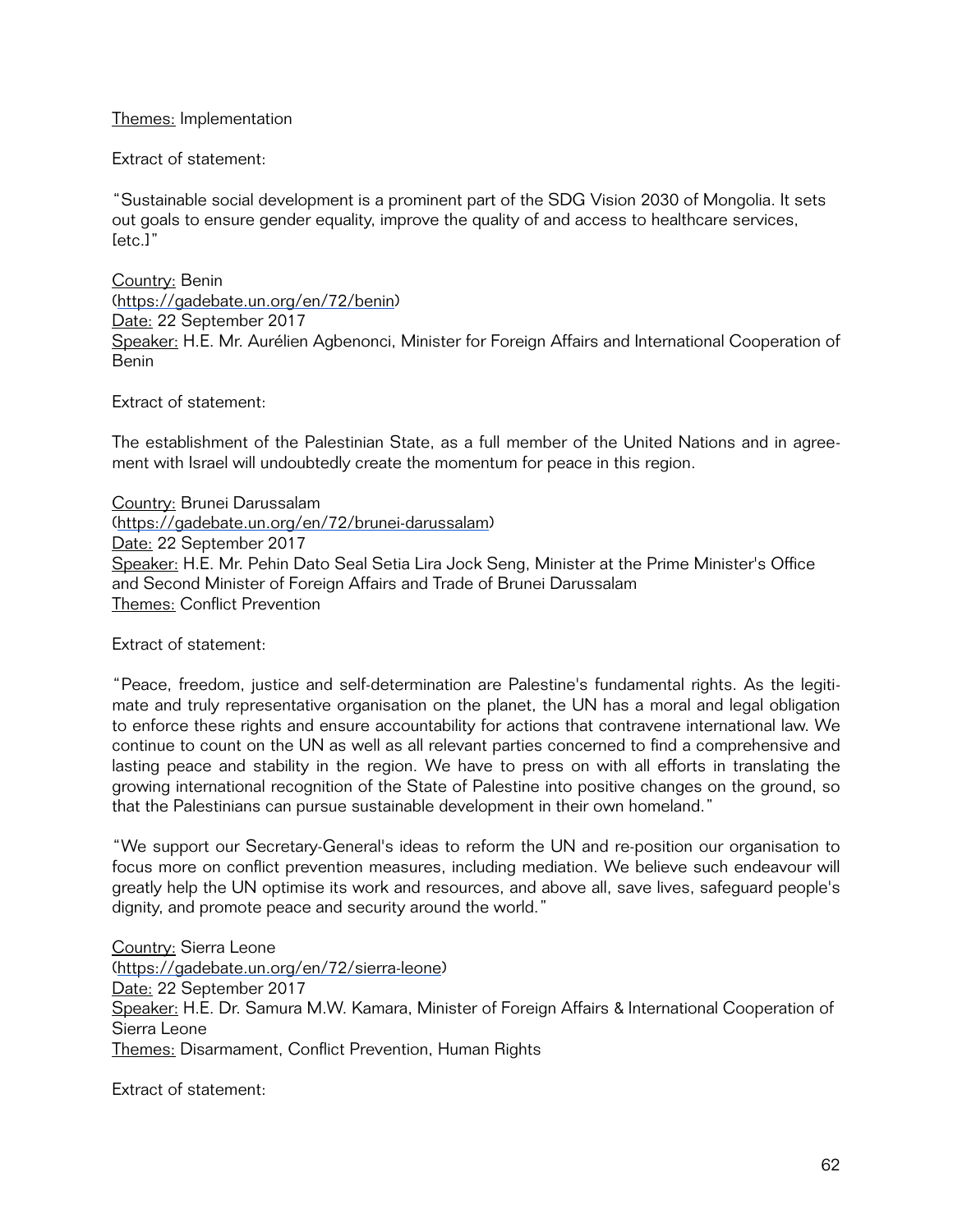"The effective utilization of Chapter VI of the Charter therefore remains the best option for this Organization in the prevention and peaceful settlement of disputes."

"Furthermore, the role of regional organizations in partnership with the United Nations must be further strengthened to ensure greater response at the regional level in implementing preventive measures such as early warning mechanisms."

"The role of the Peacebuilding Commission has been exemplary and the experience, expertise and knowledge that exist within its work in preventing countries from relapse should be tapped to prevent conflict from escalating into violence or war. In this regard, we encourage the sharing of the experiences gained and lessons learned by PBC country configurations."

"We have learned from experience that for mediation efforts to be fruitful, they must embrace such measures as the timely cessation of hostilities, credible cease-fire agreements and the timely deployment of peacekeeping and/or observer missions to undertake and supervise disarmament, demobilization and reintegration of ex-combatants."

"My Government has recorded significant milestones in the areas of gender equality and women's empowerment [...]. We have established a more stable and regulatory environment for investment and wealth generation, which in the medium and long term will create employment opportunities for inclusive socio economic development of the youth, the disabled, and women."

Country: the Democratic Republic of the Congo [\(https://gadebate.un.org/en/72/sierra-leone\)](https://gadebate.un.org/en/72/sierra-leone) Date: 23 September 2017 Speaker: H.E. Mr. Joseph Kabila, President of the Democratic Republic of the Congo Themes: Sexual and Gender Based Violence, Justice and the Rule of Law

Extract of statement:

With regard to the fight against sexual violence, I applaud the remarkable progress achieved by the Congolese Justice, which has issued hundreds of decisions condemnation for rape, sparing no author of these crimes by virtue of his social position or in the hierarchy military, proof of the end of impunity in this area.

Country: South Sudan [\(https://gadebate.un.org/en/72/south-sudan](https://gadebate.un.org/en/72/south-sudan)) Date: 23 September 2017 Speaker: H.E. Gen. Taban Deng Gai, Vice President of South Sudan Themes: Implementation, Participation, Reconstruction and Peacebuilding

Extract of statement:

"Realization of peace is greatly impeded with insufficient resources."

"We strongly believe that 'peace is not a one day affair or event'. [...] Realisation of peace takes time. [...] It requires our collective efforts. [...] I wish also to highlight the important role that South Sudanese women continue to play as peace builders and custodians of these inter-communal peace initiatives."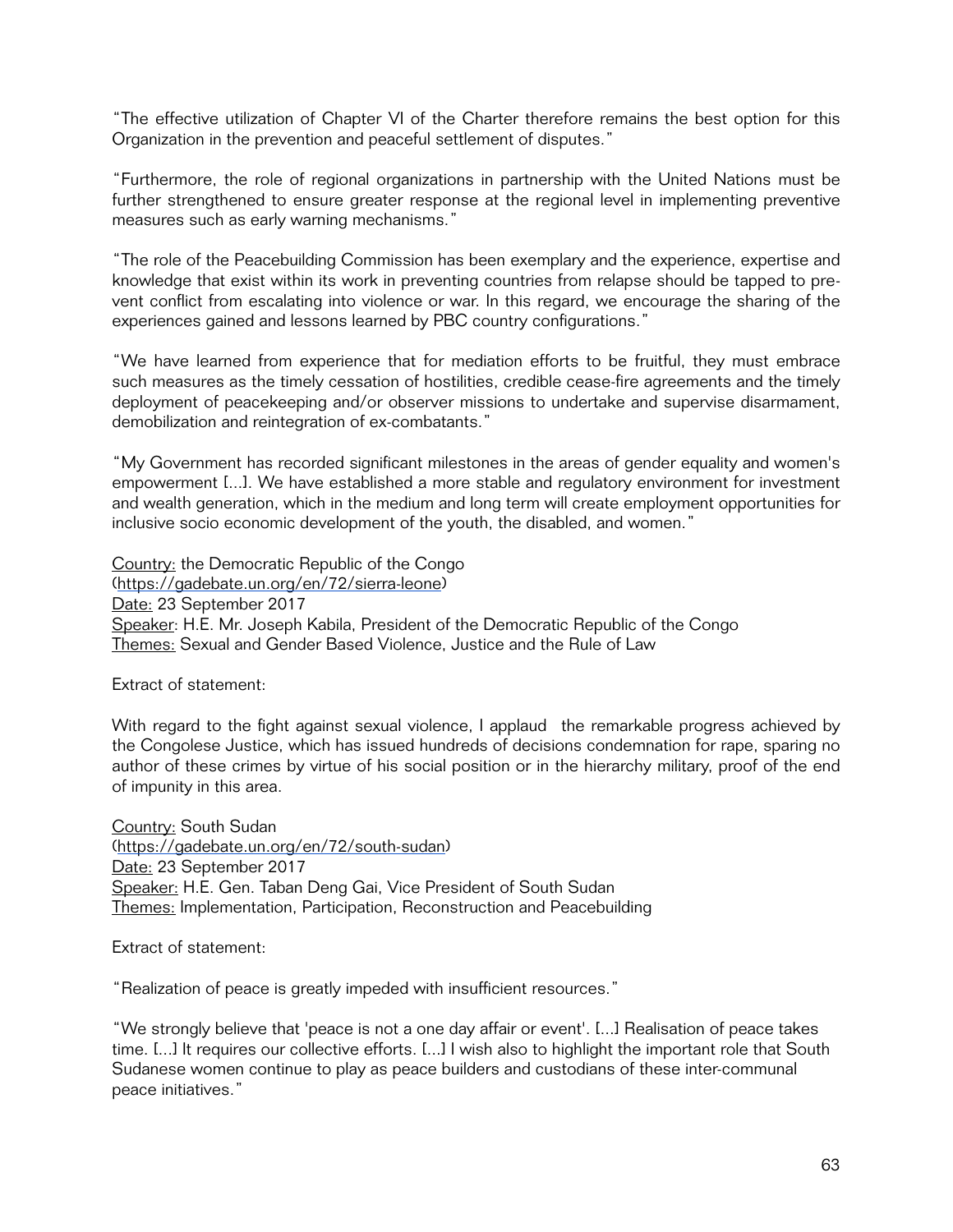"It is an urgent task to realize the reforms of the United Nations Security Council, since the current composition and function of the Security Council does not reflect the realities of the international community in the 21st century."

Country: Micronesia [\(https://gadebate.un.org/en/72/micronesia-federated-states](https://gadebate.un.org/en/72/micronesia-federated-states)) Date: 23 September 2017 Speaker: H.E. Mr. Yosiwo George, Vice President of Micronesia Themes: Conflict Prevention

Extract of statement:

"As the United Nations undertakes efforts to reorient around the priorities of peace and prevention, the UN system will have to adapt."

Country: Nepal [\(https://gadebate.un.org/en/72/nepal](https://gadebate.un.org/en/72/nepal)) Date: 23 September 2017 Speaker: H.E. Mr. Sher Bahadur Deuba, Prime Minister of Nepal Themes: Implementation, Peacekeeping, Participation

Extract of statement:

"While there are some notable achievements in poverty reduction, school enrollment, gender equality and combating communicable diseases, it is not without multiple and complex challenges."

"On sexual exploitation and abuse, we must move from zero tolerance to zero case scenario. It is in this spirit that Nepal endorsed the Kigali Principles in its entirety, and signed the Secretary-General's Voluntary Compact on the Elimination of Sexual Exploitation and Abuse."

"The Security Council's reform is long overdue. Under-representation of developing countries must be addressed in recognition of their growing contributions in shaping global agenda. [...] Reforms must be inclusive and representative in structure, transparent and efficient in procedure, and accountable and effective in delivery."

"Recent local level elections [in Nepal] have firmly established women's role in politics and development. The Constitution guarantees 40% women representation at the local level and one third in the federal and provincial parliaments."

Country: Papua New Guinea [\(https://gadebate.un.org/en/72/papua-new-guinea\)](https://gadebate.un.org/en/72/papua-new-guinea) Date: 23 September 2017 Speaker: H.E. Mr. Peter O'Neill, Prime Minister of Papua New Guinea

No relevant references

Country: Syria [\(https://gadebate.un.org/en/72/syrian-arab-republic](https://gadebate.un.org/en/72/syrian-arab-republic)) Date: 23 September 2017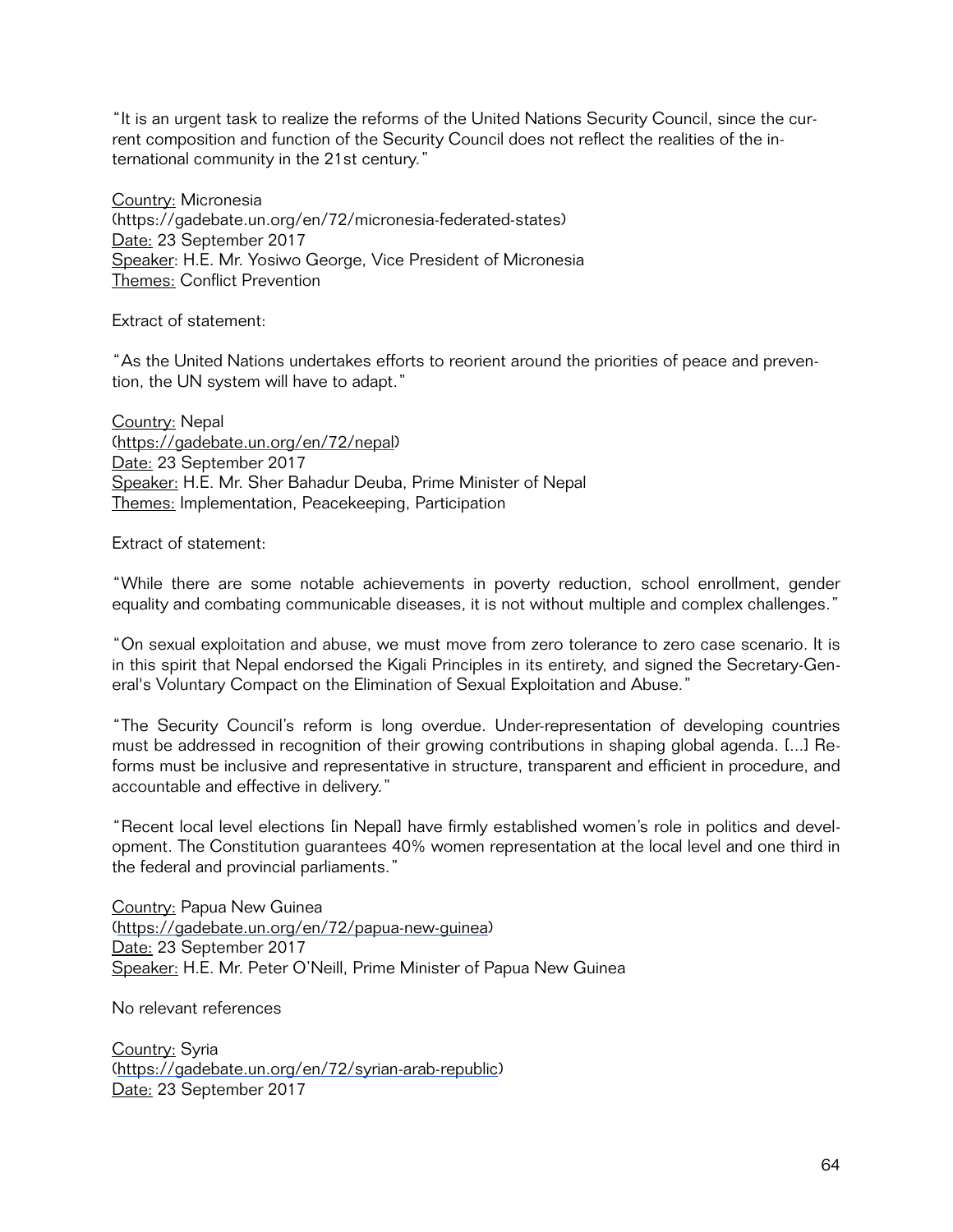Speaker: H.E. Mr. Walid Al-Moualem, Deputy Prime Minister and Minister of Foreign Affairs and Expatriates of Syria Themes: Peace Process, Protection

Extract of statement:

"No people has suffered at the hands of terrorism more than the Syrian people, who, for six years now, has fought against terrorists pouring from all over the world, supported by parties from the region and beyond."

"The success of local reconciliations would not have been possible without the leadership's political support and the numerous amnesty decrees issued by President Bashar Al-Assad, which allowed everyone who had taken up arms to lay them down and resume their normal life. [...] Syria is determined to scale up reconciliation efforts, whenever possible, because it is the best means to alleviate the suffering of Syrians and restore stability and normalcy."

"We are encouraged by the Astana process and the resulting 'de-escalation zones' and hope that it will help us reach an actual cessation of hostilities and separate terrorist groups, such as ISIL, Al-Nusra and others, from those groups that have agreed to join the Astana process."

"For decades, Israel has continued its unscrupulous thuggish actions with full impunity. This usurper entity has occupied Arab territories in Palestine and the Golan for more than seventy years and has committed horrific crimes against innocent civilians. [...] Israel has provided all forms of support to Takfirist terrorist gangs, including funds, weapons, materiel, and communication equipment."

"The so-called 'International Coalition' led by the US, which was created three years ago to allegedly fight terrorist groups such as ISIL, has killed much more innocent Syrians, mostly women and children, than terrorists and has destroyed vital infrastructure that Syrians have worked for years to build."

Country: Dominica [\(https://gadebate.un.org/en/72/dominica](https://gadebate.un.org/en/72/dominica)) Date: 23 September 2017 Speaker: H.E. Mr. Roosevelt Skerrit, Prime Minister of Dominica

No relevant references.

Country: India [\(https://gadebate.un.org/en/72/india\)](https://gadebate.un.org/en/72/india) Date: 23 September 2017 Speaker: H.E. Ms. Sushma Swaraj, Minister of External Affairs of India Themes: Human Rights

Extract of statement:

"Women, victims of historic discrimination, are demanding what they must get: gender empowerment. [...] Our 'Save the girl, Educate the girl' campaign is reducing gender inequality."

Country: Djibouti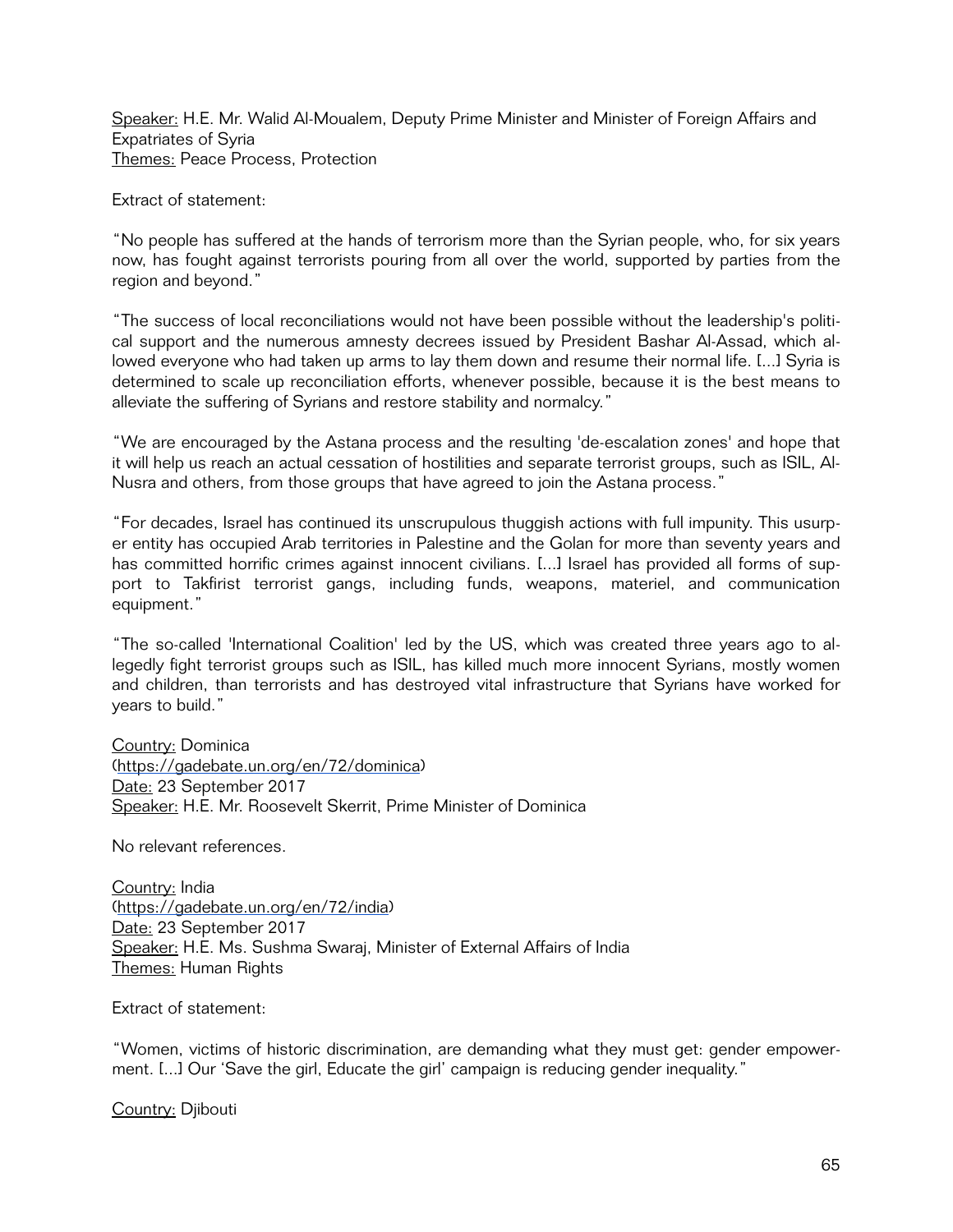[\(https://gadebate.un.org/en/72/djibouti\)](https://gadebate.un.org/en/72/djibouti) Date: 23 September 2017 Speaker: H.E. Mr. Mahamoud Ali Youssouf, Minister of Foreign Affairs of Djibouti

No relevant references.

Country: Saudi Arabia [\(https://gadebate.un.org/en/72/saudi-arabia](https://gadebate.un.org/en/72/saudi-arabia)) Date: 23 September 2017 Speaker: H.E. Mr. Adel Ahmed Al-Jubeir, Foreign Minister of Saudi Arabia

Extract of statement:

The Israeli-Arab conflict is still one of the longest conflicts that the region has witnessed in its recent history, with all its tragedies, pain, and human suffering. We do not see a reason for the continuation of this conflict, especially when there is an international consensus on a two-state solution that is based on international resolutions and the Arab Peace Initiative leading to the establishment of an independent Palestinian state with East Jerusalem as its capital.

The military operation in Yemen was not a choice, and it was not a spur of the moment, but it came after extensive political efforts that aim to protect the security and stability of Yemen, its national unity and its regional safety.

The Syrian crisis is entering its sixth year, and the conflict is still ongoing, leaving hundreds of thousands of victims, and millions of displaced people and refugees. We see that the only way to end the crisis is through a political resolution based on Geneva 1 declaration and the UNSC Resolution 2254.

Country: Bahamas [\(https://gadebate.un.org/en/72/bahamas](https://gadebate.un.org/en/72/bahamas)) Date: 23 September 2017 Speaker: H.E. Mr. Mr. Darren Allen Henfield, Minister for Foreign Affairs of Bahamas Themes: Implementation

Extract of statement:

"We stand on the threshold of advancing a new agenda, as demanded by our people; one that has, at its core, the protection and promotion of the rights, interests and welfare of all Bahamians – women, men, young people and children."

Country: The Philippines [\(https://gadebate.un.org/en/72/philippines\)](https://gadebate.un.org/en/72/philippines) Date: 23 September 2017 Speaker: H.E. Mr. Alan Peter S. Cayetano, Secretary for Foreign Affairs of the Philippines Theme: Human Rights

Extract of statement:

"The Philippines integrates the human rights agenda in its development initiatives for the purpose of protecting everyone, especially the most vulnerable, from lawlessness, violence, and anarchy;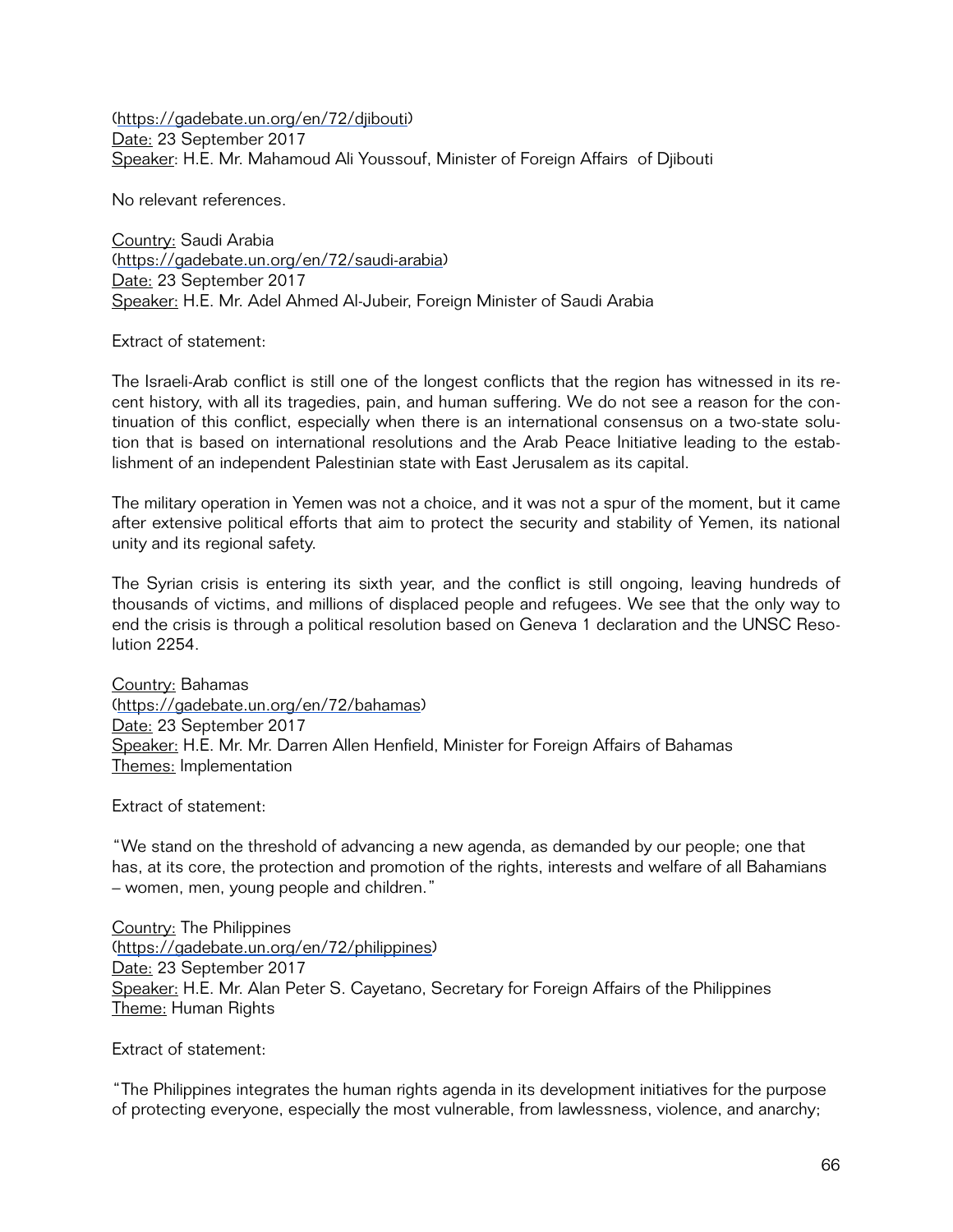particularly families, women and children, the poor, indigenous people, migrant workers, the elderly, and persons with disabilities."

Country: Singapore [\(https://gadebate.un.org/en/72/singapore](https://gadebate.un.org/en/72/singapore)) Date: 23 September 2017 Speaker: H.E. Mr. Vivian Balakrishnan, Minister for Foreign Affairs of Singapore Themes: Implementation

Extract of statement:

"Our policies on women, children, older persons, and persons with disabilities, are designed to protect and uplift the most vulnerable."

Country: Bahrain [\(https://gadebate.un.org/en/72/bahrain](https://gadebate.un.org/en/72/bahrain)) Date: 23 September 2017 Speaker: H.E. Shaikh Khalid Bin Ahmed Al-Khalifa, Foreign Minister of Bahrain Themes: Implementation

Extract of statement:

Bahrain has recently issued a family unification law that sets up an important legislative tool that enhances the stability of the family and preserves all its rights without exploitation or abuse, based on the teachings of our tolerant Islamic religion. [...] This law demonstrates the commitment of the Kingdom of Bahrain to international law relating to family and women, especially CEDAW.

Last March, the international award for women's empowerment of her Highness Sabikeh bin Ibrahim Al-Khalifa, the King's wife, President of the Supreme Council for Women, was launched, which is consistent with the objectives of the United Nations goal to strengthen the role of women in the process of development and progress, and reflects the pioneering and influential experience of Bahraini women on the national and international levels.

The Islamic Republic of Iran and [...] its support for its terrorist organizations, including the terrorist Hezbollah in Lebanon and Syria, the coup militias in Yemen, terrorist groups and cells in the Kingdom of Bahrain, the Kingdom of Saudi Arabia, Kuwait and the Republic of Iraq, and other countries [...] reveal clearly the dangerous nature of its regime.

The Republic of Iraq struggled, and is still struggling, from foreign interference that turns it into a conflict zone.

On Yemen, we are reinstating our continued support for the legitimate government with the leadership of his excellency President Abdrabbuh Mansur Hadi, President of the Republic of Yemen, through our participation in the Arab Coalition for supporting the legitimacy in Yemen, and supporting the measures it is taking to expand its control of the coup militias supported from abroad, and reaching a comprehensive solution based on international agreements, which has been agreed upon and they are: the Gulf Initiative and its operational mechanisms and the outputs of the national dialogue and UNSCR 2216.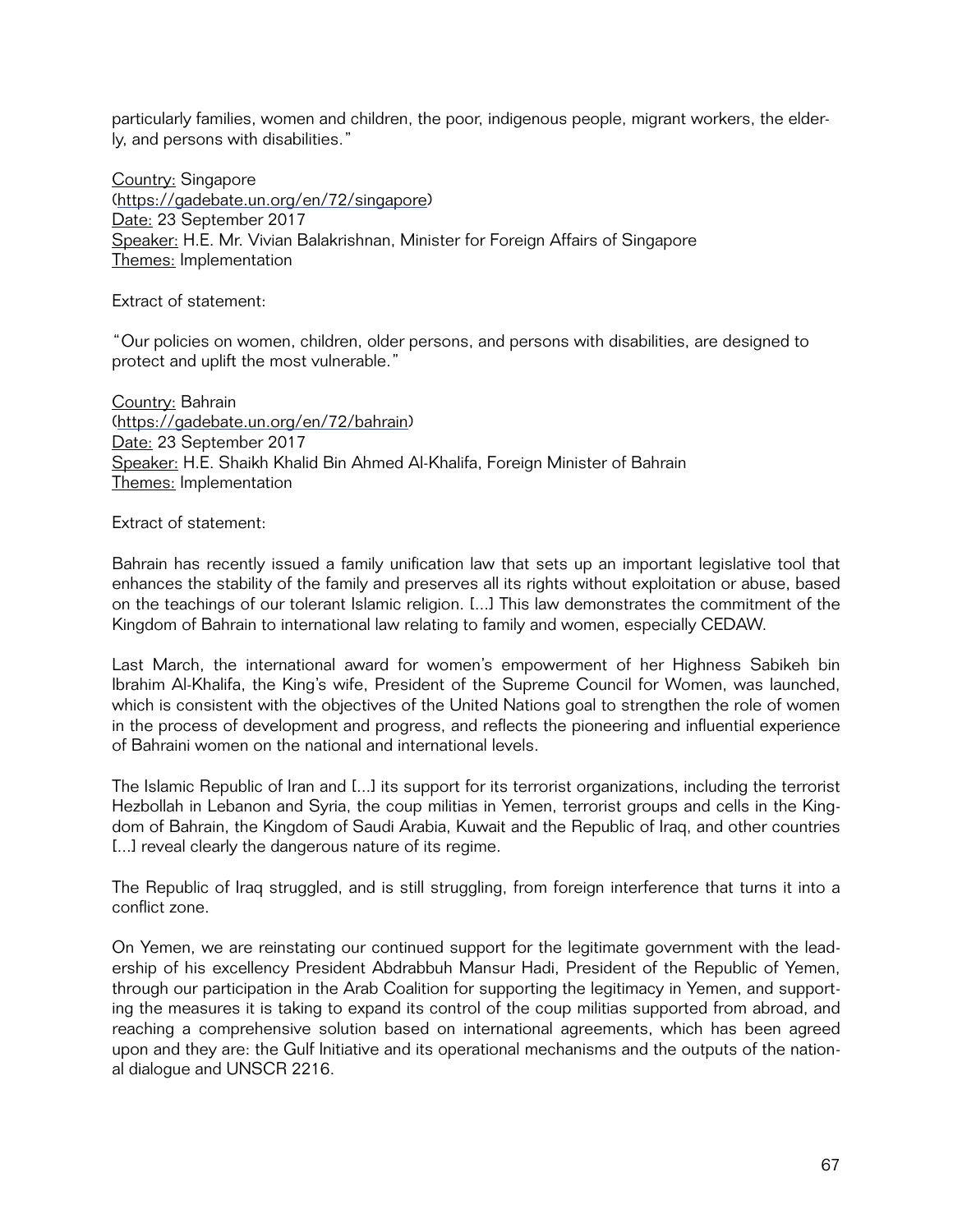On Syria, we are urging the international community to accelerate their efforts to protect civilians, stop the bloodshed. We also reiterate that all parties have to abide by the ceasefire, determine areas of conflict mitigations, guarantee the entrance of humanitarian assistance to besieged areas, and increase the support for countries that are hosting a big number of our Syrian refugees, primarily the Kingdom of Jordan.

On Libya, we applaud the liberation of a number of major cities from the grip of terrorist groups, and we reiterate our complete support for all the efforts aiming to achieve reconciliation between all parties to the conflict in Libya.

The Palestinian issue is of a high priority for the foreign policy of the Kingdom of Bahrain, which stands with and supports the Palestinian people's legitimate right to establish an independent state with East Jerusalem as its capital within the borders of 1967 in line with the relevant international agreements and the Arab Initiative.

Country: Laos [\(https://gadebate.un.org/en/72/lao-people%E2%80%99s-democratic-republic\)](https://gadebate.un.org/en/72/lao-people%252525E2%25252580%25252599s-democratic-republic) Date: 23 September 2017 Speaker: H.E. Mr. Saleumxay Kommasith, Minister of Foreign Affairs of Laos Themes: Implementation

Extract of statement:

"The Lao PDR [...] hopes that the Palestinian issue [...] will be solved by peaceful means with a view to creating two independent states of Palestine & Israel living side by side in peace, security and within internationally recognized borders, as stipulated in the relevant resolutions of the UN Security Council."

"My delegation firmly believes that development remains an integral part and a top priority for ensuring international peace, security and human rights, all of which are closely linked."

Country: Ireland [\(https://gadebate.un.org/en/72/ireland](https://gadebate.un.org/en/72/ireland)) Date: 23 September 2017 Speaker: H.E. Mr. Denis Naughton, Minister for Communications, Climate Action and Environment of Ireland Themes: Participation, Peacekeeping, General Women, Peace and Security, Conflict Prevention

Extract of statement:

"The Security Council does not reflect the world that has evolved since the UN was established in 1945. [...] The need to increase the size of the Council is clear to see. [...] While the use or threat of the veto remains in place, the work of the Council is impeded and the UN can be paralysed in its response to the gravest crises facing the international community."

"I am pleased to note that Ireland is committed to doubling the number of women in our Defence Forces, with the aim also of increasing female participation in peacekeeping. As the Secretary General said at the Security Council this week, and as we know from the Women, Peace and Security agenda, increased female participation leads to better decision making, improved situational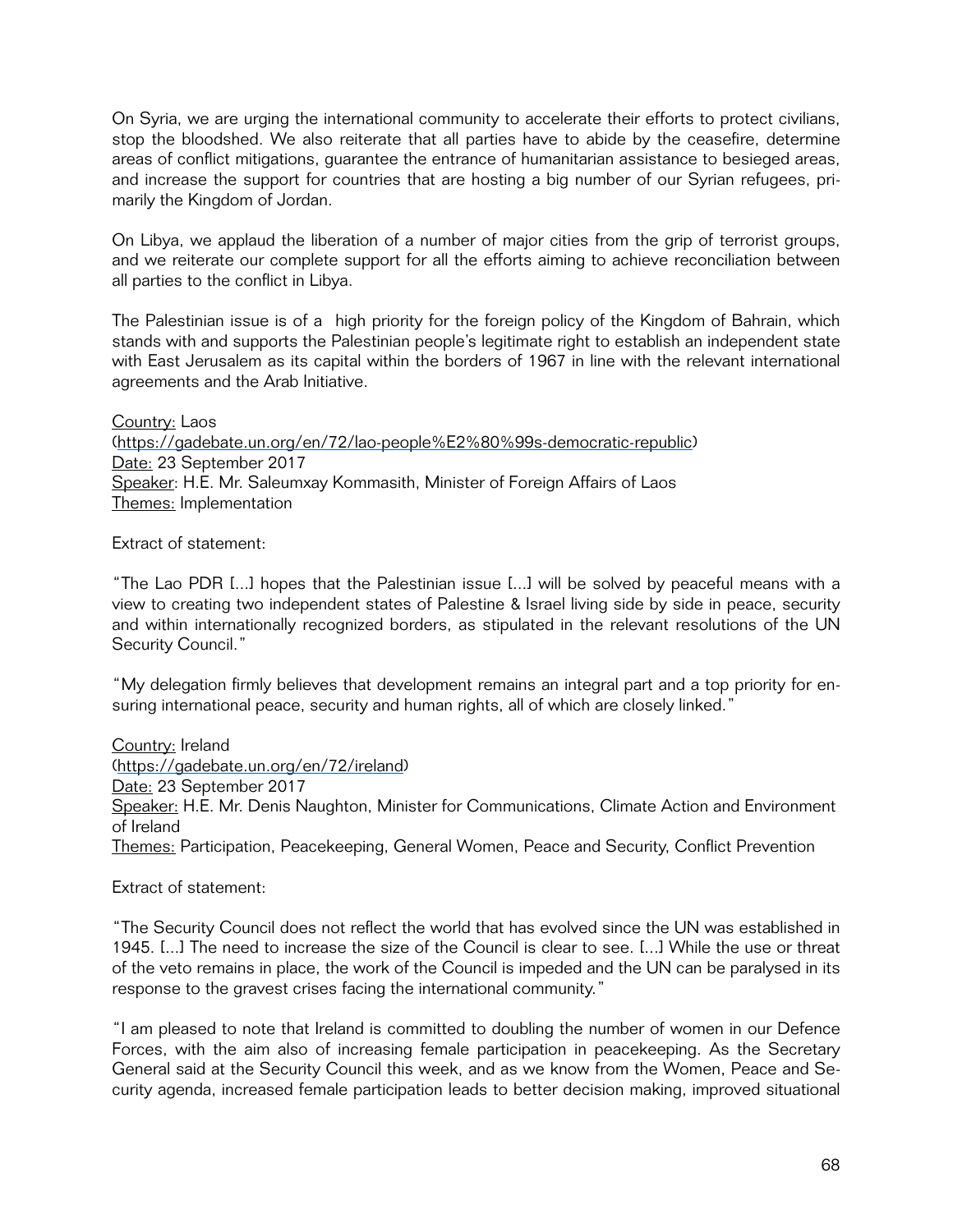awareness, a better focus on protection of civilians, and enhanced reporting of and accountability for sexual exploitation and abuse."

"The Women Peace and Security agenda has had a hugely positive impact globally with the realisation that we can create more durable and sustainable peace by working to ensure that women play their rightful role in conflict prevention and peacebuilding efforts. Ireland will play our part, including as chair of the Commission on the Status of Women during the next two years."

"We all know that conflict prevention has the potential to save lives and to protect hard-won development gains - and that it comes at a lower financial cost than peacekeeping operations and post-conflict peacebuilding. We strongly support the Secretary-General's efforts to re-orient the international community's thinking toward crisis and conflict prevention. Flowing from our painstaking conflict resolution efforts on the island of Ireland, we seek to share our national experience in our work on conflict prevention, mediation and state-building. [...] Of course, conflict prevention involves policy planning and engagement on the ground, all of which requires funding. We have very recently seen some reductions in peacekeeping operations and their associated costs. We might reasonably ask if a small part of these savings could be used to provide stable funding for the UN's conflict prevention work."

"The Sustainable Development Goals remind us, we live in an interconnected world, each challenge affecting the other. African countries are particularly affected by global challenges, such as climate change, conflict and food insecurity, which can only be addressed in their African contexts in a spirit of effective global partnership. Such partnership requires understanding local perspectives anchored in local experience, in particular on how to tackle root causes."

"The conflicts in Syria and Yemen have caused untold suffering. Ireland has responded generously to these crises with almost €100 million in humanitarian aid but what the people of Syria and Yemen need most now is peace, to enable them to rebuild their lives. I urge all sides to the two conflicts to work for an end to violence, to engage in the search for peaceful political solutions under UN auspices and for accountability for crimes committed."

"The scale and severity of humanitarian crises is one of the greatest challenges facing the international community. Ireland is committed to providing humanitarian assistance and contributing to international efforts to ease the plight of civilians caught in conflicts in South Sudan, Syria, Yemen and Iraq to name but a few. As these large-scale crises dominate the headlines, Ireland is conscious of the many 'forgotten' and underfunded crises and the need to maintain a focus on ensuring that human suffering, wherever in the world it occurs, is not ignored."

"Ireland is committed to constructive and principled diplomatic action on the Middle East Peace Process. [...] Palestinians need an end to occupation, and Israelis need security. Continued construction of settlements undelÿmines the prospects for both. [...] Ireland is prepared to give all the support we can to achieving a Two State Solution."

Country: Democratic People's Republic of Korea (DPRK) [\(https://gadebate.un.org/en/72/democratic-peoples-republic-korea\)](https://gadebate.un.org/en/72/democratic-peoples-republic-korea) Date: 23 September 2017 Speaker: H.E. Mr. Ri Yong Ho, Minister for Foreign Affairs of DPRK Themes: Human Rights

Extract of statement: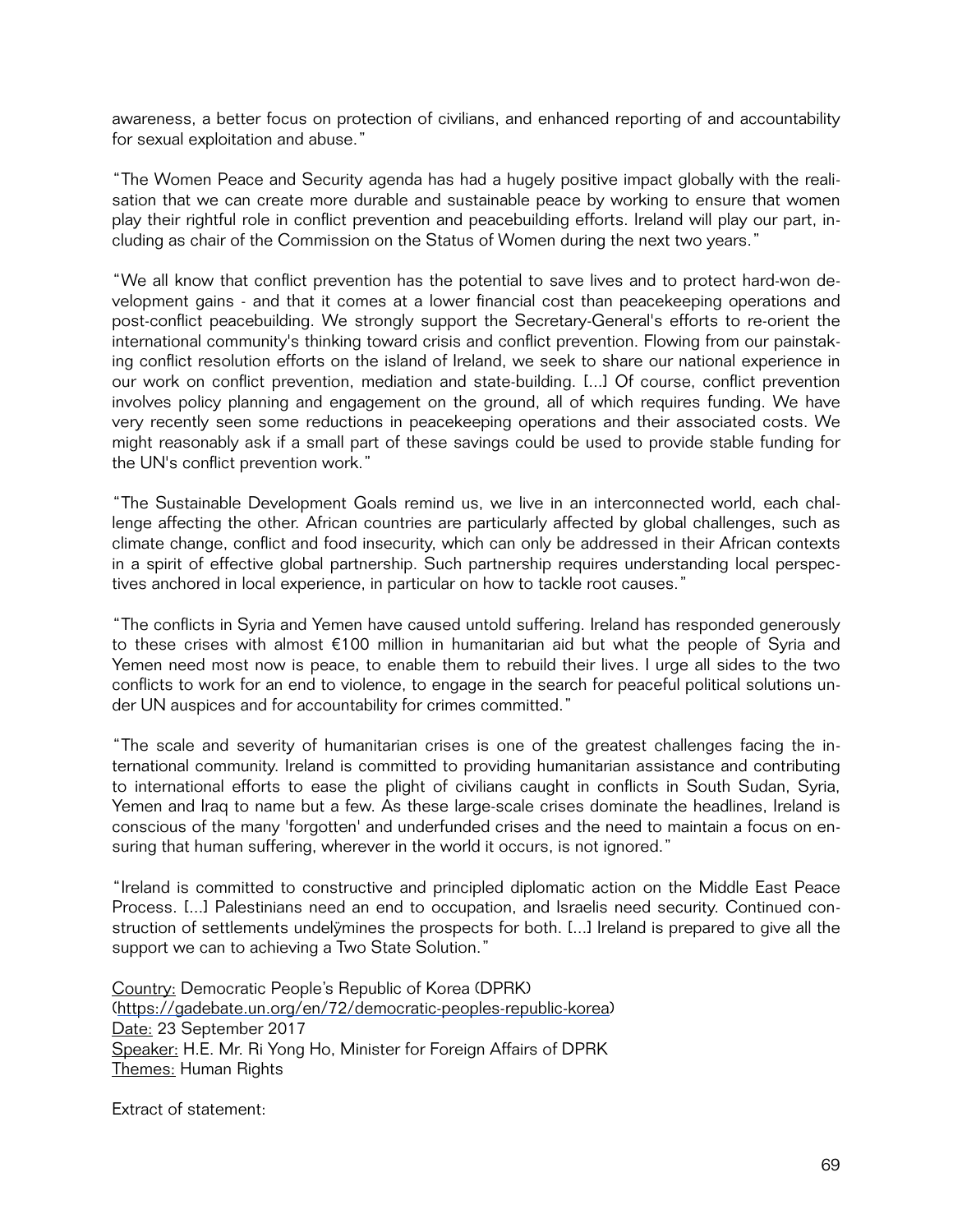"The day will certainly come in near future when we settle all damages inflicted to our peaceful economic development and improvement of the people's livelihood and all the sufferings imposed on our innocent women, children and elderly by the heinous and barbaric sanctions against our Republic."

"The unjust and contemptible acts such as turning a blind eye to the heinous acts of Israel while condemning in every manner only the Syrian government fighting to protect its national sovereignty and security should not be tolerated any longer."

Country: Iraq [\(https://gadebate.un.org/en/72/iraq](https://gadebate.un.org/en/72/iraq)) Date: 23 September 2017 Speaker: H.E. Mr. Ibrahim Abdulkarim Al-Jafari, Minister for Foreign Affairs of Iraq

Extract of statement:

Peace in the region can only be achieved through the complete Israeli withdrawal from the occupied Palestinian and Arab territories and the establishment of an independent Palestinian State. [...] Iraq also supports a political solution to settle all problems and disputes in the Middle East, especially in Yemen and Libya.

With regard to the situation in Syria, the position of Iraq is clear since the outbreak of the first spark of the crisis in 2011. We call for a political solution instead of a military one, and Iraq adopts a policy of non-interference in the internal affairs of other countries. Iraq supports efforts to resolve the crisis peacefully to prevent the bloodshed of the Syrian people, and the preservation of its unity and territorial integrity.

Country: Eritrea [\(https://gadebate.un.org/en/72/eritrea](https://gadebate.un.org/en/72/eritrea)) Date: 23 September 2017 Speaker: H.E. Mr. Osman Saleh Mohammed, Minister of Foreign Affairs of Eritrea

No relevant references.

Country: Suriname [\(https://gadebate.un.org/en/72/suriname](https://gadebate.un.org/en/72/suriname)) Date: 23 September 2017 Speaker: H.E. Mr. Yldiz Pollack-Beighle, Minister of Public Affairs of Suriname Themes: Participation

Extract of statement:

"It is through political will that more women in our society can excel to the highest echelons of political decision making."

Country: Sudan [\(https://gadebate.un.org/en/72/sudan](https://gadebate.un.org/en/72/sudan)) Date: 23 September 2017 Speaker: H.E. Mr. Ibrahim Ahman 'Abd al-Aziz Ghandour, Minister of Foreign Affairs of Sudan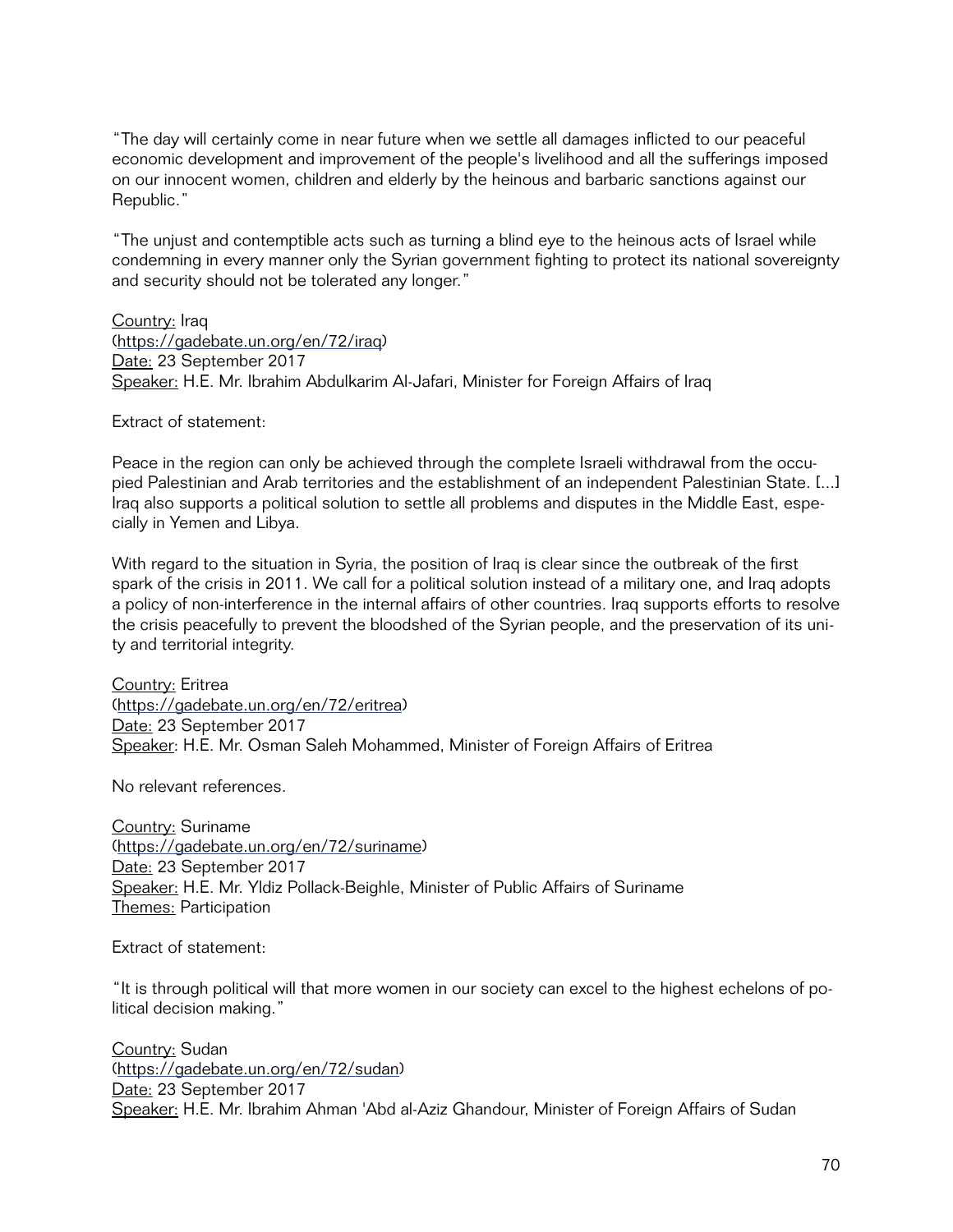Extract of statement:

"Sudan reiterates its steadfast position on the Palestinian issue and condemns all forms of attacks on religious sanctities in Palestine, particularly the Temple Mount. It also affirms that the only way to achieve peace in the Middle East is through the implementation of the resolutions of international legitimacy and the two-state solution and the Arab peace initiative and the borders of the fourth of June 1967."

"My delegation also reiterates its firm, supportive and pro-constitutional stance in Yemen and calls on various political components to engage in the political process and renounce fighting and distance themselves from the option of violence and return to legitimacy."

"My delegation also reiterates its keenness to preserve the unity of the Syrian territory and supports all efforts to overcome the Syrian crisis and to emphasize the importance of a political solution in Syria and respect for the will of its people."

"As for the situation in Libya, Sudan's position has always been consistent in the pursuit of the international community to ensure the success of all initiatives in order to achieve security and stability, especially the Skhirat Agreement, which is the cornerstone of the political solution in Libya."

Country: the Marshall Islands [\(https://gadebate.un.org/en/72/marshall-islands](https://gadebate.un.org/en/72/marshall-islands)) Date: 23 September 2017 Speaker: H.E. Mr. John Silk, Minister of Public Affairs and Trade of the Marshall Islands

No relevant references.

Country: Oman [\(https://gadebate.un.org/en/72/oman](https://gadebate.un.org/en/72/oman)) Date: 23 September 2017 Speaker: H.E. Mr. Yousef Bin Alawi Bin Abdullah, Minister Responsible for Foreign Affairs of Oman

No relevant references.

Country: Trinidad and Tobago [\(https://gadebate.un.org/en/72/trinidad-and-tobago](https://gadebate.un.org/en/72/trinidad-and-tobago)) Date: 23 September 2017 Speaker: H.E. Mr. Dennis Moses, Minister of Foreign and CARICOM Affairs of Trinidad and Tobago Themes: Implementation, Human Rights

Extract of statement:

"Our Government accords high priority to achieving gender equality, the empowerment and advancement of women which are pivotal to the achievement of the SDGs."

"In the words of UN Secretary General, 'women's rights are human rights'. One cannot overstate the importance of protecting the rights of women and ensuring their full participation on an equal basis with men."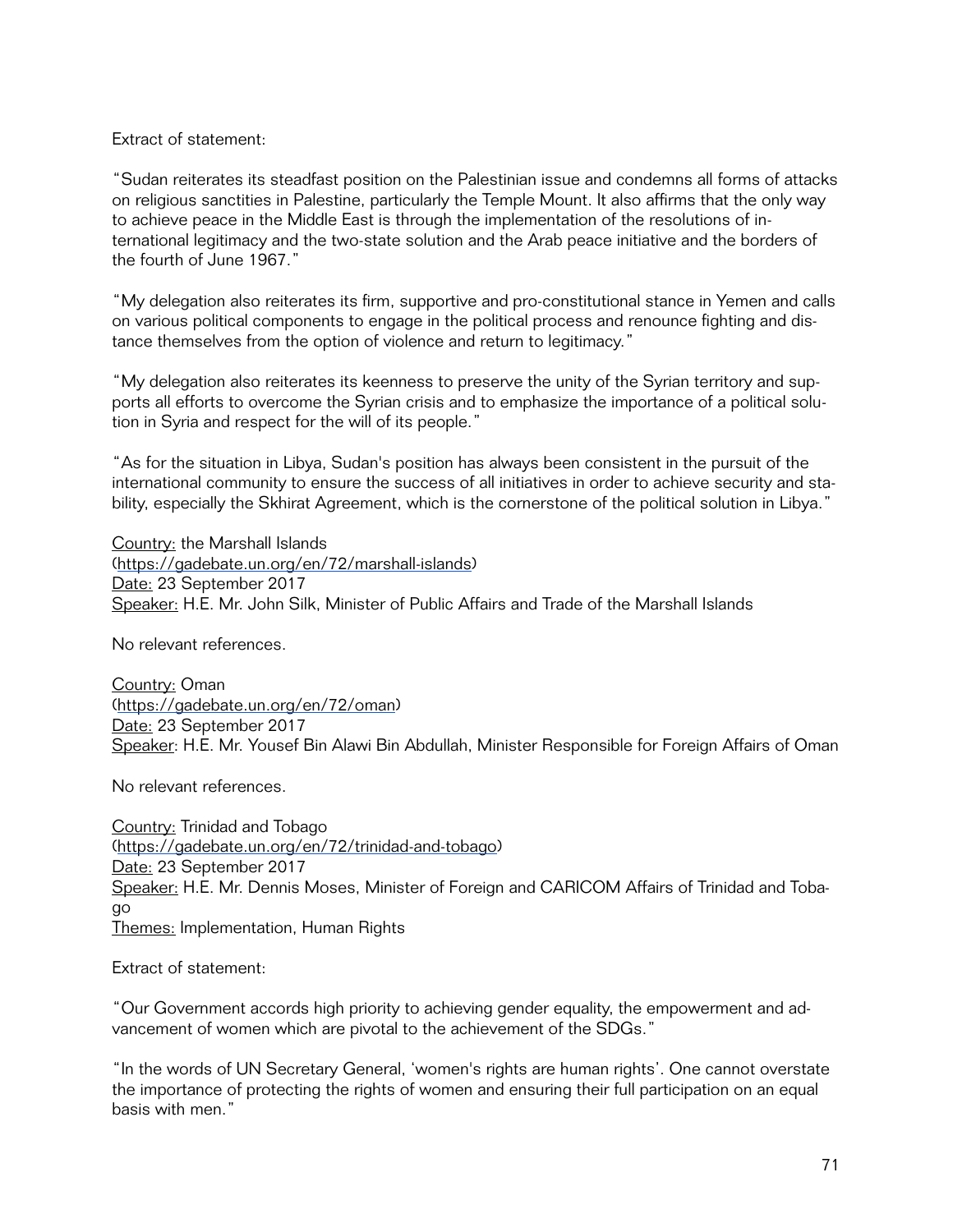"In placing women at the forefront of our development, it should be noted that a Trinidad and Tobago national is one of two women who sit on the UN Commission on the Limits of the Continental Shelf (CLCS), which comprise 20 members."

Country: Chad [\(https://gadebate.un.org/en/72/chad\)](https://gadebate.un.org/en/72/chad) Date: 23 September 2017 Speaker: H.E. Mr. Hissein Brahim Taha, Minister of Foreign Affairs of Chad

Extract of statement:

With regard to the situation in Libya, Chad gives its full support to the United Nations and the African Union in the search for reconciliation between the different Libyan parties. However, the solution of the crisis is in the hands of the Libyan politicians who have the respond to the expectations of the population.

The Palestinian question remains a fundamental issue, its impact on other crises is evident. For this reason, a fair and acceptable solution must be one which involves the peaceful cohabitation of two states, Israel and Palestine.

Country: Jamaica [\(https://gadebate.un.org/en/72/jamaica](https://gadebate.un.org/en/72/jamaica)) Date: 23 September 2017 Speaker: H.E. Ms. Kamina Johnson Smith, Minister of Foreign Affairs and Foreign Trade of Jamaica Themes: Conflict Prevention, Implementation, Human Rights

Extract of statement:

"We [...] fully support the focus placed by the Secretary-General on sustaining peace across the continuum: from prevention, conflict resolution and peacekeeping, to peace-building and long-term development."

"Through the Group of Friends on Financing the SDGs, which our countries co-chair, we have been promoting the establishment of partnerships with the private sector, philanthropic organisations and academic institutions. We are exploring innovative financial mechanisms that can spur the investments needed to accelerate implementation of the SDGs."

"Jamaica is committed to the empowerment of women and girls, as well as young people. [...] We are strengthening our legislative and policy frameworks to address violence against women and girls and to foster economic opportunities."

"We continue to believe that the best solution to the Israeli-Palestinian crisis rests in a negotiated political settlement based on a just, lasting and comprehensive agreement that guarantees the security of Israel and provides for a Palestinian State within internationally recognised borders."

Country: Maldives [\(https://gadebate.un.org/en/72/maldives](https://gadebate.un.org/en/72/maldives)) Date: 23 September 2017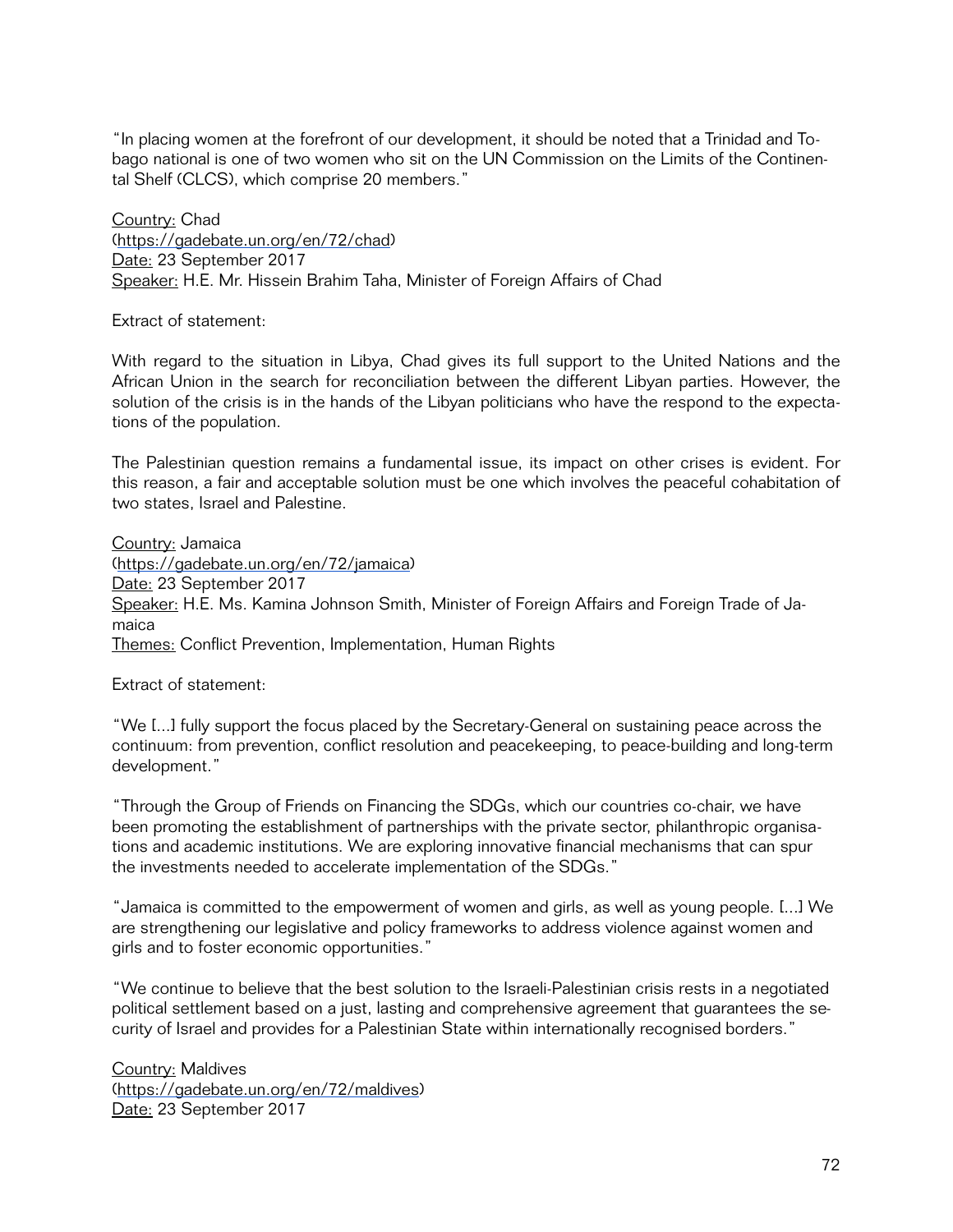Speaker: H.E. Mr. Mohamed Asim, Minister of Foreign Affairs of Maldives Themes: Human Rights, Displacement and Humanitarian Response, Protection

Extract of statement:

"No man, no woman, and certainly no child, must suffer due to conflict."

"An independent, sovereign State of Palestine with East Jerusalem as its capital, established along the 1967 borders, is the only solution, the only way. [...] The shameful occupation by Israel continues, without consequence. Violence, economic deprivation, fear, hunger and hopelessness – this is what a child in Palestine is born into."

"In Syria, over a quarter of a million people have lost their lives, with many millions displaced and many more millions made refugees."

"The Gender Equality Act has guaranteed in law, what Maldivians have been practising for decades - equality for women at home, at work, in decision-making, and in our society."

"Policies aiming at greater representation of women in leadership positions are showing results. Laws, policies, and regulations have created a framework where every man, every woman, every Maldivian can be a champion for gender equality."

Country: Burundi [\(https://gadebate.un.org/en/72/burundi\)](https://gadebate.un.org/en/72/burundi) Date: 23 September 2017 Speaker: H.E. Mr. Alain Aimé Nyamitwe, Minister of External Relations and International Cooperation of Burundi

No relevant references.

Country: Niger [\(https://gadebate.un.org/en/72/niger\)](https://gadebate.un.org/en/72/niger) Date: 23 September 2017 Speaker: H.E. Mr. Ibrahim Yacouba, Minister of Foreign Affairs of Niger Themes: Disarmament

Extract of statement:

Due to the uncontrolled circulation of weapons of all calibers, armed groups are becoming direct threats to both the Libyan people and for neighboring countries. As long as Libya does not stabilize, there is no guarantee that the Sahelo-Saharan space will not continue to experience violent jolts.

Niger is united with the struggle of the Palestinian people for the liberty and independence. Our position invariably remains that the just resolution of the conflict lies in the guaranteeing of the creation of Palestine with Jerusalem East as the capital.

Country: Grenada [\(https://gadebate.un.org/en/72/grenada](https://gadebate.un.org/en/72/grenada)) Date: 23 September 2017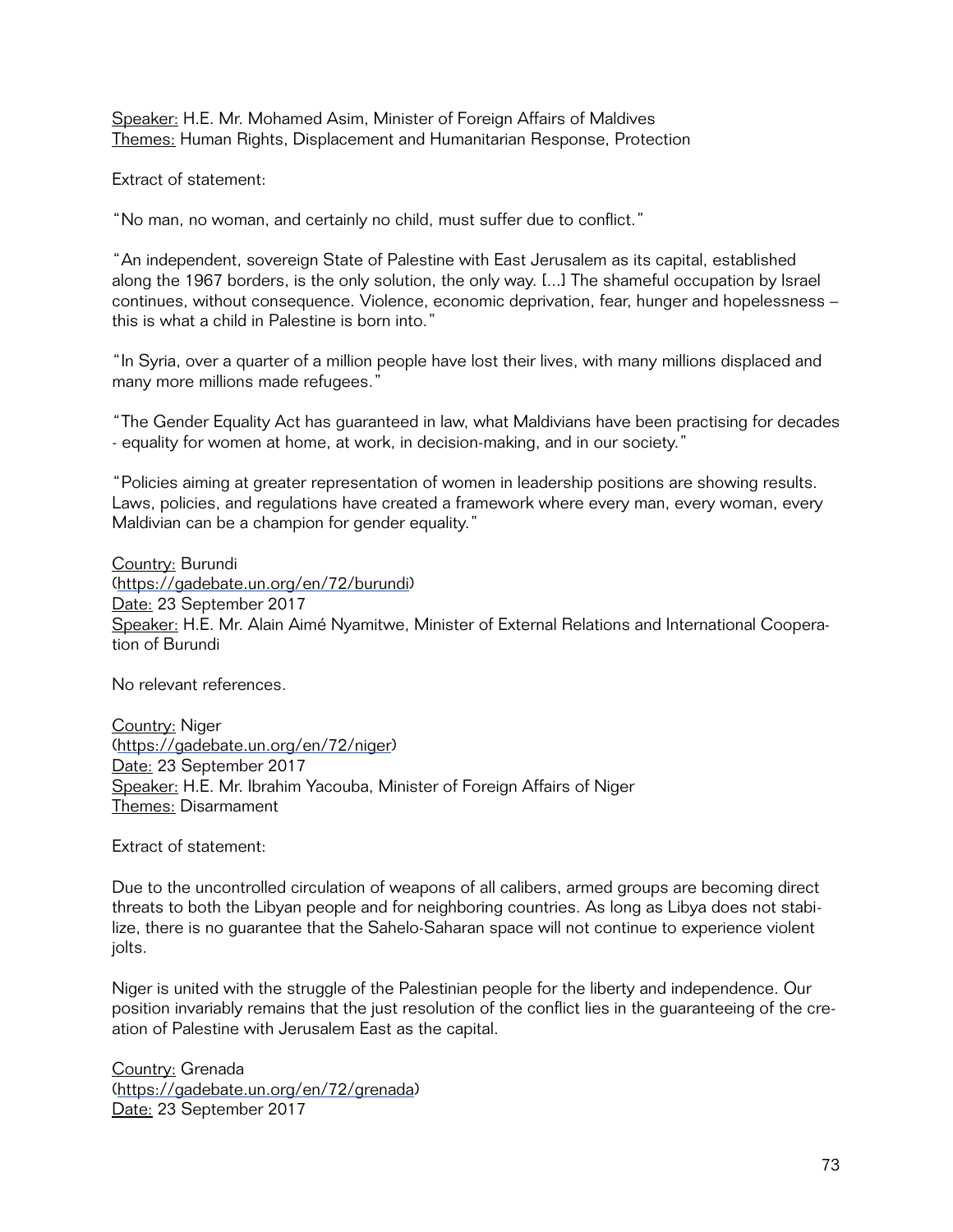Speaker: H.E. Mr. Elvin Nimrod, Minister for Foreign Affairs of Grenada Themes: Protection

Extract of statement:

"Grenada advocates for special attention to be paid to our women, children, elderly and disabled."

Country: Tanzania [\(https://gadebate.un.org/en/72/united-republic-tanzania](https://gadebate.un.org/en/72/united-republic-tanzania)) Date: 23 September 2017 Speaker: H.E. Mr. Augustine P. Mahinga, Minister for Foreign Affairs and East African Cooperation of Tanzania Themes: Implementation, Conflict Prevention, Peacekeeping

Extract of statement:

"We need to invest more on conflict prevention, resolution and mediation efforts by addressing the root causes, precipitating and triggering factors to conflicts."

"We commend our men and women in blue helmets who are sacrificing their lives to serve the heroic cause of peacekeeping."

"This growth can be achieved by, among other things, increasing employment in both rural and urban areas; providing financial support through soft loans to youth and women; strengthening small and medium enterprises; securing fair taxation and fiscal regimes from business entities as well as restoring discipline and accountability while addressing corruption and controlling public spending."

"We urge the United Nations Security Council to continue strengthening operational capability of FIB in MONUSCO in order to be able to effectively deal with negative forces and asymmetrical warfare in the Eastern DRC. [...] We urge the international community to extend both logistical and financial support to DRC to complete the registration of voters register and carry out expeditiously the planned elections."

"On Palestine, we support the two-state solution living side by side in peaceful co-existence. To that end, the elements of a viable State of Palestine must be ensured and respected."

Country: Saint Kitts and Nevis [\(https://gadebate.un.org/en/72/saint-kitts-and-nevis](https://gadebate.un.org/en/72/saint-kitts-and-nevis)) Date: 23 September 2017 Speaker: H.E. Mr. Timothy Harris, Prime Minister of Saint Kitts and Nevis Themes: Implementation, Human Rights

Extract of statement:

"Whilst the budgets alone of some Governments will be inadequate to achieve the Sustainable Development Goals, others are using multiple times these budgets on developing nuclear warheads."

"Whilst some governments are allocating large sums to secure a future for their women and youth, others are investing in the tools of war."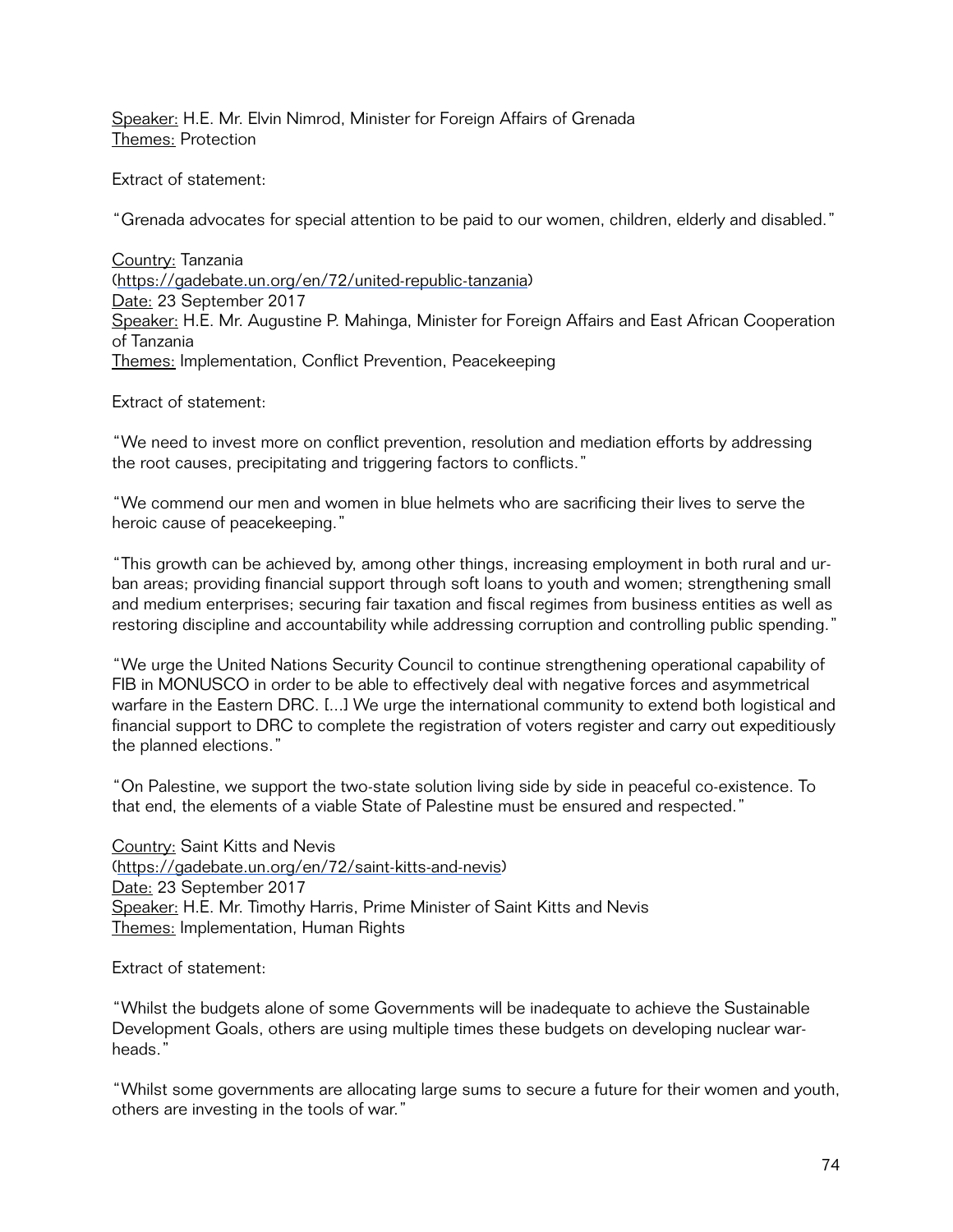Country: Uruguay [\(https://gadebate.un.org/en/72/uruguay\)](https://gadebate.un.org/en/72/uruguay) Date: 25 September 2017 Speaker: H.E. Mr. Rodolfo Nin Novoa, Minister for Foreign Affairs of Uruguay Themes: Protection, Peacekeeping

Extract of statement:

History has shown us that regardless of the region or religion, there is a constant pattern in the conflicts that take place in the world: women and girls suffer the most from them.

We are highly committed to the 'zero tolerance' policy and reiterate our support for it, working hard to prevent further cases of abuse and sexual exploitation in peace operations, under the understanding of that 'a single case of sexual exploitation is too much.'

Country: the Holy See [\(https://gadebate.un.org/en/72/holy-see\)](https://gadebate.un.org/en/72/holy-see) Date: 25 September 2017 Speaker: H.E. Archbishop Paul Richard Gallagher, Secretary of relations with States of the Holy See Themes: Disarmament, Conflict Prevention

Extract of statement:

"The duty to prevent wars and violent conflicts is an essential component of the Responsibility to Protect. Thus, the Holy See appreciates the Secretary General's explicit and strong emphasis on preventive diplomacy and concurs with his assessment that the 'most serious shortcoming' of 'the entire international community is the frequent inability to prevent crises.' Prevention requires, first of all, restoring faith in the capacity of humankind for dialogue. [...] All countries should take a decisive and urgent step back from the present escalation of military preparations. The largest countries and those who have a stronger tradition of respecting human rights should be the first to perform generous actions of pacification. All the diplomatic and political means of mediation should be engaged to avoid the unspeakable."

"The war in Yemen is causing a humanitarian catastrophe of apocalyptic proportions. The tragedy from the war in Syria continues to grow every day. Involved players should sit at the UN negotiating table with the sole pre-condition of respecting human rights law and principles and allowing humanitarian access and assistance. At the same time, States, especially those who at some time in recent history have been directly or indirectly involved in the conflict, must undertake all means to reach a ceasefire, a first step towards peace."

"All must strive for an end to violence and reach a solution which can enable Palestinians and Israelis alike to live at last in peace within clearly established and internationally recognized borders, thus implementing the 'two state solution'."

"The ongoing violence and intense political tension in the Democratic Republic of the Congo necessitate an urgent and efficient commitment from all parties to find a solution to the constitutional crisis."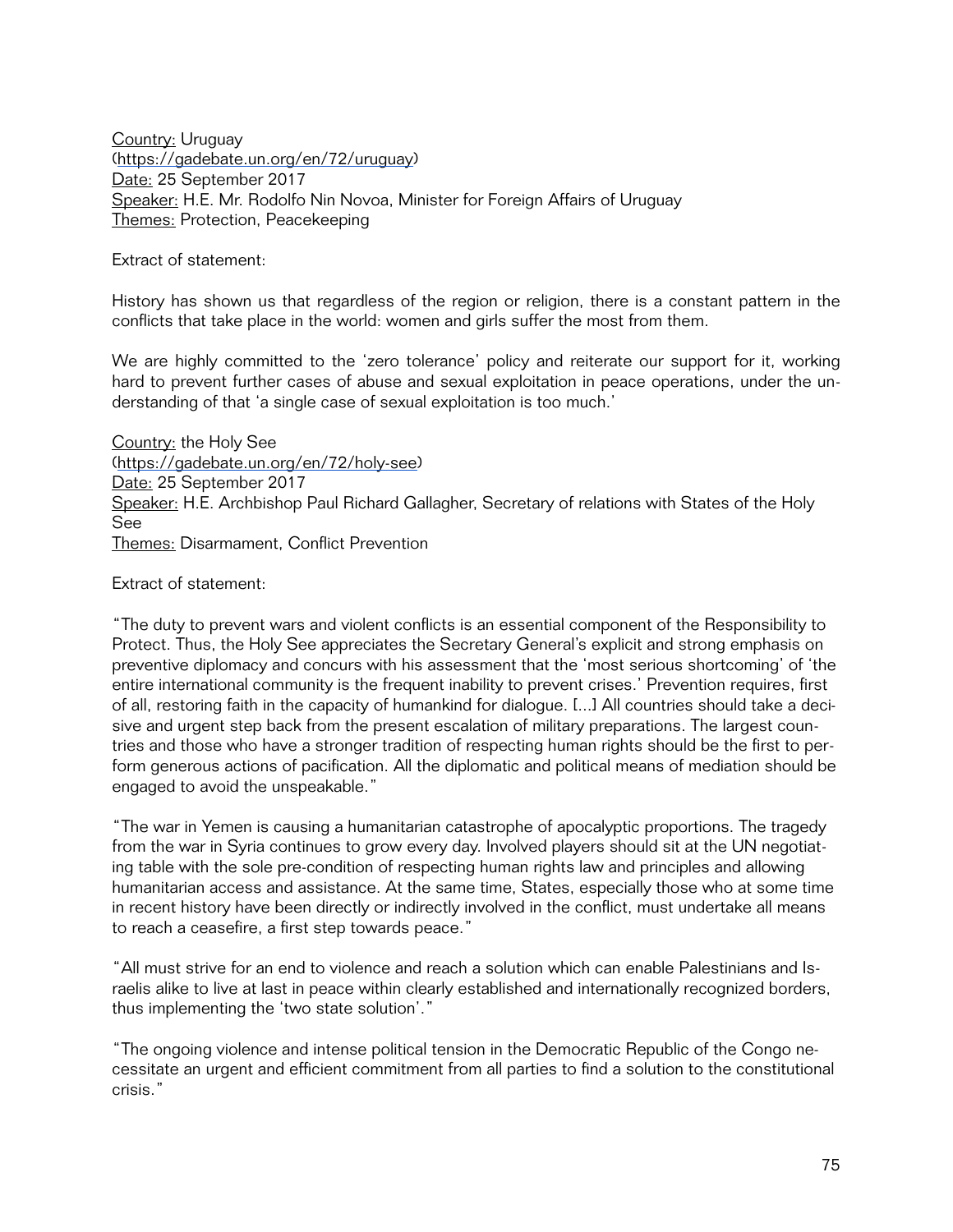"There is a need to promote a genuine public awareness of certain ongoing situations of conflict with a view to reaching a negotiated and peaceful solution, especially in Ukraine, South Sudan and Central African Republic, among others."

Country: Mozambique [\(https://gadebate.un.org/en/72/mozambique\)](https://gadebate.un.org/en/72/mozambique) Date: 25 September 2017 Speaker: H.E. Mr. Antonio Gumende, Chair of the Mozambique Delegation Themes: Human Rights, Conflict Prevention, Implementation

Extract of statement:

"Our focus on people also envisages not to leave anyone behind, one of the guiding precepts of our universal agenda. [...] Particular attention is given to policies and strategies aimed at the protection and the full enjoyment of human rights, the promotion of gender equality and equity as well as the empowerment of women and youth who constitute the majority of our people."

"The principle of self-determination and right of freedom should also be a reality for the Palestinian people. [...] We believe that the solution relies in the two states principle, Palestine and Israel coexisting side by side, in peace and security."

Country: Angola [\(https://gadebate.un.org/en/72/angola](https://gadebate.un.org/en/72/angola)) Date: 25 September 2017 Speaker: H.E. Mr. Ismael A. Gaspar Martins, Chair of the Delegation of Angola Themes: Conflict Prevention, Implementation. Human Rights

Extract of statement:

"We appreciate the relevance of the four axes defined in the Agenda of this Session, namely: Prevention and Mediation of Conflicts to achieve sustained Peace; Promotion of Human Rights; Implementation of the 2030 Agenda for Sustainable Development; and the Paris Climate Agreement."

"The economic and financial difficulties affecting most countries have had a negative impact on the mobilization of financial resources for the implementation of the 2030 Agenda, especially among the poorest, most vulnerable and with limited internal resources. International efforts aimed at securing the critical financial resources should be guided by the Addis Ababa Agenda on Financing adopted in 2015."

"In the Middle East, we are concerned with the impasse in the Israeli-Palestinian peace process. Angola argues that the solution lies in the existence of two States, living side by side in peace and security."

Country: New Zealand [\(https://gadebate.un.org/en/72/new-zealand\)](https://gadebate.un.org/en/72/new-zealand) Date: 25 September 2017 Speaker: H.E. Mr. Craig Hawke, Chair of the Delegation of New Zealand Themes: Conflict Prevention, Implementation, Human Rights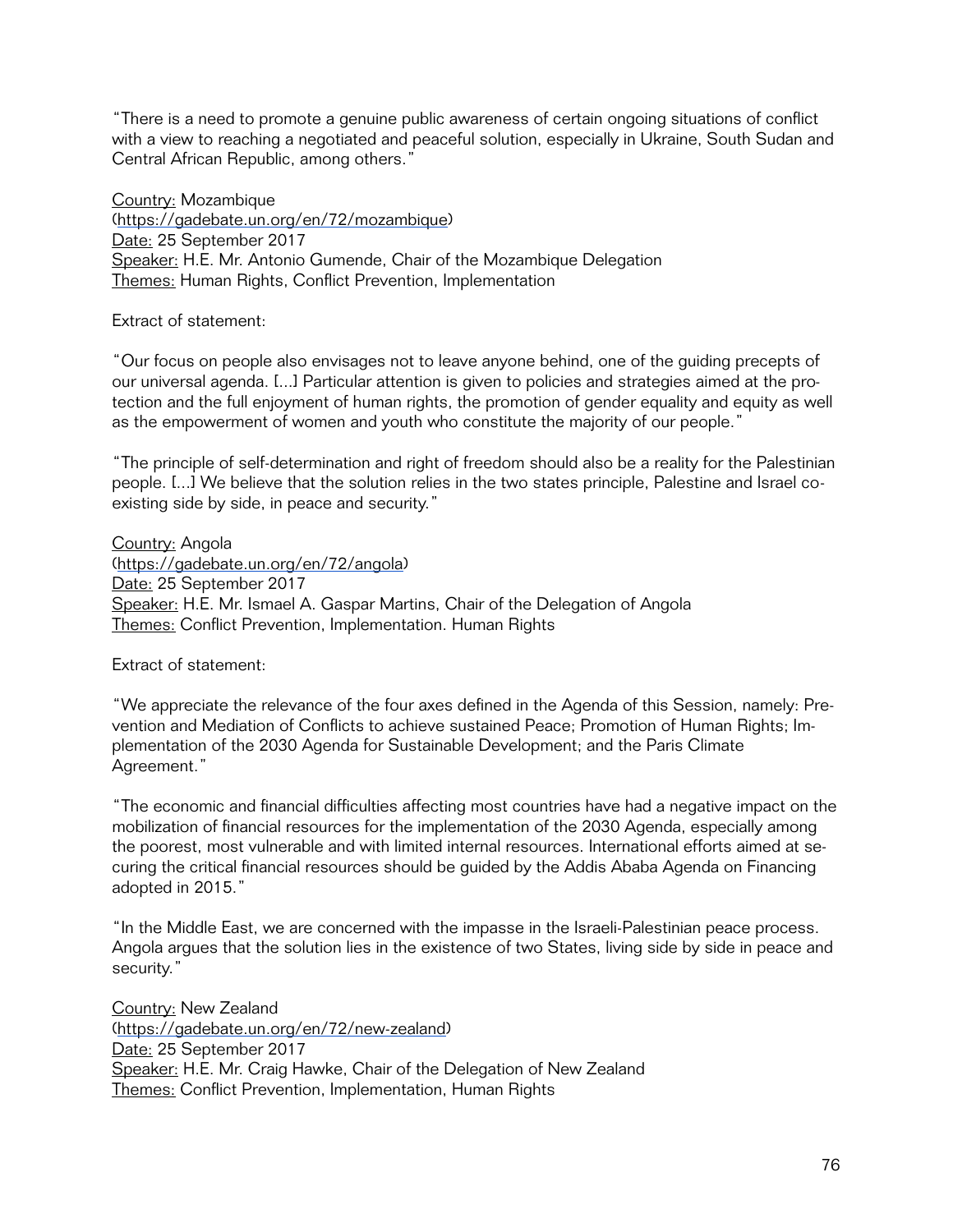## Extract of statement:

"Given significant ongoing challenges to international peace and security, the UN's role in preventing and resolving conflict is as relevant now as ever. [...] The United Nations needs to invest a much greater proportion of its resources and effort in preventing conflict, rather than focusing primarily on the consequences of conflict."

"On the Security Council, New Zealand made determined efforts to improve the humanitarian situation in Syria. Alongside Spain, Jordan and Egypt, we managed to renew and improve cross border access arrangements."

"In Iraq, New Zealand Defence Force personnel are working to strengthen the capacity of Iraqi forces in their battle against Daesh. [...] It will be important for Iraqi forces to consolidate the gains they have made, and for the international community to support Iraq in stabilising and rebuilding areas that have been recaptured. We must prevent any resurgence in violent extremism."

"We are exploring alternative sources of development financing including working with the private sector, tapping into diaspora as a source of skills and investment, maximising the value of remittances, and increasing temporary labour market access."

"New Zealand continues to support Security Council reform to make the Council more representative, as well as to improve its working methods, which was a high priority during our Council term."

Country: Turkmenistan [\(https://gadebate.un.org/en/72/turkmenistan](https://gadebate.un.org/en/72/turkmenistan)) Date: 25 September 2017 Speaker: H.E. Ms. Aksoltan Ataeva, Chair of the Delegation of Turkmenistan Themes: Conflict Prevention

Extract of statement:

"Noting the role of diplomacy in preventing conflicts, eliminating root cause of conflict, creating atmosphere of mutual trust, forming conditions for effective social, economic, political and other partnerships between countries, Turkmenistan places great emphasis on the role of the UN regional office for preventive diplomacy in Central Asia for fulfilling these objectives."

Country: Peru [\(https://gadebate.un.org/en/72/peru](https://gadebate.un.org/en/72/peru)) Date: 25 September 2017 Speaker: H.E. Mr. Gustavo Meza-Cuadra, Permanent Representative of Peru Themes: Conflict Prevention

Extract of statement:

"We will provide special attention to consolidating sustainable peace and the prevention of conflicts and humanitarian crises."

Country: Venezuela [\(https://gadebate.un.org/en/72/venezuela-bolivarian-republic](https://gadebate.un.org/en/72/venezuela-bolivarian-republic))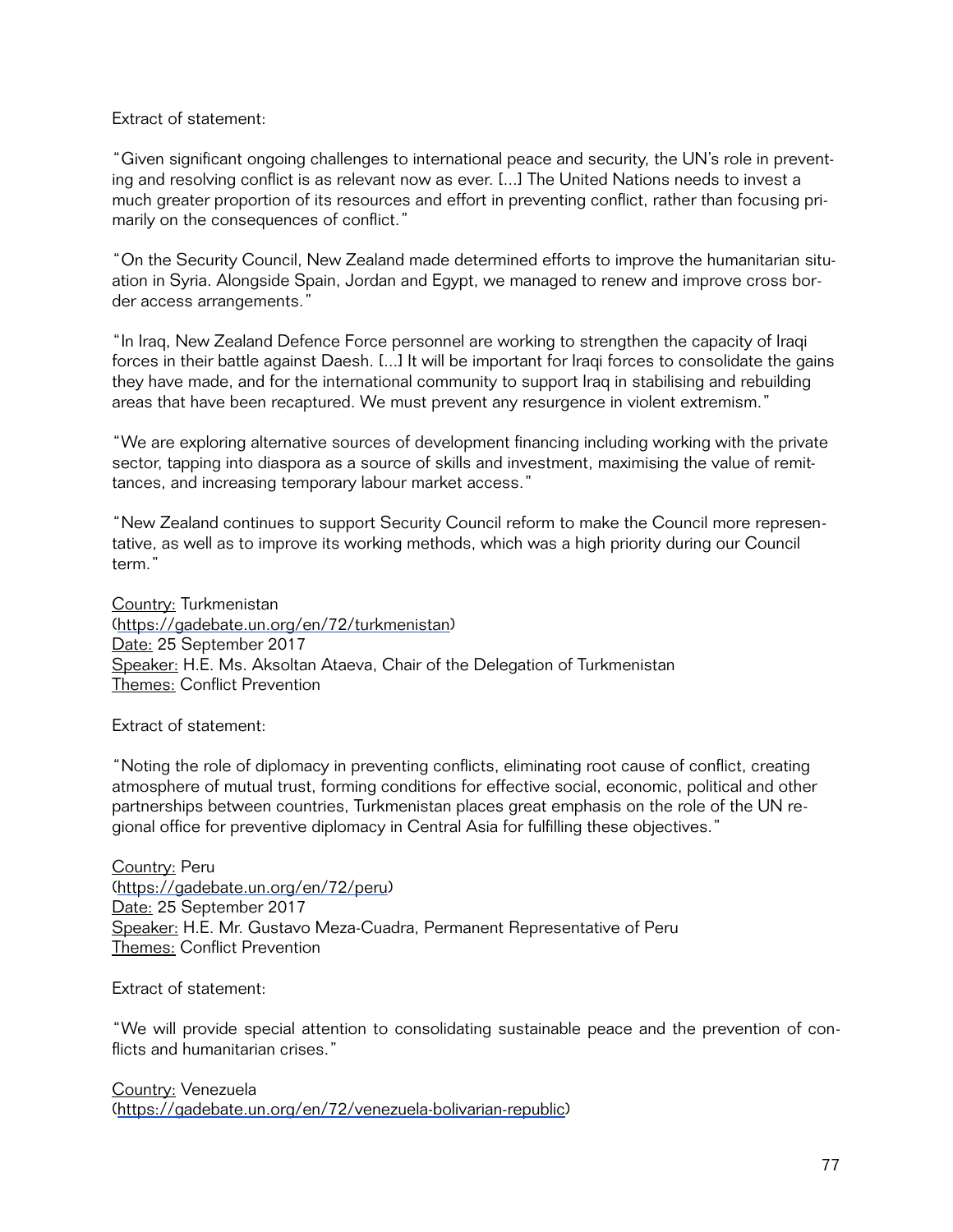Date: 25 September 2017 Speaker: H.E. Mr. Jorge Arreaza Montserrat, Minister of Foreign Affairs of Venezuela Themes: Human Rights, Peace Process

Extract of statement:

The USA is one of seven countries of the world that has not ratified the Convention for the Elimination of Discrimination Against Women; paid maternity leave in the United States is not compulsory. [....] One in three indigenous women [in the U.S.] is raped in her life.

Induced and bloody wars like the pre-fabricated wars against Syria and Libya, leaving only desolation in its wake. Fortunately, the heroic people and government of Syria, with the support of just international allies, is everyday closer to a definitive victory over the terrorist groups.

Venezuela encourages the restart of peace talks between Palestine and Israel, whose process must lead to the achievement of a firm and lasting peace between the two States, recognizing the borders of Palestine as existing in 1967, in accordance with international law, and to the establishment of East Jerusalem as its capital.

We congratulate the implementation of the peace accords between the Government of Colombia and the FARC, to which lots of energy and effort went into by both Commander Chavez and President Nicolas Maduro. Likewise, we will continue to accompany and facilitate discussions between the Colombian government and the ELN, which is developing in the Republic of Ecuador.

Country: Norway [\(https://gadebate.un.org/en/72/norway](https://gadebate.un.org/en/72/norway)) Date: 25 September 2017 Speaker: H.E. Mr. Tore Hattrem, Chair of the Delegation of Norway Themes: Participation, Conflict Prevention, Human Rights, Implementation

Extract of statement:

"Preventing and addressing war, conflict and humanitarian crises is crucial for sustainability. Norway strongly supports UN Secretary-General Guterres' vision for the UN. Every tool and institution within the UN system must be realigned to improve our ability to prevent conflict and to make and sustain peace. [...] Investments in human rights today will prevent what would have been tomorrow's conflicts."

"The point I want to make is that the Colombian success story is propelling sustainable development both within and outside the nation's borders. The agreement struck by the parties also addresses issues of common interest globally - such as fighting illicit drug trafficking and deforestation in former conflict areas. The Colombian process was the most inclusive peace process in history. Ensuring inclusivity in conflict resolution is both the right and the smart thing to do. Experience shows that women's participation in peace processes tends to increase the chances of sustainable peace."

"Development assistance should play a more catalytic role in our common, global campaign for sustainable development."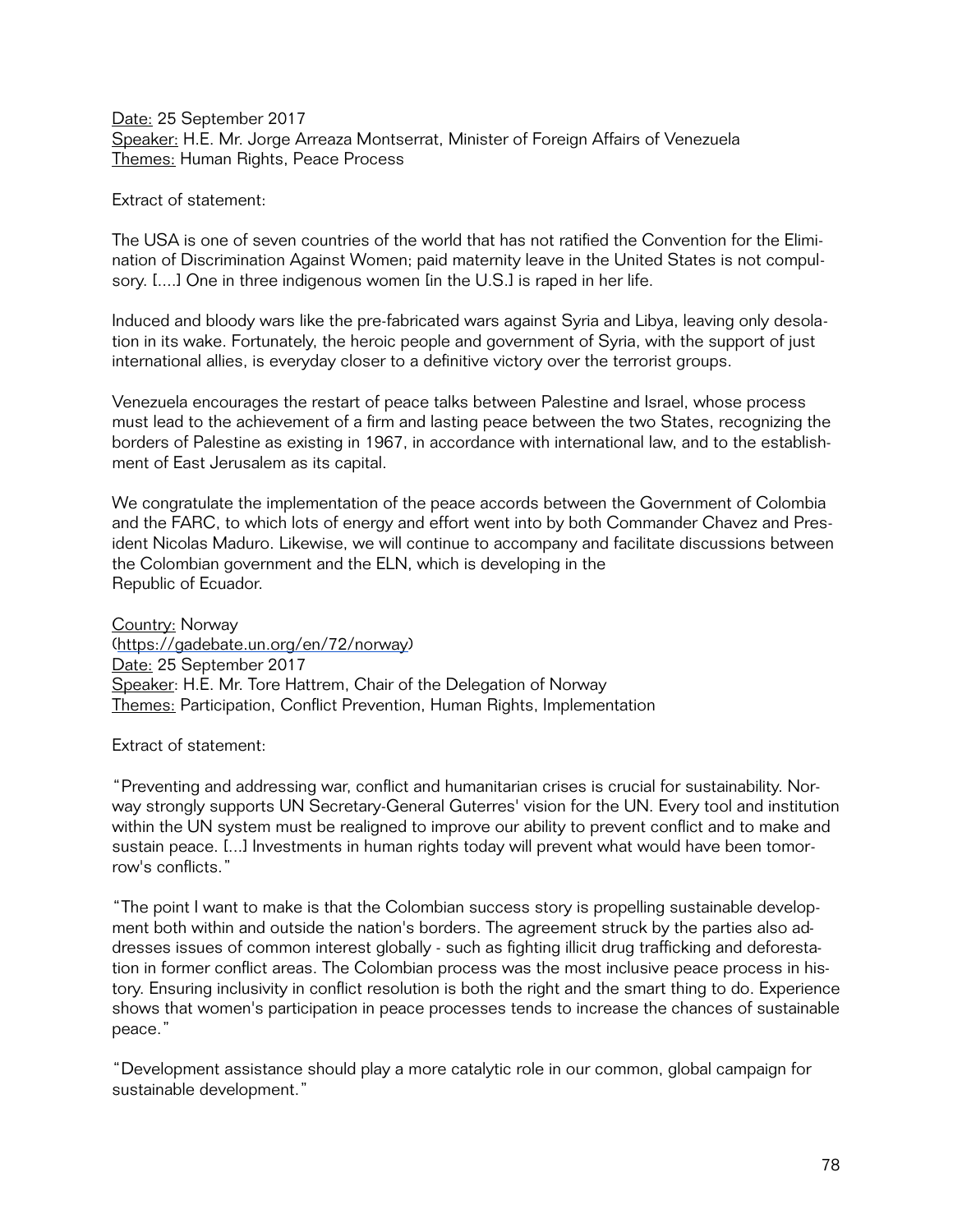"Norway has disbursed half a billion US dollars to the Syria crisis since 2016. This means that we are on track to fulfil the pledge we made at the London conference."

"Investing in education, particularly for girls, is the most effective way of promoting sustainable development."

Country: Timor Leste [\(https://gadebate.un.org/en/72/timor-leste\)](https://gadebate.un.org/en/72/timor-leste) Date: 25 September 2017 Speaker: H.E. Ms. Maria Helena Pires, Chair of the Delegation of Timor Leste Themes: Human Rights, Implementation, Participation, Protection

Extract of statement:

"The state of Timor Leste, with the support of the civil society and the development partners, has been implementing initiatives to promote the participation and the contribution of women in the process of social and economic development, including legal provisions against discrimination."

"There are many Timorese women in positions of high responsibility within the government, the justice system, and other public or civil society institutions. One third of the members of the Timor-Leste National Parliament are women. Nevertheless, the protection of women against exploitation and the advancement of their role in society still require the development of policies that promote equality."

Country: Nicaragua [\(https://gadebate.un.org/en/72/nicaragua](https://gadebate.un.org/en/72/nicaragua)) Date: 25 September 2017 Speaker: H.E. Ms. María Rubiales de Chamorro, Chair of the Delegation of Nicaragua Themes: Disarmament

Extract of statement

"We express our best wishes for the implementation of Peace Accords in Colombia. President Daniel Ortega signaled, 'Colombia is proving that there is no military solution'."

"Nicaragua reiterates its commitment to the establishment of the Two States, the state of Israel and the State of Palestine."

"We emphasize the need for a political and negotiated solution between Syrians and the end of foreign intervention."

Speaker: H.E. Miroslav Lajcak, the President of the General Assembly [\(https://gadebate.un.org/en/72/president-general-assembly-closing\)](https://gadebate.un.org/en/72/president-general-assembly-closing) Date: 25 September 2017 Themes: Peacekeeping, Protection, Conflict Prevention, Implementation

Extract of statement

"First, I heard overwhelming support for the proposal to prioritize peace and prevention. Many of you reiterated the call of the Secretary-General for a surge in diplomacy to stop today's conflicts.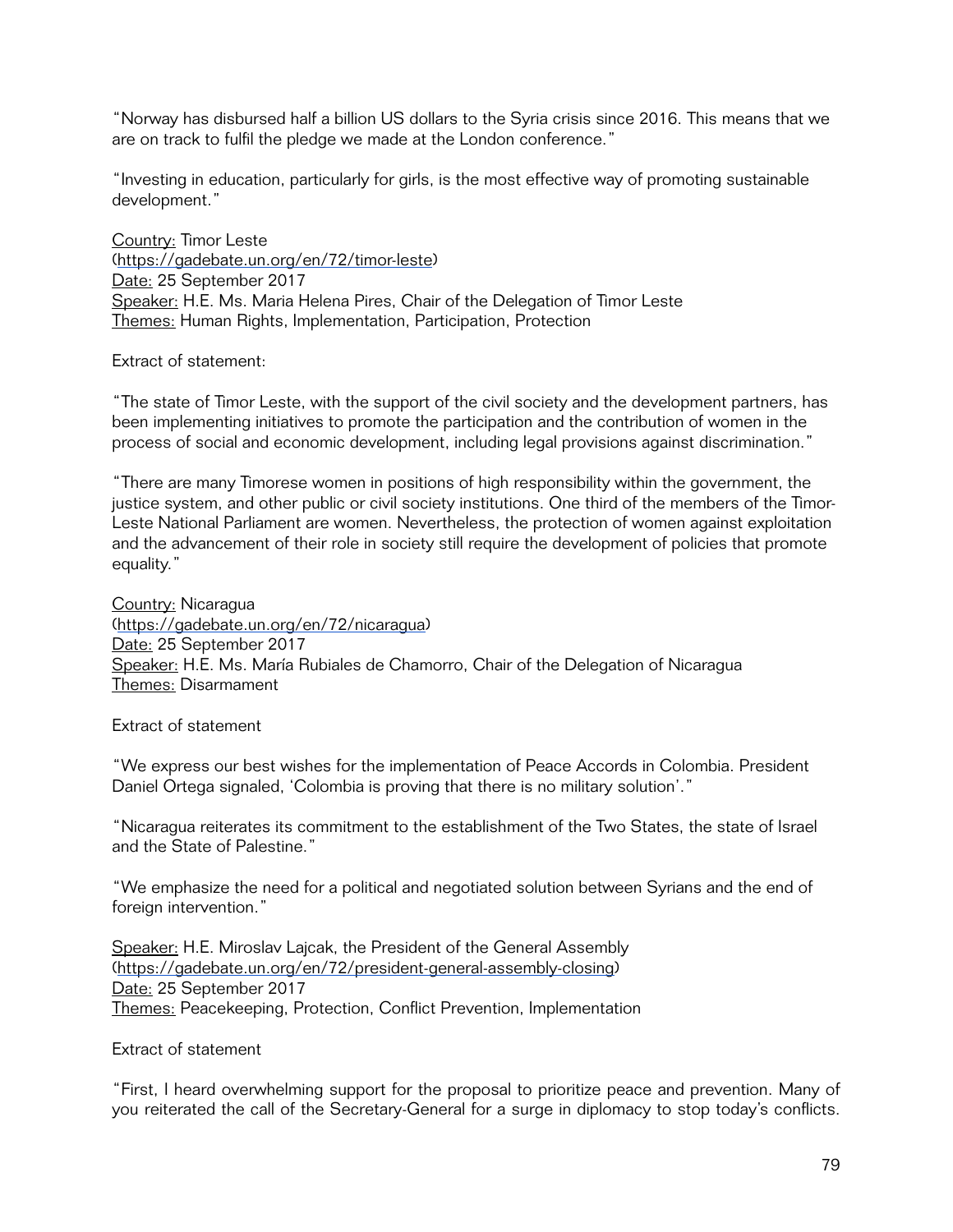And you called for the UN to do more to prevent conflicts from breaking out. We must draw from national, regional and international experiences of mediation and conflict prevention. We must realign our approach to emphasize the peace in what we now call peace and security."

"Second, you talked about the needs of people all over the world. You expressed a vision in which human rights, gender equality, and the rule of law are norms. Today they often unfortunately remain the exceptions. So, we have more work to do in realizing this vision."

"We must remember that differences in unilateral positions do not prevent multilateral agreement. They might give us more work to do. Our negotiations might be more difficult. But they can also make the outcome stronger. So, I want to embrace both the consensus and contention that came as part of this year's General Debate."